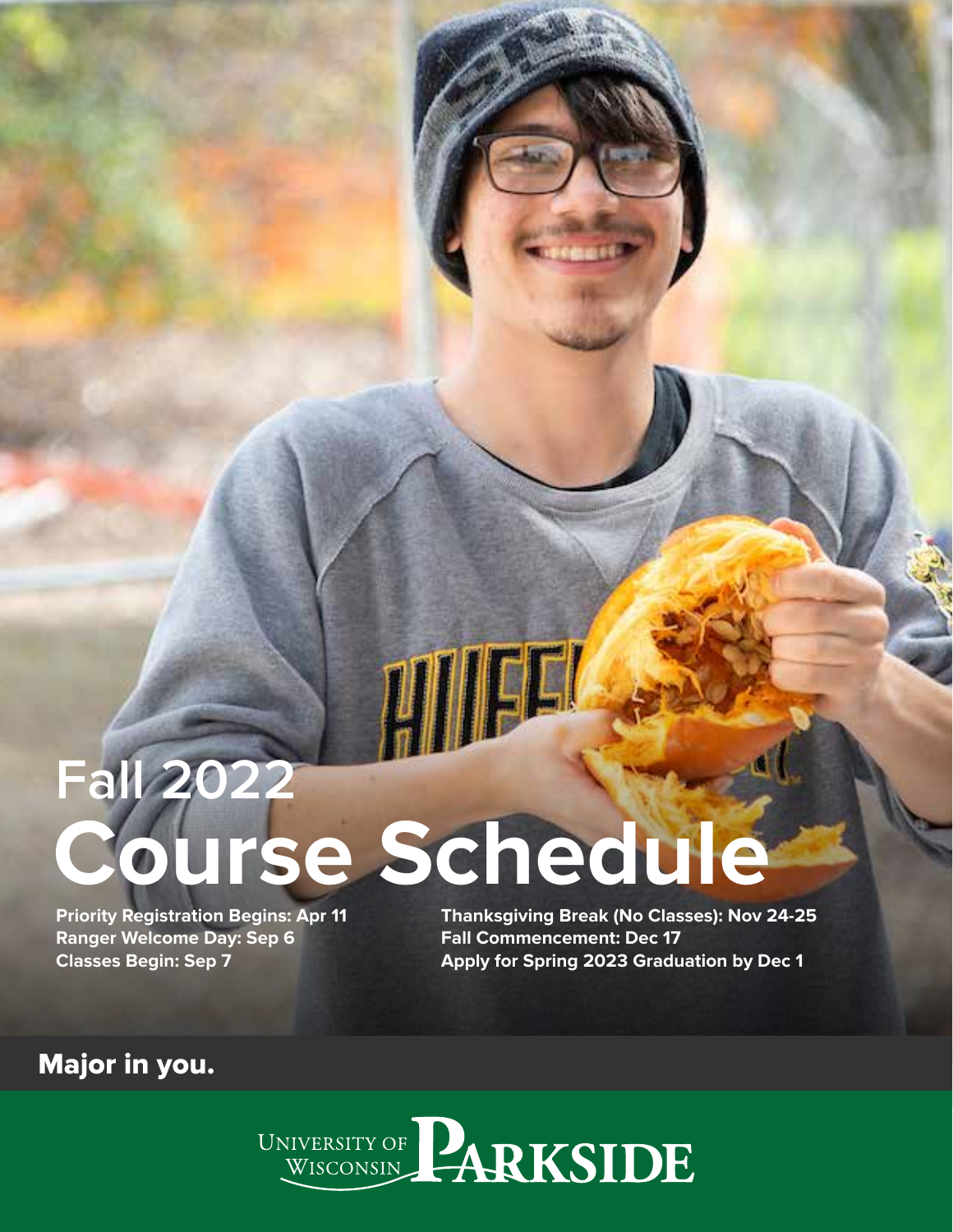#### **TABLE OF CONTENTS AND CLASS LISTING BY DEPARTMENT**

| Auditing of Classes/Auditing by Senior Citizens  4, 11 |  |
|--------------------------------------------------------|--|
|                                                        |  |
|                                                        |  |
| Degree and Skills Requirements 9-10                    |  |
| Distance Learning (Online Courses)7                    |  |
|                                                        |  |
|                                                        |  |
|                                                        |  |
|                                                        |  |
|                                                        |  |
|                                                        |  |
|                                                        |  |
|                                                        |  |
|                                                        |  |
| Office of the Registrar - Office Hours3                |  |
| Office of Multicultural Student Affairs 13             |  |
|                                                        |  |
|                                                        |  |
| RANGERMAIL - email activation3                         |  |
| <b>Registration:</b>                                   |  |
|                                                        |  |
|                                                        |  |
|                                                        |  |
| Enrollment Appointment Time3                           |  |
|                                                        |  |
| In-Person Registration & Changes 3                     |  |
|                                                        |  |
|                                                        |  |
|                                                        |  |
|                                                        |  |
|                                                        |  |
|                                                        |  |
| Religious Observance Accommodation 13                  |  |
|                                                        |  |
|                                                        |  |
|                                                        |  |
| Student Health & Counseling Center12                   |  |
|                                                        |  |
|                                                        |  |
|                                                        |  |
| <b>GRADUATE CLASSES</b>                                |  |
|                                                        |  |
|                                                        |  |
|                                                        |  |
| Clinical Mental Health Counseling57                    |  |
|                                                        |  |
|                                                        |  |
|                                                        |  |
|                                                        |  |

Health & Wellness Management .............................. 60 Healthcare Administration ........................................ 59 Information Technology Management ...................... 60 MA Applied Professional Studies ............................. 61 Master in Business Administration ........................... 61 MS Sport Management ............................................. 64 Sustainable Management ......................................... 65

| Health Information Management/Technology 28  |  |
|----------------------------------------------|--|
|                                              |  |
| Human Resource Management 30                 |  |
|                                              |  |
|                                              |  |
| Kinesiology and Sport Performance31          |  |
|                                              |  |
|                                              |  |
| Management Information Systems34             |  |
|                                              |  |
|                                              |  |
|                                              |  |
|                                              |  |
|                                              |  |
|                                              |  |
| Music, Music Education, Music Performance 44 |  |
| Nursing (UW-Milwaukee Consortium Program) 46 |  |
|                                              |  |
| Physical Education Activity/Coaching  47     |  |
|                                              |  |
|                                              |  |
|                                              |  |
|                                              |  |
|                                              |  |
|                                              |  |
|                                              |  |
|                                              |  |
|                                              |  |
|                                              |  |
|                                              |  |
|                                              |  |
|                                              |  |
|                                              |  |
|                                              |  |
| Women's, Gender and Sexuality Studies55      |  |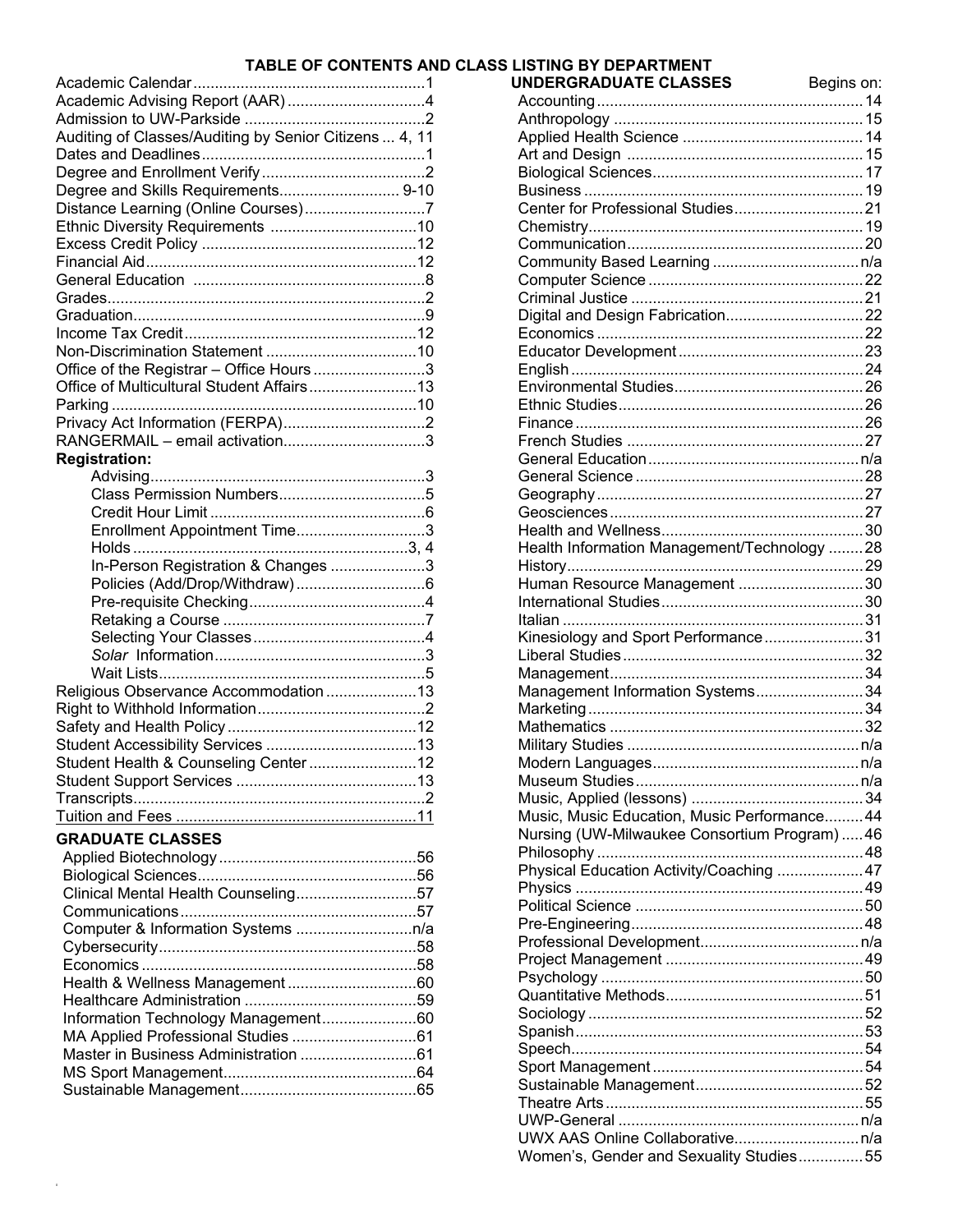# **PARKSIDE**

**FAIL 2022 IMPORTANT DATES AND DEADLINES** 

|                                                                                                                                                                                                                                                                                                                                                                                                                                                                                         | <b>FULL</b><br><b>Semester</b> | <b>First</b><br>7-Weeks  | <b>Standard</b><br><b>Second</b><br>7-Weeks                                                                                                                                            | Collaborative*<br>Classes<br>(* see subject<br>listing below)                                | <b>Graduate<sup>**</sup> Online Classes</b><br>(** see subject listing below)<br><b>First</b><br>7-Weeks | <b>Second</b><br>7-Weeks |
|-----------------------------------------------------------------------------------------------------------------------------------------------------------------------------------------------------------------------------------------------------------------------------------------------------------------------------------------------------------------------------------------------------------------------------------------------------------------------------------------|--------------------------------|--------------------------|----------------------------------------------------------------------------------------------------------------------------------------------------------------------------------------|----------------------------------------------------------------------------------------------|----------------------------------------------------------------------------------------------------------|--------------------------|
| <b>Session Begins</b>                                                                                                                                                                                                                                                                                                                                                                                                                                                                   | Wednesday<br>September 7       | Wednesday<br>September 7 | Monday<br>October 24                                                                                                                                                                   | Tuesday<br>September 6                                                                       | Monday<br>September 12                                                                                   | Monday<br>October 31     |
| <b>Session Ends</b>                                                                                                                                                                                                                                                                                                                                                                                                                                                                     | Friday<br>December 16          | Friday<br>October 21     | Monday<br><b>December 12</b>                                                                                                                                                           | Friday<br>December 16                                                                        | Friday<br>October 28                                                                                     | Friday<br>December 16    |
| <b>Last Day To:</b>                                                                                                                                                                                                                                                                                                                                                                                                                                                                     |                                |                          |                                                                                                                                                                                        |                                                                                              |                                                                                                          |                          |
| Add a class without a permission<br>number                                                                                                                                                                                                                                                                                                                                                                                                                                              | Tuesday<br>September 13        | Thursday<br>September 8  | Tuesday<br>October 25                                                                                                                                                                  | N/A                                                                                          | Tuesday<br>September 6                                                                                   | Tuesday<br>October 25    |
| Change a class from audit to credit<br>without permission                                                                                                                                                                                                                                                                                                                                                                                                                               | Tuesday<br>September 13        | Thursday<br>September 8  | Tuesday<br>October 25                                                                                                                                                                  | N/A                                                                                          | N/A                                                                                                      | N/A                      |
| Add a class with a permission number                                                                                                                                                                                                                                                                                                                                                                                                                                                    | Tuesday<br>September 20        | Tuesday<br>September 13  | Friday<br>October 28                                                                                                                                                                   | Tuesday<br>September 20                                                                      | N/A                                                                                                      | N/A                      |
| Change a class from credit to audit or<br>audit to credit with instructor consent                                                                                                                                                                                                                                                                                                                                                                                                       | Tuesday<br>September 20        | Tuesday<br>September 13  | Friday<br>October 28                                                                                                                                                                   | Tuesday<br>September 20                                                                      | N/A                                                                                                      | N/A                      |
| Drop a class or Withdraw^ without                                                                                                                                                                                                                                                                                                                                                                                                                                                       | Tuesday                        | Tuesday                  | Friday                                                                                                                                                                                 | Tuesday                                                                                      | Friday                                                                                                   | Friday                   |
| paying the drop fee of \$18 per credit                                                                                                                                                                                                                                                                                                                                                                                                                                                  | September 20                   | September 13             | October 28                                                                                                                                                                             | September 20                                                                                 | September 16                                                                                             | November 4               |
|                                                                                                                                                                                                                                                                                                                                                                                                                                                                                         |                                |                          |                                                                                                                                                                                        |                                                                                              |                                                                                                          |                          |
| Drop a class or Withdraw <sup>^</sup> without a<br>transcript notation of a "W"                                                                                                                                                                                                                                                                                                                                                                                                         | Tuesday                        | Thursday                 | Tuesday<br>November 8                                                                                                                                                                  | Tuesday<br>October 4                                                                         | Tuesday                                                                                                  | Tuesdav                  |
|                                                                                                                                                                                                                                                                                                                                                                                                                                                                                         | October 4                      | September 22             |                                                                                                                                                                                        |                                                                                              | September 27                                                                                             | November 15              |
| Change a class from credit to audit with                                                                                                                                                                                                                                                                                                                                                                                                                                                | Tuesday                        | Thursday                 | Tuesdav                                                                                                                                                                                | N/A                                                                                          | <b>N/A</b>                                                                                               | <b>N/A</b>               |
| late approval                                                                                                                                                                                                                                                                                                                                                                                                                                                                           | October 4                      | September 22             | November 8                                                                                                                                                                             |                                                                                              |                                                                                                          |                          |
|                                                                                                                                                                                                                                                                                                                                                                                                                                                                                         |                                |                          |                                                                                                                                                                                        |                                                                                              |                                                                                                          |                          |
|                                                                                                                                                                                                                                                                                                                                                                                                                                                                                         | Tuesday                        | Friday                   | Wednesday                                                                                                                                                                              | Tuesday                                                                                      | Wednesday                                                                                                | Wednesday                |
|                                                                                                                                                                                                                                                                                                                                                                                                                                                                                         | November 29                    | October 14               | November 30                                                                                                                                                                            | November 25                                                                                  | October 19                                                                                               | December 7               |
| Drop a class or Withdraw^ through<br>SOLAR<br>"Withdraw = drop ALL classes in a term.<br>*Collaborative Class Subject Codes = ABT, CYB, HCA, HIMT, HWM, ITM, SMGT, and UWX.<br>** Graduate Online Class Subject Codes = COMM, MBA and MSSM<br>-DEADLINES MAY DIFFER FOR INDIVIDUAL CLASSES WITH DIFFERENT MEETING DATES.~ Contact the Office of the Registrar for deadlines.                                                                                                            | Thursday                       | Thursday                 | Thursday                                                                                                                                                                               | Thursday                                                                                     | <b>Payment Deadline (courses will</b>                                                                    |                          |
| <b>Tuition &amp; Fees Due Date</b>                                                                                                                                                                                                                                                                                                                                                                                                                                                      | September 15                   | September 15             | September 15                                                                                                                                                                           | September 15                                                                                 | be dropped for non-payment if not<br>recevied on or before)                                              |                          |
| Last Day to pay Tuition and Fees                                                                                                                                                                                                                                                                                                                                                                                                                                                        | Thursday                       | Thursday                 | Thursday                                                                                                                                                                               | Thursday                                                                                     | Sunday                                                                                                   | Sunday                   |
| without the \$6.25 per credit penalty                                                                                                                                                                                                                                                                                                                                                                                                                                                   | September 22                   | September 22             | September 22                                                                                                                                                                           | September 22                                                                                 | September 11                                                                                             | October 30               |
|                                                                                                                                                                                                                                                                                                                                                                                                                                                                                         | Friday                         | Friday                   | Friday                                                                                                                                                                                 | Friday                                                                                       | Friday                                                                                                   | Friday                   |
| 100% Refund                                                                                                                                                                                                                                                                                                                                                                                                                                                                             | September 23                   | September 16             | October 28                                                                                                                                                                             | September 23                                                                                 | September 16                                                                                             | November 4               |
| 50% Refund                                                                                                                                                                                                                                                                                                                                                                                                                                                                              | Friday                         | Friday                   | Friday                                                                                                                                                                                 | Friday                                                                                       | Friday                                                                                                   | Friday                   |
|                                                                                                                                                                                                                                                                                                                                                                                                                                                                                         | October 7                      | September 23             | November 4                                                                                                                                                                             | October 7                                                                                    | September 23                                                                                             | November 11              |
| NO Refund ON or AFTER                                                                                                                                                                                                                                                                                                                                                                                                                                                                   | Saturday<br>October 8          | Saturday<br>September 24 | Saturday<br>November 5                                                                                                                                                                 | Saturday<br>October 8                                                                        | Saturday<br>September 24                                                                                 | Saturday                 |
| ~ DEADLINES MAY DIFFER FOR INDIVIDUAL CLASSES WITH DIFFERENT MEETING DATES. ~ Contact the Cashier's Office for deadlines.<br>All fee information is available on the Cashier's Office website at www.uwp.edu/live/offices/cashiersoffice/index.cfm,<br>** Drop for non-payment programs: Payment must be received on or before the Sunday before classes begin.<br>Students are encouraged to apply once they've completed 90 credits. If you have questions, email graduation@uwp.edu. |                                |                          | Apply for December Graduation by May 1<br>Graduates must apply by the deadline to be eligible for graduation this term.<br>Apply online at: www.uwp.edu/currentstudent/yourgraduation. | by email at cashiers office@uwp.edu, by phone at (262) 595-2258, or at the Cashier's Office. |                                                                                                          | November 12              |

April 11 **August 1** ember 5 Thanksgiving Recess - campus closed (No classes begin after 4pm Wednesday) ...Thursday, November 24 - Sunday, November 27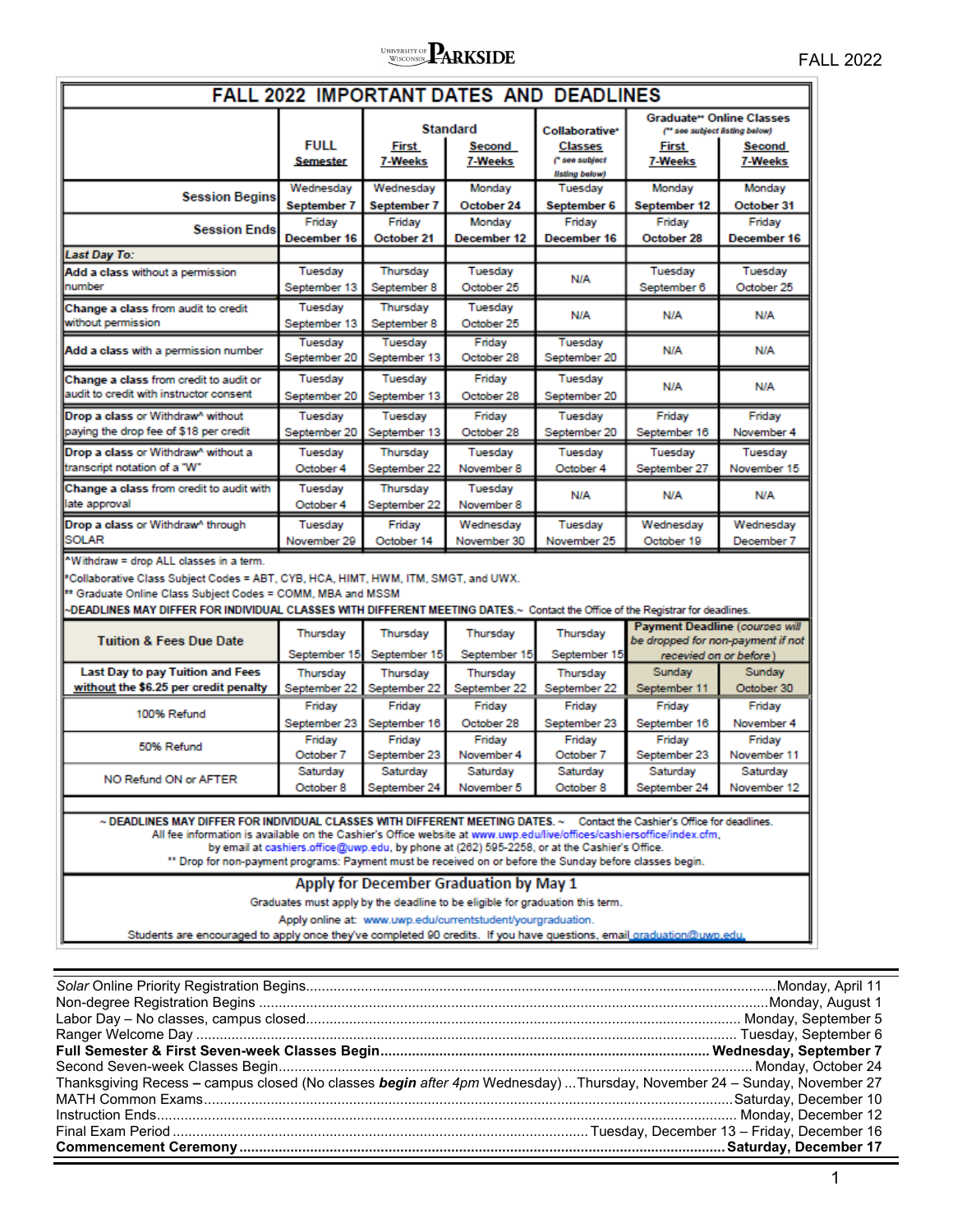### FALL 2022 **EXAMPLE ARKSIDE**

### **APPLYING FOR ADMISSION TO UW-PARKSIDE**

**Undergraduate Students** interested in seeking a degree at UW-Parkside should contact Admissions at (262) 595-2355 or online at http://www.uwp.edu/apply/admissions/index.cfm. Applying online is the easiest and fastest way to get your application to UW-Parkside.

**Graduate students** interested in a degree at UW-Parkside should begin by contacting the appropriate graduate program coordinator:

| M.A. in Applied Professional Studies(262) 595-2162     |
|--------------------------------------------------------|
| M.A. in Professional Communication(262) 595-2252       |
| Master of Business Administration (262) 595-2280       |
| M.S. in Applied Biotechnology(262) 595-2980            |
| M.S. in Biological Sciences(262) 595-2744              |
| M.S.in Clinical Mental Health Counseling(262) 595-2316 |
| M.S. in Computer & Information Systems  (262) 595-2314 |
|                                                        |
| M.S. in Health and Wellness Management(262) 595-2980   |
| M.S. in Healthcare Administration (262) 595-2980       |
|                                                        |
|                                                        |
| M.S. in Sustainable Management(262) 595-2980           |

### **DEGREE AND ENROLLMENT VERIFY**

The Office of the Registrar accepts written requests from students for verification of enrollment status. For students needing a degree verification, an official transcript will need to be ordered.

Outside agencies and other third parties needing to verify a student's enrollment and/or *degree* should use **DegreeVerify** through National Student Clearinghouse. Information such as dates of attendance, degrees/awards received, and enrollment status will be released unless a student has requested in writing that all information be withheld.

### **PRIVACY OF STUDENT RECORDS AND FERPA**

**\_\_\_\_\_\_\_\_\_\_\_\_\_\_\_\_\_\_\_\_\_\_\_\_\_\_\_\_\_\_\_\_\_\_\_\_\_\_\_\_\_\_\_\_\_\_**

The Family Educational Rights and Privacy Act (FERPA) is a federal law which affords students certain rights with respect to their educational records. The intent of this Act is to protect the privacy of students and their records.

Under this Act, you are entitled to review "official records, files, and data directly related to you" which the University maintains. You may request a hearing regarding any alleged "inaccurate, misleading, or inappropriate" information in your official records and files. The University will not release information from your records to a third party without your written consent except as permitted by Section 99.34, (a) (ii) of the Privacy Act. In accordance with this section, the University will forward your records when requested by a school in which you seek to enroll.

A challenge to information you deem erroneous or misleading should be made in writing and directed to the dean or director of the appropriate office so that a hearing can be scheduled. In most cases, the decision of the dean or director will be final. If you find the decision unsatisfactory, you may place a statement in your file

setting forth any reasons for disagreeing with the decision. Your right to challenge information of record does not extend to review of grades received unless the grade assigned by your professor was inaccurately recorded in your records.

In addition, FERPA designates "directory information" data that can be published or released routinely by the University to any inquirer. Directory information items are: name; address; telephone number; date of birth; major field of study; participation in officially recognized activities and sports; weight and height of members of athletic teams; dates of attendance to include current classification, and withdrawal dates; degrees and awards received; the most recent education agency or institution attended; initial registration date and email address.

### **RIGHT TO WITHHOLD INFORMATION**

The University periodically receives inquiries for directory information. Under the law, you can request that UW-Parkside withhold all items of directory information. However, should you decide to withhold this information, please consider the potential consequences very carefully. All requests, however legitimate, (i.e.: from prospective employers, licensing agencies) will be refused. UW-Parkside cannot assume the responsibility for contacting you for permission to release the requested information. Regardless of the effect upon you, the UW-Parkside assumes no liability for honoring your instructions that such information be withheld. If you wish to do this, you must file a form in the Office of the Registrar. The Registrar will then take the steps necessary to comply with your wishes as soon as possible. The form is valid until revoked, in writing, by you.

### **FINAL GRADES**

Final grades will be available as they are submitted on Solar through the "Grades" link on your Student Center page. Classes from the selected term will be listed along with the grade assigned to each class. Summary grade information is also displayed at the end of the report. Final grades are not mailed.

**\_\_\_\_\_\_\_\_\_\_\_\_\_\_\_\_\_\_\_\_\_\_\_\_\_\_\_\_\_\_\_\_\_\_\_\_\_\_\_\_\_\_\_\_\_\_**

### **UNOFFICIAL TRANSCRIPTS**

Unofficial transcripts are available through self-service on Solar through the "other academic" drop down box on your Student Center page. Final grades will be available as they are submitted. Previous students must order official transcripts.

### **OFFICIAL TRANSCRIPTS**

### *Official Transcripts Are Ordered Online!*

The University of Wisconsin-Parkside has partnered with Credentials, Inc. to provide a fast and secure online transcript ordering service that is available to our students/alumni *24 hours a day, 7 days a week, from any location!* Visit the Office of the Registrars' website to get more information at

http://www.uwp.edu/live/offices/registrarsoffice/transcript.cfm or call (262) 595-2188.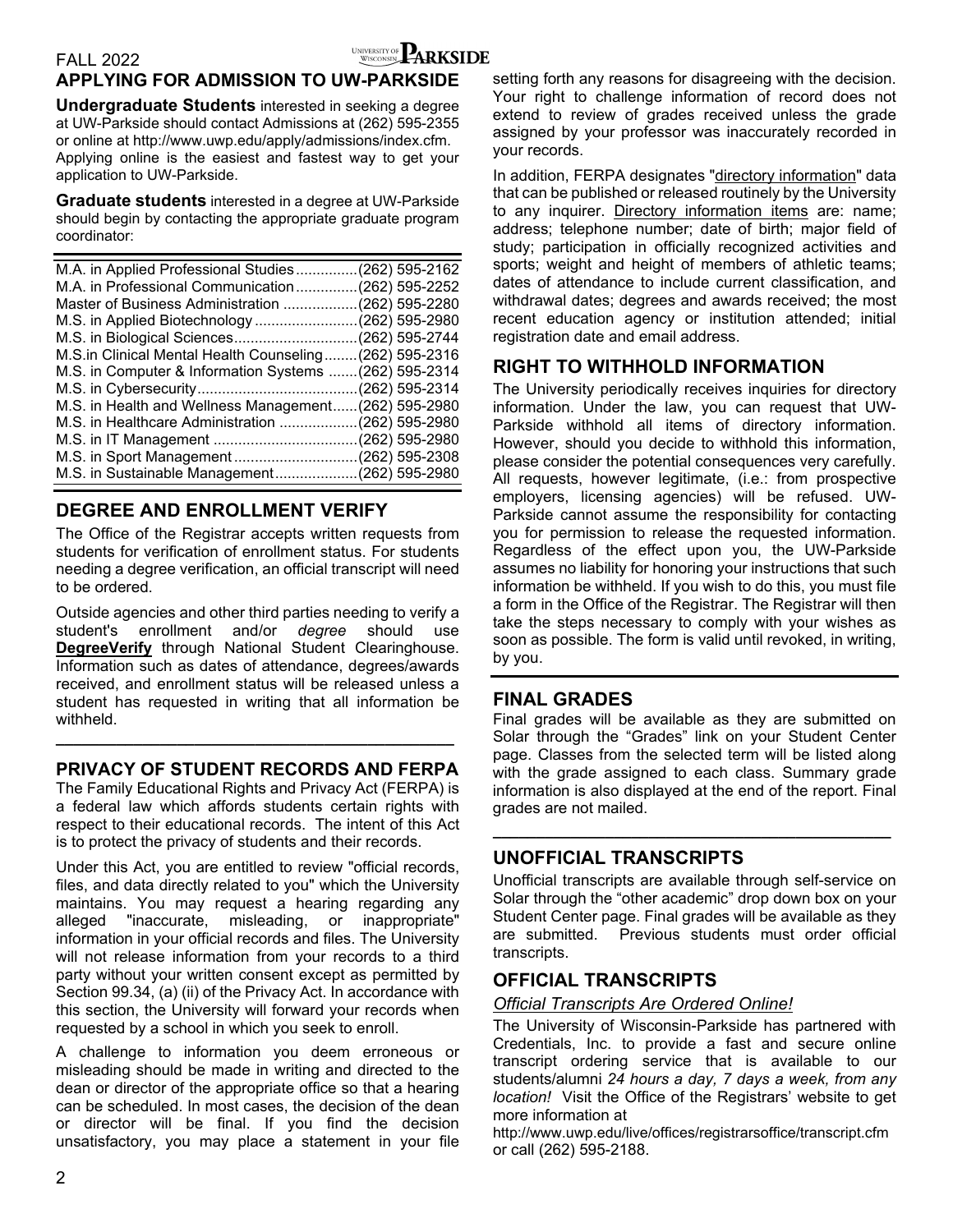### **OFFICE OF THE REGISTRAR**

#### **Hours & location available on-line at:**  https://www.uwp.edu/live/offices/registrarsoffice/

**CAMPUS CLOSED (No Classes)** 

Memorial Day – Monday, May 30 Independence Day – Monday, July 4 Labor Day – Monday, September 5 Thanksgiving\* – Thursday, November 24

### *\* Thanksgiving Recess:*

No classes BEGIN after 4pm on Wednesday, November 23. Classes resume on Monday, November 28. **\_\_\_\_\_\_\_\_\_\_\_\_\_\_\_\_\_\_\_\_\_\_\_\_\_\_\_\_\_\_\_\_\_\_\_\_\_\_\_\_\_\_\_\_\_\_** 

### **IN-PERSON REGISTRATION**

Register at the Office of the Registrar Service Counter for these special registration actions which require instructor consent:

- Auditing a class
- Independent Study and/or Internship
- Time Conflicts

### **RANGERMAIL - Activate your EMAIL account**

**\_\_\_\_\_\_\_\_\_\_\_\_\_\_\_\_\_\_\_\_\_\_\_\_\_\_\_\_\_\_\_\_\_\_\_\_\_\_\_\_\_\_\_\_\_\_** 

A UW-Parkside email account is created for every student upon admission. Students should activate this account immediately. Communication via email is an essential part of your success at UW-Parkside. Go to the Activate Account link at http://www.uwp.edu/admittedstudent/

Please remember your ID and password. You will need to enter this ID and password to access the Solar System, register for classes and use other online services.

ID and Password set-up can be done in any campus computer lab. For assistance with login contact the UWP Help Desk at (262) 595-2444, or stop in WYLL L107.

### **All email communication must be done with RANGERMAIL!**

 $\sim$  your userid@ranger.uwp.edu  $\sim$ 

Note: UW-Parkside uses your RANGERMAIL to verify the identity of all students. All students are responsible for knowing and, when appropriate, acting on the contents of all university communications sent to the RANGERMAIL account.

### **Important Notice Regarding HOLDS**

**You will not have access to your grades, unofficial transcript or official transcript if you have a hold on your record which prevents the release of grades and transcripts.** 



### **PREPARE FOR REGISTRATION**

 24 hours a day, every day \* Go to http://www.uwp.edu/currentstudent/ and click on **SOLAR.** 

Priority Registration for Degree-seeking students begins Monday, April 11 Registration for Non-degree-seeking students begins Monday, August 1

\* System may be down periodically for maintenance and upgrades. Outages usually occur on Sunday mornings. **\_\_\_\_\_\_\_\_\_\_\_\_\_\_\_\_\_\_\_\_\_\_\_\_\_\_\_\_\_\_\_\_\_\_\_\_\_\_\_\_\_\_\_\_\_\_** 

### **ADVISING**

Degree-seeking students must consult with their assigned advisor before registering for classes in the Fall and Spring semesters. Advising is not required for Summer and Winterim registration, but is recommended.

*It is the student's responsibility to initiate contact with their advisors.* Students with declared majors may get information concerning faculty advisor office hours and telephone numbers from the advisor's department office. Students who have not declared a major may contact the Advising Center. Advisor information can be found in Solar Student Center.

### **CHECK YOUR ENROLLMENT APPOINTMENT**

Your Enrollment Appointment will be available through Solar Student Center**.** If you attempt to enroll prior to your Enrollment Appointment, the system will prevent you from enrolling.

**\_\_\_\_\_\_\_\_\_\_\_\_\_\_\_\_\_\_\_\_\_\_\_\_\_\_\_\_\_\_\_\_\_\_\_\_\_\_\_\_\_\_\_\_\_\_** 

**\_\_\_\_\_\_\_\_\_\_\_\_\_\_\_\_\_\_\_\_\_\_\_\_\_\_\_\_\_\_\_\_\_\_\_\_\_\_\_\_\_\_\_\_\_\_** 

### **Logon to the** *Solar* **System**

Go to http://www.uwp.edu/currentstudent/

and click on SOLAR. Enter your UW-P Net ID and password. (Note: this is the same logon ID and password you use for your UW-Parkside email account.) Click the "Sign In" button. A successful logon will take you to your Solar home page which contains links to all student related services and information

### **NEED HELP? Contact the HELP Desk**

Students with logon or password problems should contact the Help Desk at (262) 595-2444 or stop in WYLL L107.

Students with REGISTRATION problems or questions may also contact the Office of the Registrar (262) at 595-2279.

**NOTE: If you are experiencing difficulties, you must contact the Office of the Registrar immediately. Failure to do so may have financial implications due to missed deadlines.**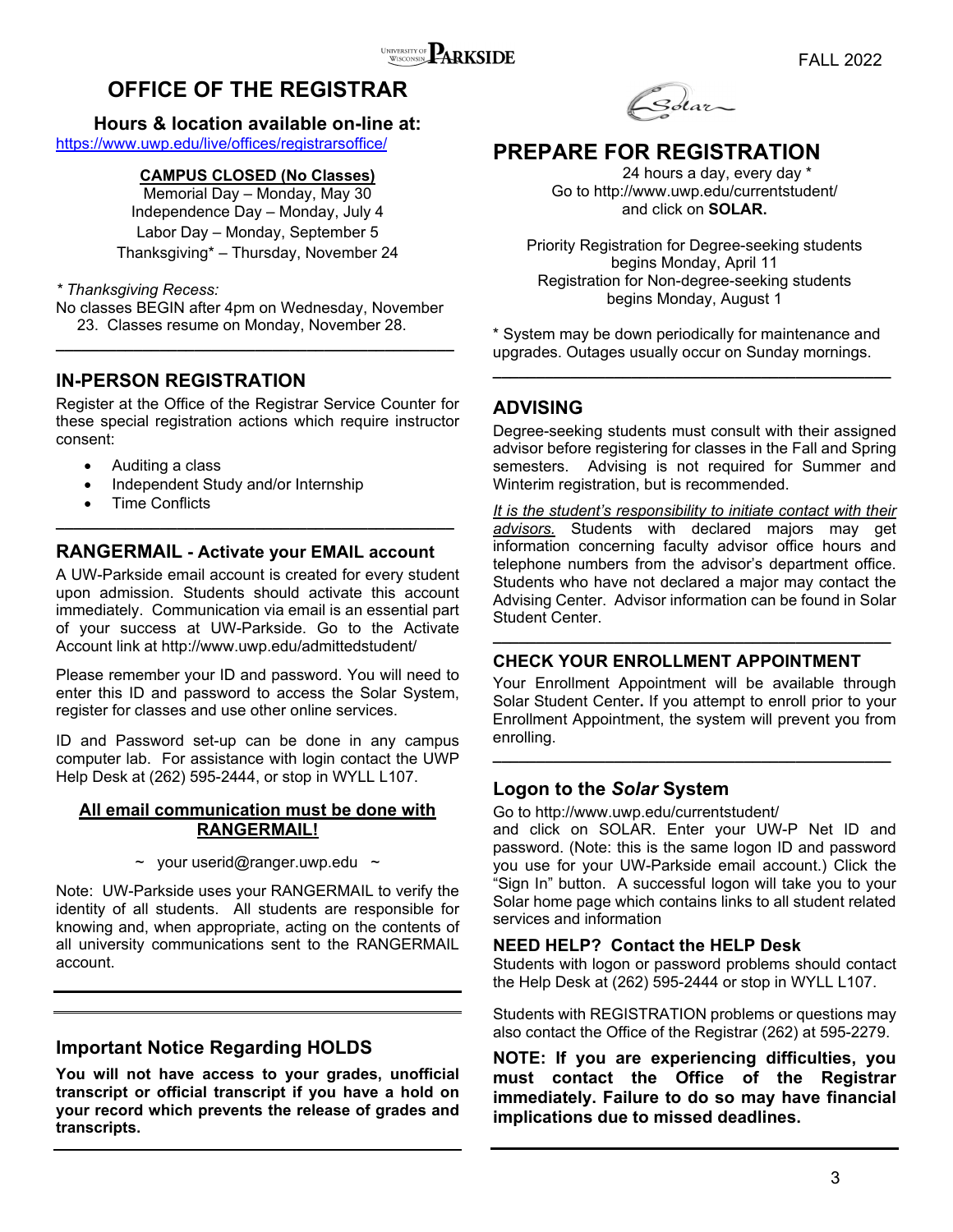

### **REGISTRATION HOLDS**

You will not be allowed to register if you have a "hold" (negative service indicator) on your record. However**,** Solar will allow you to proceed through most of the enrollment process before giving you an error message indicating that you have a hold. To avoid this frustration, review your hold status before attempting to register.

To view your holds, go to your Student Center in Solar. Holds are displayed at the far-right side of the screen**.**  Depending on your screen resolution, you may need to scroll over to the right. Any holds on your record will be listed here. You can click on the "Details" link for more information.

**\_\_\_\_\_\_\_\_\_\_\_\_\_\_\_\_\_\_\_\_\_\_\_\_\_\_\_\_\_\_\_\_\_\_\_\_\_\_\_\_\_\_\_\_\_\_**

### **SELECTING YOUR CLASSES**

### **ONLINE COURSE SCHEDULE**

The online course schedule is a web-based searchable schedule of courses providing a broad spectrum of course information including the ability to browse course sections offered each term. It is updated nightly at midnight. Course listings in the online course schedule will always be more current than the printed or .PDF versions of the course schedule. Access the online course schedule on the Office of the Registrars' website at:

http://www.uwp.edu/live/offices/registrarsoffice/index.cfm

**Class Numbers:** locate the class numbers of your selected classes and those of possible alternate classes from the web or printed class schedule.

**Class Status:** to verify that the classes you selected are available before attempting to register, go to your Student Center in Solar and do a Class Search. Enter the Course Subject and Course Number. To view all classes, remove the check mark from the Show Open Classes Only box. A class/section listing will be displayed with the class/section status.

**Lab and/or Discussion Section(s):** when enrolling in a class with a linked lab and/or discussion the system will prompt you through the process of choosing the corresponding Lecture/Lab/Discussion. Each section must be open to successfully complete the registration process. If any one of the sections you select is closed you will be waitlisted for all parts of the course.

**Variable Credit:** when enrolling for a variable credit class the system will allow you to enter the number of units you have been approved to take within the allowed unit range.

**\_\_\_\_\_\_\_\_\_\_\_\_\_\_\_\_\_\_\_\_\_\_\_\_\_\_\_\_\_\_\_\_\_\_\_\_\_\_\_\_\_\_\_\_\_\_**

### **PREREQUISITE CHECKING**

When students attempt to enroll in a course, *Solar* will determine whether there is/are prerequisite(s) for the course. If not, the student may enroll. If there is/are prerequisite(s), *Solar* searches placement and transcript records to see whether the prerequisite(s) has/have been met. If the student has successfully met the prerequisite(s) for the course or placement criteria, he/she may enroll in the course. If not, the student will be informed that the prerequisite(s) has/have not been met and he/she will not be allowed to enroll in the course. Students should contact their advisor for further assistance with enrollment. If the student is currently enrolled in the prerequisite course(s), Solar will not block enrollment in the course for the following term. However, the student must receive a final grade as determined by the prerequisite; otherwise, he/she may be administratively withdrawn from the course. Students are advised to see an advisor for further assistance with enrollment.

### **ACADEMIC ADVISING REPORT (AAR)**

The academic advising report (AAR) is a tool to assist students in determining their progress towards degree requirements. Completed coursework is applied towards degree and declared major requirements. Students should review their academic advisement report every term.

Additional information can be found on the Office of the Registrars' website at:

https://www.uwp.edu/live/offices/registrarsoffice/aar.cfm

### **AUDIT A CLASS**

#### **AUDIT REGISTRATION CANNOT BE DONE ON SOLAR**

A class audit is allowed on a space available basis and only with the written approval of the instructor. Audit Request Forms are available at the Office of the Registrar or at http://www.uwp.edu/currentstudent/studentforms.cfm

Review the Important Dates and Deadlines in this schedule*. Contact the Cashier's Office regarding tuition and fees specific to class audits.* 

### **AUDITING OF CLASSES BY SENIOR CITIZENS**

State law exempts Wisconsin residents who are sixty or more years of age from payment of fees for auditing UW-Parkside classes. Contact the Cashier's Office for more information.

*Auditing students are responsible for special costs such as class/lab fees. Students are also responsible for parking fees.*

**\_\_\_\_\_\_\_\_\_\_\_\_\_\_\_\_\_\_\_\_\_\_\_\_\_\_\_\_\_\_\_\_\_\_\_\_\_\_\_\_\_\_\_\_\_\_**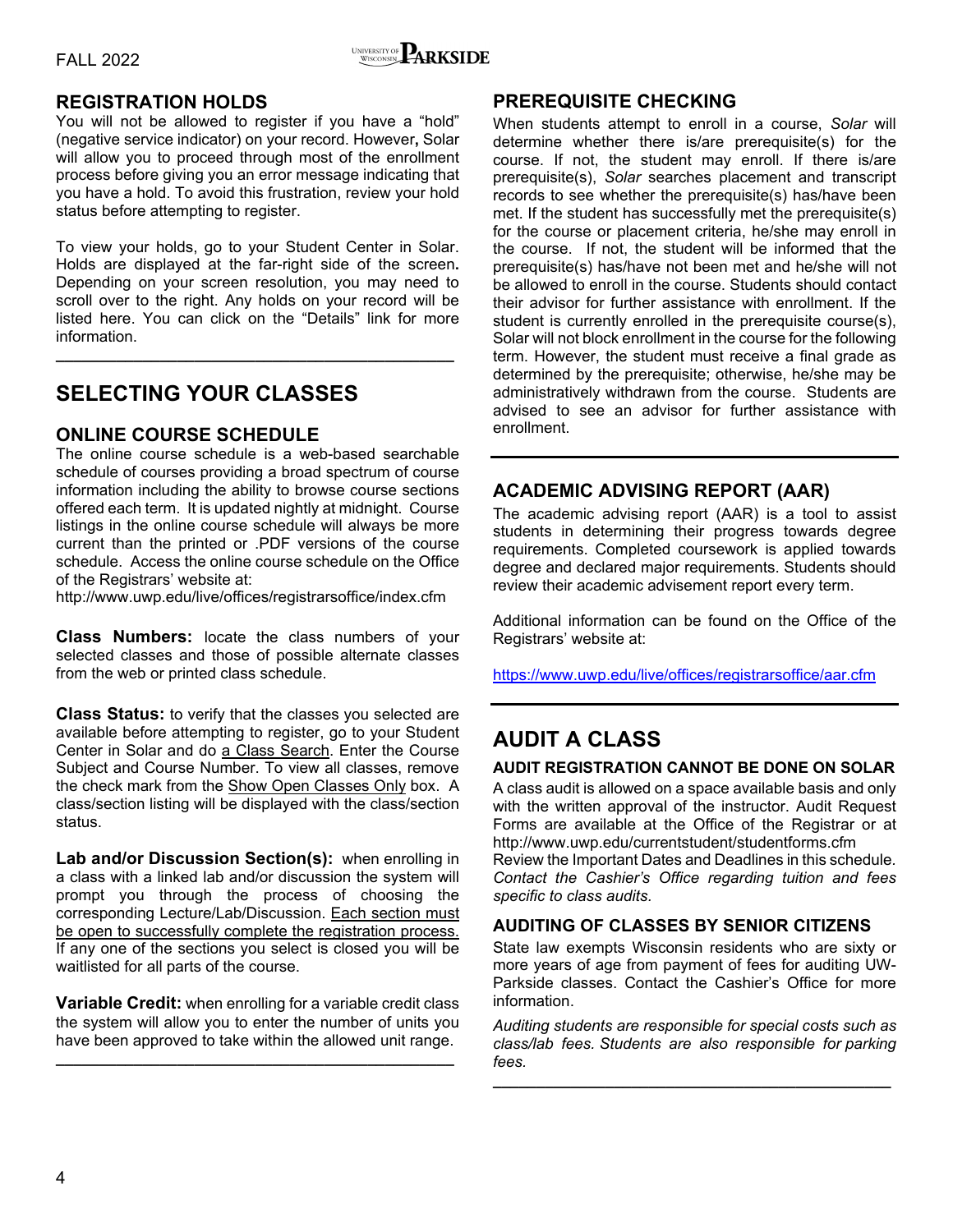

### **WAIT LISTS**

You may choose to be added to a wait list for a closed class. The status of the class will indicate if the class has a wait list option. Select the class/section for wait-listing and proceed through the enrollment steps. You will be notified of your position on the class wait list once enrollment is completed. The wait listed class will be displayed on your class schedule; however, it will be noted with the wait list status. If you are successfully enrolled through the wait list process, the class status will change to enrolled.

*Placing yourself on a wait list does not imply or guarantee enrollment in the class. You must verify the class status on your schedule. Contact the instructor for additional information on your wait list status.* 

**The Wait List process runs nightly until the first day of the term to check the status of classes. If seats become available in a closed class the process will automatically enroll students from the wait list on a first come, first serve basis. Students will be enrolled from the wait list if no errors occur during the wait list processing (no time conflict, hold, etc.).**

Students with registration errors or holds will be skipped and the process will continue through the wait list until all open seats are filled. If any open seats remain in the class section at the end of wait list processing the class will be reopened for general enrollment.

If you are not enrolled through the wait list process, and you still want to take the class, you may request a permission number from the class instructor. This permission number is entered in *Solar* and will allow a student to register for the closed class as long as no registration holds or time conflicts exist.

#### **STUDENTS ARE NOT BILLED FOR WAIT LISTED CLASSES.**

Check the Solar system or contact the Cashier's Office for your account balance after you have been enrolled in a class from the wait list.

### **CLASS PERMISSION NUMBERS**

Enrollment in courses requiring instructor consent must be completed with a permission number.

A permission number is available ONLY from the instructor teaching the course and section. It can only be used once. Permission numbers are required if:

- The course schedule (or *Solar*) indicates that you need the "consent of the instructor" to enroll, or
- the instructor is waiving the required prerequisites for the class, or
- permission to enroll in a closed class is being granted by the instructor.

### **Registering with a permission number:**

If the class is already in your shopping cart, click on the blue class link to proceed to Step 2. On the page that appears, there will be a permission number box where you enter your number.

If you are registering for a restricted class needing instructor consent, follow the steps to Add a Class. After selecting the class by clicking the 'Select Class' button, you will see a box at the top of the screen under Class Preferences where you enter your permission number.

If you are waitlisted for a course and have been given a permission number, you will first need to drop the waitlisted class before following the process to add the class as described above.

Permission numbers *cannot* be used to enroll in classes which have a time conflict. A completed Time Conflict Permission Form must be submitted to the Office of the Registrar's service counter for manual processing.

*CAUTION: Permission numbers must be used before the date listed in Important Term Dates and Deadlines. Permission numbers may only be used once, and they may only be used for the term, course and section assigned. Permission numbers cannot be used for classes with labs and/or discussion sections. Contact the Office of the Registrar for enrollment procedures.* 

If you have any difficulty using your permission number and cannot contact the instructor, please contact the Office of the Registrar at (262) 595-2281 as soon as possible.

**\_\_\_\_\_\_\_\_\_\_\_\_\_\_\_\_\_\_\_\_\_\_\_\_\_\_\_\_\_\_\_\_\_\_\_\_\_\_\_\_\_\_\_\_\_**

### **YOU ARE RESPONSIBLE FOR THE ACCURACY OF YOUR CLASS SCHEDULE**

and are legally obligated to pay all tuition and fees associated with your schedule of classes.

### **ALWAYS TERMINATE YOUR** *Solar* **SESSION and close your browser.**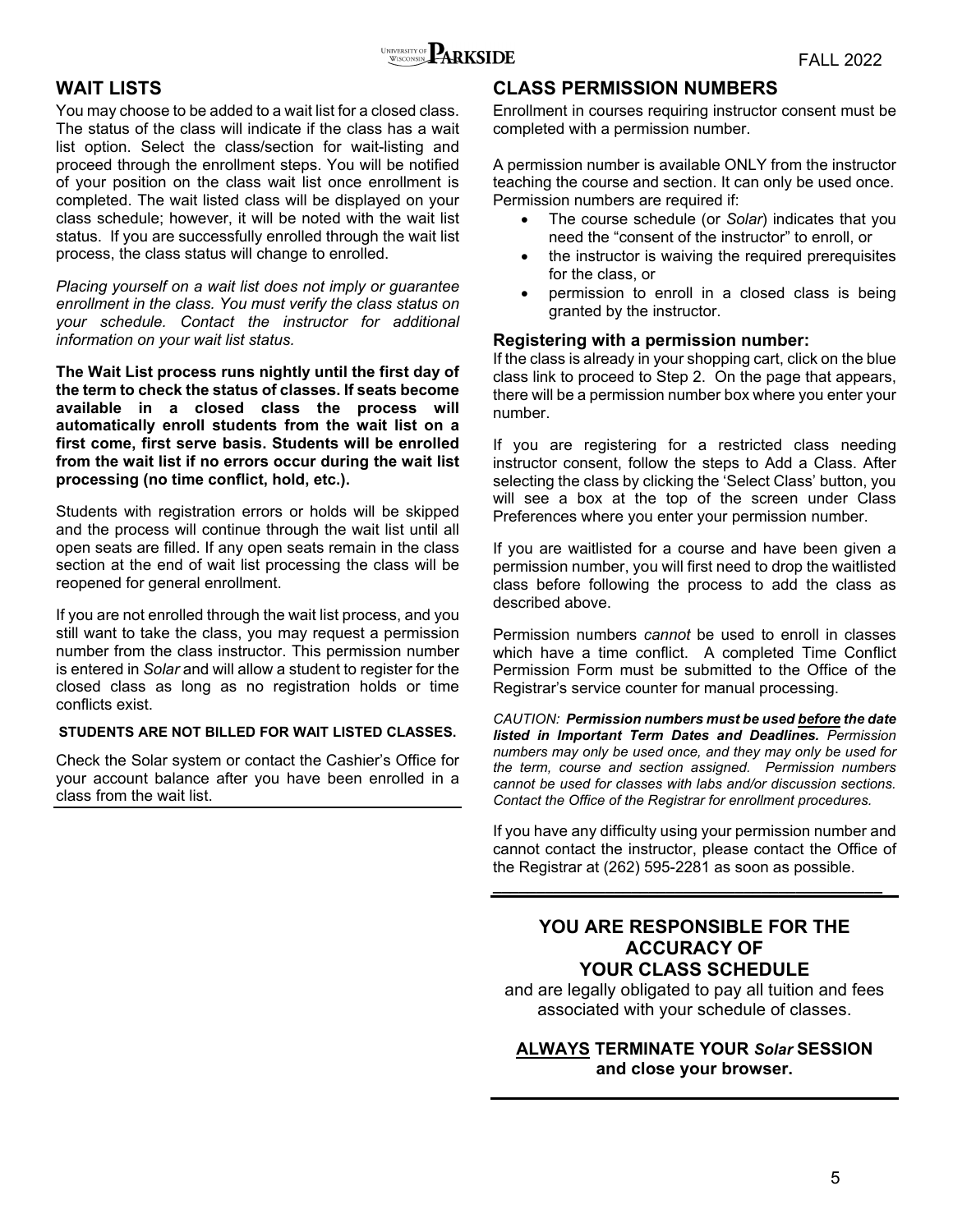

### **REGISTRATION POLICIES**

**It is the responsibility of the student to officially add, drop or withdraw from each class. Do not expect an instructor or anyone else to add, drop, withdraw or remove you from a class.** A student who never attends (or stops attending) a course in which he/she has enrolled and who does not drop the course through the appropriate office will receive a failing grade. *PLEASE REFER TO THE IMPORTANT DATES AND DEADLINES AT THE BEGINNING OF THIS SCHEDULE.*

**\_\_\_\_\_\_\_\_\_\_\_\_\_\_\_\_\_\_\_\_\_\_\_\_\_\_\_\_\_\_\_\_\_\_\_\_\_\_\_\_\_\_\_\_\_\_** 

### **CREDIT HOUR LIMIT**

A degree-seeking student may not enroll for more than 20 credits in the Fall or Spring semester, 12 credits in the Summer term, or 6 credits in the Winterim term (credit and audit combined), without prior approval from the Director of Advising. Generally, permission to register for a credit overload will not be granted unless the student has earned a GPA of at least 3.0 at the end of the most recent semester with at least 14 completed credits. Non-degree-seeking students are restricted to 6 credits without prior approval from the Director of Advising.

 **\_\_\_\_\_\_\_\_\_\_\_\_\_\_\_\_\_\_\_\_\_\_\_\_\_\_\_\_\_\_\_\_\_\_\_\_\_\_\_\_\_\_\_\_\_\_** 

### **ADDING A CLASS**

During the first week of the semester, a student may add any course for which he/she has met the prerequisites. During the second week, appropriate courses may be added with the consent of the instructor. Beginning the 11th day of classes, a student cannot add a course without written permission of the instructor, the department chair, and the dean. The Office of the Registrar will determine comparable deadlines for courses less than a semester in length.

**\_\_\_\_\_\_\_\_\_\_\_\_\_\_\_\_\_\_\_\_\_\_\_\_\_\_\_\_\_\_\_\_\_\_\_\_\_\_\_\_\_\_\_\_\_\_** 

### **CHANGES IN AUDIT / CREDIT STATUS**

### **Credit to Audit ~ or ~ Audit to Credit**

During the first and second week of a semester class, students may change any class from Credit to Audit or Audit to Credit with instructor's consent.

Beginning the third week, a course may not be changed from Audit to Credit Status.

In the third- and fourth-week students may change from Credit to Audit only with late approval (signature of the instructor, department chair and dean). Beginning the fifth week a class can no longer be changed from Credit to Audit status.

The Office of the Registrar will determine comparable deadlines for courses less than a semester in length or summer or winterim courses.

**\_\_\_\_\_\_\_\_\_\_\_\_\_\_\_\_\_\_\_\_\_\_\_\_\_\_\_\_\_\_\_\_\_\_\_\_\_\_\_\_\_\_\_\_\_\_** 

### **DROPPING A CLASS**

A student may drop any course via *Solar* through the end of the 12<sup>th</sup> week of the semester. The Office of the Registrar will determine comparable deadlines for courses less than a semester in length or summer/winterim session courses.

A student who drops a course after the fourth week of a semester will receive a transcript notation of "W." In the case of module or summer/winterim session courses, the "W" notation will be applied if the drop occurs after one-third of the course period has passed. *Check the Important Dates and Deadlines at the beginning of this schedule.*

**Important Note on DROP FEES**  *Dropping a course after the census date will result in the assessment of the drop fee.* 

Refer to the Important Dates and Deadlines for standard session drop fee deadlines. The Office of the Registrar will determine comparable deadlines for courses less than a semester in length or summer or winterim courses.

### **REQUEST FOR LATE DROPS**

A student may request a late drop for extraordinary reasons beyond the deadline by submitting a request to the Academic Actions Committee. Granting of requests by the Academic Actions Committee is not automatic. A student should not assume that his/her request will be granted.

### **WITHDRAW FROM THE UNIVERSITY**

 A student may withdraw from the University via *Solar* through the  $12<sup>th</sup>$  week of the semester. The Office of the Registrar will determine comparable deadlines for courses less than a semester in length or summer/winterim session courses. After the deadline, a student may request to withdraw only for an extraordinary reason. Any such requests are to be submitted to the Academic Actions Committee. Granting of requests by the Committee is not automatic. A student should not assume that his/her request will be granted.

**Dropping a class or Withdrawal from the university may result in a financial obligation for tuition and fees, and may necessitate repayment of financial aid.** Federal & State regulations for financial aid require a refund calculation to occur for financial aid recipients through the 60% point of the term. Contact the Cashier's Office and the Office of Scholarships and Financial Aid for information.

**\_\_\_\_\_\_\_\_\_\_\_\_\_\_\_\_\_\_\_\_\_\_\_\_\_\_\_\_\_\_\_\_\_\_\_\_\_\_\_\_\_\_\_\_\_\_**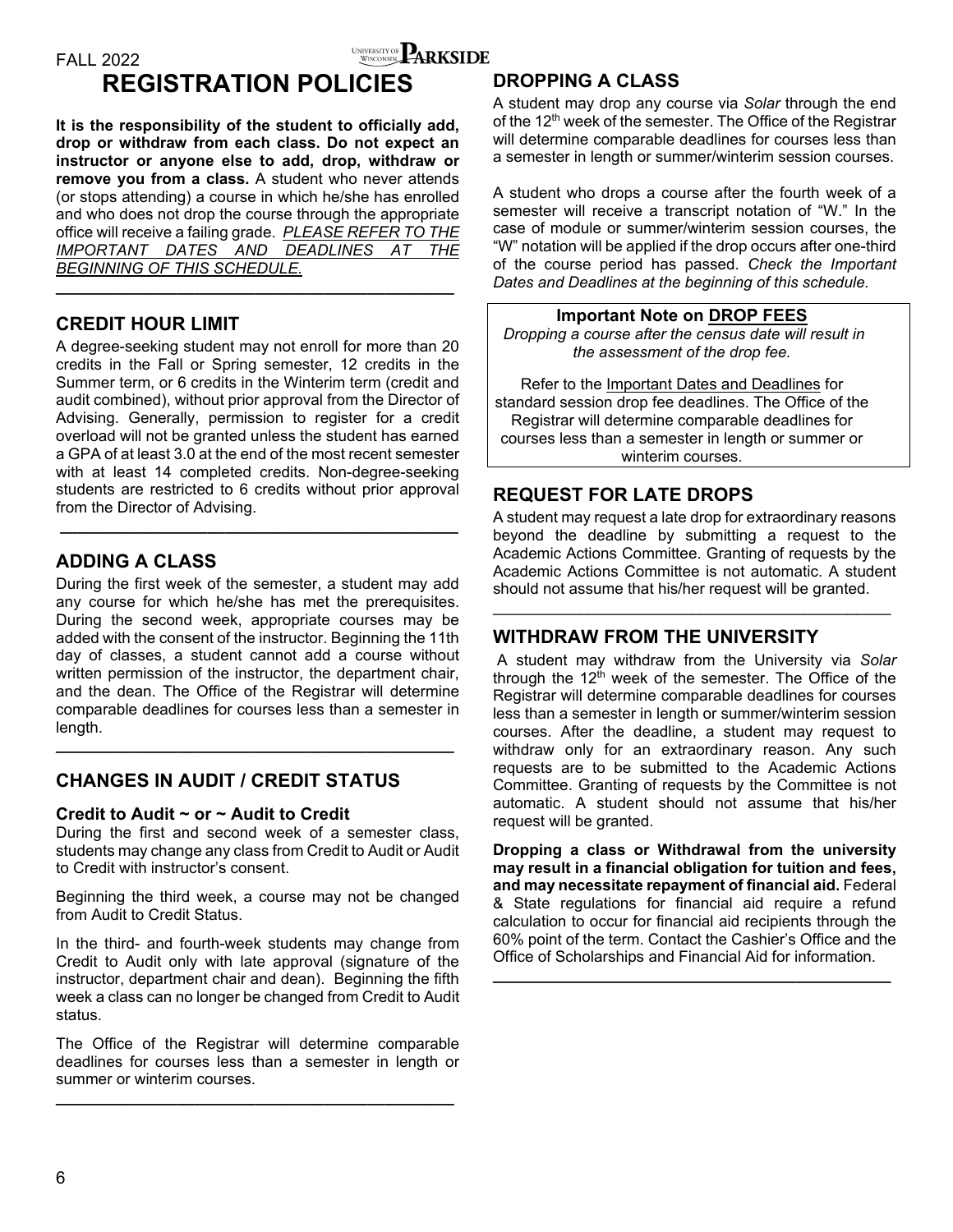

### **PERMISSION TO RETAKE A COURSE**

Students are allowed to take a course one time as a retake. Courses taken as a retake are distinguished from repeatable courses. Repeatable courses have the same course number but different content, or are noted as repeatable courses in the course description.

The grade of record for a retake is the most recent grade earned when the course is completed. This is also the grade used in the calculation of the GPA. Retaking a course will not remove the initial grade from showing on the transcript; however, it will remove the credits and grade points from the calculation of the cumulative GPA. Permission to retake a course more than one time may be granted by an assigned advisor.

A student may request that a course taken subsequently at another university be counted as a retake for a course taken previously at UW-Parkside. Such a request must be submitted to the appropriate department chair to certify that the transfer course is equivalent to the course taken at UW-Parkside. If the transfer course is certified as equivalent, the course, credits, and grade will be applied as a retake.

A student must request permission to take a course for the third time by completing a Permission to Retake a Course form. The student should discuss his/her circumstances with their assigned academic advisor. The form must be signed by the advisor and submitted to the Office of the Registrar for registration into the course. The student is responsible for submitting this information, along with any additional paperwork if needed, prior to any registration deadlines for the term.

Note: Retaking courses that have already been completed with a grade of D- or better may have financial aid implications. Students are encouraged to consult with a financial aid counselor.

### **PROGRAMS OFFERED ONLINE**

Whatever your reason for pursuing your education online, Parkside provides the perfect blend of personal attention, convenience, and academic rigor you need to succeed. Our programs offer you access to an accredited four-year university from home.

Departments may offer individual courses taught by online instruction. See subject course listings.

#### Undergraduate Programs

Business Administration, UW Flexible Option Business Management Health Information Management/Technology Liberal Studies Sociology Sustainable Management

#### Graduate Programs

Applied Biotechnology Applied Professional Studies Biological Sciences Business Administration Clinical Mental Health Counseling Computer and Information Systems **Cybersecurity** Health and Wellness Management Healthcare Administration Information Technology Management Professional Communication Sport Management Sustainable Management Smart City, Policy & Civic Partnerships Certificate

**\_\_\_\_\_\_\_\_\_\_\_\_\_\_\_\_\_\_\_\_\_\_\_\_\_\_\_\_\_\_\_\_\_\_\_\_\_\_\_\_\_\_\_\_** 

### *Consider Studying Abroad!*

*Increasingly, as students realize that we must be prepared for the challenges of living in a global society, they recognize the advantages to studying abroad. Students from UW-Parkside have studied, worked, or completed internships abroad. Students report that although studying in another country can be challenging, it is an essential way to learn how others view our country and the world. Immersion in another culture* offers *us insight into ourselves and our culture; it also helps us acquire or build on a second language. Contact Laine Isaacson Philippa at (262) 595-3215 for additional information.*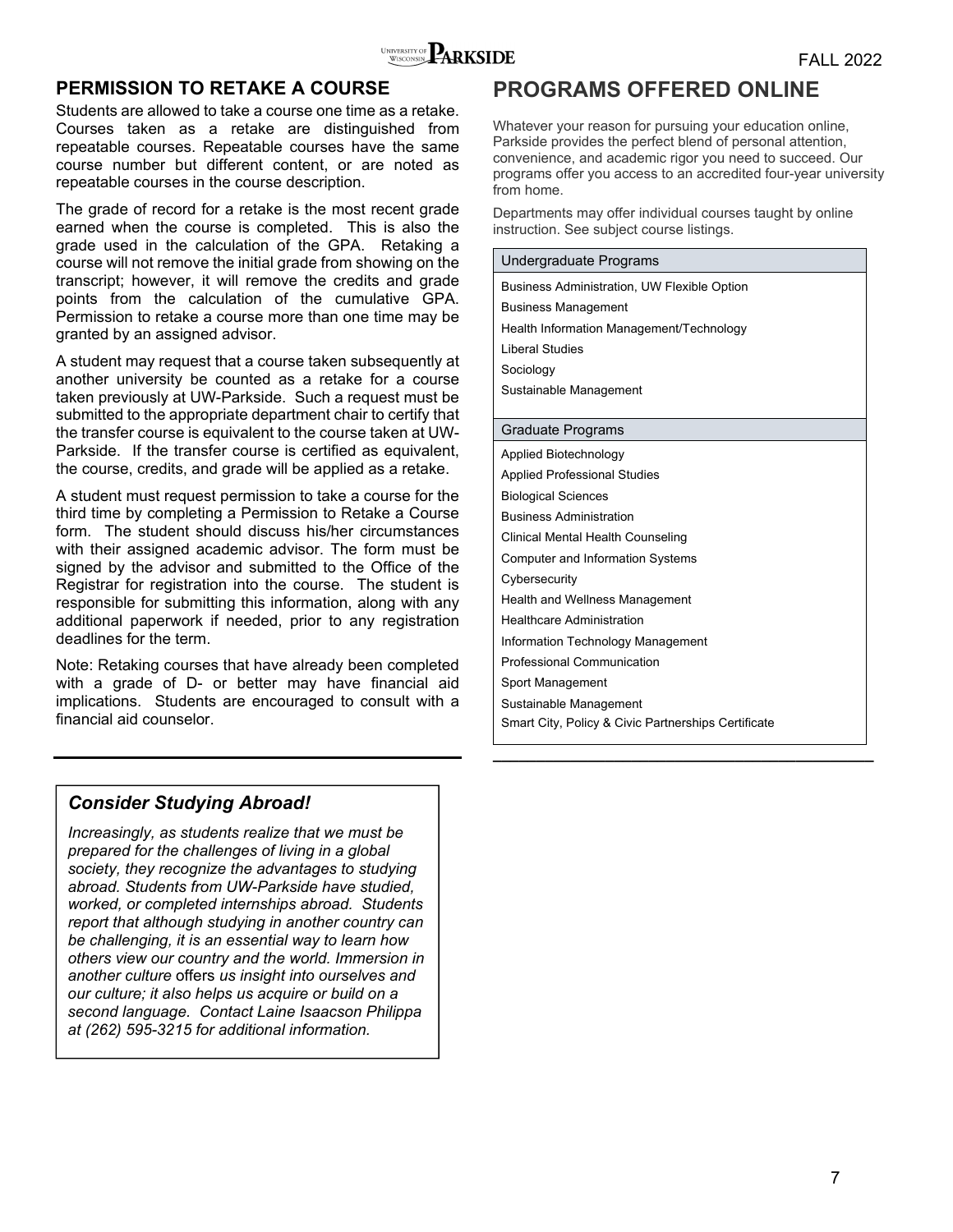# FALL 2022 **FALL 2022**

### **GENERAL EDUCATION APPROVED COURSES for FALL 2022 THROUGH SUMMER 2023**

#### *Each category requires a minimum of 12 credits from at least three different Departments/Programs.*

### **I. Humanities & the Arts (HU)**

*ART*  ART 100 – Foundations of Art and Visual Culture ART 102 – Introduction to 2D Design ART 103 – Introduction to 3D Design ART 122 – Introduction to Drawing ART 124 – Lowriders, Kicks and Graffiti (SV) ART 125 – Survey of World Art

#### *COMMUNICATION*

COMM 168 – Introduction to Visual and Digital Communication COMM 205 – Oral Interpretation COMM 285 – Introduction to Conflict Analysis and Resolution SPCH 105 – Public Speaking

#### *ENGLISH\**

ENGL 106 – Introduction to Creative Writing ENGL 167 – Introduction to Literature ENGL 168 – Introduction to Professional Writing ENGL 252 – Introduction to Film ENGL 253 – Literature into Film ENGL 267 – Literature of Diversity (DV)

#### *GENERAL EDUCATION*

GNED 191 – Special Topics: Humanities and The Arts

#### *LIBERAL STUDIES*

| LBST 100 - Introduction to the Disciplines: |
|---------------------------------------------|
| Humanities and the Arts                     |
| LBST 101 - Introduction to Humanities:      |
| World Cultures to 1500                      |
| LBST 102 - Introduction to Humanities:      |
| World Cultures 1500 - present               |
| LBST 103 - Diversity in the U.S. (DV)       |

#### *MODERN LANGUAGES*

MODL 191 – Culture of Food: The French Case MODL 218 – Contemporary French Culture and Civilization SPAN 203 – Intermediate Spanish I SPAN 204 – Intermediate Spanish II

#### *MUSIC*

MUSI 100 – Appreciation of World Music MUSI 101 – Fundamentals of Music MUSI 104 – Music Appreciation MUSI 106 – Jazz Appreciation (DV) MUSP 102 – Large Music Ensemble

#### *PHILOSOPHY*

PHIL 101 – Introduction to Philosophy PHIL 102 – Great Thinkers PHIL 205 – Philosophy of Religion PHIL 206 – Introduction to Ethics PHIL 215 – Contemporary Moral Problems

#### *THEATRE*

THEA 110 – Theatre Appreciation THEA 112 – Behind the Scenes THEA 114 – Musical Theatre Appreciation THEA 125 – Acting I: Fundamentals of Acting THEA 208 – Multicultural Theatre in America (DV) THEA 215 – LGBTQ Representation on Stage and Screen

#### *WOMEN'S, GENDER & SEXUALITY STUDIES*

WGSS 112 – Women in Literature

ANTH 100 – Introduction to Anthropology ANTH 201 – Introduction to Archaeology

#### *BUSINESS*

BUS 100 – Introduction to Business BUS 201 – Experiencing Business FIN 134 – Personal Finance Planning

#### *CENTER FOR PROFESSIONAL STUDIES*

CPS 103 – Introduction to Smart Cities CPS 104 – Stories That Do Not Get Told

#### *COMMUNITY BASED LEARNING*

#### CBL 101 – Introduction to Community-Based Learning

#### *COMMUNICATION*

COMM 107 – Communication & the Human Condition (DV) COMM 108 – Media and Society COMM 202 – Group Communication

#### *COMPUTER SCIENCE*

CSCI 279 – Business Information Security

#### *CRIMINAL JUSTICE*

CRMJ 101 – Introduction to Criminal Justice *ECONOMICS* 

ECON 101 – American Economy ECON 120 – Principles of Microeconomics ECON 121 – Principles of Macroeconomics

#### *EDUCATION*

EDU 101 – Introduction to Disability EDU 235 – Home, School and Culture

#### *ETHNIC STUDIES*  ETHN 201 – Introduction to Ethnic Studies

*GENERAL EDUCATION*  GNED 193-Special Topics: Social and Behavioral Sciences

#### *GEOGRAPHY*

GEOG 101 – Geography of American Ethnicity & Race (DV)

- GEOG 105 Contemporary Human Geography
- GEOG 108 Culture & Environmental Sustainability GEOG 110 – Introduction to Geography-World Regions

#### *HEALTH, KINESIOLOGY & SPORT MGMT*

HLTH 270 – Lifetime Wellness SPMT 200 – Ethics & Issues in Sport Management SPMT 210 – Sport in Society (DV)

#### *HISTORY*

HIST 101 – U.S., Origins to Reconstruction HIST 102 – U.S., Reconstruction to Recent Times HIST 103 – Introduction to Asia HIST 119 – Western Civilization II: The Middle Ages to 1815 HIST 128 – World History III: From 1800 to the Present *INTERNATIONAL STUDIES* 

#### INTS 100 – Introduction to International Studies INTS 210 – Cultural Anthropology INTS 228 – People of Southeast Asia

### *LIBERAL STUDIES*

LBST 210 – Introduction to Leadership

#### *POLITICAL SCIENCE*

- POLS 100 American Politics POLS 103 – Introduction to Comparative Politics POLS 104 – Introduction to International Relations POLS 105 – Introduction to Politics
- POLS 116 Introduction to Law

#### *PSYCHOLOGY*

PSYC 101 – Introduction to Psychological Science

#### *SOCIOLOGY*

SOCA 101 – Introduction to Sociology SOCA 206 – Race & Ethnic Relations in the U.S. (DV) SOCA 207 – Marriage and Family SOCA 216 – Substance Use and Abuse

### *WOMEN'S, GENDER & SEXUALITY STUDIES*

WGSS 110 – Introduction to Women's and Gender Studies WGSS 213 – Gender and Society

**III. Natural Sciences (NS)**  *ANTHROPOLOGY*  ANTH 202 – Human Evolution

#### *BIOLOGICAL SCIENCES*

BIOS 100 – Nature of Life BIOS 101 – Bioscience BIOS 103 – Human Biology BIOS 104 – Environmental Science: Biological Approach BIOS 109 – Biology of Aging

#### *CHEMISTRY*

CHEM 100 – The World of Chemistry CHEM 101 – General Chemistry I CHEM 115 – Chemical Science

#### *COMPUTER SCIENCE*

CSCI 105 – Intro to Computers CSCI 130 – Introduction to Programming CSCI 210 – Mobile Device Interfaces CSCI 241 – Computer Science I

#### *ENVIRONMENTAL STUDIES*

ENVS 101 – Intro to Environmental Studies ENVS 109 – Fundamentals of Climate Change

#### *GENERAL EDUCATION*

GNED 195 – Special Topics: Natural Sciences

#### *GENERAL SCIENCES*

GSCI 102 – Science and Pseudoscience

#### *GEOGRAPHY*

GEOG 100 – Physical Geography and the Environment

#### *GEOSCIENCES*

GEOS 100 – Earth in Perspective GEOS 101 – Introductory Geology GEOS 105 – Oceanography GEOS 106 – Great Lakes Water Resources

#### *HEALTH, KINESIOLOGY & SPORT MGMT*

HLTH 280 – Nutrition for Wellness

#### *MATH*

MATH 103 – Elementary Statistics MATH 221 – Calculus & Analytic Geometry I MATH 222 – Calculus & Analytic Geometry II

#### *MANAGEMENT INFORMATION SYSTEM*

MIS 221 – Business Programming I

#### *PHYSICS*

- PHYS 101 Principles of Physics PHYS 105 - College Physics I PHYS 110 – Introduction to Astronomy PHYS 120 – Astronomy of Native America (DV) PHYS 150 – Physics of Music
- PHYS 201 General Physics I

### *PSYCHOLOGY*

PSYC 200 – Introduction to Neuroscience

**"DV" in title indicates the course also satisfies the Ethnic Diversity Requirement.** 

**These requirements are for students entering FALL 2005 and later.** If you first enrolled before FALL 2005, please contact the Advising Center or the Director of General Education for the appropriate requirements.

**Students pursuing a B.S. in Nursing** should see the Nursing Advisor for the GE Requirements at the University of Wisconsin-Milwaukee.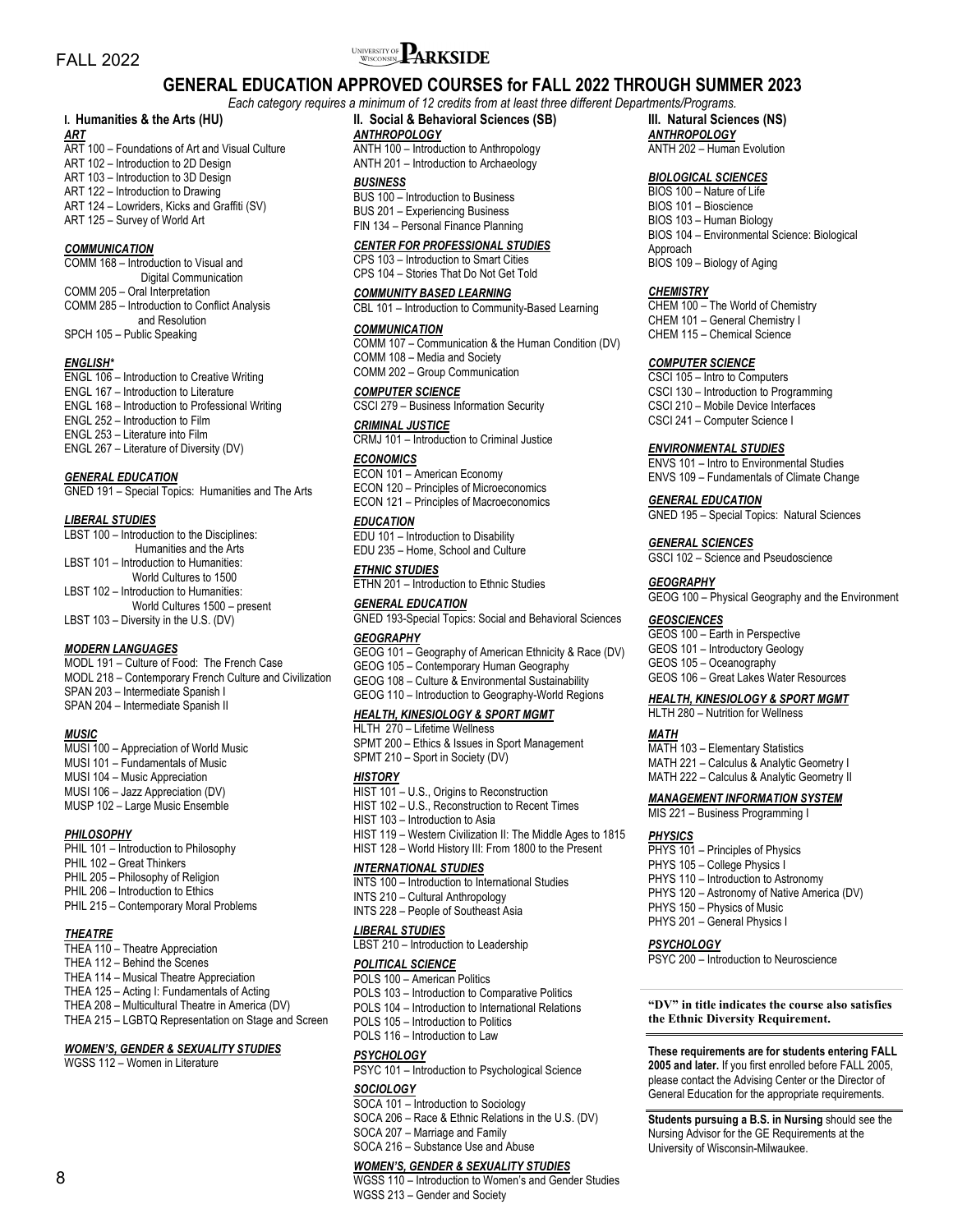

# **DEGREE REQUIREMENTS**

To receive a bachelor's degree from UW-Parkside students must:

- 1. Complete 120 credits of college work. This must include 36 credits in courses numbered 300 or above. Certain elementary courses are identified in the catalog and/or course schedule as not counting toward the 120 credits required for graduation. In addition, only the first 8 credits of physical education activity courses (100 level) may be counted toward graduation or grade point averages (GPA).
- 2. Of the 120 credits required for graduation, students must complete at least 30 credits of work at UW-Parkside. Students must complete all course work to be counted toward graduation by the end of the semester in which they graduate.
- 3. Attain a minimum cumulative grade point average (GPA) of 2.00 on a 4.00 scale. Some programs have higher GPA requirements. Transfer students must also have a cumulative 2.00 GPA on the combination of transfer credits accepted and credits attempted at UW-Parkside.
- 4. Complete an approved major program of study with the minimum major GPA as specified by the program or department. Usually, the minimum GPA is 2.00 on a 4.00 scale, but some majors require a higher GPA. Students who apply transfer credits to their majors must also meet the minimum major GPA requirement on the combination of transfer credits and UW-Parkside credits. At least 15 credits of upper level course work (courses numbered 300 or higher) must be completed at UW-Parkside. A student may not graduate with an incomplete grade in major course work if failure in that course would reduce the GPA in the major below the minimum GPA.
- 5. Meet UW-Parkside general university requirements.
- 6. File a request for a degree summary/application to graduate and pay the required application fee. The degree summary process is the way in which students obtain institutional and departmental approval of their petition to graduate.

**\_\_\_\_\_\_\_\_\_\_\_\_\_\_\_\_\_\_\_\_\_\_\_\_\_\_\_\_\_\_\_\_\_\_\_\_\_\_\_\_\_\_\_\_\_\_** 

### *HAVE YOU APPLIED TO GRADUATE?*

**Congratulations!**<br>In order to graduate, students must apply by completing the online **Graduation Application** at: http://www.uwp.edu/currentstudent/yourgraduation/

### **Application deadlines: December Graduation - Apply by May 1st May Graduation - Apply by December 1st August Graduation - Apply by August 1st**

\*If the graduation deadline falls on a weekend, applications will be accepted without appeal through the following Monday.

\*\* August graduates will participate in the December ceremony following their graduation. If it is necessary for you to participate in a *different* ceremony, you will need to complete a **Commencement Petition to Walk** form and all application materials must be filed by the stated deadline above.

### **APPLICATION TO GRADUATE DEGREE SUMMARY**

Students are encouraged to apply to graduate once they've completed 90 credits or more. A one-time non-refundable fee is applied to the student's account in Solar and must be paid within 10 days.

A degree evaluation will be completed and an email will be sent to the student indicating eligibility. This evaluation is not designed to serve as a contract. It is meant to provide students assistance in planning to meet all degree requirements. It is ultimately a student's responsibility to make certain final degree requirements are met in order to graduate. Approval of degree completion rests with the Office of the Registrar and the student's major department.

If you need to change your graduation date, please complete another **Graduation Application**. There is no fee for the change.

For assistance in the graduation application process, students should contact the Office of the Registrar at (262) 595-2188.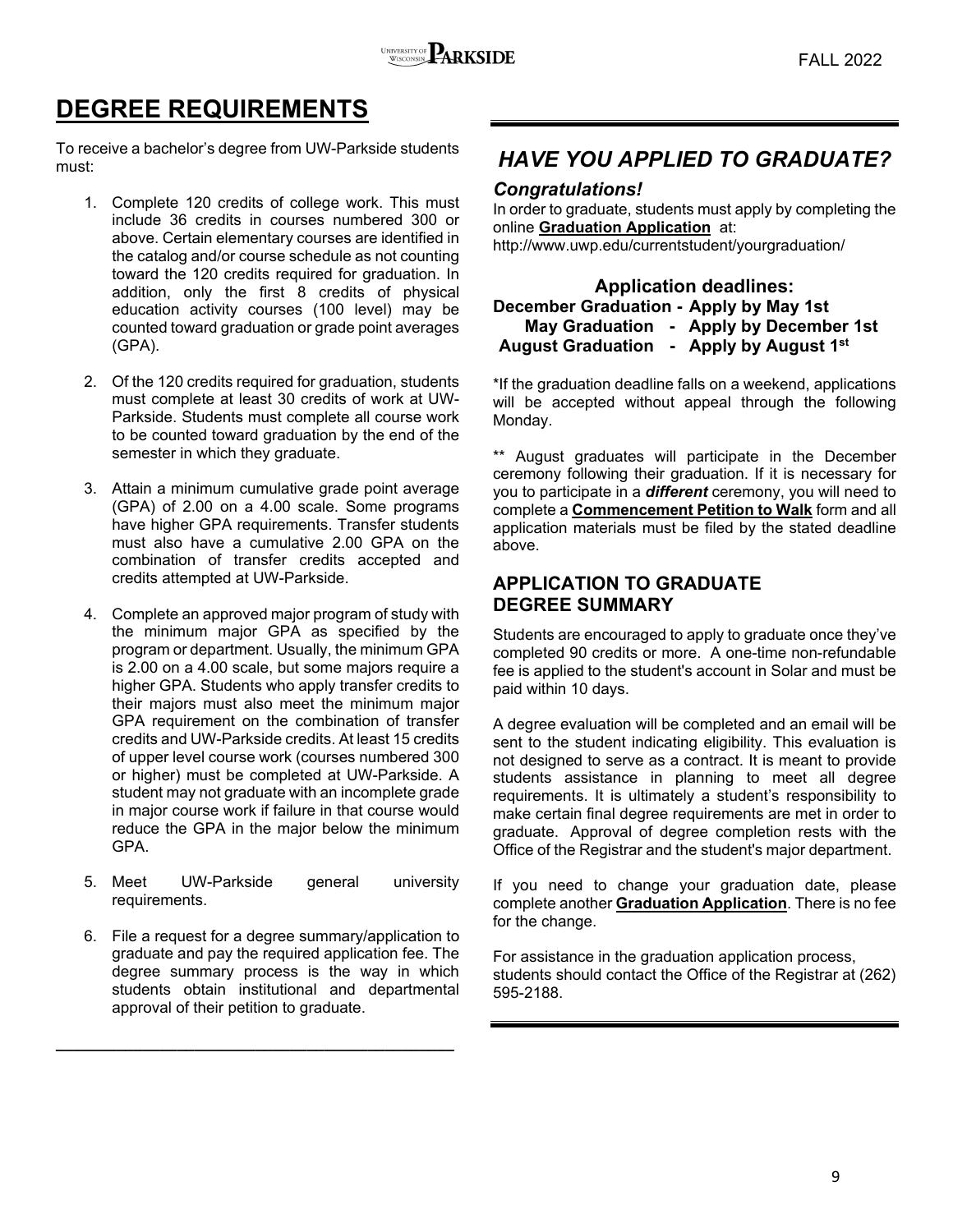### FALL 2022 WINVERSITY OF **ARKSIDE SKILLS REQUIREMENTS**

### **Reading and Writing Skills**

This requirement assists students in developing effective communication through the mastery of reading and writing skills. Students satisfy this requirement with the completion of English 101 for 3 credits (with a grade of C-minus or better) or are exempt from the requirement if their placement examination results are above English 101. Students who fail to complete this requirement cannot take other classes until this requirement is completed.

### **Computational Skills**

This requirement assists students in developing the computational skills necessary to an informed citizenry and provides support for other disciplines. Students satisfy the computational skills requirement with the completion of an introductory course in algebra, a survey course of mathematics, a quantitative reasoning or a statistics course. Students are exempt from the requirement if their placement results is higher than the introductory course.

Students are advised to complete these requirements as early as possible. Students must complete the sequence of courses ending with ENGL 101 (writing skills requirement) and the sequence of courses ending with MATH 102, MATH 103, MATH 104 or MATH 111 (computational skills requirements) within their first 60 credits.

Students who fail to complete the sequence of courses ending by the time they reach 60 credits cannot take other classes until this requirement is completed.

### **Foreign Language Requirement**

The purpose of the foreign language requirement is to familiarize students with communication in another culture and with the cultural significance of language. This is satisfied by completing two semesters, or the equivalent of two semesters, at the college level of one foreign language.

### **NON-DISCRIMINATION STATEMENT**

The University of Wisconsin-Parkside is committed to equal opportunity for all persons, regardless of race, color, sex, creed, age, ancestry, national origin, disability, sexual orientation, political affiliation, marital status, developmental disability, or arrest or conviction record in its education programs, activities, and employment policies.

## **Ethnic Diversity of the United States Requirement**

The purpose of the ethnic diversity requirement is to familiarize students with and sensitize them to differences among diverse ethnic groups. In accordance with the UW System Design for Diversity initiative, students graduating from UW-Parkside are required, as part of their 120 credits, to complete a minimum of one 3-credit course dealing with issues of race and ethnicity within the United States. Courses which meet the ethnic diversity requirement may also count toward fulfillment of general education, major, or minor requirements.

### **ETHNIC DIVERSITY**

The following courses fulfill the Ethnic Diversity requirement. See department course listing for class information.

| Course      |     | <b>Title</b>                   |
|-------------|-----|--------------------------------|
| <b>ANTH</b> | 227 | North American Indians (DV)    |
| ART         | 124 | Lowriders/Kicks/Graffiti (DV)  |
| COMM        | 107 | Comm/the Human Condition (DV)  |
| CRMJ        | 365 | Race, Crime, Law (DV)          |
| <b>CRMJ</b> | 367 | Latinos(as) and the Law (DV)   |
| <b>ETHN</b> | 120 | Astronomy Native America (DV)  |
| <b>ETHN</b> | 201 | Intro to Ethnic Studies (DV)   |
| <b>ETHN</b> | 206 | Race/Ethn Relations in US (DV) |
| GEOG        | 101 | Geog Amer Ethnicity/Race (DV)  |
| <b>LBST</b> | 103 | Diversity in the U.S. (DV)     |
| LBST        | 300 | Identity and Influence (DV)    |
| LBST        | 367 | Latinos(as) and the Law (DV)   |
| <b>MUSI</b> | 106 | Jazz Appreciation (DV)         |
| <b>PHYS</b> | 120 | Astronomy Native America (DV)  |
| <b>POLS</b> | 367 | Latinos(as) and the Law (DV)   |
| <b>SOCA</b> | 206 | Race/Ethn Relations in US (DV) |
| <b>SOCA</b> | 227 | North American Indians (DV)    |
| <b>SOCA</b> | 323 | Institutional Racism/Amer (DV) |
| <b>SOCA</b> | 365 | Race, Crime, Law (DV)          |
| <b>SPMT</b> | 210 | Sport in Society (DV)          |

### **PARKING**

Parking on University properties is controlled and allowed by permit only. Parking permits are required at UW-Parkside and must be displayed on vehicles at all times.

Students may purchase their permits at the UW-Parkside Police Department located in Tallent Hall or via their SOLAR account. Call (262) 595-2455 with any questions.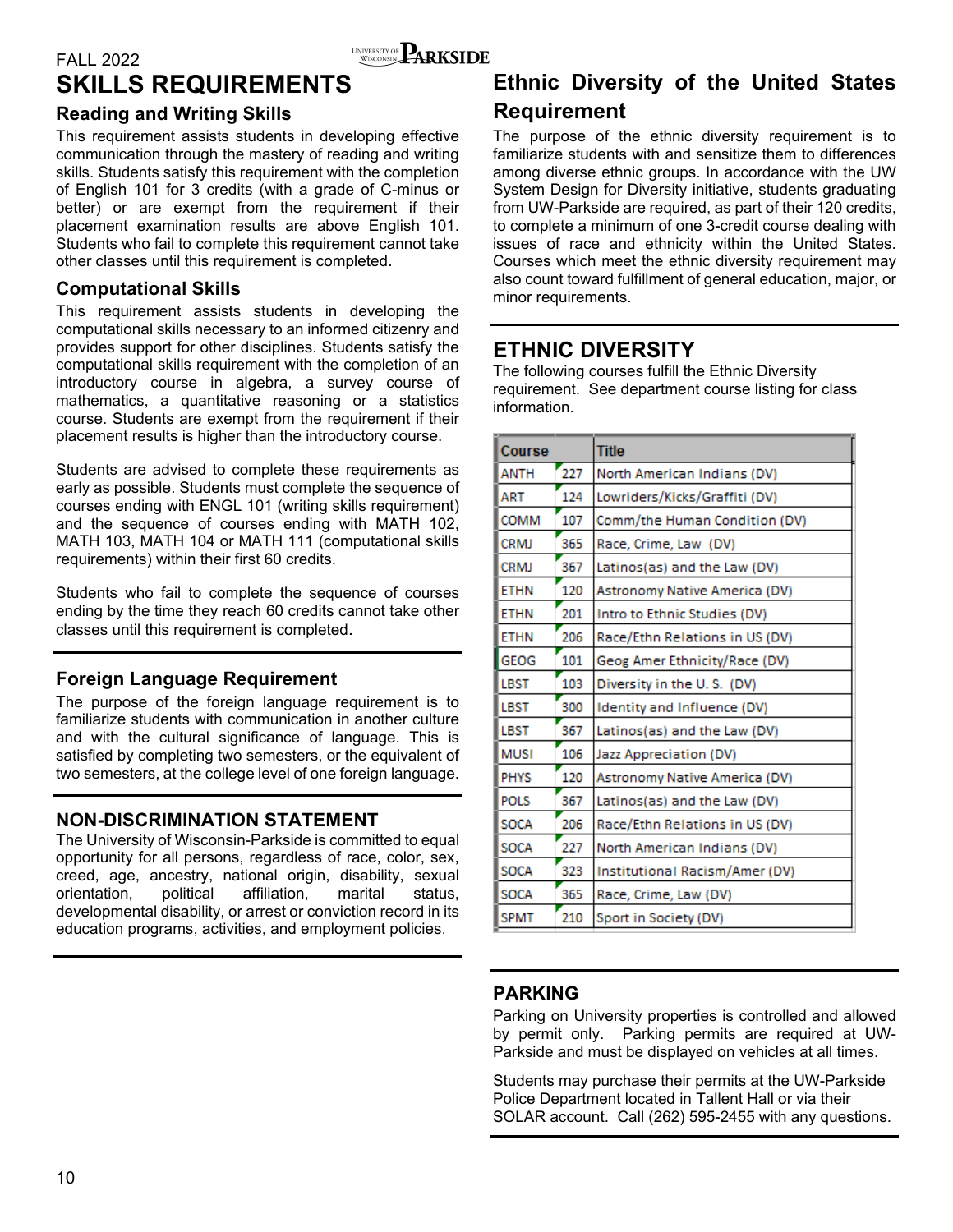### **TUITION AND FEES**

Fee information is available on the Cashier's Office website at

http://www.uwp.edu/live/offices/cashiersoffice/tuition-andfees.cfm

Students may stop by the Cashier's Office, call (262) 595- 2258 or email cashiers.office@uwp.edu for more information.

### **IN-PERSON OFFICE HOURS**

Monday- Friday 8:00am - 4:15pm Please check the Cashier's webpage for Holiday closure dates

### **PAYMENT OF FEES**

- 1. Initial fee statements will be e-mailed to students who register before the first week of classes. Students can also check their balances on SOLAR under "Finances". Failure to request a fee statement does not exempt a student from late fees if applicable. Fee statements do not include "Wait Listed" classes.
- 2. If your tuition and fees are being paid directly to us by an agency/employer, the authorization letter must be received, by the Cashier's Office, on/before the Tuition Due date (see Important Dates and Deadlines), drop-fornonpayment programs must have this in the office on or before the Friday before the tuition due date. Students who submit authorizations after those date will be liable for late fees.
- 3. All charges on student accounts may be paid by mail: UW-Parkside, Cashier's Office, 900 Wood Road, Box 2000, Kenosha, WI 53141-2000; in person at the Cashier's Office; or electronically via your account on SOLAR.

4. **The last day for payment in full of tuition and fees, housing and dining service (including charges for late starting modular classes) without the assessment of late fees is shown on the Important Dates and Deadline page.** Please pay by cash, personal check, cashier's check or money order made payable to UW-Parkside. Please put the student's name & student's ID number (SID) on the check. The Cashier's Office does not accept starter checks or checks without a preprinted name and address. Payments may also be made online via your SOLAR account with a credit card or e-check (convenience fees may apply). Check payments made in the Cashier's Office drop slot must be **received by the deadline**, to avoid late fees. If payment is mailed, the envelope must be postmarked no later than **the deadline shown on the Important Dates and Deadline** to be considered on time. Postmarked payments do NOT apply to drop-fornonpayment programs. **Tuition for drop-for-nonpayment programs must be RECEIVED by the published due date.** 

**If classes begin prior to or after the full semester session start date, tuition is still due by the deadline listed for full semester classes.**

Failure to pay tuition by the scheduled due date will prevent: a) registering for future semesters, b) making schedule changes, c) getting official transcripts or grades/viewing grades

**Note**: YOU ARE NOT CHARGED FOR WAIT LISTED CLASSES UNTIL YOU HAVE BEEN OFFICIALLY REGISTERED FOR THAT CLASS. **Check your SOLAR Account or contact the Cashier's Office for your account balance after you have been added to a class from the wait list.** 

**\_\_\_\_\_\_\_\_\_\_\_\_\_\_\_\_\_\_\_\_\_\_\_\_\_\_\_\_\_\_\_\_\_\_\_\_\_\_\_\_\_\_\_\_\_**

### **ASSESSMENT FOR ADMINISTRATIVE EXPENSES (LATE CHARGES)**

Late charges will be charged to all students who have NOT paid Tuition/Fees due in full by the deadline (check the Important Dates and Deadlines in this schedule). **After the deadline a \$6.25 per credit fee to a maximum \$75.00 will be charged to all unpaid accounts and a 1% per month delinquency charge on the unpaid balance can begin to accrue.** A HOLD will remain on the student's record until the account is paid in full. The University reserves the right to assess late charges to students who manipulate their registrations to avoid late charges.

**\_\_\_\_\_\_\_\_\_\_\_\_\_\_\_\_\_\_\_\_\_\_\_\_\_\_\_\_\_\_\_\_\_\_\_\_\_\_\_\_\_\_\_\_\_**

### **FINANCIAL HOLDS PREVENT REGISTRATION**

Overdue account balances must be under \$500.00 before a student can register for any semester. This includes but is not limited to tuition, fees, unpaid book loans, library fines, parking fines, student loans, and athletic equipment not returned.

### **Tuition and Fees for Course Audits**

All students are responsible for special costs such as class/lab/online fees. Students are also responsible for parking fees. Tuition differs depending on the following criteria:

### **Tuition for Credit and Audit Students**

*Any student taking a combination of audits and credits will be charged for all credits and audits at the credit rate.* Per-credit audit fees and course-specific fees, such as lab fees, will apply.

### **Tuition for Audit-Only Students**

Audits may be taken with no per-credit audit fee if you are receiving Social Security Disability Insurance Benefits (official proof required); OR if you are 60 years of age as of the first day of class and a resident of Wisconsin. Discounted rates are available for Wisconsin residents under age 60, Minnesota Reciprocity students, and nonresidents.

**\_\_\_\_\_\_\_\_\_\_\_\_\_\_\_\_\_\_\_\_\_\_\_\_\_\_\_\_\_\_\_\_\_\_\_\_\_\_\_\_\_\_\_\_**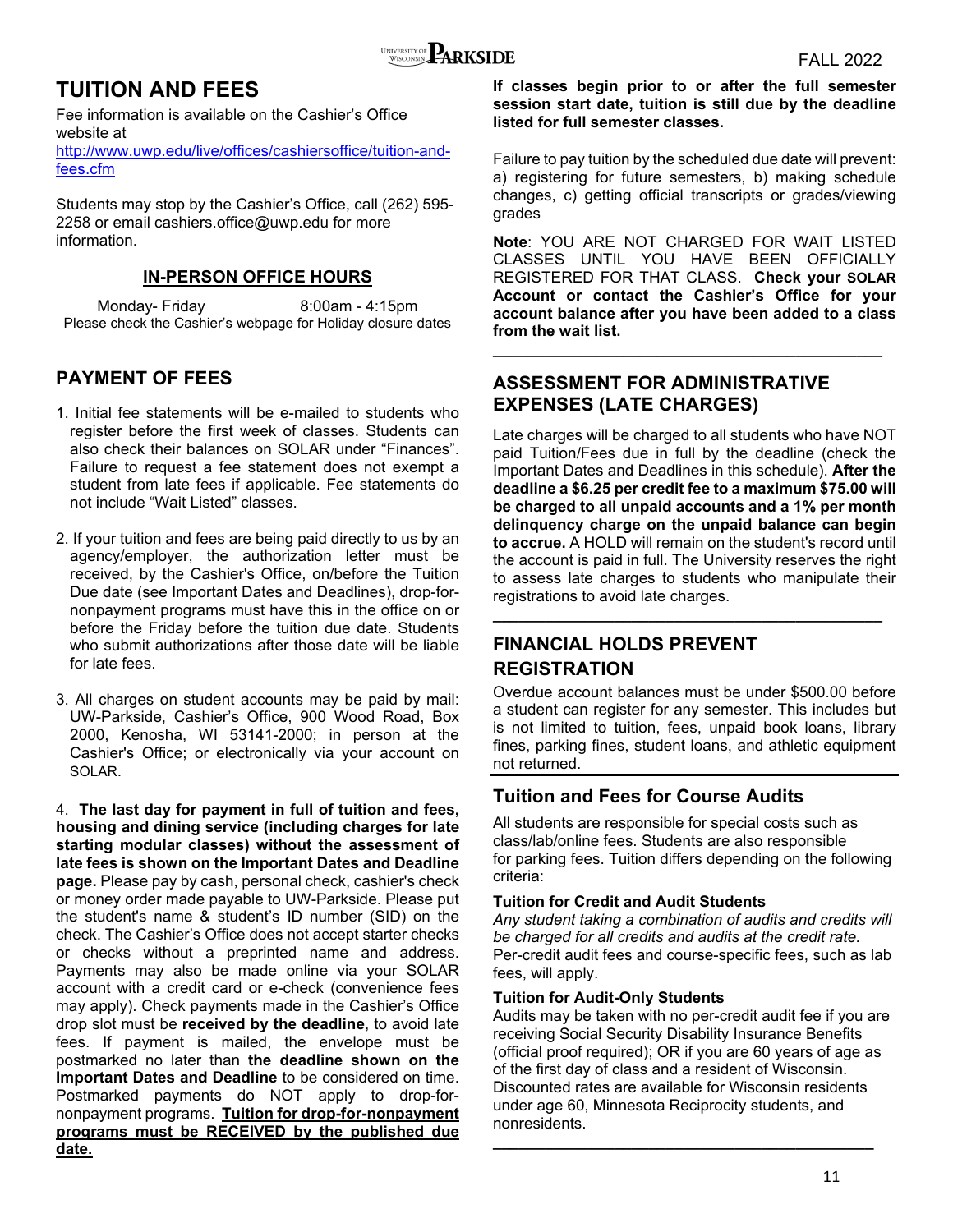

### **EXCESS CREDITS POLICY**

Effective Fall 2005, all resident undergraduate students who have accumulated 165 credits or 30 credits more than required by their degree programs (whichever is greater) will be assessed a surcharge equal to 100 percent of the regular resident tuition, on credits beyond that level.

**\_\_\_\_\_\_\_\_\_\_\_\_\_\_\_\_\_\_\_\_\_\_\_\_\_\_\_\_\_\_\_\_\_\_\_\_\_\_\_\_\_\_\_\_\_\_** 

### **ZERO CREDIT COURSES**

 A course taken for zero credit will be charged for one credit as mandated by UW-System Fee Policy.

### **TUITION, HOUSING, DINING SERVICE PAYMENT PLANS**

**\_\_\_\_\_\_\_\_\_\_\_\_\_\_\_\_\_\_\_\_\_\_\_\_\_\_\_\_\_\_\_\_\_\_\_\_\_\_\_\_\_\_\_\_\_\_\_**

Payment plans will be available for Fall through Transact; payment plan enrollment fees will apply. You must enroll each term (Spring & Fall). Drop for nonpayment programs are NOT eligible for payment plans.

### **INCOME TAX CREDIT**

Students and/or parents may be eligible for tax credits relating to some tuition expenditures. Form 1098-T will be mailed to the student in January for the previous calendar year.

If you have questions regarding the HOPE Scholarship or Lifetime Learning Tax Credit for income tax purposes, please contact your tax preparer, CPA, or visit the Website: http://www.irs.ustreas.gov.

Per IRS regulations, the University will not manipulate Financial Aid disbursements and/or payments to meet individual requests.

### *You may be eligible for Financial Aid!*

UW-Parkside has an array of grants, scholarships, loans, and employment opportunities available to help students meet the cost of education.

> Apply on-line at: **www.FAFSA.ed.gov** For scholarships, call (262) 595-2428.

### **FINANCIAL AID AND PAYMENT OF FEES**

All grants and loans will be electronically transferred to a student's individual tuition account, assuming all eligibility criteria have been met.

Any questions regarding fees or payment information should be addressed to the Cashier's Office, (262) 595- 2258 or (262) 595-2511 or email cashiers.office@uwp.edu.

### **FINANCIAL AID DISBURSEMENTS/CREDIT LEVEL**

For undergraduates, most funds will not be disbursed unless your enrollment is at least 6 credits. If you are enrolling for less than full-time status, you should contact the Student Financial Aid Office to ensure that your aid is adjusted. Your Financial Aid could be adjusted at any time in conjunction with enrollment changes.

### **FINANCIAL AID AND SCHOLARSHIPS**

UW-Parkside offers Federal, State, and institutional grants, scholarships, loans, and employment to help students pay the cost of education. The majority of funds are awarded after a completed FAFSA form has been received, with applications filed each year. Students must adhere to Federal and State Aid academic progress standards. For example; students must have a 2.0 term GPA. In addition, all part-time and full-time students must maintain a pass completion rate in accordance with their grade level.

**For more information go to the financial aid website: http://www.uwp.edu/live/offices/financialaid/index.cfm**

### **STUDENT HEALTH & COUNSELING CENTER**

**\_\_\_\_\_\_\_\_\_\_\_\_\_\_\_\_\_\_\_\_\_\_\_\_\_\_\_\_\_\_\_\_\_\_\_\_\_\_\_\_\_\_\_\_** 

The Student Health & Counseling Center is a nurse directed health and counseling facility. The staff includes a full-time nurse practitioner, part-time registered nurse, masters prepared licensed counselors who are certified alcohol and other drug counselors and when needed, psychiatric care by referral. Health & Counseling Services are available to all registered students. Appointments are required for all counseling visits, and healthcare visits with the nurse practitioner. Limited walk-in appointments are available with our nursing staff. Please call (262) 595-2366 to set up an appointment.

*When acute medical or psychiatric care is needed, a referral can be made through the SHCC; to Mental Health Professionals. There is no charge to the student for the office visit.* 

**\_\_\_\_\_\_\_\_\_\_\_\_\_\_\_\_\_\_\_\_\_\_\_\_\_\_\_\_\_\_\_\_\_\_\_\_\_\_\_\_\_\_\_\_\_\_** 

### **SAFETY AND HEALTH POLICY**

UW-Parkside will provide and maintain adequate facilities for a safe and healthy learning environment. It is the University's responsibility to work with faculty and staff so that they are equipped to educate their students on practices and procedures that ensure safety for all members of the University. Employees with instructional responsibilities are expected to comply with state and federal safety laws and regulations in their institutional areas. Certain courses and research projects require students to work with hazardous materials while engaging in academic studies. Instructors of these courses and research projects shall inform and train students on procedures that will maintain students' personal health and safety and provide them with information on the hazards of specific chemicals that will be used during their course of study. Furthermore, instructors will enforce and follow safety policies. Prior to use of hazardous materials and equipment, students will review the procedures and information, and discuss any associated concerns with the instructor.

**\_\_\_\_\_\_\_\_\_\_\_\_\_\_\_\_\_\_\_\_\_\_\_\_\_\_\_\_\_\_\_\_\_\_\_\_\_\_\_\_\_\_\_\_\_\_**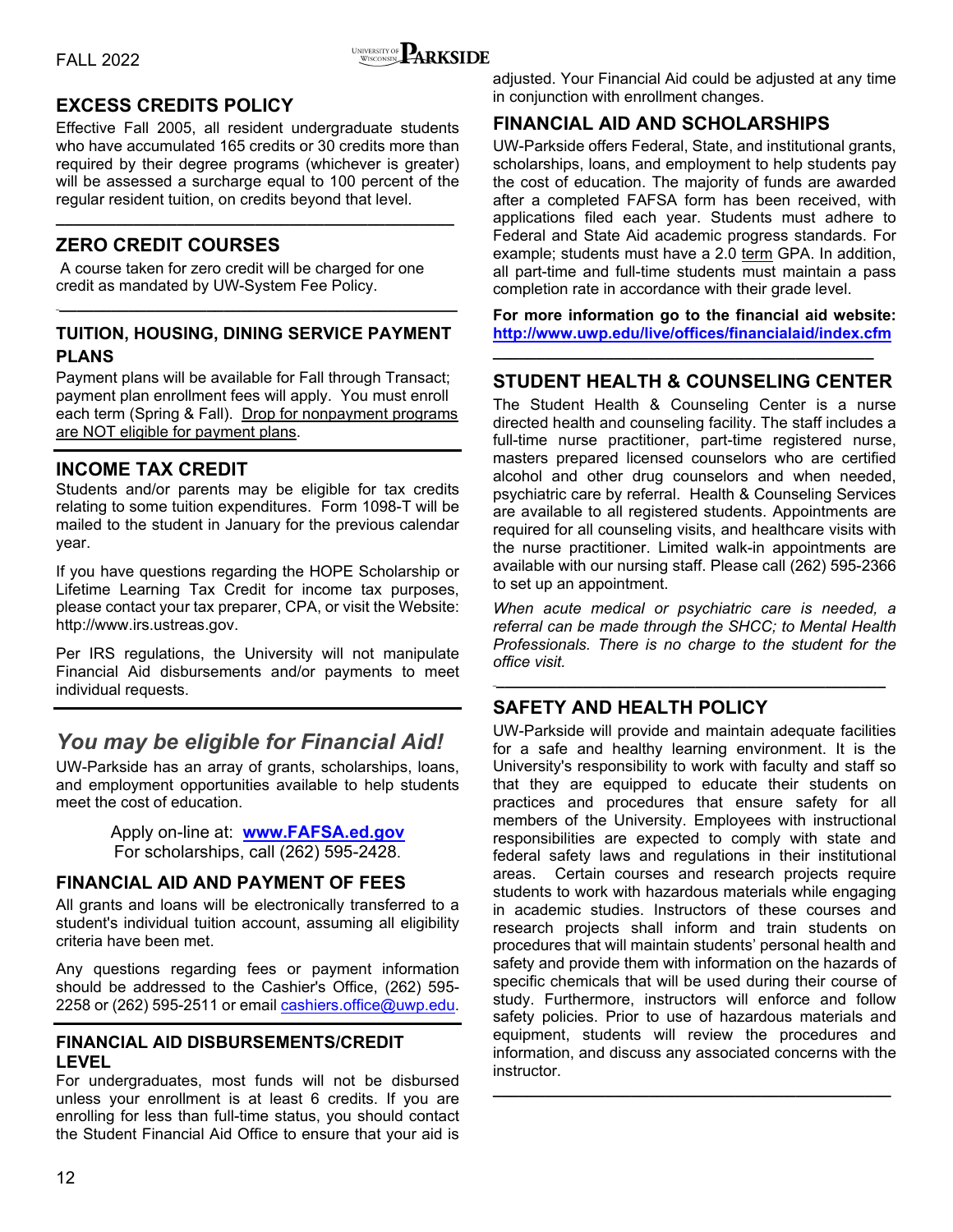

### **STUDENT ACCESSIBILITY SERVICES (SAS)**

UW-Parkside, in accordance with federal and state policies and its own ethical obligations, is committed to ensuring that students with disabilities are given appropriate accommodations that provide them the opportunity to meet academic requirements and to be successful members of the educational community. Students with documented disabilities are eligible for services during their tenure at the University. The form of documentation includes recent records and/or an evaluation from a physician, psychiatrist, psychologist, or licensed diagnostician, depending on the nature of the disability. Students with disabilities should request accommodation(s) at this link Public Accommodation Request (symplicity.com)

Accommodations available to students with disabilities include but are not limited to taped textbooks, interpreter service, enlarged materials, preferential seating, alternative textbooks, screen reader use during exams, and note taker services. The policies and guidelines applying to nondiscrimination on the basis of disability are available from the following places: the UW-Parkside website, Student Accessibility Services, and the Health Center.

**\_\_\_\_\_\_\_\_\_\_\_\_\_\_\_\_\_\_\_\_\_\_\_\_\_\_\_\_\_\_\_\_\_\_\_\_\_\_\_\_\_\_\_\_\_\_**

### **OFFICE OF MULTICULTURAL STUDENT AFFAIRS**

The Office of Multicultural Student Affairs (OMSA) is committed to the recruitment, retention, and graduation of underrepresented students. OMSA pursues this goal through multiple cultural programs, academic workshops and mentoring services.

Our mission is to Connect, Empower, and Develop students for Success!!! Through academic initiatives students, staff, and faculty share an enriching and enlightening connection to one another, the University of Wisconsin-Parkside Community, and our surrounding communities. Again, it is the goal of OMSA to provide resources and opportunities that enhance the growth and development of underrepresented students. Additional resources available through OMSA include scholarship information, employment opportunities, campus referrals, graduate school information and an informal setting for student networking. For information call (262) 595-2731.

**\_\_\_\_\_\_\_\_\_\_\_\_\_\_\_\_\_\_\_\_\_\_\_\_\_\_\_\_\_\_\_\_\_\_\_\_\_\_\_\_\_\_\_\_\_\_** 

### **STUDENT SUPPORT SERVICES**

Student Support Services is a program sponsored by the U.S. Department of Education dedicated to helping students persist in college until they earn their baccalaureate degree. This program is recognized nationwide as one of five TRIO programs. The Student Support Services program is open to all eligible students regardless of race, color, sex creed, age, ancestry, national origin, disability, sexual orientation, political affiliation, marital status, arrest, or conviction record. Their mission is to promote student retention and graduation within a supportive community by providing educational opportunities, giving attention to individual needs and emphasizing academic excellence. Student Support Services sponsors their own *Summer Bridge* program, an academic enrichment program for incoming first-year students of UW-Parkside. This Summer Bridge program is designed to enhance a student's reading, composition and critical thinking skills to help students build the foundations necessary to succeed in college, especially in their first year.

**For additional information call (262) 595-2726.** 

### **RELIGIOUS OBSERVANCE ACCOMMODATION**

1) State Law 36.43 provides that public educational institutions provide for the reasonable accommodation of a student's sincerely held religious beliefs with regard to all examinations and other academic requirements and also provide a means by which a student can conveniently and confidentially notify an instructor of potential conflicts.

A student with a conflict between an academic requirement and a religious observance must be given an alternative means of meeting the academic requirement, subject to the following:

- a) To be granted an alternative means of meeting an academic requirement, students must notify their instructors, within the first two weeks of class, of specific days or dates on which they will request relief from an academic requirement. (The instructor must treat this information as confidential.)
- b) Instructors are not obligated to schedule makeups before the regularly scheduled requirements.
- c) Instructors may set reasonable limits on the number of days claimed by any one student
- d) Religious observance does not relieve the student of required coursework or exams. Refer to the University Catalog for complete information.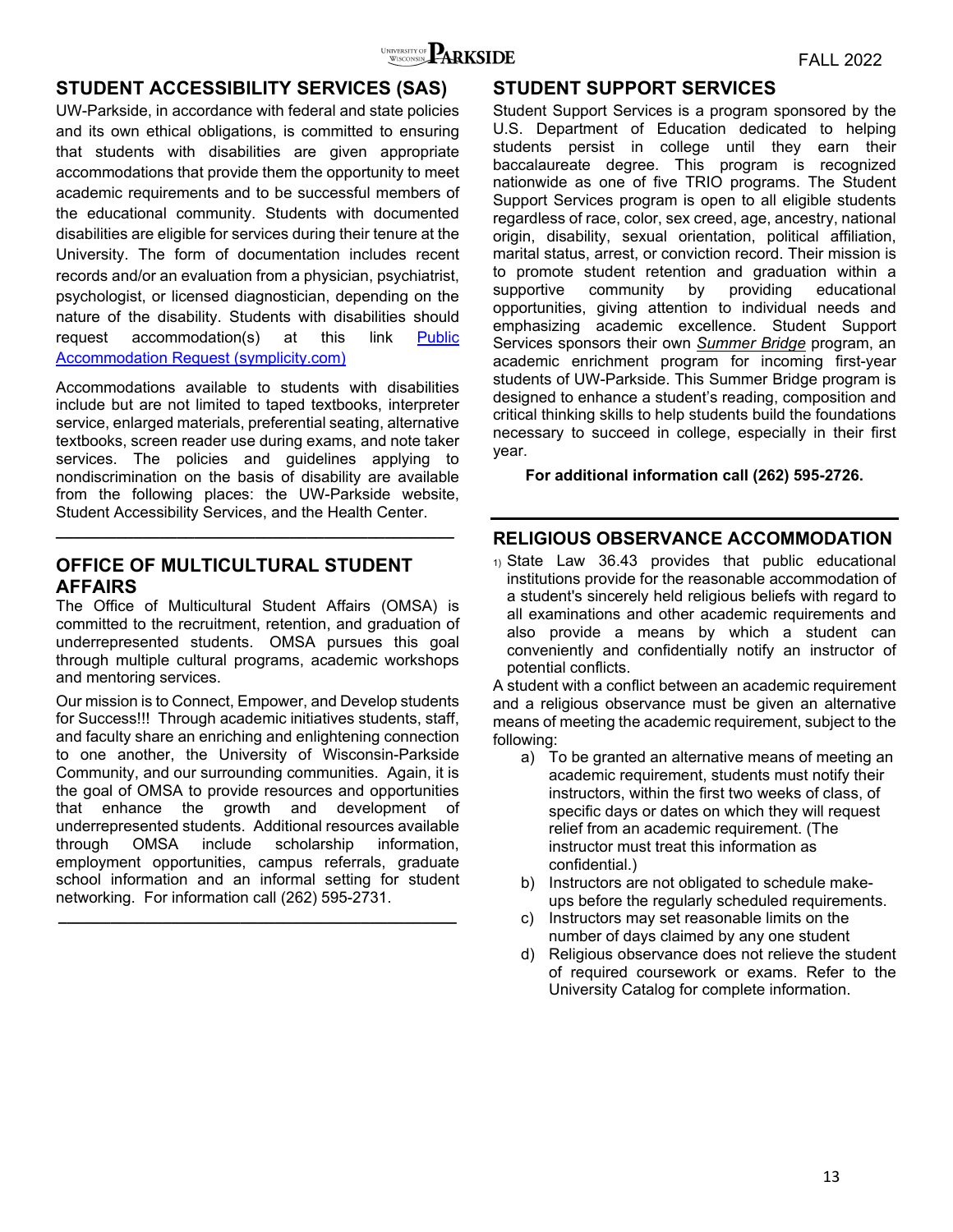### **Undergraduate Courses**

#### **Accounting**

| <b>ACCT 201</b>  |     | <b>Financial Accounting</b>          |               |                          | 3 CR                  |                                                                                                                                                               |
|------------------|-----|--------------------------------------|---------------|--------------------------|-----------------------|---------------------------------------------------------------------------------------------------------------------------------------------------------------|
| 2086             |     | 001 Cholak, Michael R                | MOLN L167 TR  | 2:00P - 3:22P            | $9/7 - 12/16$         | MATH 104 or 111.                                                                                                                                              |
| 2087             |     | 002 Cholak, Michael R                | MOLN L167 M   | $6:00P - 8:50P$          | $9/7 - 12/16$         | MATH 104 or 111.                                                                                                                                              |
| 2088             |     | 003 Cholak, Michael R                | <b>ONLINE</b> |                          |                       | 9/7 - 12/16 MATH 104 or 111. Not open to Business Management Online. Online;<br>additional online fee: \$35/credit.                                           |
| 2089             |     | 095 Cholak, Michael R                | <b>ONLINE</b> |                          | $9/7 - 12/16$         | MATH 104 or 111. Business Management Online only. Online;<br>tuition/fees: \$365/credit.                                                                      |
| ACCT 202         |     | <b>Managerial Accounting</b>         |               |                          | 3 CR                  |                                                                                                                                                               |
| 2090             |     | 001 Cholak, Michael R                | MOLN D107 M W | 2:00P - 3:22P            |                       | 9/7 - 12/16 ACCT 201, ECON 120, QM 210, Microsoft Excel.                                                                                                      |
| 2091             |     | 002 Cholak, Michael R                | MOLN D107 TR  | 3:30P - 4:52P            | $9/7 - 12/16$         | ACCT 201, ECON 120, QM 210, Microsoft Excel.                                                                                                                  |
| 2092             | 003 |                                      | <b>ONLINE</b> | $\overline{\phantom{0}}$ |                       | 9/7 - 12/16 ACCT 201, ECON 120, QM 210, Microsoft Excel. Not open to<br>Business Management Online. Online; additional online fee:                            |
| 2093             | 095 |                                      | <b>ONLINE</b> |                          |                       | \$35/credit.<br>9/7 - 12/16 ACCT 201, ECON 120, QM 210, Microsoft Excel. Business<br>Management Online only. Online, traditional; tuition/fees: \$365/credit. |
|                  |     |                                      |               |                          |                       |                                                                                                                                                               |
| ACCT 301<br>2094 | 001 | <b>Intermediate Accounting I</b>     | MOLN D107 TR  | 2:00P - 3:22P            | 3 CR<br>$9/7 - 12/16$ | ACCT 201, FIN 330 or concurrent. 54 credits complete, business                                                                                                |
|                  |     |                                      |               |                          |                       | major/minor.                                                                                                                                                  |
| 2095             | 002 |                                      | <b>ONLINE</b> |                          | $9/7 - 12/16$         | ACCT 201, FIN 330 or concurrent. 54 credits complete, business                                                                                                |
|                  |     |                                      |               |                          |                       | major/minor. Not open to Business Management Online. Online;                                                                                                  |
|                  |     |                                      |               |                          |                       | additional online fee: \$35/credit.                                                                                                                           |
| 2096             | 095 |                                      | <b>ONLINE</b> |                          | $9/7 - 12/16$         | ACCT 201, FIN 330 or concurrent. 54 credits complete, business                                                                                                |
|                  |     |                                      |               |                          |                       | major/minor. Business Management Online only. Online; tuition/fees:                                                                                           |
|                  |     |                                      |               |                          |                       | \$365/credit.                                                                                                                                                 |
| <b>ACCT 305</b>  |     | <b>Individual Taxation</b>           |               |                          | 3 CR                  |                                                                                                                                                               |
| 2097             |     | 001 Zameeruddin, Rizvana             | MOLN D137 TR  | 12:30P - 1:52P           | $9/7 - 12/16$         | ACCT 201; 54 credits completed, business major/minor.                                                                                                         |
| 2098             |     | 002 Zameeruddin, Rizvana             | <b>ONLINE</b> | $\overline{a}$           | $9/7 - 12/16$         | ACCT 201; 54 credits completed, business major/minor. Online;<br>additional online fee: \$35/credit.                                                          |
| ACCT 400         |     | <b>Advanced Accounting</b>           |               |                          | 3 CR                  |                                                                                                                                                               |
| 2099             |     | 001 Wang, Zhe-Min                    | MOLN L167 M W | 3:30P - 4:52P            |                       | 9/7 - 12/16 ACCT 302; business major/minor.                                                                                                                   |
| 2100             |     | 002 Wang, Zhe-Min                    | <b>ONLINE</b> |                          |                       | 9/7 - 12/16 ACCT 302; business major/minor. Online; additional online fee:<br>\$35/credit.                                                                    |
| <b>ACCT 403</b>  |     | <b>Advanced Cost Accounting</b>      |               |                          | 3 CR                  |                                                                                                                                                               |
| 2101             | 001 |                                      | MOLN L144 T   | $6:00P - 8:50P$          |                       | 9/7 - 12/16 ACCT 202; 54 credits completed, business major/minor.                                                                                             |
| <b>ACCT 404</b>  |     | Auditing                             |               |                          | 3 CR                  | DE                                                                                                                                                            |
| 2102             |     | 001 Zameeruddin, Rizvana             | <b>ONLINE</b> |                          | $9/7 - 12/16$         | ACCT 301, business major/minor. Business Management Online                                                                                                    |
|                  |     |                                      |               |                          |                       | only. Online; tuition/fees: \$365/credit.                                                                                                                     |
|                  |     | <b>Applied Health Sciences</b>       |               |                          |                       |                                                                                                                                                               |
| <b>AHS 101</b>   |     | <b>Intro Applied Health Sciences</b> |               |                          | 3 CR                  |                                                                                                                                                               |
| 1441             |     | 001 Lyter Antonneau, Penny L         | RITA L130 TR  | 11:00A - 12:22P          | $9/7 - 12/16$         |                                                                                                                                                               |
| AHS 310          |     | <b>Clinical Microbiology I</b>       |               |                          | 2 CR                  |                                                                                                                                                               |
| 1442             |     | 001 Bennett, John S                  | GRNQ L370 M   | 2:00P - 2:53P            |                       | 9/7 - 12/16 AHS 101; BIOS 101/102 or BIOS 105/106 or BIOS 300/341; BIOS                                                                                       |
|                  |     |                                      | W             | 2:00P - 3:50P            |                       | 210, 260, CHEM 115; MATH 114 or 112/113.                                                                                                                      |
| <b>AHS 320</b>   |     | Clinical Immunology I                |               |                          | 3 CR                  |                                                                                                                                                               |
| 1443             |     | 001 Bennett.John S                   | M W F         | 1:00P - 1:53P            | $9/7 - 12/16$         | AHS 300, 310. Registration in lecture and lab required.                                                                                                       |
| 1444             |     | L081 Bennett, John S                 | GRNQ L370 R   | 3:00P - 3:53P            | $9/7 - 12/16$         |                                                                                                                                                               |
| AHS 335          |     | <b>Clinical Chemistry I</b>          |               |                          | 3 CR                  | DE                                                                                                                                                            |
| 1446             |     | 001 George, Glenn William            | <b>ONLINE</b> |                          |                       | 9/7 - 12/16 AHS 300, CHEM 215. Online; additional online fee: \$35/credit.                                                                                    |
| <b>AHS 340</b>   |     | <b>Hematology and Hemostasis I</b>   |               |                          | 3 CR                  |                                                                                                                                                               |

1448 001 Swanson,Megan L T R 9:30A - 10:52A 9/7 - 12/16 AHS 300, CHEM 215; BIOS 101/102 or BIOS 105/106 or BIOS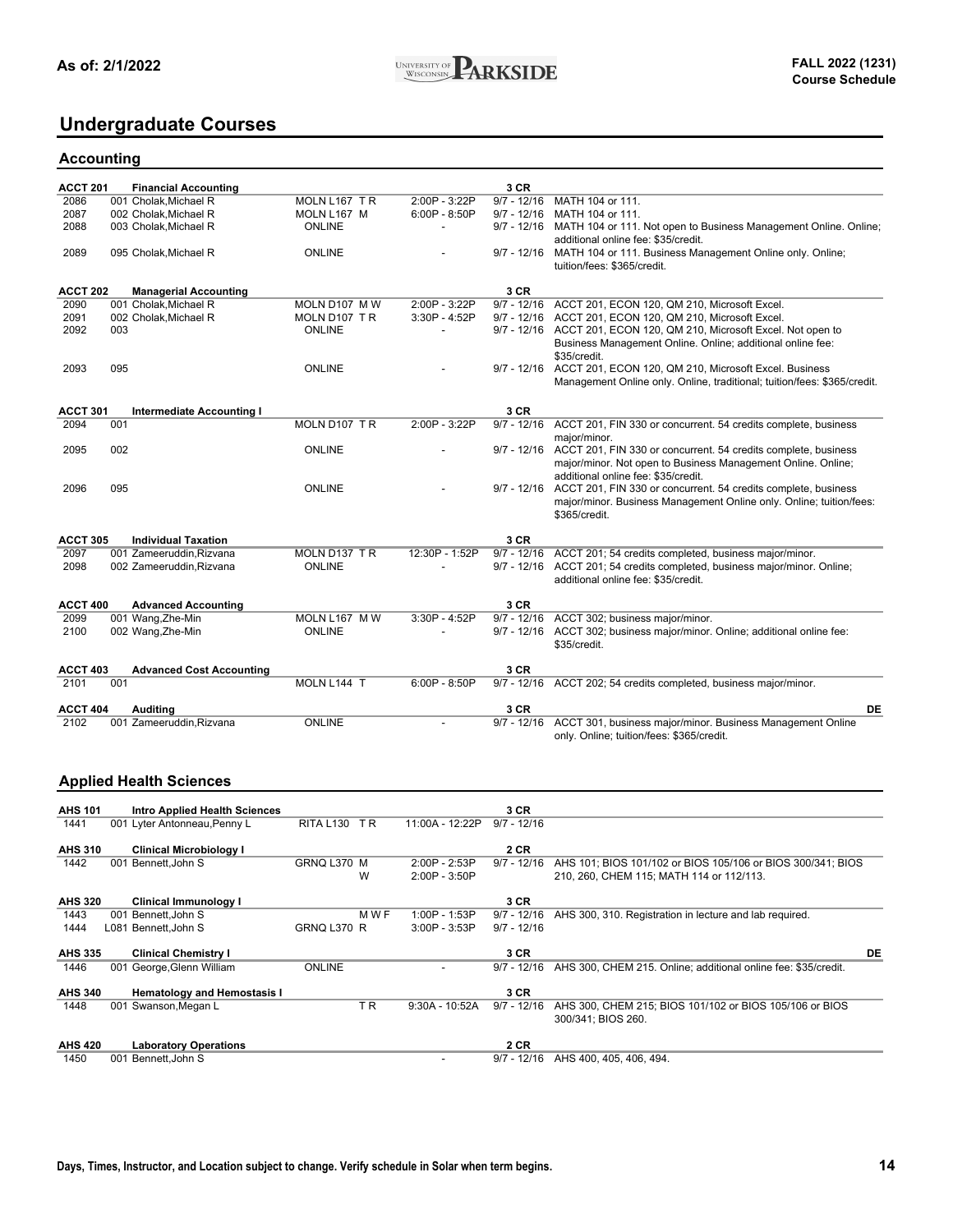#### **FALL 2022 (1231) Course Schedule**



| <b>AHS 494</b> | Internship/Fieldwork         | 1 - 6 CR                 |                                                                      |
|----------------|------------------------------|--------------------------|----------------------------------------------------------------------|
| 1451           | 001 Armstrong, Kim M         |                          | 9/7 - 12/16 AHS 101, sophomore or above; approval advisor, director. |
| 1452           | 002 Bennett.John S           | $\overline{\phantom{0}}$ | 9/7 - 12/16 AHS 101, sophomore or above; approval advisor, director. |
| 1453           | 003 Beuscher, Mary P         | $\overline{\phantom{0}}$ | 9/7 - 12/16 AHS 101, sophomore or above; approval advisor, director. |
| 1454           | 004 Lewis, Bryan D           | $\overline{\phantom{a}}$ | 9/7 - 12/16 AHS 101, sophomore or above; approval advisor, director. |
| 1455           | 005 Lyter Antonneau, Penny L | $\overline{\phantom{0}}$ | 9/7 - 12/16 AHS 101, sophomore or above; approval advisor, director. |
| 1456           | 006 Ostrowski.Summer         | $\overline{\phantom{0}}$ | 9/7 - 12/16 AHS 101, sophomore or above; approval advisor, director. |
| 1457           | 007 Noto, Christopher R      | $\overline{\phantom{0}}$ | 9/7 - 12/16 AHS 101, sophomore or above; approval advisor, director. |

### **Anthropology**

| <b>ANTH 100</b> | <b>Introduction to Anthropology</b> |               |                  | 3 CR          |                                                                     | <b>SSN</b> |
|-----------------|-------------------------------------|---------------|------------------|---------------|---------------------------------------------------------------------|------------|
| 1242            | 001 Gillogly, Kathleen A            | MOLN L324 MWF | 11:00A - 11:53A  | $9/7 - 12/16$ |                                                                     |            |
| 1243            | 002 Curtis, Caitlin L               | <b>ONLINE</b> |                  | $9/7 - 12/16$ | Online; additional online fee: \$35/credit.                         |            |
| <b>ANTH 200</b> | <b>Cultural Anthropology</b>        |               |                  | 3 CR          |                                                                     | DE         |
| 1244            | 001 Gillogly, Kathleen A            | MOLN L324 MW  | 1:00P - 1:53P    | $9/7 - 12/16$ | Hybrid: In-Person/Online; contact instructor for details.           |            |
| <b>ANTH 202</b> | <b>Human Evolution</b>              |               |                  | 3 CR          |                                                                     | <b>NSN</b> |
| 1245            | 001 Sasso, Robert F                 | MOLN L324 TR  | $9:30A - 10:52A$ | $9/7 - 12/16$ | One of ANTH 100, GEOG 100, 105, SOCA 101.                           |            |
| 1246            | 002 Sasso, Robert F                 | MOLN L324 TR  | 3:30P - 4:52P    | $9/7 - 12/16$ | One of ANTH 100, GEOG 100, 105, SOCA 101.                           |            |
| <b>ANTH 227</b> | North American Indians (DV)         |               |                  | 3 CR          |                                                                     | DV         |
| 1247            | 001 Sasso, Robert F                 | MOLN L324 TR  | 2:00P - 3:22P    | $9/7 - 12/16$ | ANTH 100 or SOCA 101. Fulfills Ethnic Diversity Requirement.        |            |
| <b>ANTH 312</b> | Anthropology of Language            |               |                  | 3 CR          |                                                                     |            |
| 1249            | 001 Gillogly, Kathleen A            | MOLN L324 MW  | 2:00P - 3:22P    | $9/7 - 12/16$ | ANTH 100 or 202 or GEOG 105.                                        |            |
|                 |                                     |               |                  |               |                                                                     |            |
| <b>ANTH 327</b> | <b>Archaeology of North America</b> |               |                  | 3 CR          |                                                                     |            |
| 1250            | 001 Sasso, Robert F                 | MOLN L324 TR  | 11:00A - 12:22P  | $9/7 - 12/16$ | ANTH 100 or 201.                                                    |            |
| <b>ANTH 382</b> | <b>Environmental Anthropology</b>   |               |                  | 3 CR          |                                                                     |            |
| 1251            | 001 Gillogly, Kathleen A            | MOLN L324 MW  | 3:30P - 4:52P    |               | 9/7 - 12/16 ANTH 100 or GEOG 105.                                   |            |
| <b>ANTH 491</b> | <b>Anthropology Fieldwork</b>       |               |                  | $1 - 10$ CR   |                                                                     |            |
| 2043            | 001 Curtis, Caitlin L               |               | $\overline{a}$   | $9/7 - 12/16$ | ANTH 100; consent instructor, department chair.                     |            |
| 2044            | 002 Gillogly, Kathleen A            |               |                  |               | 9/7 - 12/16 ANTH 100; consent instructor, department chair.         |            |
| 2045            | 003 Sasso, Robert F                 |               |                  |               | 9/7 - 12/16 ANTH 100; consent instructor, department chair.         |            |
| <b>ANTH 494</b> | Internship in Anthropology          |               |                  | $1 - 4$ CR    |                                                                     |            |
| 2037            | 001 Curtis, Caitlin L               |               |                  | $9/7 - 12/16$ | ANTH 100, junior; consent instructor, department chair.             |            |
| 2038            | 002 Gillogly, Kathleen A            |               |                  |               | 9/7 - 12/16 ANTH 100, junior; consent instructor, department chair. |            |
| 2039            | 003 Sasso, Robert F                 |               |                  |               | 9/7 - 12/16 ANTH 100, junior; consent instructor, department chair. |            |
| <b>ANTH 499</b> | <b>Independent Study:</b>           |               |                  | $1 - 4$ CR    |                                                                     |            |
| 2040            | 001 Curtis, Caitlin L               |               |                  | $9/7 - 12/16$ | ANTH 100, junior; consent instructor, department chair.             |            |
| 2041            | 002 Gillogly, Kathleen A            |               |                  | $9/7 - 12/16$ | ANTH 100, junior; consent instructor, department chair.             |            |
| 2042            | 003 Sasso, Robert F                 |               |                  |               | 9/7 - 12/16 ANTH 100, junior; consent instructor, department chair. |            |
|                 |                                     |               |                  |               |                                                                     |            |

### **Art and Design**

| <b>ART 102</b> | Introduction to 2-D Design            |                       |     |                  | 3 CR          |                                                               | <b>HUA</b> |
|----------------|---------------------------------------|-----------------------|-----|------------------|---------------|---------------------------------------------------------------|------------|
| 1870           | 001 Berenz, Thomas A                  | RITA D <sub>105</sub> | M W | 1:00P - 3:20P    | $9/7 - 12/16$ | Course fee: \$30.                                             |            |
| 1871           | 002                                   | RITA D <sub>105</sub> | M W | $3:30P - 5:50P$  | $9/7 - 12/16$ | Course fee: \$30.                                             |            |
| 1872           | 003                                   | RITA D <sub>105</sub> | T R | 10:30A - 12:50P  | $9/7 - 12/16$ | Course fee: \$30.                                             |            |
| <b>ART 103</b> | Introduction to 3-D Design            |                       |     |                  | 3 CR          |                                                               | <b>HUA</b> |
| 1873           | 001 Baylor, Trenton W                 | MOLN D136 M W         |     | 8:00A - 10:20A   | $9/7 - 12/16$ | Course fee: \$30.                                             |            |
| 1874           | 002 Baylor, Trenton W                 | MOLN D136 TR          |     | $3:30P - 5:50P$  | $9/7 - 12/16$ | Course fee: \$30.                                             |            |
| <b>ART 104</b> | <b>Introduction to Digital Art</b>    |                       |     |                  | 3 CR          |                                                               |            |
| 1875           | 001                                   | <b>RITA L123</b>      | M W | 8:00A - 10:20A   | $9/7 - 12/16$ | Course fee: \$40.                                             |            |
| 1876           | 002                                   | <b>RITA L123</b>      | M W | 10:30A - 12:50P  | $9/7 - 12/16$ | Course fee: \$40.                                             |            |
| 1877           | 003                                   | <b>ONLINE</b>         |     |                  | $9/7 - 12/16$ | Course fee: \$40. Online; additional online fee: \$35/credit. |            |
| <b>ART 105</b> | <b>Introduction to Graphic Design</b> |                       |     |                  | 3 CR          |                                                               |            |
| 1878           | 001                                   | <b>RITA L123</b>      | T R | $8:00A - 10:20A$ | $9/7 - 12/16$ | Course fee: \$40.                                             |            |
| 1879           | 002                                   | <b>RITA L123</b>      | T R | 10:30A - 12:50P  | $9/7 - 12/16$ | Course fee: \$40.                                             |            |
| <b>ART 122</b> | <b>Introduction to Drawing</b>        |                       |     |                  | 3 CR          |                                                               | <b>HUA</b> |
| 1880           | 001                                   | <b>RITA D109</b>      | M W | 10:30A - 12:50P  | $9/7 - 12/16$ | Course fee: \$30.                                             |            |
| 1881           | 002 Berenz, Thomas A                  | RITA D <sub>109</sub> | T R | $3:30P - 5:50P$  | $9/7 - 12/16$ | Course fee: \$30.                                             |            |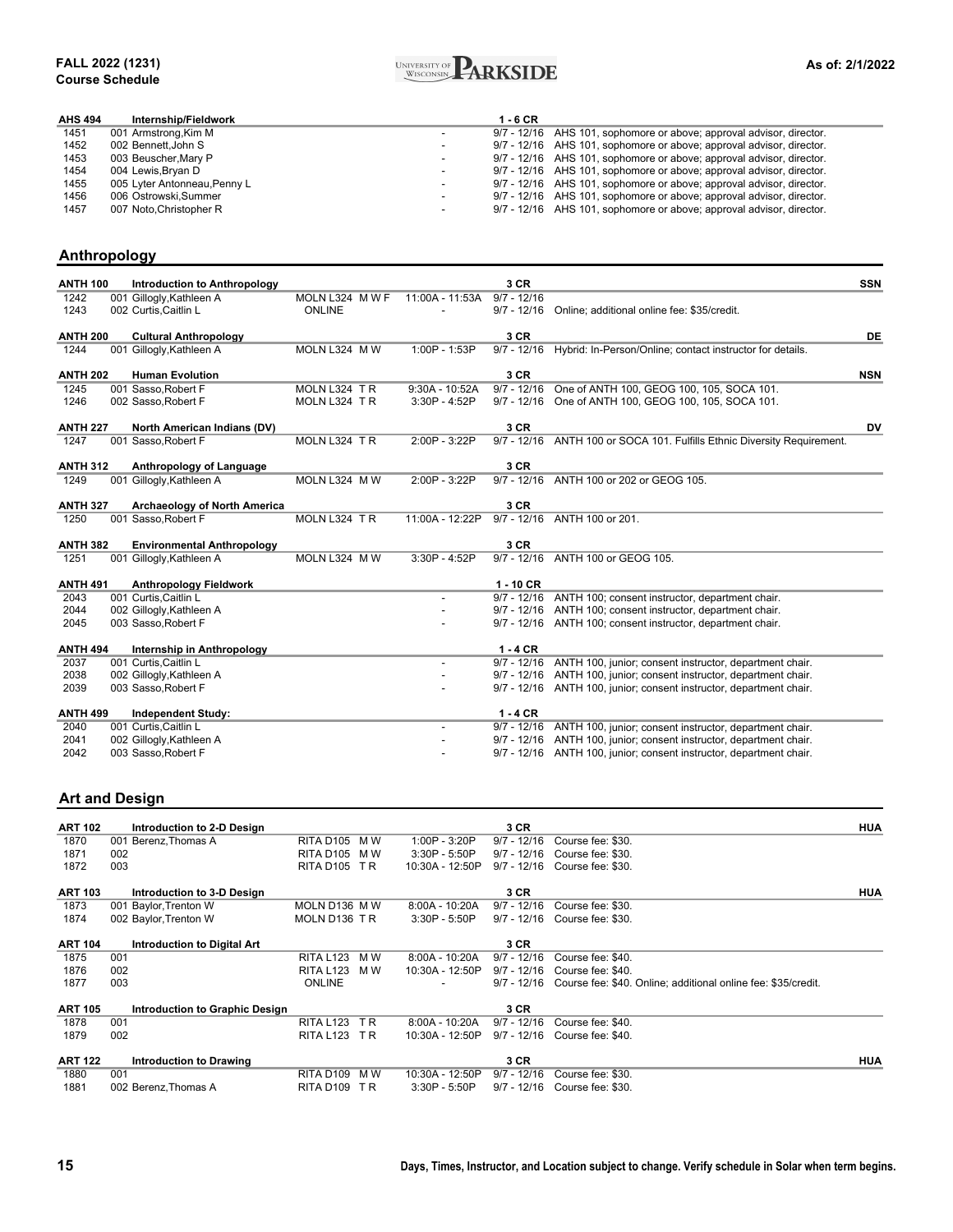

| <b>ART 124</b>  |     | Lowriders/Kicks/Graffiti (DV)        |                  |     |                 | 3 CR          | DV                                                                                                                                          |
|-----------------|-----|--------------------------------------|------------------|-----|-----------------|---------------|---------------------------------------------------------------------------------------------------------------------------------------------|
| 2030            |     | 001 Barber, Lisa M                   |                  | TR  | 2:00P - 3:22P   |               | 9/7 - 12/16 Fulfills Ethnic Diversity Requirement. Course fee: \$10.                                                                        |
|                 |     |                                      |                  |     |                 |               |                                                                                                                                             |
| <b>ART 203</b>  |     | <b>Beginning Ceramics</b>            |                  |     |                 | 3 CR          |                                                                                                                                             |
| 1882            |     | 001 Barber, Lisa M                   | MOLN D134 TR     |     | $6:00P - 8:20P$ |               | 9/7 - 12/16 ART 103 or consent. Course fee: \$40.                                                                                           |
|                 |     |                                      |                  |     |                 |               |                                                                                                                                             |
| <b>ART 226</b>  |     | <b>Modern Art and Graphic Design</b> |                  |     |                 | 3 CR          |                                                                                                                                             |
| 1885            |     | 001 Singsen, William D               | RITA L113 TR     |     | 12:30P - 1:52P  | $9/7 - 12/16$ | One of the following: ANTH 200, ART 100, 125, ENGL 266, HUMA                                                                                |
|                 |     |                                      |                  |     |                 |               | 200, PHIL 213 or THEA 150.                                                                                                                  |
| ART 236         |     | <b>Beginning Sculpture</b>           |                  |     |                 | 3 CR          |                                                                                                                                             |
| 1886            |     | 001 Baylor, Trenton W                | MOLN D136 MW     |     | 1:00P - 3:20P   |               | 9/7 - 12/16 ART 103. Course fee: \$40.                                                                                                      |
|                 |     |                                      |                  |     |                 |               |                                                                                                                                             |
| ART 251         |     | <b>Beginning Printmaking</b>         |                  |     |                 | 3 CR          |                                                                                                                                             |
| 1889            | 001 |                                      | RITA D102 MW     |     | $6:00P - 8:20P$ |               | 9/7 - 12/16 ART 102, 122. Course fee: \$85.                                                                                                 |
|                 |     |                                      |                  |     |                 |               |                                                                                                                                             |
| ART 274         |     | Typography I                         |                  |     |                 | 3 CR          |                                                                                                                                             |
| 1890            |     | 001 Martin, Daniel P                 | RITA L121 TR     |     | 10:30A - 12:50P |               | 9/7 - 12/16 ART 102, 104, 105. Course fee: \$85.                                                                                            |
|                 |     |                                      | RITA L127        |     |                 |               |                                                                                                                                             |
|                 |     |                                      |                  |     |                 |               |                                                                                                                                             |
| <b>ART 282</b>  |     | <b>Beginning Painting</b>            |                  |     |                 | 3 CR          |                                                                                                                                             |
| 1891            |     | 001 Berenz, Thomas A                 | RITA D106 MW     |     | 3:30P - 5:50P   |               | 9/7 - 12/16 ART 102, 122. Course fee: \$40.                                                                                                 |
| <b>ART 303</b>  |     | <b>Intermediate Ceramics</b>         |                  |     |                 | 3 CR          |                                                                                                                                             |
| 1883            |     | 001 Barber, Lisa M                   | MOLN D134 TR     |     | $6:00P - 8:20P$ |               | 9/7 - 12/16 ART 203. Course fee: \$40.                                                                                                      |
|                 |     |                                      |                  |     |                 |               |                                                                                                                                             |
| ART 322         |     | <b>Intermediate Drawing</b>          |                  |     |                 | 3 CR          |                                                                                                                                             |
| 1894            |     | 001 Berenz, Thomas A                 | RITA D109 TR     |     | 6:00P - 8:20P   |               | 9/7 - 12/16 ART 102, 122. Course fee: \$40.                                                                                                 |
|                 |     |                                      |                  |     |                 |               |                                                                                                                                             |
| <b>ART 336</b>  |     | Intermediate sculpture               |                  |     |                 | 3 CR          |                                                                                                                                             |
| 1887            |     | 001 Baylor, Trenton W                | MOLN D136 MW     |     | 1:00P - 3:20P   |               | 9/7 - 12/16 ART 236. Course fee: \$40.                                                                                                      |
|                 |     |                                      |                  |     |                 |               |                                                                                                                                             |
| ART 351         |     | <b>Intermediate Printmaking</b>      |                  |     |                 | 3 CR          |                                                                                                                                             |
| 1896            | 001 |                                      |                  | M W | $6:00P - 8:20P$ |               | 9/7 - 12/16 ART 251. Course fee: \$40.                                                                                                      |
|                 |     |                                      |                  |     |                 |               |                                                                                                                                             |
| ART 371<br>1898 | 001 | <b>Digital Photography</b>           |                  | ΤR  | 1:00P - 3:20P   | 3 CR          | 9/7 - 12/16 ART 102 or consent; ART 104. Course fee: \$85.                                                                                  |
|                 |     |                                      |                  |     |                 |               |                                                                                                                                             |
| <b>ART 372</b>  |     | Graphic Design I                     |                  |     |                 | 3 CR          |                                                                                                                                             |
| 1900            |     | 001 Martin, Daniel P                 | RITA L121 MW     |     | 1:00P - 3:20P   |               | 9/7 - 12/16 ART 102, 104, 105. Course fee: \$85.                                                                                            |
|                 |     |                                      | <b>RITA L127</b> |     |                 |               |                                                                                                                                             |
|                 |     |                                      |                  |     |                 |               |                                                                                                                                             |
| ART 377         |     | <b>Interactive Design I</b>          |                  |     |                 | 3 CR          |                                                                                                                                             |
| 1902            |     | 001 Martin, Daniel P                 | RITA L121 MW     |     | 3:30P - 5:50P   | $9/7 - 12/16$ | ART 105; one of: ART 372; CSCI 130, 145, 241 or MIS 221.                                                                                    |
|                 |     |                                      | RITA L127        |     |                 |               | Course fee: \$85.                                                                                                                           |
|                 |     |                                      |                  |     |                 |               |                                                                                                                                             |
| <b>ART 382</b>  |     | <b>Intermediate Painting</b>         |                  |     |                 | 3 CR          |                                                                                                                                             |
| 1892            |     | 001 Berenz, Thomas A                 | RITA D106 MW     |     | 3:30P - 5:50P   |               | 9/7 - 12/16 ART 282. Course fee: \$40.                                                                                                      |
|                 |     |                                      |                  |     |                 |               |                                                                                                                                             |
| <b>ART 399</b>  |     | <b>Independent Study:</b>            |                  |     |                 | $1 - 4$ CR    |                                                                                                                                             |
| 1906<br>1907    | 002 | 001 Barber, Lisa M                   |                  |     |                 |               | 9/7 - 12/16 Consent instructor, department chair. Course fee varies<br>9/7 - 12/16 Consent instructor, department chair. Course fee varies. |
| 1908            |     | 003 Baylor, Trenton W                |                  |     |                 |               | 9/7 - 12/16 Consent instructor, department chair. Course fee varies.                                                                        |
| 1909            |     | 004 Martin, Daniel P                 |                  |     |                 |               | 9/7 - 12/16 Consent instructor, department chair. Course fee: \$40.                                                                         |
| 1910            |     | 006 Watters, Carey M                 |                  |     |                 |               | 9/7 - 12/16 Consent instructor, department chair. Course fee: \$40.                                                                         |
| 1911            |     | 007 Singsen, William D               |                  |     |                 |               | 9/7 - 12/16 Consent instructor, department chair. Course fee varies.                                                                        |
|                 |     |                                      |                  |     |                 |               |                                                                                                                                             |
| <b>ART 403</b>  |     | <b>Advanced Ceramics</b>             |                  |     |                 | 3 CR          |                                                                                                                                             |
| 1884            |     | 001 Barber, Lisa M                   | MOLN D134 TR     |     | $6:00P - 8:20P$ | $9/7 - 12/16$ | ART 303. Repeat for credit. Course fee: \$40.                                                                                               |
|                 |     |                                      |                  |     |                 |               |                                                                                                                                             |
| ART 422         |     | <b>Advanced Drawing</b>              |                  |     |                 | 3 CR          |                                                                                                                                             |
| 1895            |     | 001 Berenz, Thomas A                 | RITA D109 TR     |     | 6:00P - 8:20P   | $9/7 - 12/16$ | ART 322 or 330 or 331. Repeat for credit. Course fee: \$40.                                                                                 |
|                 |     |                                      |                  |     |                 |               |                                                                                                                                             |
| <b>ART 436</b>  |     | <b>Advanced Sculpture</b>            | MOLN D136 MW     |     |                 | 3 CR          |                                                                                                                                             |
| 1888            |     | 001 Baylor, Trenton W                |                  |     | 1:00P - 3:20P   |               | 9/7 - 12/16 ART 336. Repeat for credit. Course fee: \$40.                                                                                   |
| ART 451         |     | <b>Advanced Printmaking</b>          |                  |     |                 | 3 CR          |                                                                                                                                             |
| 1897            | 001 |                                      |                  | M W | 6:00P - 8:20P   |               | 9/7 - 12/16 ART 351. Repeat for credit. Course fee: \$40.                                                                                   |
|                 |     |                                      |                  |     |                 |               |                                                                                                                                             |
| ART 471         |     | <b>Advanced Digital Photography</b>  |                  |     |                 | 3 CR          |                                                                                                                                             |
| 1899            | 001 |                                      |                  | TR. | 1:00P - 3:20P   |               | 9/7 - 12/16 ART 371. Repeat for credit. Course fee: \$85.                                                                                   |
|                 |     |                                      |                  |     |                 |               |                                                                                                                                             |
| ART 472         |     | <b>Graphic Design II</b>             |                  |     |                 | 3 CR          |                                                                                                                                             |
| 1901            |     | 001 Watters, Carey M                 | RITA L121        | M W | 8:00A - 10:20A  |               | 9/7 - 12/16 ART 372, 374. Course fee: \$85.                                                                                                 |
|                 |     |                                      | <b>RITA L127</b> |     |                 |               |                                                                                                                                             |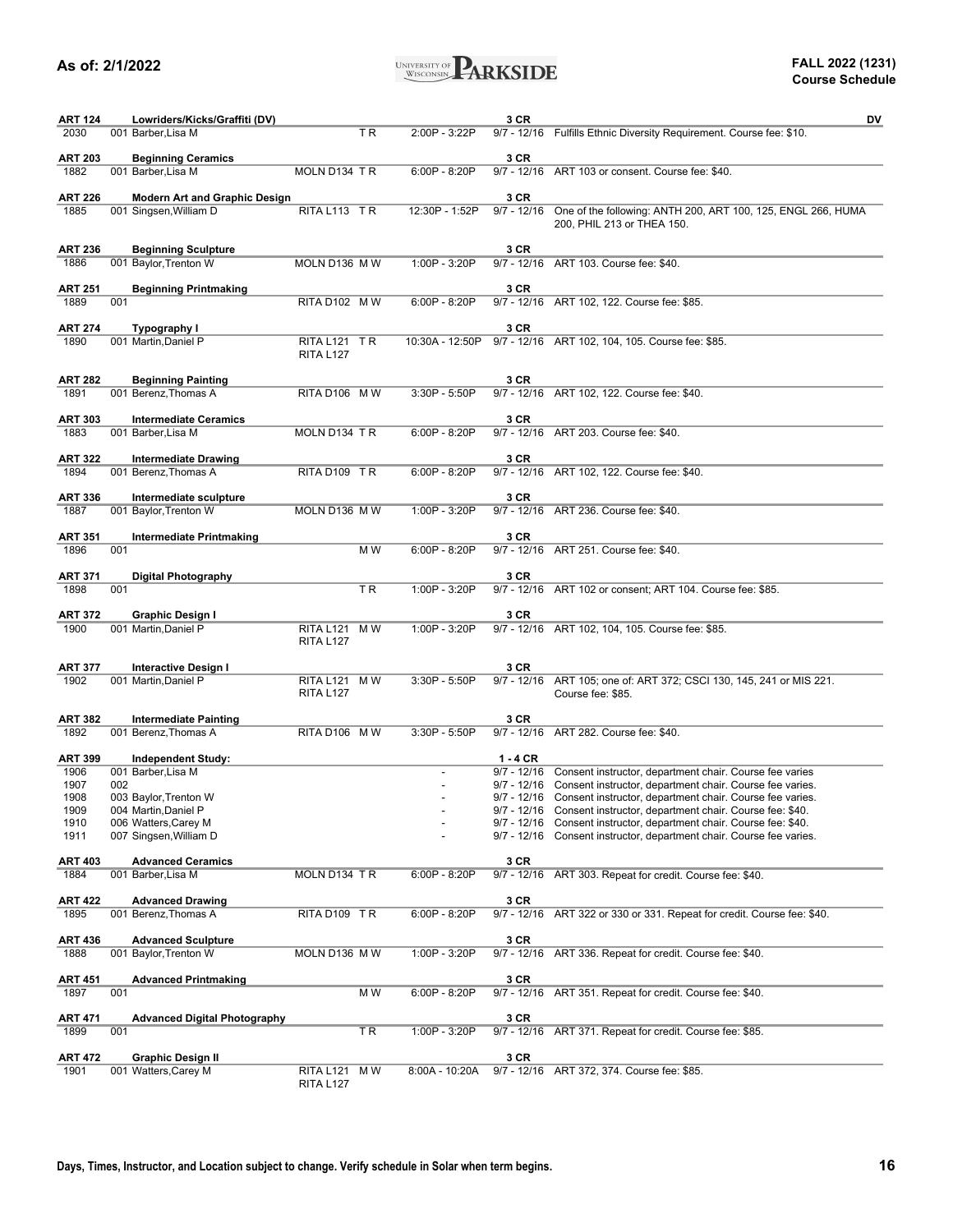

| <b>ART 477</b> | <b>Interactive Design II</b> |                  |     |                 | 3 CR          |                                                                    |
|----------------|------------------------------|------------------|-----|-----------------|---------------|--------------------------------------------------------------------|
| 1912           | 001 Martin, Daniel P         | <b>RITA L121</b> | M W | $6:00P - 8:20P$ | $9/7 - 12/16$ | Art 377, Course fee: \$85.                                         |
|                |                              | RITA L127        |     |                 |               |                                                                    |
|                |                              |                  |     |                 |               |                                                                    |
| <b>ART 482</b> | <b>Advanced Painting</b>     |                  |     |                 | 3 CR          |                                                                    |
| 1893           | 001 Berenz, Thomas A         | RITA D106 MW     |     | $3:30P - 5:50P$ | $9/7 - 12/16$ | ART 382. Repeat for credit. Course fee: \$40.                      |
|                |                              |                  |     |                 |               |                                                                    |
| <b>ART 487</b> | Design Portfolio             |                  |     |                 | 3 CR          |                                                                    |
| 1913           | 001 Watters, Carey M         | <b>RITA L121</b> | TR. | 8:00A - 10:20A  | $9/7 - 12/16$ | ART 472 or consent. Repeat for credit. Course fee: \$85.           |
|                |                              | <b>RITA L127</b> |     |                 |               |                                                                    |
|                |                              |                  |     |                 |               |                                                                    |
| <b>ART 494</b> | Art Internship               |                  |     |                 | $1 - 4$ CR    |                                                                    |
| 1914           | 001 Watters, Carey M         |                  |     |                 | $9/7 - 12/16$ | Art major, junior; consent instructor, department chair. Repeat in |
|                |                              |                  |     |                 |               | different areas. Course fee: \$85.                                 |
| 1915           | 002 Karpowicz, Dean P        |                  |     |                 | $9/7 - 12/16$ | Art major, junior; consent instructor, department chair. Repeat in |
|                |                              |                  |     |                 |               | different areas. Course fee: \$85.                                 |
|                |                              |                  |     |                 |               |                                                                    |
| <b>ART 499</b> | <b>Independent Study:</b>    |                  |     |                 | $1 - 4$ CR    |                                                                    |
| 1916           | 001 Barber, Lisa M           |                  |     |                 | $9/7 - 12/16$ | Consent instructor, department chair. Course fee varies.           |
| 1917           | 002                          |                  |     |                 | $9/7 - 12/16$ | Consent instructor, department chair. Course fee varies.           |
| 1918           | 003 Baylor, Trenton W        |                  |     |                 | $9/7 - 12/16$ | Consent instructor, department chair. Course fee varies.           |
| 1919           | 004 Martin, Daniel P         |                  |     |                 | $9/7 - 12/16$ | Consent instructor, department chair. Course fee: \$40.            |
| 1920           | 006 Watters, Carey M         |                  |     |                 | $9/7 - 12/16$ | Consent instructor, department chair. Course fee: \$40.            |

### **Biological Sciences**

| <b>BIOS 100</b> |      | <b>Nature of Life</b>                 |                  |                  | 3 CR          | <b>NSB DE</b>                                                                                                                                   |
|-----------------|------|---------------------------------------|------------------|------------------|---------------|-------------------------------------------------------------------------------------------------------------------------------------------------|
| 1458            | 001  |                                       | <b>ONLINE</b>    |                  | $9/7 - 12/16$ | ONLINE; additional online fee: \$35/credit.                                                                                                     |
| <b>BIOS 101</b> |      | <b>Bioscience</b>                     |                  |                  | 4 CR          | <b>NSB</b>                                                                                                                                      |
| 1459            |      | 001 Richards, Gregory R               | MOLN D139 M W F  | $9:00A - 9:53A$  | $9/7 - 12/16$ | MATH 111 or concurrent; placement in ENGL 100 or higher. Lab fee:<br>\$10. Enrollment in a Lecture (001-002) and a Lab (L081-L084)<br>required. |
| 1460            |      | 002 Pham, Daphne Q                    | MOLN D139 TR     | 11:00A - 12:22P  | $9/7 - 12/16$ | MATH 111 or concurrent; placement in ENGL 100 or higher. Lab fee:                                                                               |
| 1461            |      | L081 Barber, Robert D                 | GRNQ D130 M      | 2:00P - 4:50P    | $9/7 - 12/16$ | \$10. Enrollment in a Lecture (001-002) and a Lab (L081-L084)                                                                                   |
| 1462            |      | L082 Barber, Robert D                 | GRNQ D130 T      | 8:00A - 10:50A   | $9/7 - 12/16$ | required.                                                                                                                                       |
| 1463            | L083 |                                       | GRNQ D130 T      | $2:00P - 4:50P$  | $9/7 - 12/16$ |                                                                                                                                                 |
| 1464            |      | L084 Preuss, Fabian                   | GRNQ D130 W      | $6:00P - 8:50P$  | $9/7 - 12/16$ |                                                                                                                                                 |
| <b>BIOS 102</b> |      | <b>Organismal Biology</b>             |                  |                  | 4 CR          |                                                                                                                                                 |
| 1465            |      | 001 Taft, Natalia K                   | MOLN L105 M W F  | $9:00A - 9:53A$  | $9/7 - 12/16$ | MATH 111 or concurrent; placement in ENGL 100 or higher. Lab fee:                                                                               |
|                 |      |                                       |                  |                  |               | \$10. Enrollment in a Lecture (001-002) and a Lab (L081-L083)<br>required.                                                                      |
| 1466            |      | 002 Mossman, Catherine A              | MOLN L105 TR     | 12:30P - 1:52P   | $9/7 - 12/16$ | MATH 111 or concurrent; placement in ENGL 100 or higher. Lab fee:                                                                               |
| 1467            |      | L081 Mossman, Catherine A             | GRNQ D131 M      | 2:00P - 4:50P    | $9/7 - 12/16$ | \$10. Enrollment in a Lecture (001-002) and a Lab (L081-L083)<br>required.                                                                      |
| 1468            |      | L082 Taft.Natalia K                   | GRNQ D131 T      | 9:30A - 12:20P   | $9/7 - 12/16$ |                                                                                                                                                 |
| 1469            |      | L083 Taft, Natalia K                  | GRNQ D131 T      | 2:00P - 4:50P    | $9/7 - 12/16$ |                                                                                                                                                 |
| <b>BIOS 103</b> |      | <b>Human Biology</b>                  |                  |                  | 3 CR          | <b>NSB</b>                                                                                                                                      |
| 1471            |      | 001 Taft, Natalia K                   | MOLN D139 M W F  | 11:00A - 11:53A  | $9/7 - 12/16$ |                                                                                                                                                 |
| <b>BIOS 105</b> |      | <b>Human Physiology and Anatomy I</b> |                  |                  | 5 CR          |                                                                                                                                                 |
| 1472            |      | 001 Preuss.Fabian                     | GRNQ L103 TR     | 11:00A - 12:22P  | $9/7 - 12/16$ | Lab fee: \$15. Enrollment in Lecture (001), Discussion (D061) and a                                                                             |
| 1473            |      | D061 Ostrowski, Summer                | GRNQ L103 TR     | 12:30P - 1:23P   | $9/7 - 12/16$ | Lab (L081-L083) required.                                                                                                                       |
| 1474            |      | L081 Ostrowski, Summer                | GRNQ L233 W      | $9:00A - 10:50A$ | $9/7 - 12/16$ |                                                                                                                                                 |
| 1475            |      | L082 Ostrowski, Summer                | GRNQ L233 W      | 1:00P - 2:50P    | $9/7 - 12/16$ |                                                                                                                                                 |
| 1476            |      | L083 Noto, Christopher R              | <b>GRNQ L233</b> | 2:00P - 3:50P    | $9/7 - 12/16$ |                                                                                                                                                 |
| <b>BIOS 106</b> |      | Human Physiology & Anatomy II         |                  |                  | 5 CR          |                                                                                                                                                 |
| 1477            |      | 001 Preuss.Fabian                     | T <sub>R</sub>   | 2:00P - 3:22P    | $9/7 - 12/16$ | BIOS 105. Lab fee: \$15. Enrollment in Lecture (001), Discussion                                                                                |
| 1478            |      | D061 Ostrowski, Summer                | T                | 3:30P - 5:20P    | $9/7 - 12/16$ | (D061) and a Lab (L081-L082) required.                                                                                                          |
| 1479            |      | L081 Ostrowski, Summer                | GRNQ L237 R      | $9:00A - 10:50A$ | $9/7 - 12/16$ |                                                                                                                                                 |
| 1480            |      | L082 Ostrowski, Summer                | GRNQ L237 R      | 3:30P - 5:20P    | $9/7 - 12/16$ |                                                                                                                                                 |
| <b>BIOS 202</b> |      | <b>General Microbiology</b>           |                  |                  | 4 CR          |                                                                                                                                                 |
| 1481            |      | 001 Richards, Gregory R               | MOLN L111 TR     | 9:30A - 10:52A   | $9/7 - 12/16$ | BIOS 105 or NURS 251: CHEM 102/104 or 115. Lab fee: \$25.                                                                                       |
| 1482            |      | L081 Richards, Gregory R              | GRNQ D140 T      | 1:00P - 3:50P    | $9/7 - 12/16$ | Enrollment in Lecture (001) and a Lab (L081-L082) required.                                                                                     |
| 1483            |      | L082 Richards, Gregory R              | GRNQ D140 F      | 1:00P - 3:50P    | $9/7 - 12/16$ |                                                                                                                                                 |
| <b>BIOS 210</b> |      | <b>Biostatistics</b>                  |                  |                  | 4 CR          |                                                                                                                                                 |
| 1484            |      | 001 Rogers, David A                   | MOLN D132 TR     | 11:00A - 12:22P  | $9/7 - 12/16$ | BIOS 101, 102; MATH 112, 113 or equivalent. Lab Fee: \$10.                                                                                      |
| 1485            |      | L081 Rogers, David A                  | GRNQ D143 T      | 1:00P - 3:50P    | $9/7 - 12/16$ | Enrollment in Lecture (001) and a Lab (L081-L083) required.                                                                                     |
| 1486            |      | L082 Rogers, David A                  | GRNQ D143 R      | 1:00P - 3:50P    | $9/7 - 12/16$ |                                                                                                                                                 |
| 1487            |      | L083 Rogers, David A                  | GRNQ D143 W      | 1:00P - 3:50P    | $9/7 - 12/16$ |                                                                                                                                                 |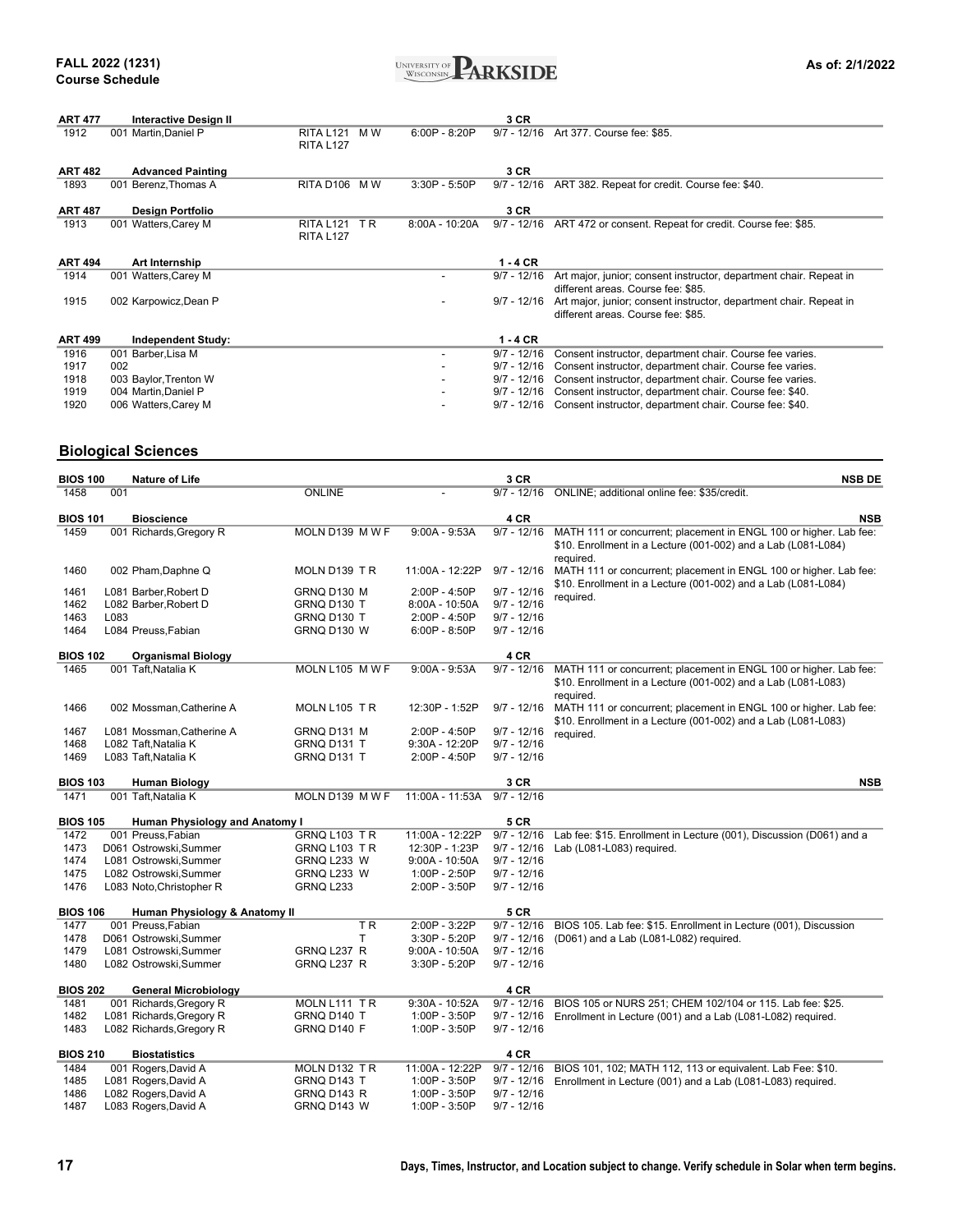

| 1488<br>001 Lee, Traci A<br>MOLN D101 M W F<br>$8:00A - 8:53A$<br>$9/7 - 12/16$<br>1489<br>L081 Higgs, David C<br>GRNQ D140 W<br>$9:00A - 11:50A$<br>$9/7 - 12/16$<br>1490<br>L082 Higgs, David C<br>GRNQ D140 R<br>$9/7 - 12/16$<br>9:30A - 12:20P<br>$9/7 - 12/16$<br>1491<br>L083 Higgs, David C<br>GRNQ D140 R<br>2:00P - 4:50P<br><b>BIOS 300</b><br>4 CR<br><b>Human Functional Anatomy</b><br>1492<br>GRNQ L237 M<br>$2:00P - 4:50P$<br>001 Noto, Christopher R<br>$9/7 - 12/16$<br>1493<br>L081 Noto, Christopher R<br>GRNQ L237 W<br>2:00P - 4:50P<br>$9/7 - 12/16$<br>and Lab (L081) required.<br>3 CR<br><b>BIOS 307</b><br><b>Biochemical Metabolism</b><br>11:00A - 11:53A 9/7 - 12/16 BIOS 101, 102; CHEM 322 or consent.<br>1494<br>001 Barber, Robert D<br>MOLN D137 M W F<br><b>BIOS 313</b><br>4 CR<br>Invertebrate Zoology<br>1498<br>001 Orlofske, Jessica Marie<br>GRNQ D143 MWF<br>11:00A - 11:53A<br>$9/7 - 12/16$<br>1499<br>L081 Orlofske, Jessica Marie<br>GRNQ D137 M<br>1:00P - 3:50P<br>$9/7 - 12/16$<br>(001) and Lab (L081) required.<br>4 CR<br><b>BIOS 318</b><br>Vertebrate Zoology<br>1500<br>001 Mayer, Gregory C<br>GRNQ D137 TR<br>8:00A - 9:22A<br>$9/7 - 12/16$<br>1501<br>L081 Mayer, Gregory C<br>GRNQ D137 W<br>2:00P - 4:50P<br>$9/7 - 12/16$<br>Lab (L081) required.<br><b>BIOS 340</b><br>4 CR<br><b>Animal Behavior</b><br>1502<br>001 Mossman, Catherine A<br>GRNQ D143 TR<br>$9:30A - 10:52A$<br>$9/7 - 12/16$<br>1503<br>GRNQ D131 R<br>L081 Mossman, Catherine A<br>2:00P - 4:50P<br>$9/7 - 12/16$<br>required.<br><b>BIOS 341</b><br>3 CR<br><b>Mammalian Physiology</b><br>1504<br>001 Preuss, Fabian<br>MOLN D137 TR<br>3:30P - 4:52P<br>$9/7 - 12/16$<br><b>BIOS 342</b><br>1 CR<br>Mammalian Physiology Lab | BIOS 101, 102; 210 or concurrent; CHEM 102/104. Lab fee: \$15.<br>Enrollment in Lecture (001) and a Lab (L081-L083) required.<br>BIOS 101, 102 or consent. Lab fee: \$10. Enrollment in Lecture (001)<br>BIOS 101, 102, 210. Lab Fee: \$15. Field trips. Enrollment in Lecture<br>BIOS 101, 102 or consent. Field trips. Enrollment in Lecture (001) and<br>BIOS 210. Lab fee: \$15. Enrollment in Lecture (001) and Lab (L081)<br>BIOS 210, CHEM 321, or consent; BIOS 300 recommended. |
|---------------------------------------------------------------------------------------------------------------------------------------------------------------------------------------------------------------------------------------------------------------------------------------------------------------------------------------------------------------------------------------------------------------------------------------------------------------------------------------------------------------------------------------------------------------------------------------------------------------------------------------------------------------------------------------------------------------------------------------------------------------------------------------------------------------------------------------------------------------------------------------------------------------------------------------------------------------------------------------------------------------------------------------------------------------------------------------------------------------------------------------------------------------------------------------------------------------------------------------------------------------------------------------------------------------------------------------------------------------------------------------------------------------------------------------------------------------------------------------------------------------------------------------------------------------------------------------------------------------------------------------------------------------------------------------------------------------------------------------------------------------------|------------------------------------------------------------------------------------------------------------------------------------------------------------------------------------------------------------------------------------------------------------------------------------------------------------------------------------------------------------------------------------------------------------------------------------------------------------------------------------------|
|                                                                                                                                                                                                                                                                                                                                                                                                                                                                                                                                                                                                                                                                                                                                                                                                                                                                                                                                                                                                                                                                                                                                                                                                                                                                                                                                                                                                                                                                                                                                                                                                                                                                                                                                                                     |                                                                                                                                                                                                                                                                                                                                                                                                                                                                                          |
|                                                                                                                                                                                                                                                                                                                                                                                                                                                                                                                                                                                                                                                                                                                                                                                                                                                                                                                                                                                                                                                                                                                                                                                                                                                                                                                                                                                                                                                                                                                                                                                                                                                                                                                                                                     |                                                                                                                                                                                                                                                                                                                                                                                                                                                                                          |
|                                                                                                                                                                                                                                                                                                                                                                                                                                                                                                                                                                                                                                                                                                                                                                                                                                                                                                                                                                                                                                                                                                                                                                                                                                                                                                                                                                                                                                                                                                                                                                                                                                                                                                                                                                     |                                                                                                                                                                                                                                                                                                                                                                                                                                                                                          |
|                                                                                                                                                                                                                                                                                                                                                                                                                                                                                                                                                                                                                                                                                                                                                                                                                                                                                                                                                                                                                                                                                                                                                                                                                                                                                                                                                                                                                                                                                                                                                                                                                                                                                                                                                                     |                                                                                                                                                                                                                                                                                                                                                                                                                                                                                          |
|                                                                                                                                                                                                                                                                                                                                                                                                                                                                                                                                                                                                                                                                                                                                                                                                                                                                                                                                                                                                                                                                                                                                                                                                                                                                                                                                                                                                                                                                                                                                                                                                                                                                                                                                                                     |                                                                                                                                                                                                                                                                                                                                                                                                                                                                                          |
|                                                                                                                                                                                                                                                                                                                                                                                                                                                                                                                                                                                                                                                                                                                                                                                                                                                                                                                                                                                                                                                                                                                                                                                                                                                                                                                                                                                                                                                                                                                                                                                                                                                                                                                                                                     |                                                                                                                                                                                                                                                                                                                                                                                                                                                                                          |
|                                                                                                                                                                                                                                                                                                                                                                                                                                                                                                                                                                                                                                                                                                                                                                                                                                                                                                                                                                                                                                                                                                                                                                                                                                                                                                                                                                                                                                                                                                                                                                                                                                                                                                                                                                     |                                                                                                                                                                                                                                                                                                                                                                                                                                                                                          |
|                                                                                                                                                                                                                                                                                                                                                                                                                                                                                                                                                                                                                                                                                                                                                                                                                                                                                                                                                                                                                                                                                                                                                                                                                                                                                                                                                                                                                                                                                                                                                                                                                                                                                                                                                                     |                                                                                                                                                                                                                                                                                                                                                                                                                                                                                          |
|                                                                                                                                                                                                                                                                                                                                                                                                                                                                                                                                                                                                                                                                                                                                                                                                                                                                                                                                                                                                                                                                                                                                                                                                                                                                                                                                                                                                                                                                                                                                                                                                                                                                                                                                                                     |                                                                                                                                                                                                                                                                                                                                                                                                                                                                                          |
|                                                                                                                                                                                                                                                                                                                                                                                                                                                                                                                                                                                                                                                                                                                                                                                                                                                                                                                                                                                                                                                                                                                                                                                                                                                                                                                                                                                                                                                                                                                                                                                                                                                                                                                                                                     |                                                                                                                                                                                                                                                                                                                                                                                                                                                                                          |
|                                                                                                                                                                                                                                                                                                                                                                                                                                                                                                                                                                                                                                                                                                                                                                                                                                                                                                                                                                                                                                                                                                                                                                                                                                                                                                                                                                                                                                                                                                                                                                                                                                                                                                                                                                     |                                                                                                                                                                                                                                                                                                                                                                                                                                                                                          |
|                                                                                                                                                                                                                                                                                                                                                                                                                                                                                                                                                                                                                                                                                                                                                                                                                                                                                                                                                                                                                                                                                                                                                                                                                                                                                                                                                                                                                                                                                                                                                                                                                                                                                                                                                                     |                                                                                                                                                                                                                                                                                                                                                                                                                                                                                          |
|                                                                                                                                                                                                                                                                                                                                                                                                                                                                                                                                                                                                                                                                                                                                                                                                                                                                                                                                                                                                                                                                                                                                                                                                                                                                                                                                                                                                                                                                                                                                                                                                                                                                                                                                                                     |                                                                                                                                                                                                                                                                                                                                                                                                                                                                                          |
|                                                                                                                                                                                                                                                                                                                                                                                                                                                                                                                                                                                                                                                                                                                                                                                                                                                                                                                                                                                                                                                                                                                                                                                                                                                                                                                                                                                                                                                                                                                                                                                                                                                                                                                                                                     |                                                                                                                                                                                                                                                                                                                                                                                                                                                                                          |
|                                                                                                                                                                                                                                                                                                                                                                                                                                                                                                                                                                                                                                                                                                                                                                                                                                                                                                                                                                                                                                                                                                                                                                                                                                                                                                                                                                                                                                                                                                                                                                                                                                                                                                                                                                     |                                                                                                                                                                                                                                                                                                                                                                                                                                                                                          |
|                                                                                                                                                                                                                                                                                                                                                                                                                                                                                                                                                                                                                                                                                                                                                                                                                                                                                                                                                                                                                                                                                                                                                                                                                                                                                                                                                                                                                                                                                                                                                                                                                                                                                                                                                                     |                                                                                                                                                                                                                                                                                                                                                                                                                                                                                          |
|                                                                                                                                                                                                                                                                                                                                                                                                                                                                                                                                                                                                                                                                                                                                                                                                                                                                                                                                                                                                                                                                                                                                                                                                                                                                                                                                                                                                                                                                                                                                                                                                                                                                                                                                                                     |                                                                                                                                                                                                                                                                                                                                                                                                                                                                                          |
|                                                                                                                                                                                                                                                                                                                                                                                                                                                                                                                                                                                                                                                                                                                                                                                                                                                                                                                                                                                                                                                                                                                                                                                                                                                                                                                                                                                                                                                                                                                                                                                                                                                                                                                                                                     |                                                                                                                                                                                                                                                                                                                                                                                                                                                                                          |
|                                                                                                                                                                                                                                                                                                                                                                                                                                                                                                                                                                                                                                                                                                                                                                                                                                                                                                                                                                                                                                                                                                                                                                                                                                                                                                                                                                                                                                                                                                                                                                                                                                                                                                                                                                     |                                                                                                                                                                                                                                                                                                                                                                                                                                                                                          |
|                                                                                                                                                                                                                                                                                                                                                                                                                                                                                                                                                                                                                                                                                                                                                                                                                                                                                                                                                                                                                                                                                                                                                                                                                                                                                                                                                                                                                                                                                                                                                                                                                                                                                                                                                                     |                                                                                                                                                                                                                                                                                                                                                                                                                                                                                          |
|                                                                                                                                                                                                                                                                                                                                                                                                                                                                                                                                                                                                                                                                                                                                                                                                                                                                                                                                                                                                                                                                                                                                                                                                                                                                                                                                                                                                                                                                                                                                                                                                                                                                                                                                                                     |                                                                                                                                                                                                                                                                                                                                                                                                                                                                                          |
|                                                                                                                                                                                                                                                                                                                                                                                                                                                                                                                                                                                                                                                                                                                                                                                                                                                                                                                                                                                                                                                                                                                                                                                                                                                                                                                                                                                                                                                                                                                                                                                                                                                                                                                                                                     |                                                                                                                                                                                                                                                                                                                                                                                                                                                                                          |
|                                                                                                                                                                                                                                                                                                                                                                                                                                                                                                                                                                                                                                                                                                                                                                                                                                                                                                                                                                                                                                                                                                                                                                                                                                                                                                                                                                                                                                                                                                                                                                                                                                                                                                                                                                     |                                                                                                                                                                                                                                                                                                                                                                                                                                                                                          |
|                                                                                                                                                                                                                                                                                                                                                                                                                                                                                                                                                                                                                                                                                                                                                                                                                                                                                                                                                                                                                                                                                                                                                                                                                                                                                                                                                                                                                                                                                                                                                                                                                                                                                                                                                                     |                                                                                                                                                                                                                                                                                                                                                                                                                                                                                          |
|                                                                                                                                                                                                                                                                                                                                                                                                                                                                                                                                                                                                                                                                                                                                                                                                                                                                                                                                                                                                                                                                                                                                                                                                                                                                                                                                                                                                                                                                                                                                                                                                                                                                                                                                                                     |                                                                                                                                                                                                                                                                                                                                                                                                                                                                                          |
|                                                                                                                                                                                                                                                                                                                                                                                                                                                                                                                                                                                                                                                                                                                                                                                                                                                                                                                                                                                                                                                                                                                                                                                                                                                                                                                                                                                                                                                                                                                                                                                                                                                                                                                                                                     |                                                                                                                                                                                                                                                                                                                                                                                                                                                                                          |
|                                                                                                                                                                                                                                                                                                                                                                                                                                                                                                                                                                                                                                                                                                                                                                                                                                                                                                                                                                                                                                                                                                                                                                                                                                                                                                                                                                                                                                                                                                                                                                                                                                                                                                                                                                     |                                                                                                                                                                                                                                                                                                                                                                                                                                                                                          |
|                                                                                                                                                                                                                                                                                                                                                                                                                                                                                                                                                                                                                                                                                                                                                                                                                                                                                                                                                                                                                                                                                                                                                                                                                                                                                                                                                                                                                                                                                                                                                                                                                                                                                                                                                                     |                                                                                                                                                                                                                                                                                                                                                                                                                                                                                          |
|                                                                                                                                                                                                                                                                                                                                                                                                                                                                                                                                                                                                                                                                                                                                                                                                                                                                                                                                                                                                                                                                                                                                                                                                                                                                                                                                                                                                                                                                                                                                                                                                                                                                                                                                                                     |                                                                                                                                                                                                                                                                                                                                                                                                                                                                                          |
|                                                                                                                                                                                                                                                                                                                                                                                                                                                                                                                                                                                                                                                                                                                                                                                                                                                                                                                                                                                                                                                                                                                                                                                                                                                                                                                                                                                                                                                                                                                                                                                                                                                                                                                                                                     |                                                                                                                                                                                                                                                                                                                                                                                                                                                                                          |
|                                                                                                                                                                                                                                                                                                                                                                                                                                                                                                                                                                                                                                                                                                                                                                                                                                                                                                                                                                                                                                                                                                                                                                                                                                                                                                                                                                                                                                                                                                                                                                                                                                                                                                                                                                     |                                                                                                                                                                                                                                                                                                                                                                                                                                                                                          |
|                                                                                                                                                                                                                                                                                                                                                                                                                                                                                                                                                                                                                                                                                                                                                                                                                                                                                                                                                                                                                                                                                                                                                                                                                                                                                                                                                                                                                                                                                                                                                                                                                                                                                                                                                                     |                                                                                                                                                                                                                                                                                                                                                                                                                                                                                          |
| 001 Lee, Traci A<br>GRNQ L113 TR<br>1507<br>2:00P - 3:22P                                                                                                                                                                                                                                                                                                                                                                                                                                                                                                                                                                                                                                                                                                                                                                                                                                                                                                                                                                                                                                                                                                                                                                                                                                                                                                                                                                                                                                                                                                                                                                                                                                                                                                           |                                                                                                                                                                                                                                                                                                                                                                                                                                                                                          |
|                                                                                                                                                                                                                                                                                                                                                                                                                                                                                                                                                                                                                                                                                                                                                                                                                                                                                                                                                                                                                                                                                                                                                                                                                                                                                                                                                                                                                                                                                                                                                                                                                                                                                                                                                                     | 3 CR                                                                                                                                                                                                                                                                                                                                                                                                                                                                                     |
| <b>BIOS 435</b><br>2 CR<br><b>Experimental Mthds/Biochem Lab</b>                                                                                                                                                                                                                                                                                                                                                                                                                                                                                                                                                                                                                                                                                                                                                                                                                                                                                                                                                                                                                                                                                                                                                                                                                                                                                                                                                                                                                                                                                                                                                                                                                                                                                                    | 9/7 - 12/16 BIOS 260; CHEM 322 or concurrent registration.                                                                                                                                                                                                                                                                                                                                                                                                                               |
| M<br>1509<br>001 Lee, Traci A<br>9/7 - 12/16 CHEM 322 and consent. Lab fee: \$35.<br>1:00P - 4:50P                                                                                                                                                                                                                                                                                                                                                                                                                                                                                                                                                                                                                                                                                                                                                                                                                                                                                                                                                                                                                                                                                                                                                                                                                                                                                                                                                                                                                                                                                                                                                                                                                                                                  |                                                                                                                                                                                                                                                                                                                                                                                                                                                                                          |
|                                                                                                                                                                                                                                                                                                                                                                                                                                                                                                                                                                                                                                                                                                                                                                                                                                                                                                                                                                                                                                                                                                                                                                                                                                                                                                                                                                                                                                                                                                                                                                                                                                                                                                                                                                     |                                                                                                                                                                                                                                                                                                                                                                                                                                                                                          |
|                                                                                                                                                                                                                                                                                                                                                                                                                                                                                                                                                                                                                                                                                                                                                                                                                                                                                                                                                                                                                                                                                                                                                                                                                                                                                                                                                                                                                                                                                                                                                                                                                                                                                                                                                                     |                                                                                                                                                                                                                                                                                                                                                                                                                                                                                          |
| <b>BIOS 453</b><br>4 CR<br><b>Mol Bio/Bioinfrm Nucleic Acids</b>                                                                                                                                                                                                                                                                                                                                                                                                                                                                                                                                                                                                                                                                                                                                                                                                                                                                                                                                                                                                                                                                                                                                                                                                                                                                                                                                                                                                                                                                                                                                                                                                                                                                                                    |                                                                                                                                                                                                                                                                                                                                                                                                                                                                                          |
| 1512<br>001 Pham, Daphne Q<br>GRNQ D134 WR<br>1:00P - 4:50P                                                                                                                                                                                                                                                                                                                                                                                                                                                                                                                                                                                                                                                                                                                                                                                                                                                                                                                                                                                                                                                                                                                                                                                                                                                                                                                                                                                                                                                                                                                                                                                                                                                                                                         | 9/7 - 12/16 BIOS 260, 309; and consent. Lab fee: \$100.                                                                                                                                                                                                                                                                                                                                                                                                                                  |
|                                                                                                                                                                                                                                                                                                                                                                                                                                                                                                                                                                                                                                                                                                                                                                                                                                                                                                                                                                                                                                                                                                                                                                                                                                                                                                                                                                                                                                                                                                                                                                                                                                                                                                                                                                     |                                                                                                                                                                                                                                                                                                                                                                                                                                                                                          |
| 1 CR<br><b>BIOS 489</b><br><b>Molec Bio/Bioinfrm Sr Project</b>                                                                                                                                                                                                                                                                                                                                                                                                                                                                                                                                                                                                                                                                                                                                                                                                                                                                                                                                                                                                                                                                                                                                                                                                                                                                                                                                                                                                                                                                                                                                                                                                                                                                                                     |                                                                                                                                                                                                                                                                                                                                                                                                                                                                                          |
| 1514<br>001 Pham, Daphne Q<br>GRNQ D113 T<br>10:00A - 10:53A                                                                                                                                                                                                                                                                                                                                                                                                                                                                                                                                                                                                                                                                                                                                                                                                                                                                                                                                                                                                                                                                                                                                                                                                                                                                                                                                                                                                                                                                                                                                                                                                                                                                                                        | 9/7 - 12/16 BIOS 453, 455; consent. Repeat, max 2 credits. Course fee: \$20.                                                                                                                                                                                                                                                                                                                                                                                                             |
|                                                                                                                                                                                                                                                                                                                                                                                                                                                                                                                                                                                                                                                                                                                                                                                                                                                                                                                                                                                                                                                                                                                                                                                                                                                                                                                                                                                                                                                                                                                                                                                                                                                                                                                                                                     |                                                                                                                                                                                                                                                                                                                                                                                                                                                                                          |
| <b>BIOS 494</b><br>$1 - 3$ CR<br>Internship                                                                                                                                                                                                                                                                                                                                                                                                                                                                                                                                                                                                                                                                                                                                                                                                                                                                                                                                                                                                                                                                                                                                                                                                                                                                                                                                                                                                                                                                                                                                                                                                                                                                                                                         |                                                                                                                                                                                                                                                                                                                                                                                                                                                                                          |
| 1515<br>001 Ostrowski, Summer<br>$9/7 - 12/16$                                                                                                                                                                                                                                                                                                                                                                                                                                                                                                                                                                                                                                                                                                                                                                                                                                                                                                                                                                                                                                                                                                                                                                                                                                                                                                                                                                                                                                                                                                                                                                                                                                                                                                                      | BIOS 210, 2.80 GPA, consent instructor, department chair. Graded                                                                                                                                                                                                                                                                                                                                                                                                                         |
| credit/no credit.                                                                                                                                                                                                                                                                                                                                                                                                                                                                                                                                                                                                                                                                                                                                                                                                                                                                                                                                                                                                                                                                                                                                                                                                                                                                                                                                                                                                                                                                                                                                                                                                                                                                                                                                                   |                                                                                                                                                                                                                                                                                                                                                                                                                                                                                          |
| 1516<br>$9/7 - 12/16$<br>002 Noto, Christopher R<br>credit/no credit.                                                                                                                                                                                                                                                                                                                                                                                                                                                                                                                                                                                                                                                                                                                                                                                                                                                                                                                                                                                                                                                                                                                                                                                                                                                                                                                                                                                                                                                                                                                                                                                                                                                                                               | BIOS 210, 2.80 GPA, consent instructor, department chair. Graded                                                                                                                                                                                                                                                                                                                                                                                                                         |
|                                                                                                                                                                                                                                                                                                                                                                                                                                                                                                                                                                                                                                                                                                                                                                                                                                                                                                                                                                                                                                                                                                                                                                                                                                                                                                                                                                                                                                                                                                                                                                                                                                                                                                                                                                     |                                                                                                                                                                                                                                                                                                                                                                                                                                                                                          |
| <b>BIOS 499</b><br><b>Independent Study:</b><br>1 - 3 CR                                                                                                                                                                                                                                                                                                                                                                                                                                                                                                                                                                                                                                                                                                                                                                                                                                                                                                                                                                                                                                                                                                                                                                                                                                                                                                                                                                                                                                                                                                                                                                                                                                                                                                            |                                                                                                                                                                                                                                                                                                                                                                                                                                                                                          |
| $9/7 - 12/16$<br>1517<br>001 Orlofske, Jessica Marie                                                                                                                                                                                                                                                                                                                                                                                                                                                                                                                                                                                                                                                                                                                                                                                                                                                                                                                                                                                                                                                                                                                                                                                                                                                                                                                                                                                                                                                                                                                                                                                                                                                                                                                | Consent instructor, department chair. Junior; min 2.80 GPA in BIOS                                                                                                                                                                                                                                                                                                                                                                                                                       |
| courses recommended.                                                                                                                                                                                                                                                                                                                                                                                                                                                                                                                                                                                                                                                                                                                                                                                                                                                                                                                                                                                                                                                                                                                                                                                                                                                                                                                                                                                                                                                                                                                                                                                                                                                                                                                                                |                                                                                                                                                                                                                                                                                                                                                                                                                                                                                          |
| 1518<br>002 Richards, Gregory R                                                                                                                                                                                                                                                                                                                                                                                                                                                                                                                                                                                                                                                                                                                                                                                                                                                                                                                                                                                                                                                                                                                                                                                                                                                                                                                                                                                                                                                                                                                                                                                                                                                                                                                                     | 9/7 - 12/16 Consent instructor, department chair. Junior; min 2.80 GPA in BIOS                                                                                                                                                                                                                                                                                                                                                                                                           |
| courses recommended.                                                                                                                                                                                                                                                                                                                                                                                                                                                                                                                                                                                                                                                                                                                                                                                                                                                                                                                                                                                                                                                                                                                                                                                                                                                                                                                                                                                                                                                                                                                                                                                                                                                                                                                                                |                                                                                                                                                                                                                                                                                                                                                                                                                                                                                          |
| 1519<br>003 Rogers, David A                                                                                                                                                                                                                                                                                                                                                                                                                                                                                                                                                                                                                                                                                                                                                                                                                                                                                                                                                                                                                                                                                                                                                                                                                                                                                                                                                                                                                                                                                                                                                                                                                                                                                                                                         | 9/7 - 12/16 Consent instructor, department chair. Junior; min 2.80 GPA in BIOS                                                                                                                                                                                                                                                                                                                                                                                                           |
| courses recommended.                                                                                                                                                                                                                                                                                                                                                                                                                                                                                                                                                                                                                                                                                                                                                                                                                                                                                                                                                                                                                                                                                                                                                                                                                                                                                                                                                                                                                                                                                                                                                                                                                                                                                                                                                |                                                                                                                                                                                                                                                                                                                                                                                                                                                                                          |
| 1520<br>004 Lee, Traci A                                                                                                                                                                                                                                                                                                                                                                                                                                                                                                                                                                                                                                                                                                                                                                                                                                                                                                                                                                                                                                                                                                                                                                                                                                                                                                                                                                                                                                                                                                                                                                                                                                                                                                                                            | 9/7 - 12/16 Consent instructor, department chair. Junior; min 2.80 GPA in BIOS                                                                                                                                                                                                                                                                                                                                                                                                           |
| courses recommended.                                                                                                                                                                                                                                                                                                                                                                                                                                                                                                                                                                                                                                                                                                                                                                                                                                                                                                                                                                                                                                                                                                                                                                                                                                                                                                                                                                                                                                                                                                                                                                                                                                                                                                                                                |                                                                                                                                                                                                                                                                                                                                                                                                                                                                                          |
| 1521<br>005 Barber, Robert D<br>$9/7 - 12/16$                                                                                                                                                                                                                                                                                                                                                                                                                                                                                                                                                                                                                                                                                                                                                                                                                                                                                                                                                                                                                                                                                                                                                                                                                                                                                                                                                                                                                                                                                                                                                                                                                                                                                                                       | Consent instructor, department chair. Junior; min 2.80 GPA in BIOS                                                                                                                                                                                                                                                                                                                                                                                                                       |
| courses recommended.<br>1522<br>006 Mayer, Gregory C<br>$9/7 - 12/16$                                                                                                                                                                                                                                                                                                                                                                                                                                                                                                                                                                                                                                                                                                                                                                                                                                                                                                                                                                                                                                                                                                                                                                                                                                                                                                                                                                                                                                                                                                                                                                                                                                                                                               | Consent instructor, department chair. Junior; min 2.80 GPA in BIOS                                                                                                                                                                                                                                                                                                                                                                                                                       |
|                                                                                                                                                                                                                                                                                                                                                                                                                                                                                                                                                                                                                                                                                                                                                                                                                                                                                                                                                                                                                                                                                                                                                                                                                                                                                                                                                                                                                                                                                                                                                                                                                                                                                                                                                                     |                                                                                                                                                                                                                                                                                                                                                                                                                                                                                          |
|                                                                                                                                                                                                                                                                                                                                                                                                                                                                                                                                                                                                                                                                                                                                                                                                                                                                                                                                                                                                                                                                                                                                                                                                                                                                                                                                                                                                                                                                                                                                                                                                                                                                                                                                                                     |                                                                                                                                                                                                                                                                                                                                                                                                                                                                                          |
|                                                                                                                                                                                                                                                                                                                                                                                                                                                                                                                                                                                                                                                                                                                                                                                                                                                                                                                                                                                                                                                                                                                                                                                                                                                                                                                                                                                                                                                                                                                                                                                                                                                                                                                                                                     |                                                                                                                                                                                                                                                                                                                                                                                                                                                                                          |
| 1505                                                                                                                                                                                                                                                                                                                                                                                                                                                                                                                                                                                                                                                                                                                                                                                                                                                                                                                                                                                                                                                                                                                                                                                                                                                                                                                                                                                                                                                                                                                                                                                                                                                                                                                                                                | GRNQ L370 T<br>5:30P - 8:20P                                                                                                                                                                                                                                                                                                                                                                                                                                                             |
| 001 Preuss, Fabian                                                                                                                                                                                                                                                                                                                                                                                                                                                                                                                                                                                                                                                                                                                                                                                                                                                                                                                                                                                                                                                                                                                                                                                                                                                                                                                                                                                                                                                                                                                                                                                                                                                                                                                                                  | 9/7 - 12/16 BIOS 341 or concurrent registration, or consent. Course fee: \$15.                                                                                                                                                                                                                                                                                                                                                                                                           |
|                                                                                                                                                                                                                                                                                                                                                                                                                                                                                                                                                                                                                                                                                                                                                                                                                                                                                                                                                                                                                                                                                                                                                                                                                                                                                                                                                                                                                                                                                                                                                                                                                                                                                                                                                                     |                                                                                                                                                                                                                                                                                                                                                                                                                                                                                          |
|                                                                                                                                                                                                                                                                                                                                                                                                                                                                                                                                                                                                                                                                                                                                                                                                                                                                                                                                                                                                                                                                                                                                                                                                                                                                                                                                                                                                                                                                                                                                                                                                                                                                                                                                                                     |                                                                                                                                                                                                                                                                                                                                                                                                                                                                                          |
|                                                                                                                                                                                                                                                                                                                                                                                                                                                                                                                                                                                                                                                                                                                                                                                                                                                                                                                                                                                                                                                                                                                                                                                                                                                                                                                                                                                                                                                                                                                                                                                                                                                                                                                                                                     |                                                                                                                                                                                                                                                                                                                                                                                                                                                                                          |
|                                                                                                                                                                                                                                                                                                                                                                                                                                                                                                                                                                                                                                                                                                                                                                                                                                                                                                                                                                                                                                                                                                                                                                                                                                                                                                                                                                                                                                                                                                                                                                                                                                                                                                                                                                     |                                                                                                                                                                                                                                                                                                                                                                                                                                                                                          |
|                                                                                                                                                                                                                                                                                                                                                                                                                                                                                                                                                                                                                                                                                                                                                                                                                                                                                                                                                                                                                                                                                                                                                                                                                                                                                                                                                                                                                                                                                                                                                                                                                                                                                                                                                                     |                                                                                                                                                                                                                                                                                                                                                                                                                                                                                          |
|                                                                                                                                                                                                                                                                                                                                                                                                                                                                                                                                                                                                                                                                                                                                                                                                                                                                                                                                                                                                                                                                                                                                                                                                                                                                                                                                                                                                                                                                                                                                                                                                                                                                                                                                                                     |                                                                                                                                                                                                                                                                                                                                                                                                                                                                                          |
|                                                                                                                                                                                                                                                                                                                                                                                                                                                                                                                                                                                                                                                                                                                                                                                                                                                                                                                                                                                                                                                                                                                                                                                                                                                                                                                                                                                                                                                                                                                                                                                                                                                                                                                                                                     |                                                                                                                                                                                                                                                                                                                                                                                                                                                                                          |
|                                                                                                                                                                                                                                                                                                                                                                                                                                                                                                                                                                                                                                                                                                                                                                                                                                                                                                                                                                                                                                                                                                                                                                                                                                                                                                                                                                                                                                                                                                                                                                                                                                                                                                                                                                     |                                                                                                                                                                                                                                                                                                                                                                                                                                                                                          |
|                                                                                                                                                                                                                                                                                                                                                                                                                                                                                                                                                                                                                                                                                                                                                                                                                                                                                                                                                                                                                                                                                                                                                                                                                                                                                                                                                                                                                                                                                                                                                                                                                                                                                                                                                                     |                                                                                                                                                                                                                                                                                                                                                                                                                                                                                          |
|                                                                                                                                                                                                                                                                                                                                                                                                                                                                                                                                                                                                                                                                                                                                                                                                                                                                                                                                                                                                                                                                                                                                                                                                                                                                                                                                                                                                                                                                                                                                                                                                                                                                                                                                                                     |                                                                                                                                                                                                                                                                                                                                                                                                                                                                                          |
|                                                                                                                                                                                                                                                                                                                                                                                                                                                                                                                                                                                                                                                                                                                                                                                                                                                                                                                                                                                                                                                                                                                                                                                                                                                                                                                                                                                                                                                                                                                                                                                                                                                                                                                                                                     |                                                                                                                                                                                                                                                                                                                                                                                                                                                                                          |
|                                                                                                                                                                                                                                                                                                                                                                                                                                                                                                                                                                                                                                                                                                                                                                                                                                                                                                                                                                                                                                                                                                                                                                                                                                                                                                                                                                                                                                                                                                                                                                                                                                                                                                                                                                     |                                                                                                                                                                                                                                                                                                                                                                                                                                                                                          |
| <b>BIOS 344</b><br>3 CR<br><b>Plant Physiology</b>                                                                                                                                                                                                                                                                                                                                                                                                                                                                                                                                                                                                                                                                                                                                                                                                                                                                                                                                                                                                                                                                                                                                                                                                                                                                                                                                                                                                                                                                                                                                                                                                                                                                                                                  |                                                                                                                                                                                                                                                                                                                                                                                                                                                                                          |
|                                                                                                                                                                                                                                                                                                                                                                                                                                                                                                                                                                                                                                                                                                                                                                                                                                                                                                                                                                                                                                                                                                                                                                                                                                                                                                                                                                                                                                                                                                                                                                                                                                                                                                                                                                     |                                                                                                                                                                                                                                                                                                                                                                                                                                                                                          |
| 1506<br>001 Higgs, David C<br>M W F<br>1:00P - 1:53P<br>9/7 - 12/16 BIOS 101, 102.                                                                                                                                                                                                                                                                                                                                                                                                                                                                                                                                                                                                                                                                                                                                                                                                                                                                                                                                                                                                                                                                                                                                                                                                                                                                                                                                                                                                                                                                                                                                                                                                                                                                                  |                                                                                                                                                                                                                                                                                                                                                                                                                                                                                          |
|                                                                                                                                                                                                                                                                                                                                                                                                                                                                                                                                                                                                                                                                                                                                                                                                                                                                                                                                                                                                                                                                                                                                                                                                                                                                                                                                                                                                                                                                                                                                                                                                                                                                                                                                                                     |                                                                                                                                                                                                                                                                                                                                                                                                                                                                                          |
|                                                                                                                                                                                                                                                                                                                                                                                                                                                                                                                                                                                                                                                                                                                                                                                                                                                                                                                                                                                                                                                                                                                                                                                                                                                                                                                                                                                                                                                                                                                                                                                                                                                                                                                                                                     |                                                                                                                                                                                                                                                                                                                                                                                                                                                                                          |
|                                                                                                                                                                                                                                                                                                                                                                                                                                                                                                                                                                                                                                                                                                                                                                                                                                                                                                                                                                                                                                                                                                                                                                                                                                                                                                                                                                                                                                                                                                                                                                                                                                                                                                                                                                     |                                                                                                                                                                                                                                                                                                                                                                                                                                                                                          |
|                                                                                                                                                                                                                                                                                                                                                                                                                                                                                                                                                                                                                                                                                                                                                                                                                                                                                                                                                                                                                                                                                                                                                                                                                                                                                                                                                                                                                                                                                                                                                                                                                                                                                                                                                                     |                                                                                                                                                                                                                                                                                                                                                                                                                                                                                          |
| <b>BIOS 355</b>                                                                                                                                                                                                                                                                                                                                                                                                                                                                                                                                                                                                                                                                                                                                                                                                                                                                                                                                                                                                                                                                                                                                                                                                                                                                                                                                                                                                                                                                                                                                                                                                                                                                                                                                                     |                                                                                                                                                                                                                                                                                                                                                                                                                                                                                          |
| <b>Biology of Cancer</b>                                                                                                                                                                                                                                                                                                                                                                                                                                                                                                                                                                                                                                                                                                                                                                                                                                                                                                                                                                                                                                                                                                                                                                                                                                                                                                                                                                                                                                                                                                                                                                                                                                                                                                                                            |                                                                                                                                                                                                                                                                                                                                                                                                                                                                                          |
|                                                                                                                                                                                                                                                                                                                                                                                                                                                                                                                                                                                                                                                                                                                                                                                                                                                                                                                                                                                                                                                                                                                                                                                                                                                                                                                                                                                                                                                                                                                                                                                                                                                                                                                                                                     |                                                                                                                                                                                                                                                                                                                                                                                                                                                                                          |
|                                                                                                                                                                                                                                                                                                                                                                                                                                                                                                                                                                                                                                                                                                                                                                                                                                                                                                                                                                                                                                                                                                                                                                                                                                                                                                                                                                                                                                                                                                                                                                                                                                                                                                                                                                     |                                                                                                                                                                                                                                                                                                                                                                                                                                                                                          |
|                                                                                                                                                                                                                                                                                                                                                                                                                                                                                                                                                                                                                                                                                                                                                                                                                                                                                                                                                                                                                                                                                                                                                                                                                                                                                                                                                                                                                                                                                                                                                                                                                                                                                                                                                                     |                                                                                                                                                                                                                                                                                                                                                                                                                                                                                          |
|                                                                                                                                                                                                                                                                                                                                                                                                                                                                                                                                                                                                                                                                                                                                                                                                                                                                                                                                                                                                                                                                                                                                                                                                                                                                                                                                                                                                                                                                                                                                                                                                                                                                                                                                                                     |                                                                                                                                                                                                                                                                                                                                                                                                                                                                                          |
|                                                                                                                                                                                                                                                                                                                                                                                                                                                                                                                                                                                                                                                                                                                                                                                                                                                                                                                                                                                                                                                                                                                                                                                                                                                                                                                                                                                                                                                                                                                                                                                                                                                                                                                                                                     |                                                                                                                                                                                                                                                                                                                                                                                                                                                                                          |
|                                                                                                                                                                                                                                                                                                                                                                                                                                                                                                                                                                                                                                                                                                                                                                                                                                                                                                                                                                                                                                                                                                                                                                                                                                                                                                                                                                                                                                                                                                                                                                                                                                                                                                                                                                     |                                                                                                                                                                                                                                                                                                                                                                                                                                                                                          |
|                                                                                                                                                                                                                                                                                                                                                                                                                                                                                                                                                                                                                                                                                                                                                                                                                                                                                                                                                                                                                                                                                                                                                                                                                                                                                                                                                                                                                                                                                                                                                                                                                                                                                                                                                                     |                                                                                                                                                                                                                                                                                                                                                                                                                                                                                          |
|                                                                                                                                                                                                                                                                                                                                                                                                                                                                                                                                                                                                                                                                                                                                                                                                                                                                                                                                                                                                                                                                                                                                                                                                                                                                                                                                                                                                                                                                                                                                                                                                                                                                                                                                                                     |                                                                                                                                                                                                                                                                                                                                                                                                                                                                                          |
|                                                                                                                                                                                                                                                                                                                                                                                                                                                                                                                                                                                                                                                                                                                                                                                                                                                                                                                                                                                                                                                                                                                                                                                                                                                                                                                                                                                                                                                                                                                                                                                                                                                                                                                                                                     |                                                                                                                                                                                                                                                                                                                                                                                                                                                                                          |
|                                                                                                                                                                                                                                                                                                                                                                                                                                                                                                                                                                                                                                                                                                                                                                                                                                                                                                                                                                                                                                                                                                                                                                                                                                                                                                                                                                                                                                                                                                                                                                                                                                                                                                                                                                     |                                                                                                                                                                                                                                                                                                                                                                                                                                                                                          |
|                                                                                                                                                                                                                                                                                                                                                                                                                                                                                                                                                                                                                                                                                                                                                                                                                                                                                                                                                                                                                                                                                                                                                                                                                                                                                                                                                                                                                                                                                                                                                                                                                                                                                                                                                                     |                                                                                                                                                                                                                                                                                                                                                                                                                                                                                          |
|                                                                                                                                                                                                                                                                                                                                                                                                                                                                                                                                                                                                                                                                                                                                                                                                                                                                                                                                                                                                                                                                                                                                                                                                                                                                                                                                                                                                                                                                                                                                                                                                                                                                                                                                                                     |                                                                                                                                                                                                                                                                                                                                                                                                                                                                                          |
|                                                                                                                                                                                                                                                                                                                                                                                                                                                                                                                                                                                                                                                                                                                                                                                                                                                                                                                                                                                                                                                                                                                                                                                                                                                                                                                                                                                                                                                                                                                                                                                                                                                                                                                                                                     |                                                                                                                                                                                                                                                                                                                                                                                                                                                                                          |
|                                                                                                                                                                                                                                                                                                                                                                                                                                                                                                                                                                                                                                                                                                                                                                                                                                                                                                                                                                                                                                                                                                                                                                                                                                                                                                                                                                                                                                                                                                                                                                                                                                                                                                                                                                     |                                                                                                                                                                                                                                                                                                                                                                                                                                                                                          |
|                                                                                                                                                                                                                                                                                                                                                                                                                                                                                                                                                                                                                                                                                                                                                                                                                                                                                                                                                                                                                                                                                                                                                                                                                                                                                                                                                                                                                                                                                                                                                                                                                                                                                                                                                                     |                                                                                                                                                                                                                                                                                                                                                                                                                                                                                          |
|                                                                                                                                                                                                                                                                                                                                                                                                                                                                                                                                                                                                                                                                                                                                                                                                                                                                                                                                                                                                                                                                                                                                                                                                                                                                                                                                                                                                                                                                                                                                                                                                                                                                                                                                                                     |                                                                                                                                                                                                                                                                                                                                                                                                                                                                                          |
|                                                                                                                                                                                                                                                                                                                                                                                                                                                                                                                                                                                                                                                                                                                                                                                                                                                                                                                                                                                                                                                                                                                                                                                                                                                                                                                                                                                                                                                                                                                                                                                                                                                                                                                                                                     |                                                                                                                                                                                                                                                                                                                                                                                                                                                                                          |
|                                                                                                                                                                                                                                                                                                                                                                                                                                                                                                                                                                                                                                                                                                                                                                                                                                                                                                                                                                                                                                                                                                                                                                                                                                                                                                                                                                                                                                                                                                                                                                                                                                                                                                                                                                     |                                                                                                                                                                                                                                                                                                                                                                                                                                                                                          |
|                                                                                                                                                                                                                                                                                                                                                                                                                                                                                                                                                                                                                                                                                                                                                                                                                                                                                                                                                                                                                                                                                                                                                                                                                                                                                                                                                                                                                                                                                                                                                                                                                                                                                                                                                                     |                                                                                                                                                                                                                                                                                                                                                                                                                                                                                          |
|                                                                                                                                                                                                                                                                                                                                                                                                                                                                                                                                                                                                                                                                                                                                                                                                                                                                                                                                                                                                                                                                                                                                                                                                                                                                                                                                                                                                                                                                                                                                                                                                                                                                                                                                                                     |                                                                                                                                                                                                                                                                                                                                                                                                                                                                                          |
|                                                                                                                                                                                                                                                                                                                                                                                                                                                                                                                                                                                                                                                                                                                                                                                                                                                                                                                                                                                                                                                                                                                                                                                                                                                                                                                                                                                                                                                                                                                                                                                                                                                                                                                                                                     |                                                                                                                                                                                                                                                                                                                                                                                                                                                                                          |
|                                                                                                                                                                                                                                                                                                                                                                                                                                                                                                                                                                                                                                                                                                                                                                                                                                                                                                                                                                                                                                                                                                                                                                                                                                                                                                                                                                                                                                                                                                                                                                                                                                                                                                                                                                     |                                                                                                                                                                                                                                                                                                                                                                                                                                                                                          |
|                                                                                                                                                                                                                                                                                                                                                                                                                                                                                                                                                                                                                                                                                                                                                                                                                                                                                                                                                                                                                                                                                                                                                                                                                                                                                                                                                                                                                                                                                                                                                                                                                                                                                                                                                                     |                                                                                                                                                                                                                                                                                                                                                                                                                                                                                          |
|                                                                                                                                                                                                                                                                                                                                                                                                                                                                                                                                                                                                                                                                                                                                                                                                                                                                                                                                                                                                                                                                                                                                                                                                                                                                                                                                                                                                                                                                                                                                                                                                                                                                                                                                                                     |                                                                                                                                                                                                                                                                                                                                                                                                                                                                                          |
|                                                                                                                                                                                                                                                                                                                                                                                                                                                                                                                                                                                                                                                                                                                                                                                                                                                                                                                                                                                                                                                                                                                                                                                                                                                                                                                                                                                                                                                                                                                                                                                                                                                                                                                                                                     |                                                                                                                                                                                                                                                                                                                                                                                                                                                                                          |
|                                                                                                                                                                                                                                                                                                                                                                                                                                                                                                                                                                                                                                                                                                                                                                                                                                                                                                                                                                                                                                                                                                                                                                                                                                                                                                                                                                                                                                                                                                                                                                                                                                                                                                                                                                     |                                                                                                                                                                                                                                                                                                                                                                                                                                                                                          |
|                                                                                                                                                                                                                                                                                                                                                                                                                                                                                                                                                                                                                                                                                                                                                                                                                                                                                                                                                                                                                                                                                                                                                                                                                                                                                                                                                                                                                                                                                                                                                                                                                                                                                                                                                                     |                                                                                                                                                                                                                                                                                                                                                                                                                                                                                          |
|                                                                                                                                                                                                                                                                                                                                                                                                                                                                                                                                                                                                                                                                                                                                                                                                                                                                                                                                                                                                                                                                                                                                                                                                                                                                                                                                                                                                                                                                                                                                                                                                                                                                                                                                                                     |                                                                                                                                                                                                                                                                                                                                                                                                                                                                                          |
|                                                                                                                                                                                                                                                                                                                                                                                                                                                                                                                                                                                                                                                                                                                                                                                                                                                                                                                                                                                                                                                                                                                                                                                                                                                                                                                                                                                                                                                                                                                                                                                                                                                                                                                                                                     |                                                                                                                                                                                                                                                                                                                                                                                                                                                                                          |
|                                                                                                                                                                                                                                                                                                                                                                                                                                                                                                                                                                                                                                                                                                                                                                                                                                                                                                                                                                                                                                                                                                                                                                                                                                                                                                                                                                                                                                                                                                                                                                                                                                                                                                                                                                     |                                                                                                                                                                                                                                                                                                                                                                                                                                                                                          |
|                                                                                                                                                                                                                                                                                                                                                                                                                                                                                                                                                                                                                                                                                                                                                                                                                                                                                                                                                                                                                                                                                                                                                                                                                                                                                                                                                                                                                                                                                                                                                                                                                                                                                                                                                                     |                                                                                                                                                                                                                                                                                                                                                                                                                                                                                          |
|                                                                                                                                                                                                                                                                                                                                                                                                                                                                                                                                                                                                                                                                                                                                                                                                                                                                                                                                                                                                                                                                                                                                                                                                                                                                                                                                                                                                                                                                                                                                                                                                                                                                                                                                                                     |                                                                                                                                                                                                                                                                                                                                                                                                                                                                                          |
|                                                                                                                                                                                                                                                                                                                                                                                                                                                                                                                                                                                                                                                                                                                                                                                                                                                                                                                                                                                                                                                                                                                                                                                                                                                                                                                                                                                                                                                                                                                                                                                                                                                                                                                                                                     |                                                                                                                                                                                                                                                                                                                                                                                                                                                                                          |
|                                                                                                                                                                                                                                                                                                                                                                                                                                                                                                                                                                                                                                                                                                                                                                                                                                                                                                                                                                                                                                                                                                                                                                                                                                                                                                                                                                                                                                                                                                                                                                                                                                                                                                                                                                     |                                                                                                                                                                                                                                                                                                                                                                                                                                                                                          |
|                                                                                                                                                                                                                                                                                                                                                                                                                                                                                                                                                                                                                                                                                                                                                                                                                                                                                                                                                                                                                                                                                                                                                                                                                                                                                                                                                                                                                                                                                                                                                                                                                                                                                                                                                                     |                                                                                                                                                                                                                                                                                                                                                                                                                                                                                          |
|                                                                                                                                                                                                                                                                                                                                                                                                                                                                                                                                                                                                                                                                                                                                                                                                                                                                                                                                                                                                                                                                                                                                                                                                                                                                                                                                                                                                                                                                                                                                                                                                                                                                                                                                                                     |                                                                                                                                                                                                                                                                                                                                                                                                                                                                                          |
|                                                                                                                                                                                                                                                                                                                                                                                                                                                                                                                                                                                                                                                                                                                                                                                                                                                                                                                                                                                                                                                                                                                                                                                                                                                                                                                                                                                                                                                                                                                                                                                                                                                                                                                                                                     |                                                                                                                                                                                                                                                                                                                                                                                                                                                                                          |
|                                                                                                                                                                                                                                                                                                                                                                                                                                                                                                                                                                                                                                                                                                                                                                                                                                                                                                                                                                                                                                                                                                                                                                                                                                                                                                                                                                                                                                                                                                                                                                                                                                                                                                                                                                     |                                                                                                                                                                                                                                                                                                                                                                                                                                                                                          |
|                                                                                                                                                                                                                                                                                                                                                                                                                                                                                                                                                                                                                                                                                                                                                                                                                                                                                                                                                                                                                                                                                                                                                                                                                                                                                                                                                                                                                                                                                                                                                                                                                                                                                                                                                                     |                                                                                                                                                                                                                                                                                                                                                                                                                                                                                          |
|                                                                                                                                                                                                                                                                                                                                                                                                                                                                                                                                                                                                                                                                                                                                                                                                                                                                                                                                                                                                                                                                                                                                                                                                                                                                                                                                                                                                                                                                                                                                                                                                                                                                                                                                                                     |                                                                                                                                                                                                                                                                                                                                                                                                                                                                                          |
|                                                                                                                                                                                                                                                                                                                                                                                                                                                                                                                                                                                                                                                                                                                                                                                                                                                                                                                                                                                                                                                                                                                                                                                                                                                                                                                                                                                                                                                                                                                                                                                                                                                                                                                                                                     |                                                                                                                                                                                                                                                                                                                                                                                                                                                                                          |
|                                                                                                                                                                                                                                                                                                                                                                                                                                                                                                                                                                                                                                                                                                                                                                                                                                                                                                                                                                                                                                                                                                                                                                                                                                                                                                                                                                                                                                                                                                                                                                                                                                                                                                                                                                     |                                                                                                                                                                                                                                                                                                                                                                                                                                                                                          |
|                                                                                                                                                                                                                                                                                                                                                                                                                                                                                                                                                                                                                                                                                                                                                                                                                                                                                                                                                                                                                                                                                                                                                                                                                                                                                                                                                                                                                                                                                                                                                                                                                                                                                                                                                                     |                                                                                                                                                                                                                                                                                                                                                                                                                                                                                          |
|                                                                                                                                                                                                                                                                                                                                                                                                                                                                                                                                                                                                                                                                                                                                                                                                                                                                                                                                                                                                                                                                                                                                                                                                                                                                                                                                                                                                                                                                                                                                                                                                                                                                                                                                                                     |                                                                                                                                                                                                                                                                                                                                                                                                                                                                                          |
|                                                                                                                                                                                                                                                                                                                                                                                                                                                                                                                                                                                                                                                                                                                                                                                                                                                                                                                                                                                                                                                                                                                                                                                                                                                                                                                                                                                                                                                                                                                                                                                                                                                                                                                                                                     |                                                                                                                                                                                                                                                                                                                                                                                                                                                                                          |
|                                                                                                                                                                                                                                                                                                                                                                                                                                                                                                                                                                                                                                                                                                                                                                                                                                                                                                                                                                                                                                                                                                                                                                                                                                                                                                                                                                                                                                                                                                                                                                                                                                                                                                                                                                     |                                                                                                                                                                                                                                                                                                                                                                                                                                                                                          |
|                                                                                                                                                                                                                                                                                                                                                                                                                                                                                                                                                                                                                                                                                                                                                                                                                                                                                                                                                                                                                                                                                                                                                                                                                                                                                                                                                                                                                                                                                                                                                                                                                                                                                                                                                                     |                                                                                                                                                                                                                                                                                                                                                                                                                                                                                          |
|                                                                                                                                                                                                                                                                                                                                                                                                                                                                                                                                                                                                                                                                                                                                                                                                                                                                                                                                                                                                                                                                                                                                                                                                                                                                                                                                                                                                                                                                                                                                                                                                                                                                                                                                                                     |                                                                                                                                                                                                                                                                                                                                                                                                                                                                                          |
|                                                                                                                                                                                                                                                                                                                                                                                                                                                                                                                                                                                                                                                                                                                                                                                                                                                                                                                                                                                                                                                                                                                                                                                                                                                                                                                                                                                                                                                                                                                                                                                                                                                                                                                                                                     |                                                                                                                                                                                                                                                                                                                                                                                                                                                                                          |
|                                                                                                                                                                                                                                                                                                                                                                                                                                                                                                                                                                                                                                                                                                                                                                                                                                                                                                                                                                                                                                                                                                                                                                                                                                                                                                                                                                                                                                                                                                                                                                                                                                                                                                                                                                     |                                                                                                                                                                                                                                                                                                                                                                                                                                                                                          |
|                                                                                                                                                                                                                                                                                                                                                                                                                                                                                                                                                                                                                                                                                                                                                                                                                                                                                                                                                                                                                                                                                                                                                                                                                                                                                                                                                                                                                                                                                                                                                                                                                                                                                                                                                                     |                                                                                                                                                                                                                                                                                                                                                                                                                                                                                          |
|                                                                                                                                                                                                                                                                                                                                                                                                                                                                                                                                                                                                                                                                                                                                                                                                                                                                                                                                                                                                                                                                                                                                                                                                                                                                                                                                                                                                                                                                                                                                                                                                                                                                                                                                                                     |                                                                                                                                                                                                                                                                                                                                                                                                                                                                                          |
|                                                                                                                                                                                                                                                                                                                                                                                                                                                                                                                                                                                                                                                                                                                                                                                                                                                                                                                                                                                                                                                                                                                                                                                                                                                                                                                                                                                                                                                                                                                                                                                                                                                                                                                                                                     |                                                                                                                                                                                                                                                                                                                                                                                                                                                                                          |
|                                                                                                                                                                                                                                                                                                                                                                                                                                                                                                                                                                                                                                                                                                                                                                                                                                                                                                                                                                                                                                                                                                                                                                                                                                                                                                                                                                                                                                                                                                                                                                                                                                                                                                                                                                     |                                                                                                                                                                                                                                                                                                                                                                                                                                                                                          |
|                                                                                                                                                                                                                                                                                                                                                                                                                                                                                                                                                                                                                                                                                                                                                                                                                                                                                                                                                                                                                                                                                                                                                                                                                                                                                                                                                                                                                                                                                                                                                                                                                                                                                                                                                                     |                                                                                                                                                                                                                                                                                                                                                                                                                                                                                          |
|                                                                                                                                                                                                                                                                                                                                                                                                                                                                                                                                                                                                                                                                                                                                                                                                                                                                                                                                                                                                                                                                                                                                                                                                                                                                                                                                                                                                                                                                                                                                                                                                                                                                                                                                                                     |                                                                                                                                                                                                                                                                                                                                                                                                                                                                                          |
|                                                                                                                                                                                                                                                                                                                                                                                                                                                                                                                                                                                                                                                                                                                                                                                                                                                                                                                                                                                                                                                                                                                                                                                                                                                                                                                                                                                                                                                                                                                                                                                                                                                                                                                                                                     |                                                                                                                                                                                                                                                                                                                                                                                                                                                                                          |
|                                                                                                                                                                                                                                                                                                                                                                                                                                                                                                                                                                                                                                                                                                                                                                                                                                                                                                                                                                                                                                                                                                                                                                                                                                                                                                                                                                                                                                                                                                                                                                                                                                                                                                                                                                     |                                                                                                                                                                                                                                                                                                                                                                                                                                                                                          |
|                                                                                                                                                                                                                                                                                                                                                                                                                                                                                                                                                                                                                                                                                                                                                                                                                                                                                                                                                                                                                                                                                                                                                                                                                                                                                                                                                                                                                                                                                                                                                                                                                                                                                                                                                                     |                                                                                                                                                                                                                                                                                                                                                                                                                                                                                          |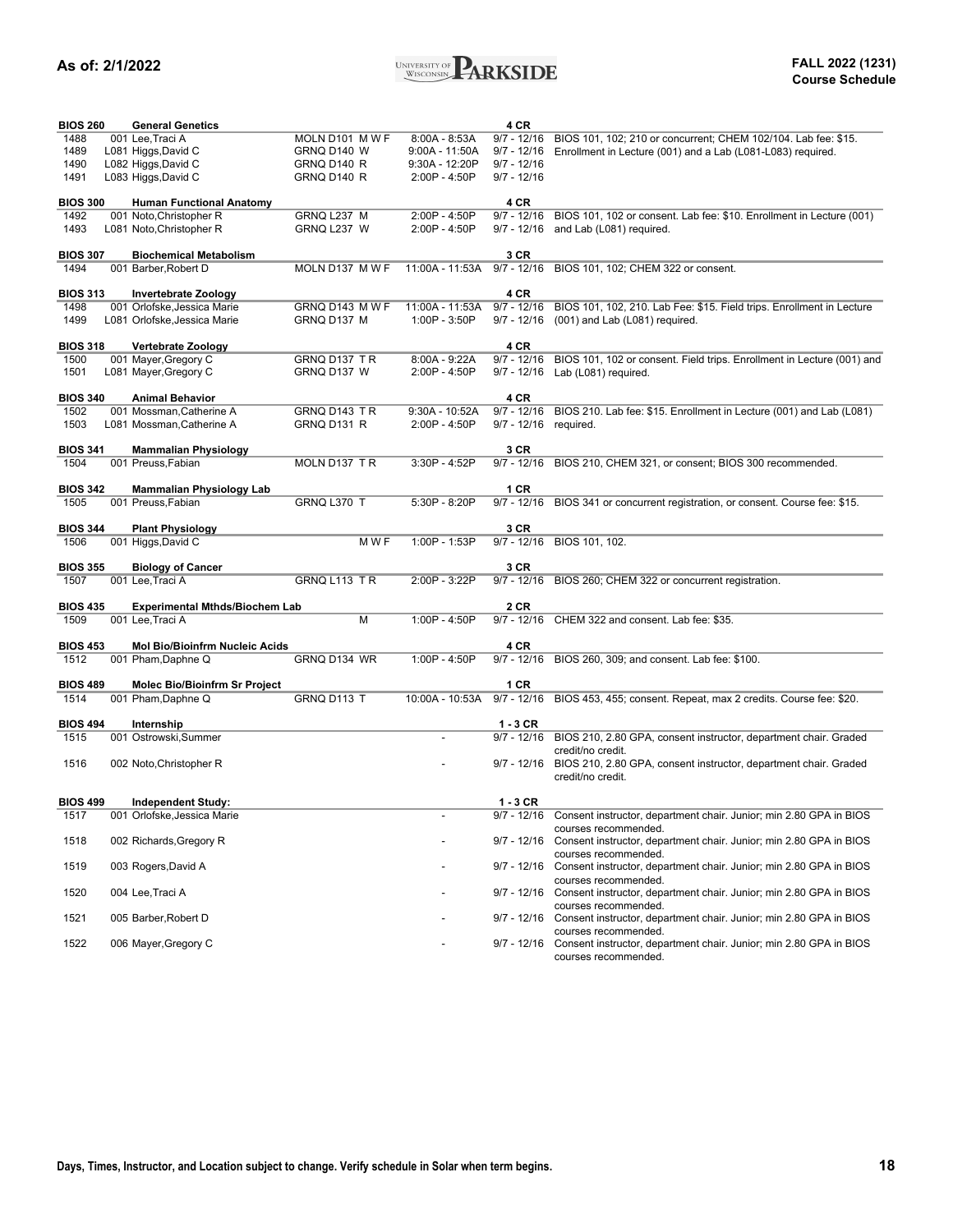

### **Business**

| <b>BUS 100</b> | <b>Introduction to Business</b>      |                 |                 | 3 CR          | <b>SSB</b>                                                           |
|----------------|--------------------------------------|-----------------|-----------------|---------------|----------------------------------------------------------------------|
| 2103           | 001 Gillespie, Donald W              | MOLN D137 M W F | $9:00A - 9:53A$ | $9/7 - 12/16$ | Not open to juniors/seniors majoring in business.                    |
| 2104           | 002 Gillespie, Donald W              | MOLN D137 M W F | 10:00A - 10:53A | $9/7 - 12/16$ | Not open to juniors/seniors majoring in business.                    |
| 2105           | 003 Gillespie, Donald W              | <b>ONLINE</b>   |                 | $9/7 - 12/16$ | Not open to juniors/seniors majoring in business. Online; additional |
|                |                                      |                 |                 |               | online fee: \$35/credit.                                             |
| <b>BUS 272</b> | <b>Legal Environment of Business</b> |                 |                 | 3 CR          |                                                                      |
| 2106           | 001 Zameeruddin, Rizvana             | T R             | 3:30P - 4:52P   | $9/7 - 12/16$ |                                                                      |
| 2107           | 002 Cholak, Michael R                | MOLN L144 W     | $6:00P - 8:50P$ | $9/7 - 12/16$ |                                                                      |
| 2108           | 003 Zameeruddin, Rizvana             | <b>ONLINE</b>   |                 | $9/7 - 12/16$ | Not open to Business Management Online. Online; additional online    |
|                |                                      |                 |                 |               | fee: \$35/credit.                                                    |
| 2109           | 095 Zameeruddin, Rizvana             | <b>ONLINE</b>   |                 | $9/7 - 12/16$ | Business Management Online only. Online; tuition/fees: \$365/credit. |
|                |                                      |                 |                 |               |                                                                      |
| <b>BUS 427</b> | Intro to Supply Chain Managmnt       |                 |                 | 3 CR          | DE                                                                   |
| 2110           | 001 Franklin, Major J                | <b>ONLINE</b>   |                 | $9/7 - 12/16$ | QM 210. Not open to Business Management Online. Online;              |
|                |                                      |                 |                 |               | additional online fee: \$35/credit.                                  |
| 2111           | 095 Franklin, Major J                | <b>ONLINE</b>   |                 | $9/7 - 12/16$ | QM 210. Business Management Online only. Online; tuition/fees:       |
|                |                                      |                 |                 |               | \$365/credit.                                                        |
| <b>BUS 495</b> | <b>Capstone-Strategic Management</b> |                 |                 | 3 CR          |                                                                      |
| 2112           | 001 McGovern, Terry                  | MOLN D137 TR    | $2:00P - 3:22P$ | $9/7 - 12/16$ | Senior; FIN 330, MGT 349, MKT 350; business major/minor.             |
| 2113           | 002                                  | <b>ONLINE</b>   |                 | $9/7 - 12/16$ | Senior; FIN 330, MGT 349, MKT 350; business major/minor. Not open    |
|                |                                      |                 |                 |               | to Business Management Online. Online; additional online fee:        |
|                |                                      |                 |                 |               | \$35/credit.                                                         |
| 2114           | 095                                  | <b>ONLINE</b>   |                 | $9/7 - 12/16$ | Senior; FIN 330, MGT 349, MKT 350; business major/minor. Business    |
|                |                                      |                 |                 |               | Management Online only. Online; tuition/fees: \$365/credit.          |
|                |                                      |                 |                 |               |                                                                      |

#### **Chemistry**

| <b>CHEM 101</b> |      | <b>General Chemistry I</b>                           |                     |       |                  | 4 CR          | <b>NSC</b>                                                          |
|-----------------|------|------------------------------------------------------|---------------------|-------|------------------|---------------|---------------------------------------------------------------------|
| 1525            |      | 001 Chang, Tsun-Mei                                  |                     | MTW F | 11:00A - 11:53A  | $9/7 - 12/16$ | MATH 111 or concurrent; or CHEM 100 with C or better; CHEM 103      |
|                 |      |                                                      |                     |       |                  |               | or concurrent.                                                      |
| 1526            |      | 002 Ray, Amelia W                                    | <b>GRNQ L103 MW</b> |       | 3:30P - 5:27P    | $9/7 - 12/16$ | MATH 111 or concurrent; or CHEM 100 with C or better; CHEM 103      |
|                 |      |                                                      |                     |       |                  |               | or concurrent.                                                      |
| <b>CHEM 102</b> |      | <b>General Chemistry II</b>                          |                     |       |                  | 4 CR          |                                                                     |
| 1527            |      | 001 Ray, Amelia W                                    | GRNQ L103 TR        |       | $5:00P - 6:57P$  | $9/7 - 12/16$ | CHEM 101, 103, 104 or concurrent.                                   |
|                 |      |                                                      |                     |       |                  |               |                                                                     |
| <b>CHEM 103</b> |      | <b>General Chemistry Lab I</b>                       |                     |       |                  | 1 CR          |                                                                     |
| 1528            |      | 001 Allen, Lori B                                    | GRNQ L225 M         |       | $6:00P - 8:50P$  | $9/7 - 12/16$ | CHEM 101 or concurrent. Lab fee: \$20.                              |
| 1529            |      | 002 Magonski, Jozef                                  | GRNQ L225 T         |       | $8:00A - 10:50A$ | $9/7 - 12/16$ | CHEM 101 or concurrent. Lab fee: \$20.                              |
| 1530            |      | 003 Magonski, Jozef                                  | GRNQ L225 T         |       | $2:00P - 4:50P$  | $9/7 - 12/16$ | CHEM 101 or concurrent. Lab fee: \$20.                              |
| 1531            | 004  |                                                      | GRNQ L225 T         |       | $6:00P - 8:50P$  | $9/7 - 12/16$ | CHEM 101 or concurrent. Lab fee: \$20.                              |
| 1532            | 005  |                                                      | GRNQ L225 W         |       | 2:00P - 4:50P    | $9/7 - 12/16$ | CHEM 101 or concurrent. Lab fee: \$20.                              |
| <b>CHEM 104</b> |      |                                                      |                     |       |                  | 1CR           |                                                                     |
| 1533            |      | <b>General Chemistry Lab II</b><br>001 Ray, Amelia W | <b>GRNQ L223 R</b>  |       | $2:00P - 4:50P$  | $9/7 - 12/16$ | CHEM 103; CHEM 102 or concurrent. Lab fee: \$20.                    |
| 1534            | 002  |                                                      | GRNQ L223 R         |       | 7:10P - 10:00P   | $9/7 - 12/16$ | CHEM 103; CHEM 102 or concurrent. Lab fee: \$20.                    |
|                 |      |                                                      |                     |       |                  |               |                                                                     |
| <b>CHEM 115</b> |      | <b>Chemical Science</b>                              |                     |       |                  | 4 CR          | <b>NSC</b>                                                          |
| 1535            | 001  |                                                      | GRNQ L103 MWF       |       | 11:00A - 11:53A  | $9/7 - 12/16$ | UW-Milwaukee math proficiency or MATH 111. Lab fee: \$15.           |
| 1536            | L081 |                                                      | GRNQ L223 M         |       | 8:00A - 10:50A   | $9/7 - 12/16$ | Enrollment in Lecture (001) and a Lab (L081-L082) required.         |
| 1537            | L082 |                                                      | GRNQ L223 M         |       | 2:00P - 4:50P    | $9/7 - 12/16$ |                                                                     |
| <b>CHEM 155</b> |      | Chem Semnr: Careers/Safety/Lit                       |                     |       |                  | 3 CR          |                                                                     |
| 1538            |      | 001 Ray, Amelia W                                    | MOLN L116 M W F     |       | 1:00P - 1:53P    | $9/7 - 12/16$ | CHEM 101; chemistry major; or consent.                              |
|                 |      |                                                      |                     |       |                  |               |                                                                     |
| <b>CHEM 206</b> |      | <b>Quantitative Chemical Analysis</b>                |                     |       |                  | 4 CR          |                                                                     |
| 1539            |      | 001 Allen, Lori B                                    | MOLN L116 TR        |       | 1:00P - 1:53P    | $9/7 - 12/16$ | CHEM 102, 104 with C or better in each; or consent. Lab fee: \$100. |
| 1540            |      | D061 Allen, Lori B                                   | MOLN L116 R         |       | 2:00P - 2:53P    | $9/7 - 12/16$ | Enrollment in Lecture (001), Discussion (D061) and Lab (L081)       |
| 1541            |      | L081 Allen, Lori B                                   | GRNQ L362 T         |       | 2:00P - 5:50P    | $9/7 - 12/16$ | required.                                                           |
|                 |      |                                                      |                     |       |                  |               |                                                                     |
| <b>CHEM 210</b> |      | Intro to Inorganic Chemistry                         |                     |       |                  | 3 CR          |                                                                     |
| 1542            |      | 001 Magonski, Jozef                                  | MOLN L112 M W F     |       | 2:00P - 2:53P    | $9/7 - 12/16$ | <b>CHEM 102.</b>                                                    |
| <b>CHEM 215</b> |      | <b>Organic and Biochemistry</b>                      |                     |       |                  | 4 CR          |                                                                     |
| 1543            |      | 001 Dhimitruka, Ilirian                              |                     | M W F | 11:00A - 11:53A  | $9/7 - 12/16$ | CHEM 102; 104 or 114 or 115. Lab fee: \$15. Enrollment in Lecture   |
| 1544            | L081 |                                                      | GRNQ L223 W         |       | 2:00P - 3:50P    | $9/7 - 12/16$ | (001) and Lab (L081) required.                                      |
|                 |      |                                                      |                     |       |                  |               |                                                                     |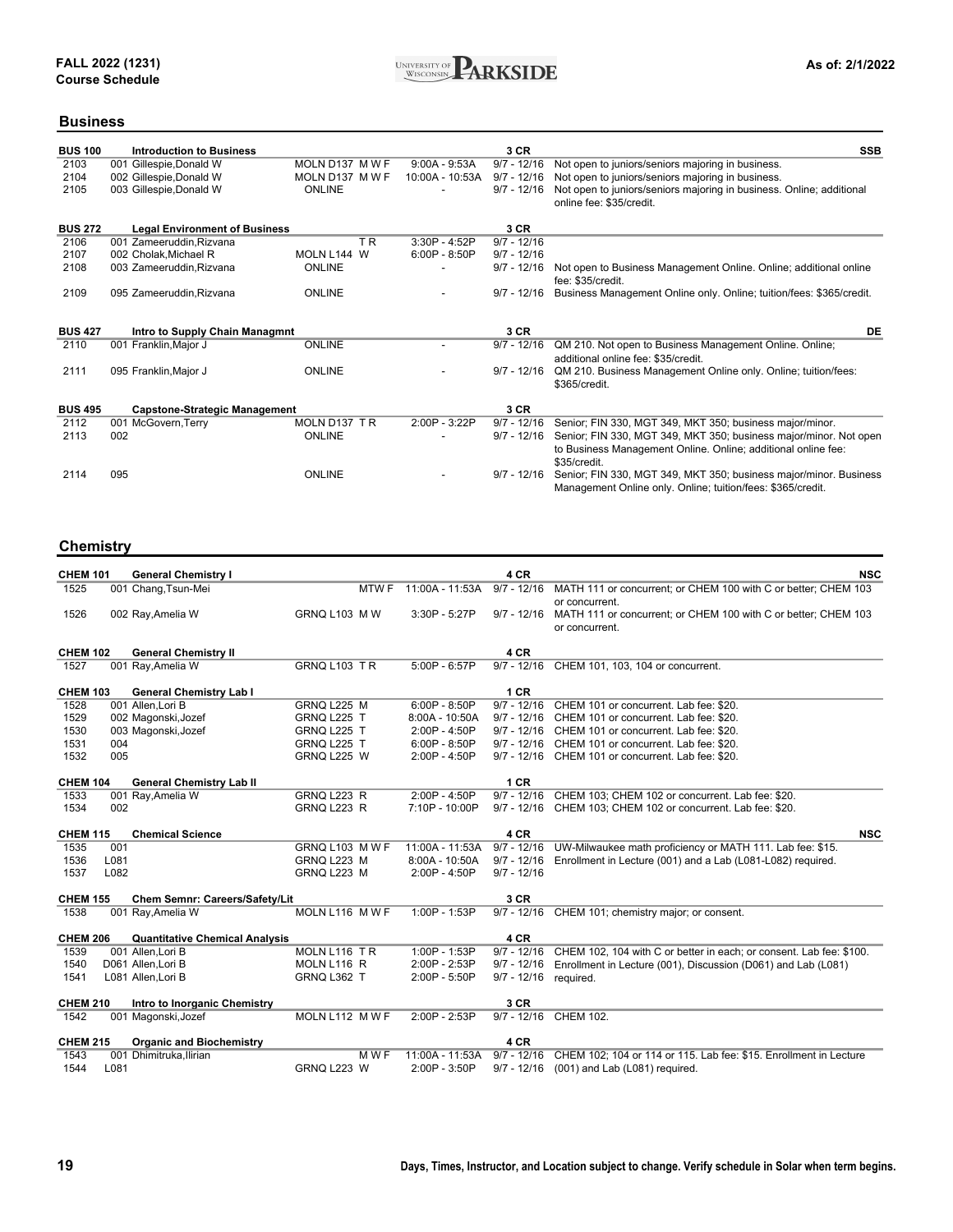

| <b>CHEM 302</b>         |     | <b>Physical Chemistry I</b>                        |                 |       |                 | 4 CR                  |                                                                                    |
|-------------------------|-----|----------------------------------------------------|-----------------|-------|-----------------|-----------------------|------------------------------------------------------------------------------------|
| 1545                    |     | 001 Chang, Tsun-Mei                                | GRNQ D107 M W F |       | $9:00A - 9:53A$ | $9/7 - 12/16$         | CHEM 206 or 208, MATH 221, PHYS 202 with C or better (in all) or                   |
| 1546                    |     | L081 Chang, Tsun-Mei                               | GRNQ D134 F     |       | 1:00P - 3:50P   | $9/7 - 12/16$         | consent. Enrollment in Lecture (001) and Lab (L081) required.                      |
|                         |     |                                                    |                 |       |                 |                       |                                                                                    |
| <b>CHEM 306</b>         |     | <b>Chemical Instrumentation</b>                    |                 |       |                 | 3 CR                  |                                                                                    |
| 1547                    |     | 001 Allen, Lori B                                  | MOLN L116 TR    |       | 9:30A - 10:52A  |                       | 9/7 - 12/16 CHEM 206 or 208 with C or better; PHYS 202; CHEM 323 or consent.       |
|                         |     |                                                    |                 |       |                 |                       |                                                                                    |
|                         |     |                                                    |                 |       |                 |                       |                                                                                    |
| <b>CHEM 307</b>         |     | <b>Biochemical Metabolism</b>                      |                 |       |                 | 3 CR                  |                                                                                    |
| 1495                    |     | 001 Barber, Robert D                               | MOLN D137 M W F |       | 11:00A - 11:53A | $9/7 - 12/16$         | BIOS 101, 102; CHEM 322 or consent.                                                |
|                         |     |                                                    |                 |       |                 |                       |                                                                                    |
| <b>CHEM 308</b>         |     | <b>Biochemistry Laboratory</b>                     |                 |       |                 | 2 CR                  |                                                                                    |
| 1508                    |     | 001 Lee, Traci A                                   |                 | м     | 1:00P - 4:50P   |                       | 9/7 - 12/16 CHEM 322 and consent. Lab fee: \$35.                                   |
|                         |     |                                                    |                 |       |                 |                       |                                                                                    |
| <b>CHEM 321</b>         |     | <b>Organic Chemistry I</b>                         |                 |       |                 | 4 CR                  |                                                                                    |
| 1548                    |     | 001 Dhimitruka, Ilirian                            | GRNQ L103 M W F |       | $9:00A - 9:53A$ |                       | 9/7 - 12/16 CHEM 102, 104; or 114. Enrollment in Lecture (001) and Discussion      |
| 1549                    |     | D061 Dhimitruka, Ilirian                           | GRNQ L103 F     |       | 10:00A - 10:53A | $9/7 - 12/16$         | (D061) required.                                                                   |
|                         |     |                                                    |                 |       |                 |                       |                                                                                    |
| <b>CHEM 322</b>         |     | <b>Organic Chemistry II</b>                        |                 |       |                 | 4 CR                  |                                                                                    |
| 1550                    | 001 |                                                    | MOLN D139 TR    |       | 5:00P - 6:57P   | $9/7 - 12/16$         | CHEM 321.                                                                          |
|                         |     |                                                    |                 |       |                 |                       |                                                                                    |
| <b>CHEM 323</b>         |     | <b>Organic Chemistry Lab</b>                       |                 |       |                 | 3 CR                  |                                                                                    |
|                         |     |                                                    |                 |       |                 |                       |                                                                                    |
| 1551                    | 001 |                                                    | GRNQ L363 M W   |       | 6:00P - 7:22P   |                       | 9/7 - 12/16 CHEM 322 or concurrent or consent. Lab fee: \$100.                     |
|                         |     |                                                    |                 |       |                 |                       |                                                                                    |
| <b>CHEM 324</b>         |     | <b>Chemistry of Biological Systms</b>              |                 |       |                 | 3 CR                  |                                                                                    |
| 1552                    | 001 |                                                    | MOLN L112 M W F |       | 10:00A - 10:53A | 9/7 - 12/16 CHEM 322. |                                                                                    |
|                         |     |                                                    |                 |       |                 |                       |                                                                                    |
| <b>CHEM 335</b>         |     | <b>Clinical Chemistry I</b>                        |                 |       |                 | 3 CR                  | DE                                                                                 |
| 1447                    |     | 001 George, Glenn William                          | <b>ONLINE</b>   |       |                 |                       | 9/7 - 12/16 AHS 300, CHEM 215. Online; additional online fee: \$35/credit.         |
|                         |     |                                                    |                 |       |                 |                       |                                                                                    |
| <b>CHEM 401</b>         |     | <b>Advanced Organic Laboratory</b>                 |                 |       |                 | 3 CR                  |                                                                                    |
| 1553                    |     | 001 Dhimitruka, Ilirian                            | GRNQ L363 MW    |       | 2:00P - 4:50P   |                       | 9/7 - 12/16 CHEM 322, 323 with C or better (in both). Lab fee: \$100.              |
|                         |     |                                                    |                 |       |                 |                       |                                                                                    |
|                         |     |                                                    |                 |       |                 |                       |                                                                                    |
|                         |     |                                                    |                 |       |                 |                       |                                                                                    |
|                         |     | Communication                                      |                 |       |                 |                       |                                                                                    |
|                         |     |                                                    |                 |       |                 |                       |                                                                                    |
|                         |     |                                                    |                 |       |                 |                       |                                                                                    |
| <b>COMM 107</b>         |     | Comm/the Human Condition (DV)                      |                 |       |                 | 3 CR                  | <b>SSC DV</b>                                                                      |
| 1922                    |     | 001 Rasmussen, Hilary Ann                          |                 | M W F |                 |                       | 10:00A - 10:53A 9/7 - 12/16 Fulfills Ethnic Diversity Requirement.                 |
|                         |     |                                                    |                 |       |                 |                       |                                                                                    |
| <b>COMM 108</b>         |     | <b>Media and Society</b>                           |                 |       |                 | 3 CR                  | <b>SSC DE</b>                                                                      |
| 1924                    | 002 |                                                    | <b>ONLINE</b>   |       |                 |                       | 9/7 - 12/16 Online; additional online fee: \$35/credit.                            |
|                         |     |                                                    |                 |       |                 |                       |                                                                                    |
| <b>COMM 205</b>         |     |                                                    |                 |       |                 | 3 CR                  | <b>HUC DE</b>                                                                      |
|                         |     | <b>Oral Interpretation</b>                         |                 |       |                 |                       |                                                                                    |
| 1926                    |     | 001 Rasmussen, Hilary Ann                          | <b>ONLINE</b>   |       |                 | $9/7 - 12/16$         | Online; additional online fee: \$35/credit.                                        |
|                         |     |                                                    |                 |       |                 |                       |                                                                                    |
| <b>COMM 207</b>         |     | Intro to the Comm Discipline I                     |                 |       |                 | 3 CR                  | DE                                                                                 |
| 1927                    |     | M01 Viramontes, Adrienne M                         | RITA L113 MW    |       | 3:30P - 4:52P   | $9/7 - 10/21$         | COMM 107, 108. Hybrid: In-Person/Online; contact instructor for                    |
|                         |     |                                                    |                 |       |                 |                       | details.                                                                           |
|                         |     |                                                    |                 |       |                 |                       |                                                                                    |
| <b>COMM 208</b>         |     | Intro to Comm Discipline II                        |                 |       |                 | 3 CR                  | DE                                                                                 |
| 1928                    |     | M51 Viramontes.Adrienne M                          | RITA L113 MW    |       | 3:30P - 4:52P   |                       | 10/24 - 12/16 COMM 107, 108, 207. Hybrid: In-Person/Online; contact instructor for |
|                         |     |                                                    |                 |       |                 |                       | details.                                                                           |
|                         |     |                                                    |                 |       |                 |                       |                                                                                    |
| <b>COMM 255</b>         |     | <b>Writing for Multimedia</b>                      |                 |       |                 | 3 CR                  | <b>CBL DE</b>                                                                      |
| 1929                    |     | 001 Elie, Tannette                                 |                 | TR.   | 5:00P - 6:22P   | $9/7 - 12/16$         | ENGL 101, COMM 108; or consent.                                                    |
|                         |     |                                                    |                 |       |                 |                       |                                                                                    |
| <b>COMM 285</b>         |     | <b>Intro Conflict Analys/Resolutn</b>              |                 |       |                 | 3 CR                  | <b>HUC DE</b>                                                                      |
| 1930                    | 001 |                                                    | <b>ONLINE</b>   |       |                 | $9/7 - 12/16$         | Online; additional online fee: \$35/credit.                                        |
| 1931                    |     | 002 Powers, Courtney J                             | <b>ONLINE</b>   | W     | 2:00P - 4:50P   | $9/7 - 12/16$         | Online, scheduled; additional online fee: \$35/credit.                             |
|                         |     |                                                    |                 |       |                 |                       |                                                                                    |
| <b>COMM 303</b>         |     | <b>Organizational Communication</b>                |                 |       |                 | 3 CR                  | DE                                                                                 |
| 1933                    |     | 001 Castor, Theresa R                              | <b>ONLINE</b>   |       |                 | $9/7 - 12/16$         | Core courses or consent. Online; additional online fee: \$35/credit.               |
|                         |     |                                                    |                 |       |                 |                       |                                                                                    |
|                         |     |                                                    |                 |       |                 |                       |                                                                                    |
| <b>COMM 322</b>         |     | <b>Public Relations Concpt/Practs</b>              |                 |       |                 | 3 CR                  | DE                                                                                 |
| 1934                    | 001 |                                                    | <b>ONLINE</b>   |       |                 | $9/7 - 12/16$         | SPCH 105 or COMM 205; 207, 208. Online; additional online fee:                     |
|                         |     |                                                    |                 |       |                 |                       | \$35/credit.                                                                       |
|                         |     |                                                    |                 |       |                 |                       |                                                                                    |
| <b>COMM 360</b>         |     | <b>Contemporary Media Industries</b>               |                 |       |                 | 3 CR                  | DE                                                                                 |
| 1936                    |     | 001 Arcy, Jacquelyn H                              | ONLINE          |       |                 | $9/7 - 12/16$         | COMM 108, 207, 208. Online; additional online fee: \$35/credit.                    |
|                         |     |                                                    |                 |       |                 |                       |                                                                                    |
| <b>COMM 385</b><br>1939 |     | <b>Conflict Mediation</b><br>001 Shailor, Jonathan | MOLN L222 TR    |       | 11:00A - 12:22P | 3 CR                  | 9/7 - 12/16 COMM 285 with C or better, or core courses; or consent.                |

**3 CR** CBL 1940 001 Rasmussen,Hilary Ann M W F 2:00P - 3:22P 9/7 - 12/16 Core courses or consent.

**COMM 435 Integrated Marketing Comm**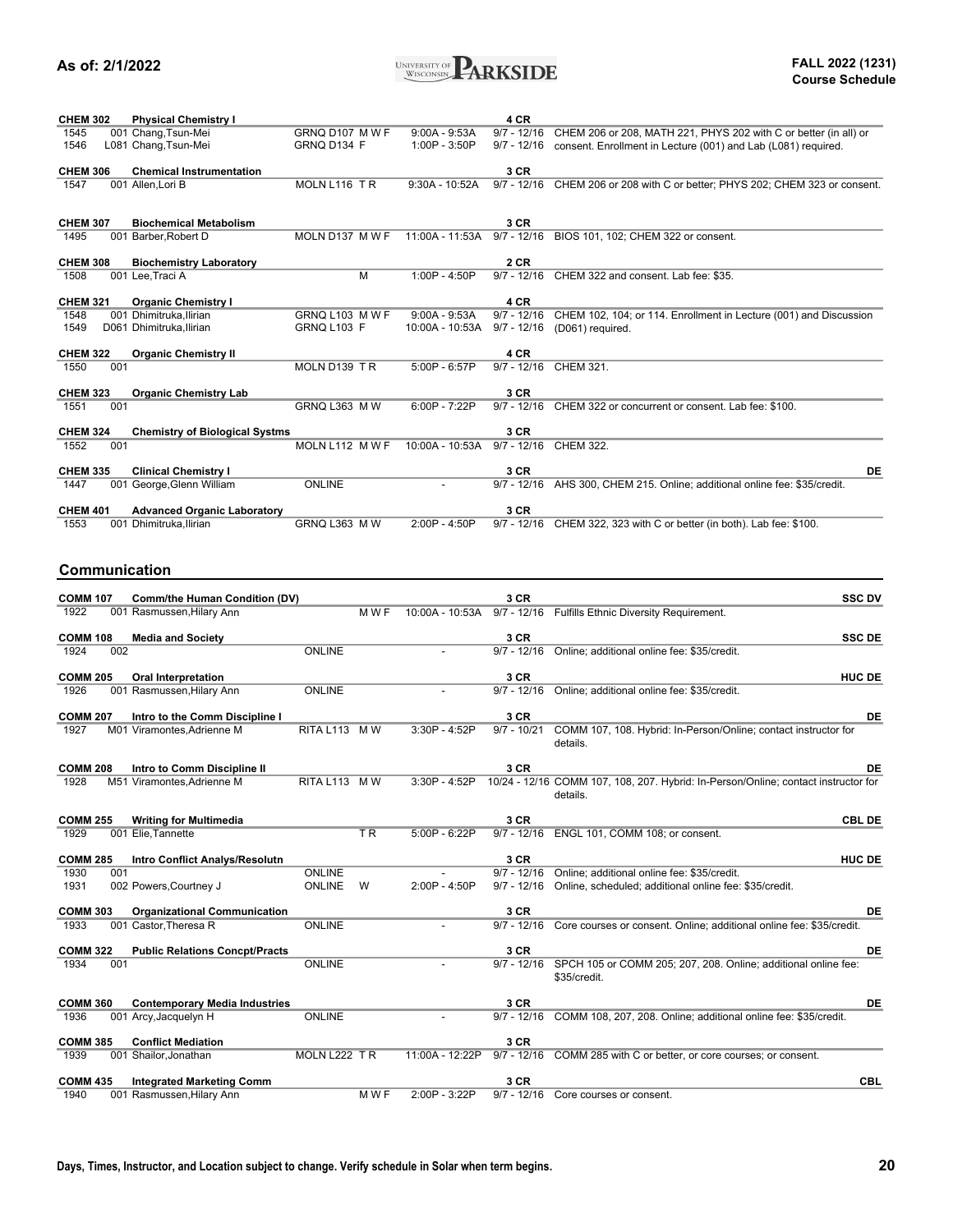

| <b>COMM 463</b><br>1941 |     | Gndr/Race/Clas/Sexualits-Media<br>001 Brekke, Anjuli J | т                      | 2:00P - 4:50P    | 3 CR<br>$9/7 - 12/16$          | COMM Core courses or consent.                                                                                                                                                                     |
|-------------------------|-----|--------------------------------------------------------|------------------------|------------------|--------------------------------|---------------------------------------------------------------------------------------------------------------------------------------------------------------------------------------------------|
|                         |     |                                                        |                        |                  |                                |                                                                                                                                                                                                   |
| <b>COMM 485</b>         |     | <b>Practicum Conflct Intervention</b>                  |                        |                  | 3 CR                           | CBL                                                                                                                                                                                               |
| 1942                    |     | 001 Shailor, Jonathan                                  | W                      | $6:00P - 8:50P$  | $9/7 - 12/16$                  | COMM 285, 385 with C or better. Includes supervised field<br>experience.                                                                                                                          |
| <b>COMM 494</b>         |     | <b>Communication Internship</b>                        |                        |                  | $1 - 3$ CR                     | DE                                                                                                                                                                                                |
| 1944                    |     | 001 Powers, Courtney J                                 | <b>ONLINE</b>          |                  | $9/7 - 12/16$                  | Communication major, 2.80 major GPA, senior; consent instructor,<br>department chair. Repeat for max of 6 credits; up to 3 credits apply to<br>major. Online; additional online fee: \$35/credit. |
| <b>COMM 495</b>         |     | <b>Senior Seminar</b>                                  |                        |                  | 3 CR                           | DE                                                                                                                                                                                                |
| 1945                    |     | 001 Viramontes, Adrienne M                             | TR                     | 3:30P - 4:52P    | $9/7 - 12/16$                  | Core courses, graduating senior; or consent. Hybrid: In-<br>Person/Online; contact instructor for details.                                                                                        |
|                         |     | <b>Center for ProfessionI Studies</b>                  |                        |                  |                                |                                                                                                                                                                                                   |
| <b>CPS 103</b>          |     | <b>Introduction to Smart Cities</b>                    |                        |                  | 3 CR                           | SSL                                                                                                                                                                                               |
| 1786                    | 001 |                                                        | MOLN D105 M W F        | 11:00A - 11:53A  | $9/7 - 12/16$                  |                                                                                                                                                                                                   |
|                         |     | <b>Criminal Justice</b>                                |                        |                  |                                |                                                                                                                                                                                                   |
| <b>CRMJ 101</b>         |     | <b>Intro to Criminal Justice</b>                       |                        |                  | 3 CR                           | <b>SSF</b>                                                                                                                                                                                        |
| 1252                    |     | 001 Gottschalk.Martin V                                | MOLN D137 M W          | 2:00P - 3:22P    | $9/7 - 12/16$                  |                                                                                                                                                                                                   |
| 1253                    |     | 002 Salimbene, Nicholas A                              | MOLN L213 TR           | 11:00A - 12:22P  | $9/7 - 12/16$                  |                                                                                                                                                                                                   |
| 1254<br>1255            |     | 003 McDonald, Aubri F<br>004 Wagner, Philip            | MOLN L111 TR<br>ONLINE | 3:30P - 4:52P    | $9/7 - 12/16$<br>$9/7 - 12/16$ | Online; additional online fee: \$35/credit.                                                                                                                                                       |
|                         |     |                                                        |                        |                  |                                |                                                                                                                                                                                                   |
| <b>CRMJ 200</b>         |     | <b>Criminal Justice Rsearch Mthds</b>                  |                        |                  | 3 CR                           |                                                                                                                                                                                                   |
| 1256<br>1257            |     | 001 Salimbene, Nicholas A<br>002 Salimbene, Nicholas A | TR.<br><b>ONLINE</b>   | 2:00P - 3:22P    | $9/7 - 12/16$<br>$9/7 - 12/16$ | CRMJ 101 or consent.<br>CRMJ 101 or consent. Online; additional online fee: \$35/credit.                                                                                                          |
|                         |     |                                                        |                        |                  |                                |                                                                                                                                                                                                   |
| <b>CRMJ 233</b>         |     | Criminology                                            |                        |                  | 3 CR                           |                                                                                                                                                                                                   |
| 1258                    |     | 001 Wagner, Philip                                     | MOLN D107 M W F        | $9:00A - 9:53A$  |                                | 9/7 - 12/16 CRMJ 101 or SOCA 101 or consent.                                                                                                                                                      |
| <b>CRMJ 234</b>         |     | Juvenile Delinquency/Justice                           |                        |                  | 3 CR                           |                                                                                                                                                                                                   |
| 2084                    |     | 001 Schultz, Dennis R                                  | MOLN D137 TR           | 11:00A - 12:22P  | $9/7 - 12/16$                  | CRMJ 101 or SOCA 101, or consent.                                                                                                                                                                 |
| <b>CRMJ 235</b>         |     | <b>Police and Society</b>                              |                        |                  | 3 CR                           |                                                                                                                                                                                                   |
| 1260                    |     | 001 Salimbene, Nicholas A                              | MOLN D101 TR           | $9:30A - 10:52A$ | $9/7 - 12/16$                  | CRMJ 101 or SOCA 101, or consent.                                                                                                                                                                 |
|                         |     |                                                        |                        |                  |                                |                                                                                                                                                                                                   |
| <b>CRMJ 305</b><br>1262 |     | <b>Family Violence</b><br>001 Wendricks, Terra M       | <b>ONLINE</b>          |                  | 3 CR<br>$9/7 - 12/16$          | DE<br>CRMJ 101 or SOCA 101. Online; additional online fee: \$35/credit.                                                                                                                           |
|                         |     |                                                        |                        |                  |                                |                                                                                                                                                                                                   |
| <b>CRMJ 316</b>         |     | <b>Criminal Procedure</b>                              |                        |                  | 3 CR                           |                                                                                                                                                                                                   |
| 1264                    |     | 001 McNeill, Carli A                                   | MOLN D101 R            | $6:00P - 8:50P$  |                                | 9/7 - 12/16 CRMJ 101 or consent.                                                                                                                                                                  |
| <b>CRMJ 340</b>         |     | <b>Introduction to Cyber Crime</b>                     |                        |                  | 3 CR                           |                                                                                                                                                                                                   |
| 1265                    |     | 001 Wagner, Philip                                     | MOLN D101 MW           | 2:00P - 3:22P    |                                | 9/7 - 12/16 CRMJ 101, Junior; or consent.                                                                                                                                                         |
| <b>CRMJ 345</b>         |     | <b>White Collar Crime</b>                              |                        |                  | 3 CR                           |                                                                                                                                                                                                   |
| 1266                    |     | 001 Eckstein, Gary M                                   | MOLN D105 TR           | 3:30P - 4:52P    | $9/7 - 12/16$                  | CRMJ 101 or consent.                                                                                                                                                                              |
|                         |     |                                                        |                        |                  |                                |                                                                                                                                                                                                   |
| <b>CRMJ 363</b><br>1267 |     | <b>Corrections</b><br>001 Gottschalk, Martin V         | MOLN D128 M W F        | 11:00A - 11:53A  | 3 CR<br>$9/7 - 12/16$          | CRMJ 101 or SOCA 101.                                                                                                                                                                             |
| 1268                    |     | 002 Gottschalk, Martin V                               | <b>ONLINE</b>          |                  | $9/7 - 12/16$                  | CRMJ 101 or SOCA 101. Online; additional online fee: \$35/credit.                                                                                                                                 |
| <b>CRMJ 365</b>         |     | Race, Crime, Law (DV)                                  |                        |                  | 3 CR                           | DV                                                                                                                                                                                                |
| 1271                    |     | 001 McDonald, Aubri F                                  | MOLN D105 TR           | 12:30P - 1:52P   | $9/7 - 12/16$                  | CRMJ 101 or SOCA 101; junior. Fulfills Ethnic Diversity Requirement.                                                                                                                              |
| 1272                    |     | 002 McDonald, Aubri F                                  | <b>ONLINE</b>          |                  | $9/7 - 12/16$                  | CRMJ 101 or SOCA 101; junior. Fulfills Ethnic Diversity Requirement.<br>Online; additional online fee: \$35/credit.                                                                               |
|                         |     |                                                        |                        |                  |                                |                                                                                                                                                                                                   |
| <b>CRMJ 367</b>         |     | Latinos(as) and the Law (DV)                           |                        |                  | 3 CR                           | DV                                                                                                                                                                                                |
| 1275                    |     | 001 Schultz, Dennis R                                  | MOLN D139 TR           | $9:30A - 10:52A$ | $9/7 - 12/16$                  | CRMJ 101 or POLS 100; or consent. Fulfills Ethnic Diversity<br>Requirement.                                                                                                                       |
| <b>CRMJ 371</b>         |     | <b>The Criminal Mind</b>                               |                        |                  | 3 CR                           |                                                                                                                                                                                                   |
| 1278                    |     | 001 Hutchings, Sarah L                                 | M W                    | 3:30P - 4:52P    | $9/7 - 12/16$                  | CRMJ 101 or consent.                                                                                                                                                                              |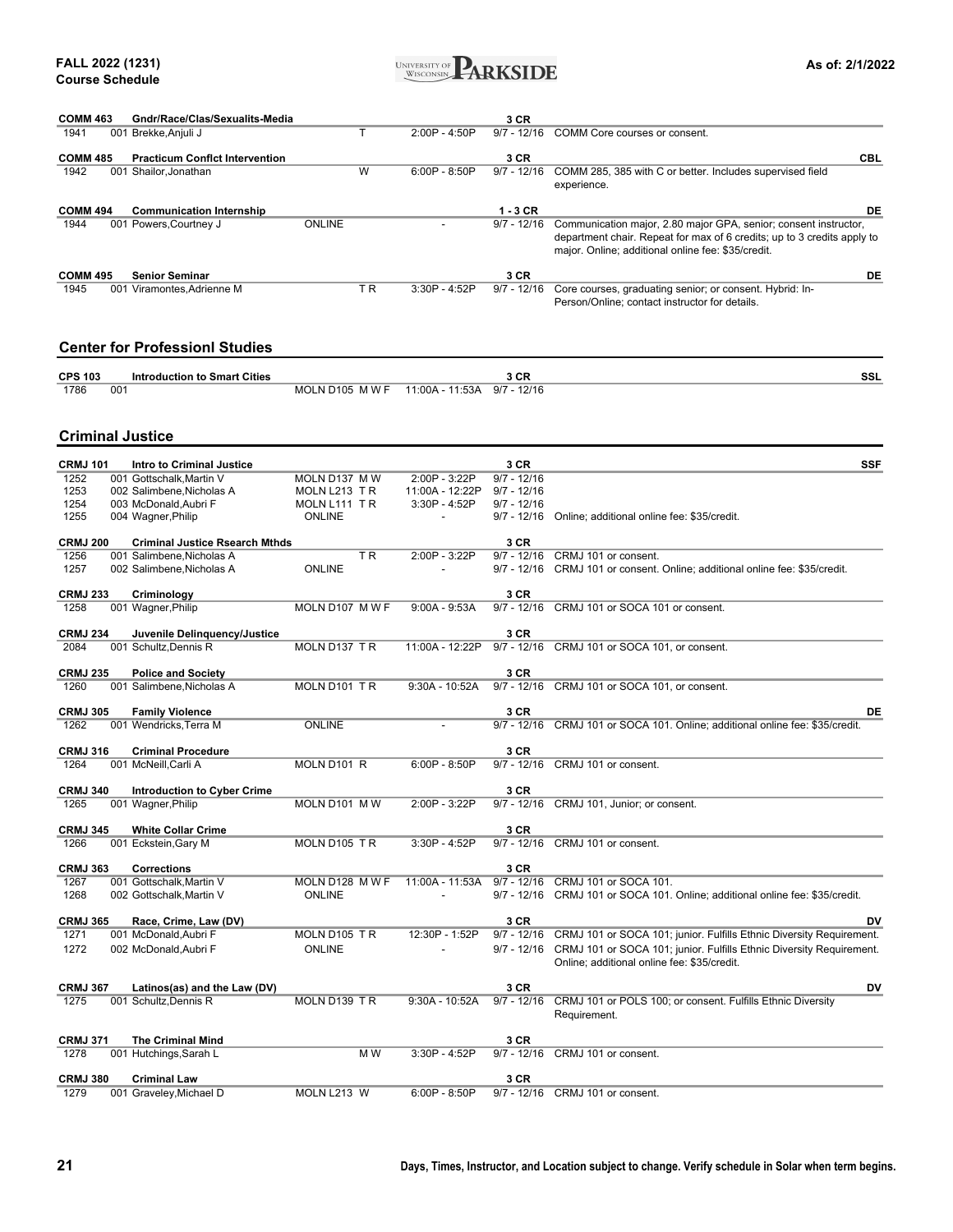

| <b>CRMJ 385</b> |     | <b>Media/Crime/Criminal Justice</b>       |                 |                 | 3 CR          |                                                                              |
|-----------------|-----|-------------------------------------------|-----------------|-----------------|---------------|------------------------------------------------------------------------------|
| 1280            |     | 001 McDonald, Aubri F                     | MOLN D105 TR    | 11:00A - 12:22P | $9/7 - 12/16$ | CRMJ 101 or consent.                                                         |
| <b>CRMJ 388</b> |     | <b>Comparative &amp; Int'l CJ Systems</b> |                 |                 | 3 CR          |                                                                              |
| 1281            |     | 001 Wagner, Philip                        | MOLN L105 MWF   | 10:00A - 10:53A | $9/7 - 12/16$ | CRMJ 101 or consent.                                                         |
| <b>CRMJ 494</b> |     | <b>Criminal Justice Internship</b>        |                 |                 | $3 - 6$ CR    |                                                                              |
| 1282            | 001 | Schultz, Dennis R                         |                 |                 | $9/7 - 12/16$ | Junior, 2.25 degree GPA, criminal justice major, departmental<br>permission. |
| <b>CRMJ 499</b> |     | <b>Independent Study:</b>                 |                 |                 | $1 - 4$ CR    |                                                                              |
| 1283            | 001 | Gottschalk, Martin V                      |                 |                 | $9/7 - 12/16$ | Criminal justice major; junior; consent of instructor, department chair.     |
| 1284            |     | 002 McDonald, Aubri F                     |                 |                 | $9/7 - 12/16$ | Criminal justice major; junior; consent of instructor, department chair.     |
| 1285            |     | 003 Salimbene, Nicholas A                 |                 |                 | $9/7 - 12/16$ | Criminal justice major; junior; consent of instructor, department chair.     |
| 1286            |     | 004 Wagner, Philip                        |                 |                 | $9/7 - 12/16$ | Criminal justice major; junior; consent of instructor, department chair.     |
|                 |     | <b>Computer Science</b>                   |                 |                 |               |                                                                              |
| <b>CSCI 231</b> |     | <b>Discrete Mathematics</b>               |                 |                 | 3 CR          |                                                                              |
| 1627            |     | 001 Luo, Qinghua                          | MOLN L109 M W F | 10:00A - 10:53A | $9/7 - 12/16$ | MATH 112 with C or better.                                                   |
|                 |     |                                           |                 |                 |               |                                                                              |
|                 |     |                                           |                 |                 |               |                                                                              |

#### **Digital and Design Fabrication**

| <b>DFAB 170</b><br><b>CAD I - Sketchup</b>       |                                  |               | 1 CR          |                                                                     | DE |
|--------------------------------------------------|----------------------------------|---------------|---------------|---------------------------------------------------------------------|----|
| 1946<br>001 Sekas, Jody                          | <b>ONLINE</b>                    |               | $9/7 - 12/16$ | Course fee: \$30, Online: additional online class fee: \$35/credit. |    |
| <b>DFAB 171</b><br><b>CAD I - AutoCAD</b>        |                                  |               | 1 CR          |                                                                     | DE |
| 1947<br>001 Sekas, Jody                          | <b>ONLINE</b>                    |               | $9/7 - 12/16$ | Course fee: \$30. Online: additional online class fee: \$35/credit. |    |
| <b>DFAB 172</b><br><b>CAD I - Vectorworks</b>    |                                  |               | 1 CR          |                                                                     | DE |
| 1948<br>001 Sekas, Jody                          | <b>ONLINE</b>                    |               | $9/7 - 12/16$ | Course fee: \$30, Online: additional online class fee: \$35/credit. |    |
| <b>DFAB 370</b><br><b>Digital Fabrication II</b> |                                  |               | 3 CR          |                                                                     |    |
| 1949<br>001 Baylor, Trenton W                    | RITA L113 MW<br><b>RITA L164</b> | 1:00P - 3:20P |               | 9/7 - 12/16 DFAB 270 or consent. Course fee: \$85.                  |    |

#### **Economics**

| <b>ECON 101</b> |     | <b>The American Economy</b>           |                 |                          | 3 CR          | <b>SSE</b>                                                                                                                  |
|-----------------|-----|---------------------------------------|-----------------|--------------------------|---------------|-----------------------------------------------------------------------------------------------------------------------------|
| 1210            | 001 |                                       | MOLN L213 TR    | 9:30A - 10:52A           | $9/7 - 12/16$ | Not open to students with credit in ECON 120 or 121.                                                                        |
| <b>ECON 120</b> |     | <b>Principles of Microeconomics</b>   |                 |                          | 3 CR          | <b>SSE</b>                                                                                                                  |
| 1211            |     | 001 Kaufman.Dennis A                  | MOLN L213 MWF   | $9:00A - 9:53A$          | $9/7 - 12/16$ | MATH 104 or 111 with a C- or better.                                                                                        |
| 1212            |     | 002 Kaufman, Dennis A                 | MOLN L213 MWF   | $10:00A - 10:53A$        | $9/7 - 12/16$ | MATH 104 or 111 with a C- or better.                                                                                        |
| 1213            |     | 003 Li, Ling                          | MOLN L215 TR    | 11:00A - 12:22P          | $9/7 - 12/16$ | MATH 104 or 111 with a C- or better.                                                                                        |
| 1214            |     | 004 Li, Ling                          | <b>ONLINE</b>   | $\overline{\phantom{0}}$ | $9/7 - 12/16$ | MATH 104 or 111 with a C- or better. Online; additional online fee:<br>\$35/credit.                                         |
| 1215            |     | 005 Kaufman, Dennis A                 | <b>ONLINE</b>   |                          | $9/7 - 12/16$ | MATH 104 or 111 with a C- or better. Not open to Business                                                                   |
|                 |     |                                       |                 |                          |               | Management Online. Online; additional online fee: \$35/credit.                                                              |
| 1216            |     | 095 Kaufman, Dennis A                 | <b>ONLINE</b>   |                          | $9/7 - 12/16$ | MATH 104 or 111 with a C- or better. Business Management Online<br>only. Online; additional online fee: \$35/credit.        |
| <b>ECON 121</b> |     | <b>Principles of Macroeconomics</b>   |                 |                          | 3 CR          | <b>SSE</b>                                                                                                                  |
| 1217            |     | 001 Faheem, Adeel                     | MOLN L111 MWF   | 11:00A - 11:53A          | $9/7 - 12/16$ | MATH 104 or 111 with a C- or better.                                                                                        |
| 1218            |     | 002 Faheem, Adeel                     | <b>ONLINE</b>   |                          | $9/7 - 12/16$ | MATH 104 or 111 with a C- or better. Not open to Business<br>Management Online. Online; additional online fee: \$35/credit. |
| 1219            |     | 095 Faheem.Adeel                      | <b>ONLINE</b>   |                          | $9/7 - 12/16$ | MATH 104 or 111 with a C- or better. Business Management Online<br>only. Online; additional online fee: \$35/credit.        |
| <b>ECON 260</b> |     | <b>Industri Organztn/Publc Policy</b> |                 |                          | 3 CR          |                                                                                                                             |
| 1220            |     | 001 Faheem, Adeel                     | MOLN L215 M W F | $9:00A - 9:53A$          | $9/7 - 12/16$ | <b>ECON 120.</b>                                                                                                            |
| <b>ECON 320</b> |     | <b>Intermediate Micro Theory</b>      |                 |                          | 3 CR          |                                                                                                                             |
| 1221            |     | 001 Kaufman, Dennis A                 | MOLN L215 M W F | 11:00A - 11:53A          | $9/7 - 12/16$ | ECON 120, 121.                                                                                                              |
| <b>ECON 360</b> |     | <b>Industri Organztn/Public Polcy</b> |                 |                          | 3 CR          |                                                                                                                             |
| 1223            |     | 001 Faheem, Adeel                     | MOLN L215 M W F | $9:00A - 9:53A$          | $9/7 - 12/16$ | <b>ECON 120.</b>                                                                                                            |
| <b>ECON 366</b> |     | <b>Money and Banking</b>              |                 |                          | 3 CR          | DE                                                                                                                          |
| 1224            | 001 |                                       | ONLINE          |                          | $9/7 - 12/16$ | ECON 120, 121, Online: additional online fee: \$35/credit.                                                                  |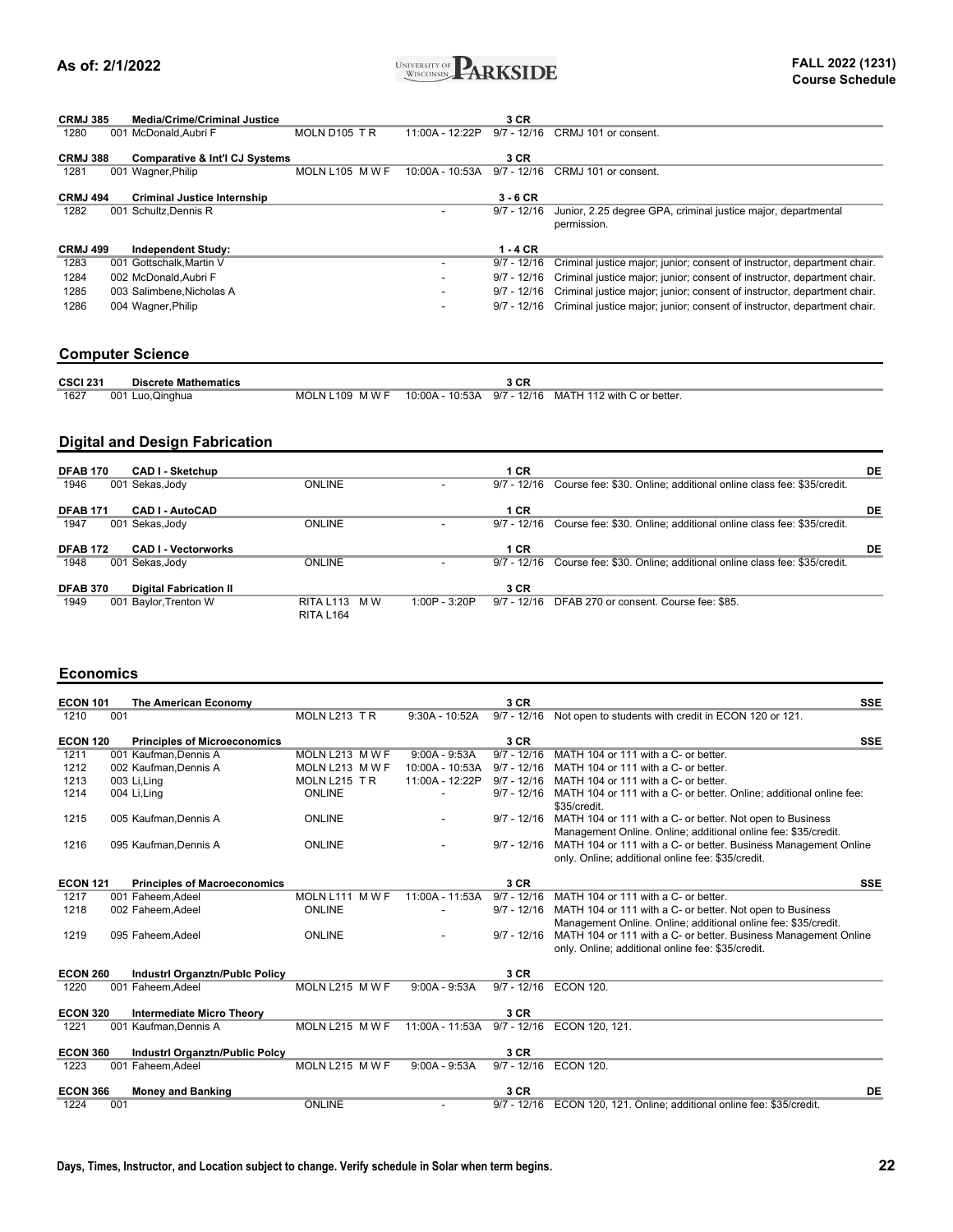

| <b>ECON 380</b> | <b>The Labor Market</b>              |               |                          | 3 CR          |                                                                    |
|-----------------|--------------------------------------|---------------|--------------------------|---------------|--------------------------------------------------------------------|
| 2282            | 001 Li, Ling                         | MOLN L215 TR  | $2:00P - 3:22P$          | $9/7 - 12/16$ | <b>ECON 120.</b>                                                   |
| <b>ECON 402</b> | <b>International Economics</b>       |               |                          | 3 CR          |                                                                    |
| 1225            | 001                                  | MOLN L215 TR  | 12:30P - 1:52P           | $9/7 - 12/16$ | ECON 120, 121; ECON 321 recommended.                               |
| <b>ECON 409</b> | Econometrics                         |               |                          | 3 CR          |                                                                    |
| 1226            | 001 Faheem, Adeel                    | MOLN L215 M W | 2:00P - 3:22P            | $9/7 - 12/16$ | ECON 120, 121; QM 210; or consent; ECON 320 or 321<br>recommended. |
| <b>ECON 492</b> | <b>Research Experience-Economics</b> |               |                          | $1 - 3$ CR    |                                                                    |
| 1227            | 001 Kaufman, Dennis A                |               |                          | $9/7 - 12/16$ | Senior; 3.00 GPA; economics major; 21 econ credits; consent.       |
| 1228            | 002 Li, Ling                         |               |                          | $9/7 - 12/16$ | Senior; 3.00 GPA; economics major; 21 econ credits; consent.       |
| 1229            | 003 Faheem, Adeel                    |               |                          | $9/7 - 12/16$ | Senior; 3.00 GPA; economics major; 21 econ credits; consent.       |
| 1230            | 004                                  |               |                          | $9/7 - 12/16$ | Senior; 3.00 GPA; economics major; 21 econ credits; consent.       |
| <b>ECON 494</b> | <b>Economics Internship</b>          |               |                          | $1 - 3$ CR    |                                                                    |
| 1231            | 001 Kaufman, Dennis A                |               | $\overline{\phantom{0}}$ | $9/7 - 12/16$ | 2.5 GPA; consent instructor, department chair.                     |
| 1232            | 002 Li, Ling                         |               |                          |               | 9/7 - 12/16 2.5 GPA; consent instructor, department chair.         |
| 1233            | 003 Faheem, Adeel                    |               |                          | $9/7 - 12/16$ | 2.5 GPA; consent instructor, department chair.                     |
| 1234            | 004                                  |               |                          |               | 9/7 - 12/16 2.5 GPA; consent instructor, department chair.         |
| <b>ECON 499</b> | <b>Independent Study:</b>            |               |                          | $1 - 3$ CR    |                                                                    |
| 1235            | 001 Kaufman, Dennis A                |               | $\overline{\phantom{0}}$ | $9/7 - 12/16$ | Consent instructor, department chair.                              |
| 1236            | 002 Li, Ling                         |               |                          | $9/7 - 12/16$ | Consent instructor, department chair.                              |
| 1237            | 003 Faheem, Adeel                    |               |                          | $9/7 - 12/16$ | Consent instructor, department chair.                              |
| 1238            | 004                                  |               |                          | $9/7 - 12/16$ | Consent instructor, department chair.                              |

### **Educator Development**

| <b>EDU 100</b>         |     | Intro to Teaching Profession          |               |   |                 | 1 CR          |                                     |
|------------------------|-----|---------------------------------------|---------------|---|-----------------|---------------|-------------------------------------|
| 1287                   | 001 |                                       | MOLN L222 W   |   | $9:00A - 9:53A$ | $9/7 - 12/16$ | Consent of the program.             |
| 1288                   | 002 |                                       |               | R | 3:30P - 4:23P   | $9/7 - 12/16$ | Consent of the program.             |
|                        |     |                                       |               |   |                 |               |                                     |
| <b>EDU 200</b>         |     | <b>Teaching the Whole Child</b>       |               |   |                 | 1 CR          |                                     |
| 1289                   | 001 |                                       |               | т | $9:00A - 9:53A$ |               | 9/7 - 12/16 Consent of the program. |
|                        |     |                                       |               |   |                 |               |                                     |
| <b>EDU 210</b>         |     | <b>Exploring Equity In Education</b>  |               |   |                 | 1 CR          |                                     |
| 1290                   | 001 |                                       | MOLN L109 M   |   | 2:00P - 2:53P   | $9/7 - 12/16$ | Consent of the program.             |
|                        |     |                                       |               |   |                 |               |                                     |
| <b>EDU 211</b>         |     | <b>Child/Adolescent Development</b>   |               |   |                 | 3 CR          |                                     |
| 1291                   | 001 |                                       |               | т | $2:00P - 4:50P$ | $9/7 - 12/16$ | Consent of the program.             |
| 1292                   | 002 |                                       |               | R | 5:00P - 7:50P   |               | 9/7 - 12/16 Consent of the program. |
|                        |     |                                       |               |   |                 |               |                                     |
| <b>EDU 212</b>         |     | Math for Elem/Midl Teachrs I          |               |   |                 | 3 CR          |                                     |
| 1293                   | 001 |                                       | MOLN D128 M W |   | 3:30P - 4:52P   |               | 9/7 - 12/16 Consent of the program. |
|                        |     |                                       |               |   |                 |               |                                     |
| <b>EDU 225</b>         |     | Fndtns of ESL/Bilingual Educ          |               |   |                 | 3 CR          |                                     |
| 1295                   |     | 001 Cramer, Gregory                   | MOLN D105 M   |   | 5:00P - 7:50P   |               | 9/7 - 12/16 Consent of the program. |
|                        |     |                                       |               |   |                 |               |                                     |
| <b>EDU 235</b>         |     | Home, School and Culture              |               |   |                 | 3 CR          |                                     |
| 1296                   |     | 001 Cramer, Gregory                   | MOLN D105 W   |   | 5:00P - 7:50P   |               | 9/7 - 12/16 Consent of the program. |
|                        |     |                                       |               |   |                 | 1 CR          |                                     |
| <b>EDU 300</b><br>1297 | 001 | <b>Creating Effctv Lrng Envrnmnts</b> |               | R | 1:00P - 1:53P   |               | 9/7 - 12/16 Consent of the program. |
|                        |     |                                       |               |   |                 |               |                                     |
| <b>EDU 304</b>         |     | <b>Context/Cultr Lrng Environmnts</b> |               |   |                 | 3 CR          |                                     |
| 1298                   |     | 001 Prince, Shannon E                 | MOLN D128 T   |   | 2:00P - 4:50P   | $9/7 - 12/16$ | Consent of the program.             |
|                        |     |                                       |               |   |                 |               |                                     |
| <b>EDU 310</b>         |     | Family/School/Commnty Prtnrshp        |               |   |                 | 1 CR          |                                     |
| 1299                   | 001 |                                       | MOLN D132 T   |   | 1:00P - 1:53P   | $9/7 - 12/16$ | Consent of the program.             |
|                        |     |                                       |               |   |                 |               |                                     |
| <b>EDU 312</b>         |     | <b>Designing Learning Curriculum</b>  |               |   |                 | <b>2 CR</b>   |                                     |
| 1300                   |     | 001 Franshaw, Maria J                 | MOLN D128 R   |   | 2:00P - 3:46P   | $9/7 - 12/16$ | Consent of the program.             |
|                        |     |                                       |               |   |                 |               |                                     |
| <b>EDU 322</b>         |     | <b>Teaching Exceptional Learners</b>  |               |   |                 | 3 CR          |                                     |
| 1301                   |     | 001 Wilkinson, Sarah A                | MOLN D101 TR  |   | 2:00P - 3:22P   |               | 9/7 - 12/16 Consent of the program. |
|                        |     |                                       |               |   |                 |               |                                     |
| <b>EDU 324</b>         |     | Indiv Learning Dsgn/Technology        |               |   |                 | 3 CR          |                                     |
| 1302                   |     | 001 Wilkinson, Sarah A                | MOLN D128 MW  |   | 2:00P - 3:22P   |               | 9/7 - 12/16 Consent of the program. |
|                        |     |                                       |               |   |                 |               |                                     |
| <b>EDU 332</b>         |     | <b>Foundations of Literacy</b>        |               |   |                 | 2 CR          |                                     |
| 1303                   |     | 001 Lopas, Courtney                   |               | W | 3:30P - 5:16P   |               | 9/7 - 12/16 Consent of the program. |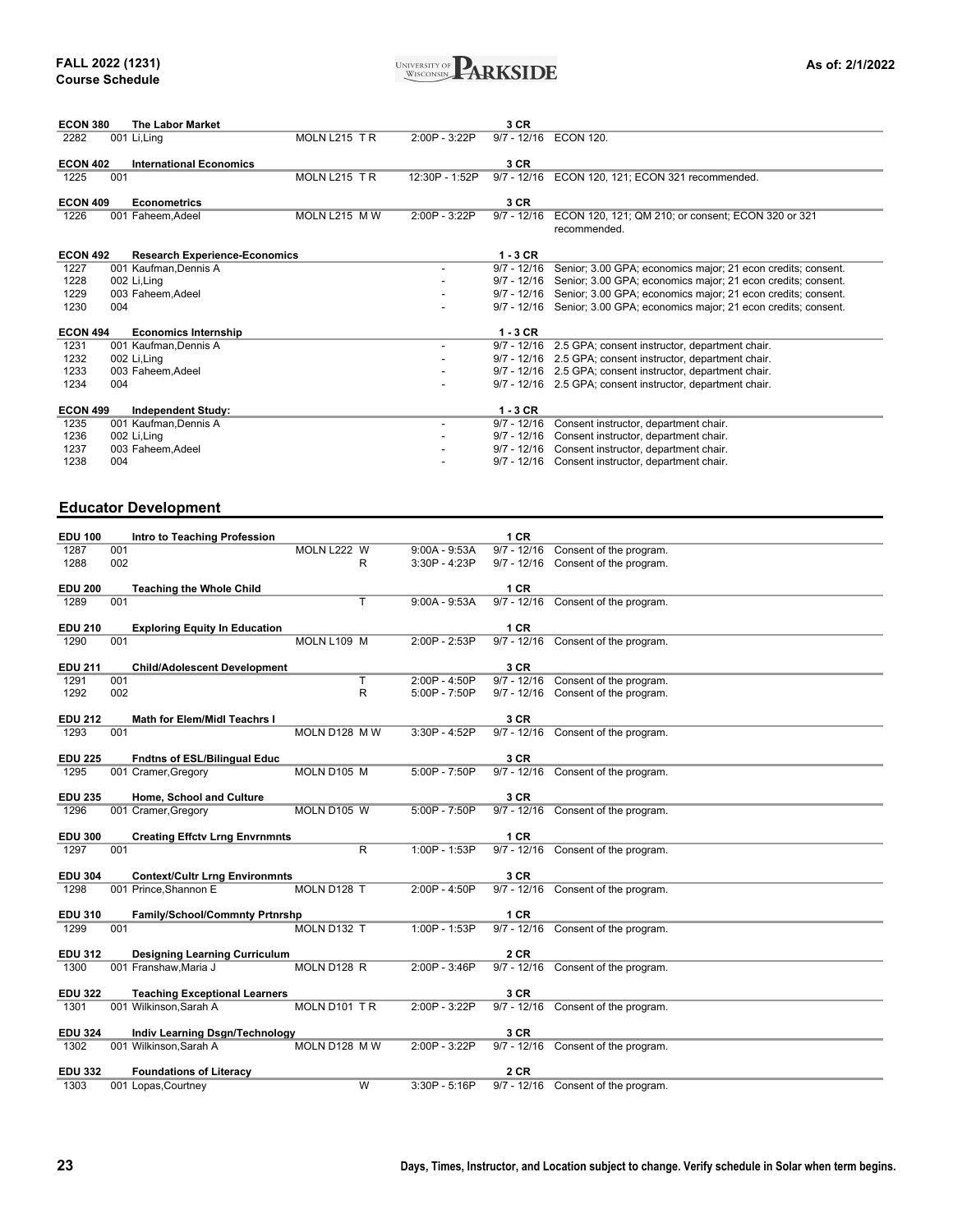

| <b>EDU 333</b> | <b>Chid/Adol Lit &amp; New Literacies</b> |                          |                 | 3 CR          | DE                                                                              |
|----------------|-------------------------------------------|--------------------------|-----------------|---------------|---------------------------------------------------------------------------------|
| 1304           | 001 Lopas, Courtney                       | ONLINE                   |                 |               | 9/7 - 12/16 Consent of the program. Online; additional online fee: \$35/credit. |
| <b>EDU 343</b> | <b>Classroom Management</b>               |                          |                 | <b>2 CR</b>   |                                                                                 |
| 1305           | 001 Wilkinson, Sarah A                    | м                        | 3:30P - 5:16P   |               | 9/7 - 12/16 Consent of the program.                                             |
| <b>EDU 402</b> | <b>InstructionI Models/Strategies</b>     |                          |                 | 3 CR          |                                                                                 |
| 1306           | 001 Prince, Shannon E                     | M W                      | 2:00P - 3:22P   | $9/7 - 12/16$ | Consent of the program.                                                         |
| <b>EDU 420</b> | <b>Residency Seminar</b>                  |                          |                 | 2 CR          |                                                                                 |
| 1307           | 001 Lopas, Courtney                       | GRNQ D127 M              | $5:00P - 6:46P$ |               | 9/7 - 12/16 Consent of the program. Graded credit/no credit.                    |
| <b>EDU 430</b> | Usng Actn Rsrch to Imprv Instn            |                          |                 | <b>2 CR</b>   |                                                                                 |
| 1308           | 001 Lopas, Courtney                       | GRNQ D127 TR             | 2:00P - 2:53P   | $9/7 - 12/16$ | Consent of the program.                                                         |
| <b>EDU 431</b> | Teaching Developmntl Math, K-3            |                          |                 | 3 CR          |                                                                                 |
| 1309           | 001 Franshaw, Maria J                     | GRNQ D127 M W            | 3:30P - 4:52P   |               | 9/7 - 12/16 Consent of the program.                                             |
| <b>EDU 432</b> | <b>Teaching Devlpmtl Literacy K-3</b>     |                          |                 | 3 CR          |                                                                                 |
| 1310           | 001 Lopas, Courtney                       | GRNQ D127 MW             | 2:00P - 3:22P   | $9/7 - 12/16$ | Consent of the program.                                                         |
|                |                                           |                          |                 | 2 CR          |                                                                                 |
| <b>EDU 434</b> | Tchg Devipmt Movmt/Hith Ed K-9            |                          |                 |               |                                                                                 |
| 1311           | 001                                       | м                        | $5:00P - 6:46P$ |               | 9/7 - 12/16 Consent of the program.                                             |
| <b>EDU 439</b> | <b>Transition/Self-Determination</b>      |                          |                 | 2 CR          |                                                                                 |
| 1312           | 001 Wilkinson, Sarah A                    | GRNQ D127 MW             | 1:00P - 1:53P   |               | 9/7 - 12/16 Consent of the program.                                             |
| <b>EDU 440</b> | <b>Teacher Prep Portfolio Design</b>      |                          |                 | 2 CR          |                                                                                 |
| 1313           | 001 Prince, Shannon E                     | GRNQ D127 W              | 5:30P - 7:16P   |               | 9/7 - 12/16 EDU 430 and consent of the program.                                 |
| <b>EDU 442</b> | Tchg Devlopmental Math, Gr 3-9            |                          |                 | 3 CR          |                                                                                 |
| 1314           | 001 Franshaw, Maria J                     | M W                      | 2:00P - 3:22P   |               | 9/7 - 12/16 Consent of the program.                                             |
| <b>EDU 443</b> | <b>Teaching Devipmti Literacy 3-9</b>     |                          |                 | 3 CR          |                                                                                 |
| 1315           | 001 Prince, Shannon E                     | MOLN L213 M W            | 3:30P - 4:52P   | 9/7 - 12/16   | Consent of the program.                                                         |
|                |                                           |                          |                 |               |                                                                                 |
| <b>EDU 444</b> | Teaching Dvlpmtl Soc Stds, K-9            | $\overline{\mathsf{TR}}$ |                 | 2CR           |                                                                                 |
| 1316           | 001                                       |                          | 3:30P - 4:23P   |               | 9/7 - 12/16 Consent of the program.                                             |
| <b>EDU 446</b> | <b>Assessment In 2nd Lang Classrm</b>     |                          |                 | 3 CR          |                                                                                 |
| 1317           | 001 Cramer, Gregory                       | MOLN D105 T              | 5:00P - 7:50P   |               | 9/7 - 12/16 Consent of the program.                                             |
| <b>EDU 447</b> | Case Mgt/Devipg Indvdizd Plans            |                          |                 | 3 CR          |                                                                                 |
| 1318           | 001 Wilkinson, Sarah A                    | GRNQ D127 TR             | 12:30P - 1:52P  |               | 9/7 - 12/16 Consent of the program.                                             |

### **English**

| <b>ENGL 100</b> | <b>Fundamentals of English</b> |                         |                 | 3 CR          |                                                                                       | DE |
|-----------------|--------------------------------|-------------------------|-----------------|---------------|---------------------------------------------------------------------------------------|----|
| 1959            | 001 Glaub.David D              | MOLN L115 MWF           | 8:00A - 8:53A   |               | 9/7 - 12/16 Hybrid: In-Person/Online; contact instructor for details.                 |    |
| 1960            | 002 Glaub.David D              | MOLN L115 MWF           | 9:00A - 9:53A   |               | 9/7 - 12/16 Hybrid: In-Person/Online; contact instructor for details.                 |    |
| 1961            | 003 Leptich, Erika L           | MOLN L114 MWF           | 10:00A - 10:53A |               | 9/7 - 12/16 Hybrid: In-Person/Online; contact instructor for details.                 |    |
| 1962            | 004                            | MOLN L140 MWF           |                 |               | 10:00A - 10:53A 9/7 - 12/16 Hybrid: In-Person/Online; contact instructor for details. |    |
| 1963            | 005 Leptich, Erika L           | MOLN L114 MWF           |                 |               | 11:00A - 11:53A 9/7 - 12/16 Hybrid: In-Person/Online; contact instructor for details. |    |
| 1964            | 006 Glaub.David D              | MOLN L115 M W F         |                 |               | 11:00A - 11:53A 9/7 - 12/16 Hybrid: In-Person/Online; contact instructor for details. |    |
| 1965            | 007                            | MOLN L140 MWF           | $1:00P - 1:53P$ |               | 9/7 - 12/16 Hybrid: In-Person/Online; contact instructor for details.                 |    |
| 1966            | 008 Glaub.David D              | MOLN L115 MWF           | 1:00P - 1:53P   |               | 9/7 - 12/16 Hybrid: In-Person/Online; contact instructor for details.                 |    |
| 1967            | 009 Miller, Gwendolyn E        | RITAL <sub>128</sub> TR | 11:00A - 12:22P | $9/7 - 12/16$ |                                                                                       |    |
| 1968            | 010 Miller, Gwendolyn E        | MOLN L128 TR            | $2:00P - 3:22P$ | $9/7 - 12/16$ |                                                                                       |    |
| 1969            | 011 Miller, Gwendolyn E        | MOLN L128 TR            | $3:30P - 4:52P$ | $9/7 - 12/16$ |                                                                                       |    |
| 1970            | 012 Pedersen, Tara             | <b>ONLINE</b>           |                 | $9/7 - 12/16$ | Online; additional online fee: \$35/credit.                                           |    |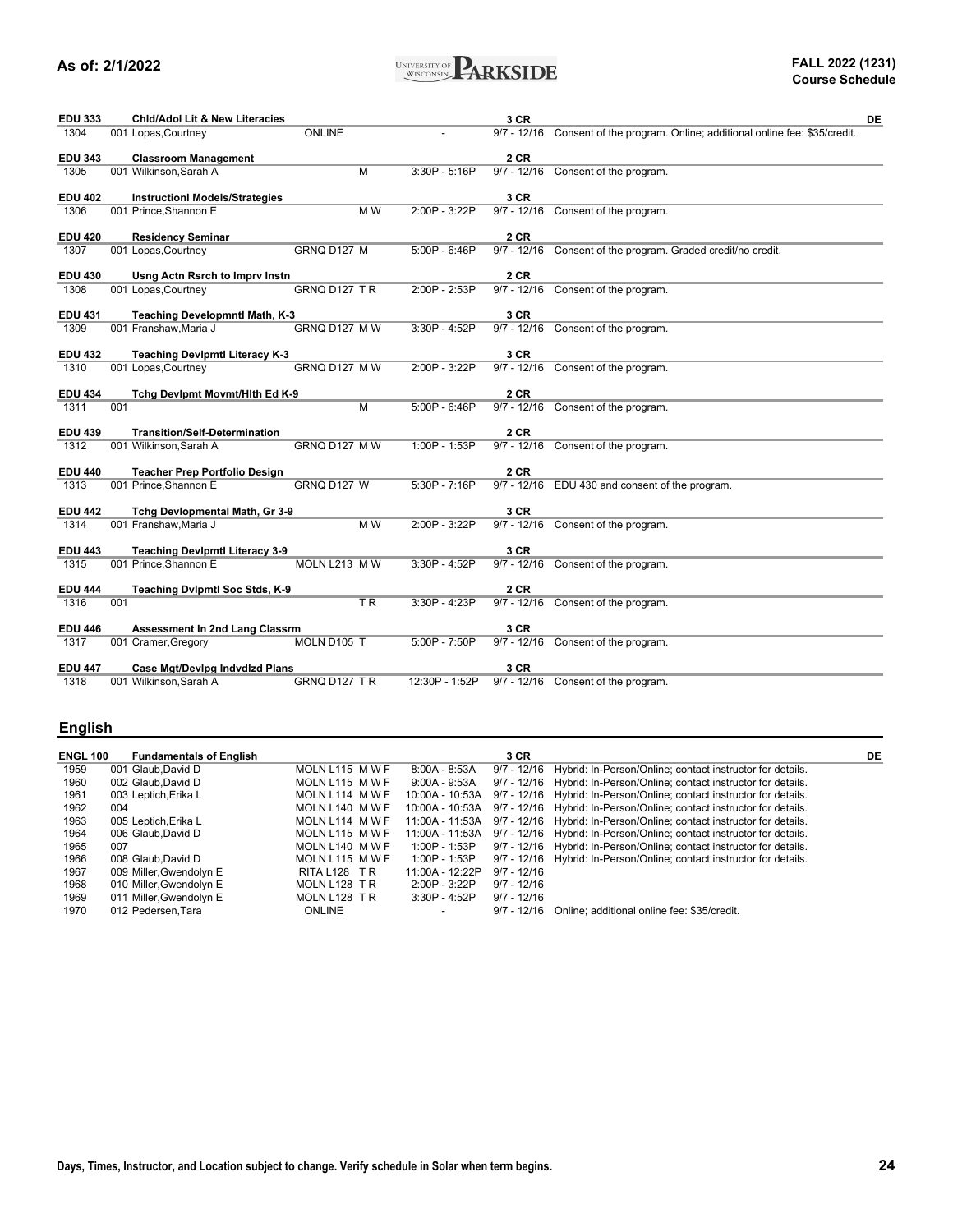#### **FALL 2022 (1231) Course Schedule**



| <b>ENGL 101</b>         |     | <b>Composition and Reading</b>                             |                 |     |                          | 3 CR          | <b>RWS DE</b>                                                                                                                            |
|-------------------------|-----|------------------------------------------------------------|-----------------|-----|--------------------------|---------------|------------------------------------------------------------------------------------------------------------------------------------------|
| 1971                    |     | 001 Houtsinger, Shawn J                                    | MOLN L124 M W F |     | $9:00A - 9:53A$          | $9/7 - 12/16$ | ENGL 100 with C or better, or placement. Hybrid: In-Person/Online;                                                                       |
| 1972                    |     | 002 Swiderski, Suzanne M                                   | MOLN L149 MWF   |     | $9:00A - 9:53A$          |               | contact instructor for details.<br>9/7 - 12/16 ENGL 100 with C or better, or placement. Hybrid: In-Person/Online;                        |
| 1973                    |     | 003 Glaub, David D                                         | MOLN L115 M W F |     | 10:00A - 10:53A          |               | contact instructor for details.<br>9/7 - 12/16 ENGL 100 with C or better, or placement. Hybrid: In-Person/Online;                        |
| 1974                    | 004 |                                                            | MOLN L142 M W F |     | 10:00A - 10:53A          |               | contact instructor for details.<br>9/7 - 12/16 ENGL 100 with C or better, or placement. Hybrid: In-Person/Online;                        |
| 1975                    |     | 005 Houtsinger, Shawn J                                    | MOLN L124 M W F |     | 11:00A - 11:53A          | $9/7 - 12/16$ | contact instructor for details.<br>ENGL 100 with C or better, or placement. Hybrid: In-Person/Online;<br>contact instructor for details. |
| 1976                    | 006 |                                                            | MOLN L140 MWF   |     | 11:00A - 11:53A          |               | 9/7 - 12/16 ENGL 100 with C or better, or placement. Hybrid: In-Person/Online;<br>contact instructor for details.                        |
| 1977                    |     | 007 Houtsinger, Shawn J                                    | MOLN D112 M W F |     | 1:00P - 1:53P            |               | 9/7 - 12/16 ENGL 100 with C or better, or placement. Hybrid: In-Person/Online;<br>contact instructor for details.                        |
| 1978                    |     | 008 Leptich, Erika L                                       | MOLN L149 M W F |     | 1:00P - 1:53P            |               | 9/7 - 12/16 ENGL 100 with C or better, or placement. Hybrid: In-Person/Online;<br>contact instructor for details.                        |
| 1979                    |     | 009 Leptich, Erika L                                       | MOLN L149 M W   |     | 2:00P - 3:22P            |               | 9/7 - 12/16 ENGL 100 with C or better, or placement.                                                                                     |
| 1980                    |     | 010 Karpowicz, Dean P                                      | MOLN L124 M W   |     | 3:30P - 4:52P            |               | 9/7 - 12/16 ENGL 100 with C or better, or placement.                                                                                     |
| 1981                    |     | 011 Miller, Gwendolyn E                                    | MOLN L128 TR    |     | 9:30A - 10:52A           |               | 9/7 - 12/16 ENGL 100 with C or better, or placement.                                                                                     |
| 1982                    |     | 012 Lenard, Mary                                           | RITA L128 TR    |     | 12:30P - 1:52P           |               | 9/7 - 12/16 ENGL 100 with C or better, or placement.                                                                                     |
| 1983                    |     | 013 Karpowicz, Dean P                                      | MOLN L124 TR    |     | 3:30P - 4:52P            |               | 9/7 - 12/16 ENGL 100 with C or better, or placement.                                                                                     |
| 1984                    |     | 014 Houtsinger, Shawn J                                    | <b>ONLINE</b>   |     | $\overline{\phantom{a}}$ |               | 9/7 - 12/16 ENGL 100 with C or better, or placement. Online; additional online<br>fee: \$35/credit.                                      |
| <b>ENGL 106</b>         |     | <b>Intro to Creative Writing</b>                           |                 |     |                          | 3 CR          | <b>HUE DE</b>                                                                                                                            |
| 1985                    |     | 001 Benson, Josef D                                        | MOLN L149 MWF   |     | 11:00A - 11:53A          |               | 9/7 - 12/16 ENGL 101. Hybrid: In-Person/Online; contact instructor for details.                                                          |
| 1986                    |     | 002 Karpowicz, Dean P                                      | MOLN L149 M     |     | $6:00P - 8:50P$          | $9/7 - 12/16$ | <b>ENGL 101.</b>                                                                                                                         |
| <b>ENGL 112</b>         |     | <b>Women In Literature</b>                                 |                 |     |                          | 3 CR          |                                                                                                                                          |
| 1987                    |     | 001 Lenard, Mary                                           | RITA L113 TR    |     | 9:30A - 10:52A           | $9/7 - 12/16$ |                                                                                                                                          |
| <b>ENGL 167</b>         |     | <b>Introduction to Literature</b>                          |                 |     |                          | 3 CR          | <b>HUE</b>                                                                                                                               |
| 1989                    |     | 001 Karpowicz, Dean P                                      | MOLN L222 M W   |     | $2:00P - 3:22P$          |               | 9/7 - 12/16 ENGL 100 or consent.                                                                                                         |
| 1990                    |     | 002 Oswald, Dana M                                         | MOLN L144 TR    |     | 12:30P - 1:52P           |               | 9/7 - 12/16 ENGL 100 or consent.                                                                                                         |
| <b>ENGL 201</b>         |     | <b>Advanced Composition</b>                                |                 |     |                          | 3 CR          |                                                                                                                                          |
| 1992                    |     | 001 Miller, Gwendolyn E                                    | RITA L105 W     |     | $6:00P - 8:50P$          |               | 9/7 - 12/16 ENGL 101 with C - or better.                                                                                                 |
| <b>ENGL 204</b>         |     |                                                            |                 |     |                          | 3 CR          |                                                                                                                                          |
| 1993                    |     | <b>Writing for Business/Industry</b><br>001 Kushner, Amy B | RITA L117 TR    |     | 12:30P - 1:52P           |               | 9/7 - 12/16 ENGL 101 with C- or better.                                                                                                  |
| 1994                    |     | 002 Kushner, Amy B                                         | RITA L117 TR    |     | 2:00P - 3:22P            |               | 9/7 - 12/16 ENGL 101 with C- or better.                                                                                                  |
| 1995                    |     | 003 Kushner, Amy B                                         | <b>ONLINE</b>   |     | $\overline{\phantom{a}}$ |               | 9/7 - 12/16 ENGL 101 with C- or better. Online; additional online fee: \$35/credit.                                                      |
| 1996                    |     | 004 Kushner, Amy B                                         | <b>ONLINE</b>   |     | $\overline{a}$           |               | 9/7 - 12/16 ENGL 101 with C- or better. Online; additional online fee: \$35/credit.                                                      |
| 1997                    |     | 005 Kushner, Amy B                                         | <b>ONLINE</b>   |     | $\overline{\phantom{a}}$ |               | 9/7 - 12/16 ENGL 101 with C- or better. Online; additional online fee: \$35/credit.                                                      |
|                         |     |                                                            |                 |     |                          |               |                                                                                                                                          |
| <b>ENGL 206</b>         |     | <b>Creative Writing: Poetry</b>                            |                 |     |                          | 3 CR          | DE                                                                                                                                       |
| 1998                    |     | 001 Benson, Josef D                                        |                 | MWE | 10:00A - 10:53A          | $9/7 - 12/16$ | ENGL 101 with C- or better. Hybrid: In-Person/Online; contact<br>instructor for details.                                                 |
| <b>ENGL 252</b>         |     | <b>Introduction to Film</b>                                |                 |     |                          | 3 CR          | <b>HUE</b>                                                                                                                               |
| 1999                    |     | 001 Mcroy, Jimmy D                                         | RITA L131 T     |     | $6:00P - 8:50P$          | $9/7 - 12/16$ |                                                                                                                                          |
| 2000                    |     | 002 Mcroy, Jimmy D                                         | RITA L131 R     |     | $6:00P - 8:50P$          | $9/7 - 12/16$ |                                                                                                                                          |
|                         |     |                                                            |                 |     |                          |               |                                                                                                                                          |
| <b>ENGL 258</b>         |     | History of Film to 1950                                    |                 |     |                          | 3 CR          |                                                                                                                                          |
| 2002                    |     | 001 Mcroy, Jimmy D                                         | RITA L131 W     |     | $6:00P - 8:50P$          | $9/7 - 12/16$ |                                                                                                                                          |
| <b>ENGL 266</b>         |     | <b>Literary Analysis</b>                                   |                 |     |                          | 3 CR          |                                                                                                                                          |
| 2003                    |     | 001 Oswald.Dana M                                          | MOLN L144 TR    |     | 9:30A - 10:52A           | $9/7 - 12/16$ | ENGL 101 with C or better, one of ENGL 112, 167, 252, 253, 267.                                                                          |
|                         |     |                                                            |                 |     |                          |               |                                                                                                                                          |
| <b>ENGL 287</b>         |     | <b>Grammar For Teachers/Writers</b>                        |                 |     |                          | 3 CR          |                                                                                                                                          |
| 2005                    |     | 001 Swiderski, Suzanne M                                   | RITA L113 MWF   |     | 11:00A - 11:53A          |               | 9/7 - 12/16 ENGL 167 or psychology major.                                                                                                |
| <b>ENGL 310</b>         |     | <b>Advanced Expository Writing</b>                         |                 |     |                          | 3 CR          |                                                                                                                                          |
| 2006                    |     | 001 Leptich, Erika L                                       | MOLN L144 MWF   |     | $9:00A - 9:53A$          |               | 9/7 - 12/16 ENGL 201, 202 or 204; or consent.                                                                                            |
|                         |     |                                                            |                 |     |                          |               |                                                                                                                                          |
| <b>ENGL 318</b>         |     | British Literature, 1700-1900                              |                 |     |                          | 3 CR          |                                                                                                                                          |
| 2007                    |     | 001 Lenard, Mary                                           | RITA L113 TR    |     | 2:00P - 3:22P            | $9/7 - 12/16$ |                                                                                                                                          |
| <b>ENGL 320</b>         |     | Shakespeare                                                |                 |     |                          | 3 CR          |                                                                                                                                          |
| 2008                    |     | 001 Pedersen, Tara                                         | RITA L113 TR    |     | 11:00A - 12:22P          |               | 9/7 - 12/16 ENGL 167, 266; or consent; or THEA 150.                                                                                      |
| <b>ENGL 328</b>         |     | 19th Century American Lit                                  |                 |     |                          | 3 CR          |                                                                                                                                          |
| 2010                    |     | 001 Benson, Josef D                                        |                 | M W | 2:00P - 3:22P            |               | 9/7 - 12/16 ENGL 167, 266; or consent.                                                                                                   |
|                         |     |                                                            |                 |     |                          |               |                                                                                                                                          |
| <b>ENGL 364</b><br>2011 |     | <b>Epic and Mythology</b><br>001 Oswald, Dana M            |                 | ΤR  | 8:00A - 9:22A            | 3 CR          | 9/7 - 12/16 ENGL 266 or consent.                                                                                                         |
|                         |     |                                                            |                 |     |                          |               |                                                                                                                                          |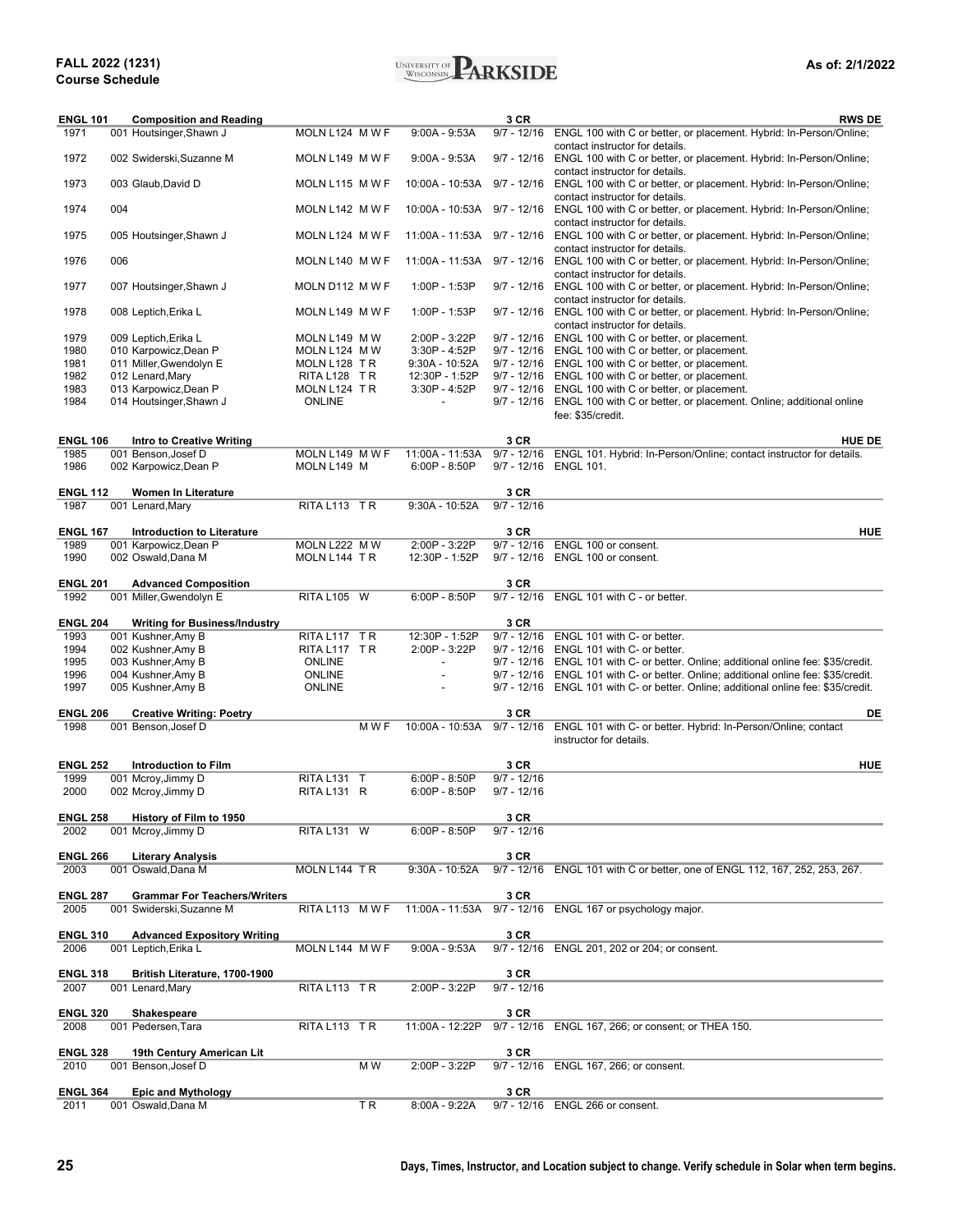

| <b>ENGL 477</b> |     | Portfl Wrkshp:Engl,Film,Cultrl        |       |                 | 1 CR          |                                          |
|-----------------|-----|---------------------------------------|-------|-----------------|---------------|------------------------------------------|
| 2013            |     | 001 Benson.Josef D                    | М     | $3:30P - 4:23P$ | $9/7 - 12/16$ | ENGL 266, senior.                        |
| <b>ENGL 478</b> |     | <b>Prtfolio Wrkshp:Engl Lang Arts</b> |       |                 | 1 CR          |                                          |
| 2014            | 001 | Benson.Josef D                        | М     | $3:30P - 4:23P$ | $9/7 - 12/16$ | ENGL 266, senior.                        |
|                 |     |                                       |       |                 |               |                                          |
| <b>ENGL 479</b> |     | Prtfolio Wrkshp:Professnl Wrtg        |       |                 | 1 CR          |                                          |
| 2015            |     | 001 Benson.Josef D                    | М     | $3:30P - 4:23P$ | $9/7 - 12/16$ | ENGL 101 with C- or better.              |
|                 |     |                                       |       |                 |               |                                          |
| <b>ENGL 489</b> |     | <b>Teaching/Assessing Composition</b> |       |                 | 3 CR          |                                          |
| 2016            |     | 001 Swiderski.Suzanne M               | M W F | $1:00P - 1:53P$ | $9/7 - 12/16$ | ENGL 266, senior.                        |
|                 |     |                                       |       |                 |               |                                          |
| <b>ENGL 494</b> |     | Internship in Writing/Editing         |       |                 | $1 - 6$ CR    |                                          |
| 2017            |     | 001 Karpowicz, Dean P                 |       |                 | $9/7 - 12/16$ | Consent of instructor, department chair. |

#### **Environmental Studies**

| <b>ENVS 101</b> | Intro to Environmental Studies        |                 |                          | 3 CR          |                                             | <b>NSE</b> |
|-----------------|---------------------------------------|-----------------|--------------------------|---------------|---------------------------------------------|------------|
| 1569            | 001 Schulz, Laura A                   | GRNQ L101 MW    | 2:00P - 3:22P            | $9/7 - 12/16$ |                                             |            |
| 1570            | 002 Kascht, Lawrence J                | T R             | $5:00P - 6:22P$          | $9/7 - 12/16$ |                                             |            |
| 1571            | 003 Li, Zhaohui                       | <b>ONLINE</b>   |                          | $9/7 - 12/16$ | Online; additional online fee: \$35/credit. |            |
| <b>ENVS 109</b> | <b>Fundamentals of Climate Change</b> |                 |                          | 3 CR          |                                             | <b>NSE</b> |
| 1573            | 001 Headley, Rachel M                 | MOLN D132 M W F | $9:00A - 9:53A$          | $9/7 - 12/16$ |                                             |            |
| <b>ENVS 201</b> | <b>Lab Exper-Environmentl Studies</b> |                 |                          | 3 CR          |                                             |            |
| 1572            | 001 Schulz, Laura A                   | GRNQ L223 T     | $8:00A - 10:50A$         | $9/7 - 12/16$ | ENVS 102. Lab fee: \$25.                    |            |
| <b>ENVS 336</b> | <b>Environmental Justice</b>          |                 |                          | 3 CR          |                                             |            |
| 1574            | 001 Schulz, Laura A                   | GRNQ D113 TR    | 12:30P - 1:52P           | $9/7 - 12/16$ | ENVS 101 or BIOS 104.                       |            |
| <b>ENVS 499</b> | <b>Independent Study:</b>             |                 |                          | $1 - 3$ CR    |                                             |            |
| 1575            | 001 Rogers, David A                   |                 | $\overline{\phantom{0}}$ | $9/7 - 12/16$ | Consent instructor, program director.       |            |
| 1576            | 002 Kinzelman, Julie L                |                 |                          | 9/7 - 12/16   | Consent instructor, program director.       |            |
| 1577            | 003 Schulz, Laura A                   |                 |                          | $9/7 - 12/16$ | Consent instructor, program director.       |            |
| 1578            | 004 Headley, Rachel M                 |                 | $\overline{\phantom{a}}$ | 9/7 - 12/16   | Consent instructor, program director.       |            |
| 1579            | 005 Orlofske, Jessica Marie           |                 |                          | $9/7 - 12/16$ | Consent instructor, program director.       |            |

#### **Ethnic Studies**

| <b>ETHN 120</b><br>1791 |     | <b>Astronomy Native America (DV)</b><br>001 Parker. William D | MOLN D132 T |     | $8:00P - 8:53P$ | 3 CR<br>9/7 - 12/16 | Fulfills Ethnic Diversity Requirement. Hybrid: In-Person/Online;<br>contact instructor for details. | <b>DV DE</b>  |
|-------------------------|-----|---------------------------------------------------------------|-------------|-----|-----------------|---------------------|-----------------------------------------------------------------------------------------------------|---------------|
| <b>ETHN 201</b><br>2018 | 001 | Intro to Ethnic Studies (DV)                                  | MOLN L149 W |     | $6:00P - 8:50P$ | 3 CR<br>9/7 - 12/16 | Sophomore. Fulfills Ethnic Diversity Requirement.                                                   | <b>SSD DV</b> |
| <b>ETHN 206</b><br>2166 |     | Race/Ethn Relations in US (DV)<br>001 Khoury, Laura           |             | M W | $2:00P - 3:22P$ | 3 CR                | 9/7 - 12/16 ANTH 100 or SOCA 101. Fulfills Ethnic Diversity Requirement.                            | DV            |

#### **Finance**

| <b>FIN 330</b> | <b>Managerial Finance</b>          |               |     |                  | 3 CR          |                                                                                                                                                                                                        |
|----------------|------------------------------------|---------------|-----|------------------|---------------|--------------------------------------------------------------------------------------------------------------------------------------------------------------------------------------------------------|
| 2115           | Bahmani.Sahar<br>001               |               | T R | $9:30A - 10:52A$ | $9/7 - 12/16$ | ACCT 201, ECON 121; QM 210 or MATH 309; 54 credits completed,                                                                                                                                          |
| 2116           | 002 Bahmani, Sahar                 |               | T R | 11:00A - 12:22P  | $9/7 - 12/16$ | business major/minor.<br>ACCT 201, ECON 121; QM 210 or MATH 309; 54 credits completed,                                                                                                                 |
| 2117           | 003 Bahmani, Sahar                 | <b>ONLINE</b> |     |                  | $9/7 - 12/16$ | business major/minor.<br>ACCT 201, ECON 121; QM 210 or MATH 309; 54 credits completed,<br>business major/minor. Not open to Business Management Online.<br>Online: additional online fee: \$35/credit. |
| 2118           | 095 Bahmani.Sahar                  | <b>ONLINE</b> |     |                  | $9/7 - 12/16$ | ACCT 201, ECON 121; QM 210 or MATH 309; 54 credits completed,<br>business major/minor. Business Management Online only. Online;<br>tuition/fees: \$365/credit.                                         |
| <b>FIN 335</b> | <b>Investments</b>                 |               |     |                  | 3 CR          |                                                                                                                                                                                                        |
| 2119           | 001 Davaadorj, Zagdbazar           | MOLN L167 M W |     | 2:00P - 3:22P    | $9/7 - 12/16$ | FIN 330, QM 310.                                                                                                                                                                                       |
| 2120           | 002 Davaadorj, Zagdbazar           | <b>ONLINE</b> |     | -                | $9/7 - 12/16$ | FIN 330, QM 310, Online: additional online fee: \$35/credit.                                                                                                                                           |
| <b>FIN 431</b> | <b>Advanced Managerial Finance</b> |               |     |                  | 3 CR          |                                                                                                                                                                                                        |
| 2121           | 001 Stegman, Patrick G             | MOLN D101 T   |     | $6:00P - 8:50P$  | $9/7 - 12/16$ | FIN 330, QM 310.                                                                                                                                                                                       |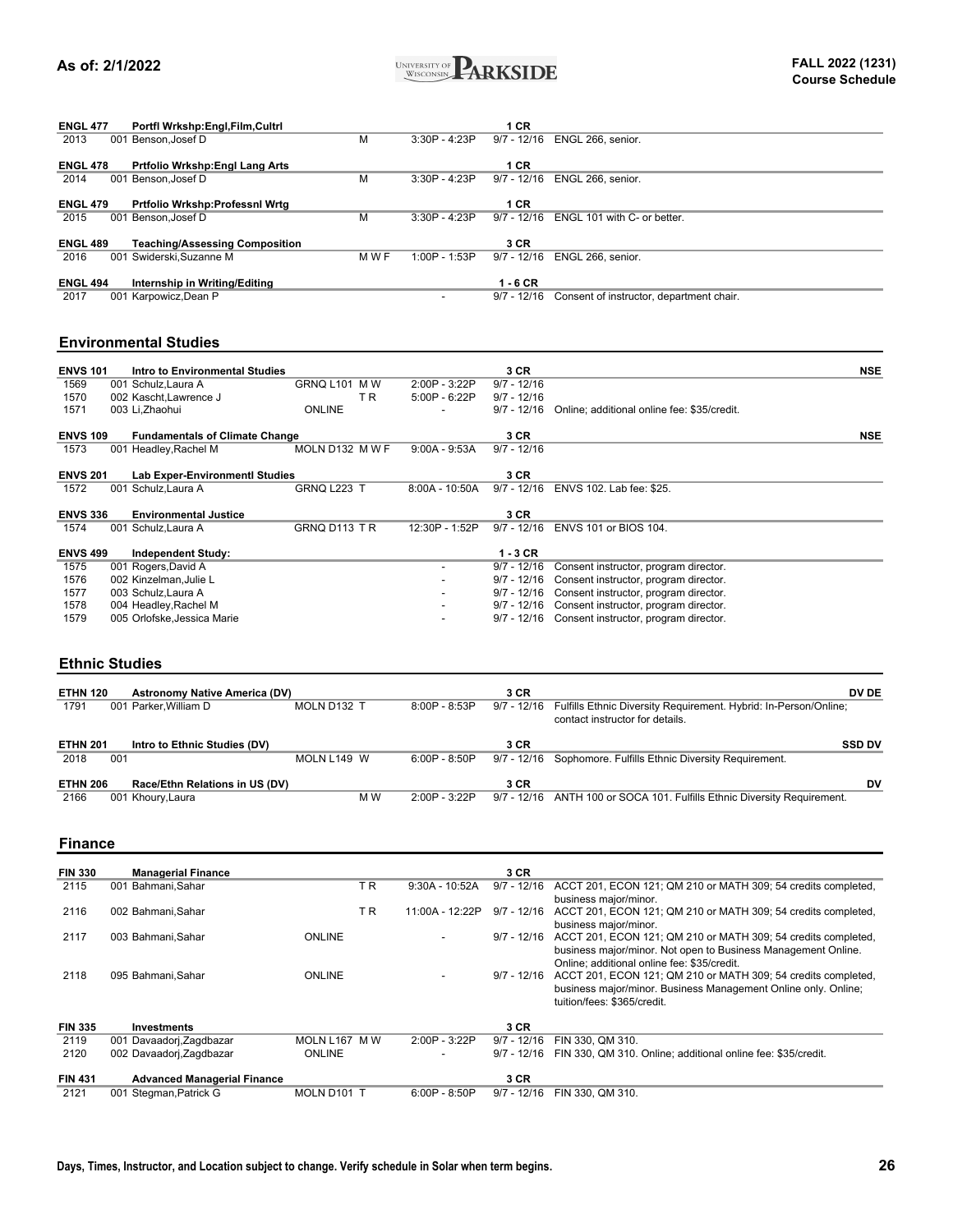

### **French Studies**

| <b>FREN 103</b> | Introductory French I |                         | 4 CR |                                                                                  |
|-----------------|-----------------------|-------------------------|------|----------------------------------------------------------------------------------|
| 2019            | 001 Hicks.Claire M    | RITAL <sub>113</sub> TR |      | 3:30P - 5:27P 9/7 - 12/16 Placement or no prior knowledge of French.             |
| 2020            | 002 Hicks.Claire M    | ONLINE                  |      | 9/7 - 12/16 Placement or no prior knowledge of French. Online; additional online |
|                 |                       |                         |      | fee: \$35/credit.                                                                |

### **Geography**

| <b>GEOG 100</b> | <b>Physical Geog/the Environment</b> |                 |                 | 3 CR          | <b>NSD DE</b>                                                                                               |
|-----------------|--------------------------------------|-----------------|-----------------|---------------|-------------------------------------------------------------------------------------------------------------|
| 1319            | 001 Ward.John V                      | ONLINE          |                 | $9/7 - 12/16$ | Online; additional online fee: \$35/credit.                                                                 |
| 1320            | 002 Wolf, Joy J                      | <b>ONLINE</b>   |                 | $9/7 - 12/16$ | Online; additional online fee: \$35/credit.                                                                 |
| <b>GEOG 101</b> | Geog Amer Ethnicity/Race (DV)        |                 |                 | 3 CR          | <b>SSG DV</b>                                                                                               |
| 1321            | 001 French.Kenneth N                 | MOLN L226 M W F | 10:00A - 10:53A | $9/7 - 12/16$ | Fulfills Ethnic Diversity Requirement.                                                                      |
| 1322            | 002 French, Kenneth N                |                 |                 | $9/7 - 12/16$ | Fulfills Ethnic Diversity Requirement. Online; additional online fee:                                       |
|                 |                                      |                 |                 |               | \$35/credit.                                                                                                |
| <b>GEOG 110</b> | Intro to Geog: World Regions         |                 |                 | 3 CR          | SSG                                                                                                         |
| 1324            | 001 French.Kenneth N                 | MOLN L226 M W F | 11:00A - 11:53A | $9/7 - 12/16$ |                                                                                                             |
|                 |                                      |                 |                 |               |                                                                                                             |
| <b>GEOG 306</b> | <b>Natural Disasters and Society</b> |                 |                 | 3 CR          |                                                                                                             |
| 2275            | 001 Ward.John V                      | MOLN L226 TR    | 12:30P - 1:52P  | $9/7 - 12/16$ |                                                                                                             |
| <b>GEOG 350</b> | <b>Cartography and GIS</b>           |                 |                 | 3 CR          |                                                                                                             |
| 1326            | 001 Ward.John V                      | MOLN L223 TR    | 11:00A - 12:22P |               | 9/7 - 12/16 Course fee: \$50.                                                                               |
|                 |                                      |                 |                 |               |                                                                                                             |
| <b>GEOG 360</b> | <b>Urban Geography</b>               |                 |                 | 3 CR          |                                                                                                             |
| 1327            | 001 French, Kenneth N                | MOLN L226 M     | 2:00P - 4:50P   |               | 9/7 - 12/16 A course in geography.                                                                          |
|                 |                                      |                 |                 |               |                                                                                                             |
| <b>GEOG 460</b> | <b>Introduction to GIS Analysis</b>  |                 |                 | 3 CR          |                                                                                                             |
| 1330            | 001 Curtis, Caitlin L                | MOLN L223 W     | 2:00P - 4:50P   |               | 9/7 - 12/16 GEOG 250 or 350 or consent. Course fee: \$50.                                                   |
| <b>GEOG 490</b> | <b>Special Topics in Geography:</b>  |                 |                 | 2 CR          |                                                                                                             |
| 2292            | 001 Wolf, Joy J                      | MOLN L225 T     | 2:00P - 3:46P   | $9/7 - 12/16$ | Topic: Forests: Untangling the Web - Instructor consent. Repeat                                             |
|                 |                                      |                 |                 |               | with different topic.                                                                                       |
|                 |                                      |                 |                 |               |                                                                                                             |
| <b>GEOG 494</b> | Internship in Geography              |                 |                 | $1 - 12$ CR   |                                                                                                             |
| 2031            | 001 French, Kenneth N                |                 |                 | $9/7 - 12/16$ | Junior, geography or related major, 2.75 GPA in geography courses;                                          |
|                 |                                      |                 |                 |               | consent instructor, department chair.                                                                       |
| 2032            | 002 Ward, John V                     |                 |                 |               | 9/7 - 12/16 Junior, geography or related major, 2.75 GPA in geography courses;                              |
| 2036            | 003 Wolf, Joy J                      |                 |                 | $9/7 - 12/16$ | consent instructor, department chair.<br>Junior, geography or related major, 2.75 GPA in geography courses; |
|                 |                                      |                 |                 |               | consent instructor, department chair.                                                                       |
|                 |                                      |                 |                 |               |                                                                                                             |
| <b>GEOG 499</b> | <b>Independent Study:</b>            |                 |                 | $1 - 3$ CR    |                                                                                                             |
| 2033            | 001 French.Kenneth N                 |                 |                 | $9/7 - 12/16$ | Junior, 2.25 overall GPA; consent instructor, department chair.                                             |
| 2034            | 002 Ward, John V                     |                 |                 | $9/7 - 12/16$ | Junior, 2.25 overall GPA; consent instructor, department chair.                                             |
| 2035            | 003 Wolf, Joy J                      |                 |                 | $9/7 - 12/16$ | Junior, 2.25 overall GPA; consent instructor, department chair.                                             |
|                 |                                      |                 |                 |               |                                                                                                             |

#### **Geosciences**

| <b>GEOS 100</b> | <b>Earth in Perspective</b>           |                    |                  | 3 CR          | <b>NSG DE</b>                                                         |
|-----------------|---------------------------------------|--------------------|------------------|---------------|-----------------------------------------------------------------------|
| 1580            | 001 Li, Zhaohui                       | <b>ONLINE</b>      |                  | $9/7 - 12/16$ | Online; additional online fee: \$35/credit.                           |
|                 |                                       |                    |                  |               |                                                                       |
| <b>GEOS 101</b> | <b>Introductory Geology</b>           |                    |                  | 3 CR          | <b>NSG</b>                                                            |
| 1581            | 001 Skalbeck, John D                  | GRNQ L103 TR       | 3:30P - 4:52P    | $9/7 - 12/16$ | Field trips.                                                          |
| <b>GEOS 200</b> | <b>Minerals and Rocks</b>             |                    |                  | 4 CR          |                                                                       |
| 1582            | 001 Li, Zhaohui                       | GRNQ L118 TR       | $9:30A - 10:52A$ | $9/7 - 12/16$ | GEOS 104. Field trips. Lab fee: \$25. Enrollment in Lecture (001) and |
|                 |                                       |                    |                  |               |                                                                       |
| 1583            | L081 Li, Zhaohui                      | GRNQ L118 T        | $2:00P - 4:50P$  | $9/7 - 12/16$ | Lab (L081) required.                                                  |
|                 |                                       |                    |                  |               |                                                                       |
| <b>GEOS 320</b> | Soils/ Weatherng/Surficial Prc        |                    |                  | 4 CR          |                                                                       |
| 1584            | 001 Schulz, Laura A                   | GRNQ L109 M W      | 2:00P - 3:22P    | $9/7 - 12/16$ | GEOS 104; CHEM 101, 103. Field trips. Lab/transportation fee: \$30.   |
| 1585            | L081 Schulz, Laura A                  | <b>GRNQ L109 R</b> | $2:00P - 4:50P$  | $9/7 - 12/16$ | Enrollment in Lecture (001) & Lab (L081) required.                    |
|                 |                                       |                    |                  |               |                                                                       |
| <b>GEOS 420</b> | <b>Glacial Geology</b>                |                    |                  | 4 CR          |                                                                       |
| 1586            | 001 Headley, Rachel M                 | GRNQ L109 MWF      | 1:00P - 1:53P    | $9/7 - 12/16$ | GEOS 104, 200; or consent. Field trips. Lab/transportation fee: \$30. |
| 1587            | L081 Headley, Rachel M                | w                  | $2:00P - 4:50P$  | $9/7 - 12/16$ | Enrollment in Lecture (001) and Lab (L081) required.                  |
|                 |                                       |                    |                  |               |                                                                       |
| <b>GEOS 470</b> | <b>Remediation Science/Technology</b> |                    |                  | 3 CR          |                                                                       |
| 1588            | 001 Skalbeck, John D                  | GRNQ L109 MWF      | 11:00A - 11:53A  | $9/7 - 12/16$ | GEOS 331, 361.                                                        |
|                 |                                       |                    |                  |               |                                                                       |
| <b>GEOS 496</b> | <b>Geoscience Applications</b>        |                    |                  | 3 CR          |                                                                       |
| 1589            | 001 Skalbeck, John D                  | GRNQ L109 F        | $2:00P - 4:50P$  | $9/7 - 12/16$ | GEOS 355; senior; or consent.                                         |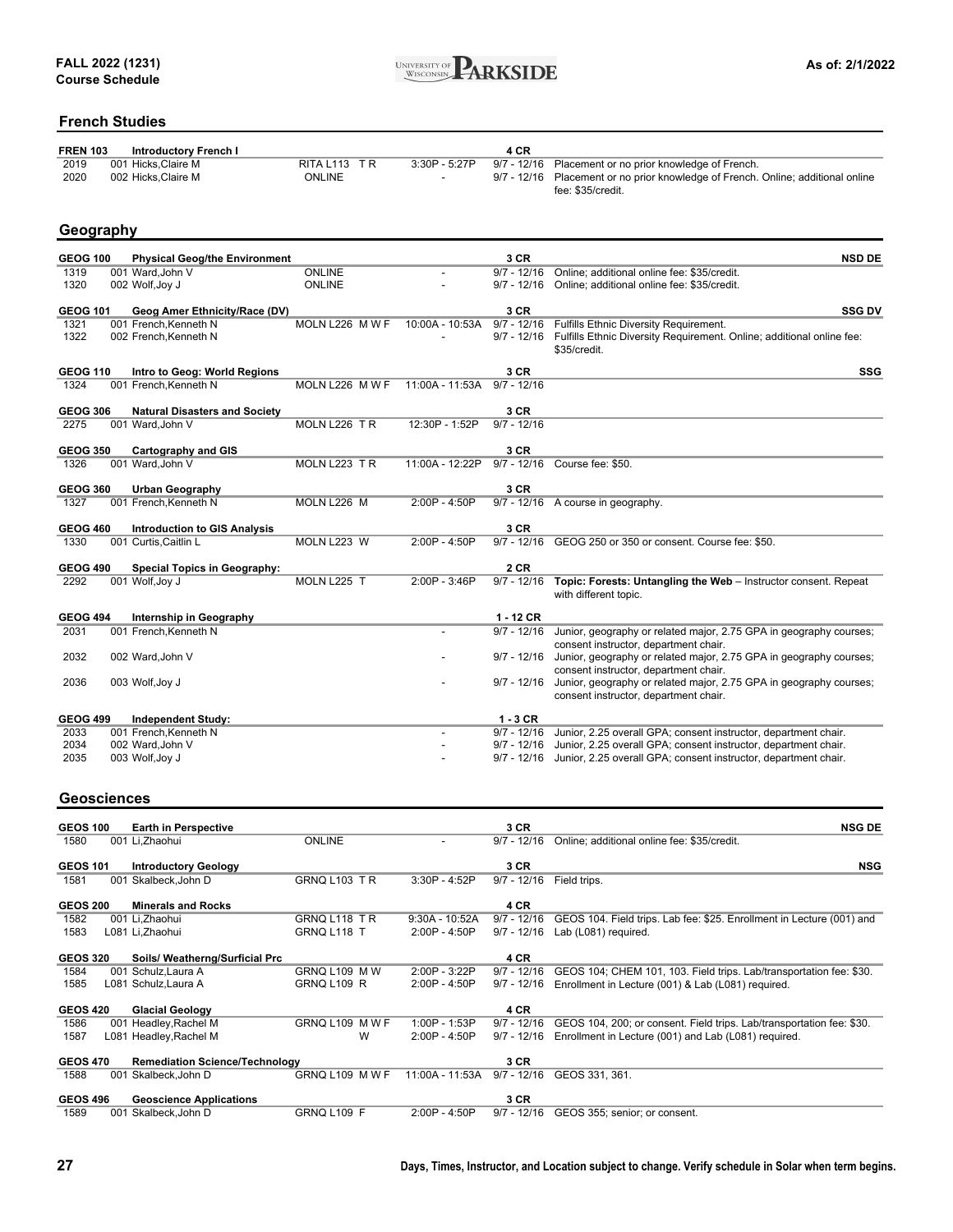

### **General Science**

| <b>GSCI 102</b> | <b>Science and Pseudoscience</b> |               |                 | ה י<br>งษณ      | NSS |
|-----------------|----------------------------------|---------------|-----------------|-----------------|-----|
| 1590            | 001 Ostrowski.Summer             | MOLN D139 M W | $3:30P - 4:52P$ | $-12/16$<br>9/7 |     |

### **Health Information Mgt Tech**

| <b>HIMT 301</b>         | <b>Digital Literacy in Healthcare</b>                           |               | 3 CR                  | <b>DE EXT</b>                                                                                                                             |
|-------------------------|-----------------------------------------------------------------|---------------|-----------------------|-------------------------------------------------------------------------------------------------------------------------------------------|
| 1394                    | 001 Bennett, John S                                             | <b>ONLINE</b> | $9/6 - 12/16$         | Completion of 60 credits. UW Collaborative Program. Health                                                                                |
|                         |                                                                 |               |                       | Information Management and Technology major, advisor consent. Not                                                                         |
|                         |                                                                 |               |                       | for Audit. Information at: https://himt.wisconsin.edu/. Online; tuition                                                                   |
|                         |                                                                 |               |                       | and fees: \$440/credit.                                                                                                                   |
| <b>HIMT 310</b>         | <b>Healthcare Systems/Organizatns</b>                           |               | 3 CR                  | <b>DE EXT</b>                                                                                                                             |
| 1395                    | 001 Bennett, John S                                             | <b>ONLINE</b> | $9/6 - 12/16$         | UW Collaborative Program. Health Information Management and                                                                               |
|                         |                                                                 |               |                       | Technology major, advisor consent. Not for Audit. Information at:                                                                         |
|                         |                                                                 |               |                       | https://himt.wisconsin.edu/. Online; tuition and fees: \$440/credit.                                                                      |
|                         |                                                                 |               |                       |                                                                                                                                           |
| <b>HIMT 320</b>         | Survey-Info Tech in Hithcare                                    |               | 3 CR                  | <b>DE EXT</b>                                                                                                                             |
| 1396                    | 001 Bennett, John S                                             | <b>ONLINE</b> | $9/6 - 12/16$         | UW Collaborative Program. Health Information Management and                                                                               |
|                         |                                                                 |               |                       | Technology major, advisor consent. Not for Audit. Information at:<br>https://himt.wisconsin.edu/. Online; tuition and fees: \$440/credit. |
|                         |                                                                 |               |                       |                                                                                                                                           |
| <b>HIMT 330</b>         | HC I: Terminology/Body Systems                                  |               | 3 CR                  | <b>DE EXT</b>                                                                                                                             |
| 1397                    | 001 Bennett, John S                                             | <b>ONLINE</b> | $9/6 - 12/16$         | UW Colleges BIO 101 or equivalent. UW Collaborative Program.                                                                              |
|                         |                                                                 |               |                       | Health Information Management and Technology major, advisor                                                                               |
|                         |                                                                 |               |                       | consent. Not for Audit. Information at: https://himt.wisconsin.edu/.                                                                      |
|                         |                                                                 |               |                       | Online; tuition and fees: \$440/credit.                                                                                                   |
| <b>HIMT 340</b>         | Ethic Iss/Secur Mgt/Compliance                                  |               | 3 CR                  | <b>DE EXT</b>                                                                                                                             |
| 1398                    | 001 Bennett, John S                                             | <b>ONLINE</b> | $9/6 - 12/16$         | UW Colleges BIO 101 or equivalent. UW Collaborative Program.                                                                              |
|                         |                                                                 |               |                       | Health Information Management and Technology major, advisor                                                                               |
|                         |                                                                 |               |                       | consent. Not for Audit. Information at: https://himt.wisconsin.edu/.                                                                      |
|                         |                                                                 |               |                       | Online; tuition and fees: \$440/credit.                                                                                                   |
|                         |                                                                 |               |                       |                                                                                                                                           |
| <b>HIMT 345</b><br>1399 | <b>Programming/Software Developmt</b><br>001 Bennett.John S     | <b>ONLINE</b> | 3 CR<br>$9/6 - 12/16$ | <b>DE EXT</b><br>HIMT 300. UW Collaborative Program. Health Information                                                                   |
|                         |                                                                 |               |                       | Management and Technology major, advisor consent. Not for Audit.                                                                          |
|                         |                                                                 |               |                       | Information at: https://himt.wisconsin.edu/. Online; tuition and fees:                                                                    |
|                         |                                                                 |               |                       | \$440/credit.                                                                                                                             |
|                         |                                                                 |               |                       |                                                                                                                                           |
| <b>HIMT 350</b><br>1400 | <b>Statistics For Healthcare</b>                                | <b>ONLINE</b> | 3 CR<br>$9/6 - 12/16$ | <b>DE EXT</b>                                                                                                                             |
|                         | 001 Bennett, John S                                             |               |                       | UW Colleges MAT 105 or equivalent. UW Collaborative Program.<br>Health Information Management and Technology major, advisor               |
|                         |                                                                 |               |                       | consent. Not for Audit. Information at: https://himt.wisconsin.edu/.                                                                      |
|                         |                                                                 |               |                       | Online; tuition and fees: \$440/credit.                                                                                                   |
|                         |                                                                 |               |                       |                                                                                                                                           |
| <b>HIMT 355</b><br>1401 | <b>Principles-Managemnt HIMT Pros</b><br>001 Bennett, John S    | <b>ONLINE</b> | 3 CR<br>$9/6 - 12/16$ | <b>DE EXT</b><br>UW Collaborative Program. Health Information Management and                                                              |
|                         |                                                                 |               |                       | Technology major, advisor consent. Not for Audit. Information at:                                                                         |
|                         |                                                                 |               |                       | https://himt.wisconsin.edu/. Online; tuition and fees: \$440/credit.                                                                      |
|                         |                                                                 |               |                       |                                                                                                                                           |
| <b>HIMT 360</b>         | <b>HC II:Survey Disease/Treatmnts</b>                           |               | 3 CR                  | <b>DE EXT</b>                                                                                                                             |
| 1402                    | 001 Bennett, John S                                             | <b>ONLINE</b> | $9/6 - 12/16$         | UW Collaborative Program. Health Information Management and                                                                               |
|                         |                                                                 |               |                       | Technology major, advisor consent. Not for Audit. Information at:                                                                         |
|                         |                                                                 |               |                       | https://himt.wisconsin.edu/. Online; tuition and fees: \$440/credit.                                                                      |
| <b>HIMT 365</b>         | <b>Healthcare Economics</b>                                     |               | 3 CR                  | <b>DE EXT</b>                                                                                                                             |
| 1403                    | 001 Bennett, John S                                             | <b>ONLINE</b> | $9/6 - 12/16$         | UW Collaborative Program. Health Information Management and                                                                               |
|                         |                                                                 |               |                       | Technology major, advisor consent. Not for Audit. Information at:                                                                         |
|                         |                                                                 |               |                       | https://himt.wisconsin.edu/. Online; tuition and fees: \$440/credit.                                                                      |
|                         |                                                                 |               | 3 CR                  |                                                                                                                                           |
| <b>HIMT 370</b><br>1404 | <b>HC Systems: Analysis &amp; Design</b><br>001 Bennett, John S | <b>ONLINE</b> | $9/6 - 12/16$         | <b>DE EXT</b><br>HIMT 300. UW Collaborative Program. Health Information                                                                   |
|                         |                                                                 |               |                       | Management and Technology major, advisor consent. Not for Audit.                                                                          |
|                         |                                                                 |               |                       | Information at: https://himt.wisconsin.edu/. Online; tuition and fees:                                                                    |
|                         |                                                                 |               |                       | \$440/credit.                                                                                                                             |
|                         |                                                                 |               |                       |                                                                                                                                           |
| <b>HIMT 380</b><br>1405 | <b>HC Billing/Coding/Reimbursemnt</b><br>001 Bennett, John S    | <b>ONLINE</b> | 3 CR<br>$9/6 - 12/16$ | <b>DE EXT</b><br>UW Collaborative Program. Health Information Management and                                                              |
|                         |                                                                 |               |                       | Technology major, advisor consent. Not for Audit. Information at:                                                                         |
|                         |                                                                 |               |                       | https://himt.wisconsin.edu/. Online; tuition and fees: \$440/credit.                                                                      |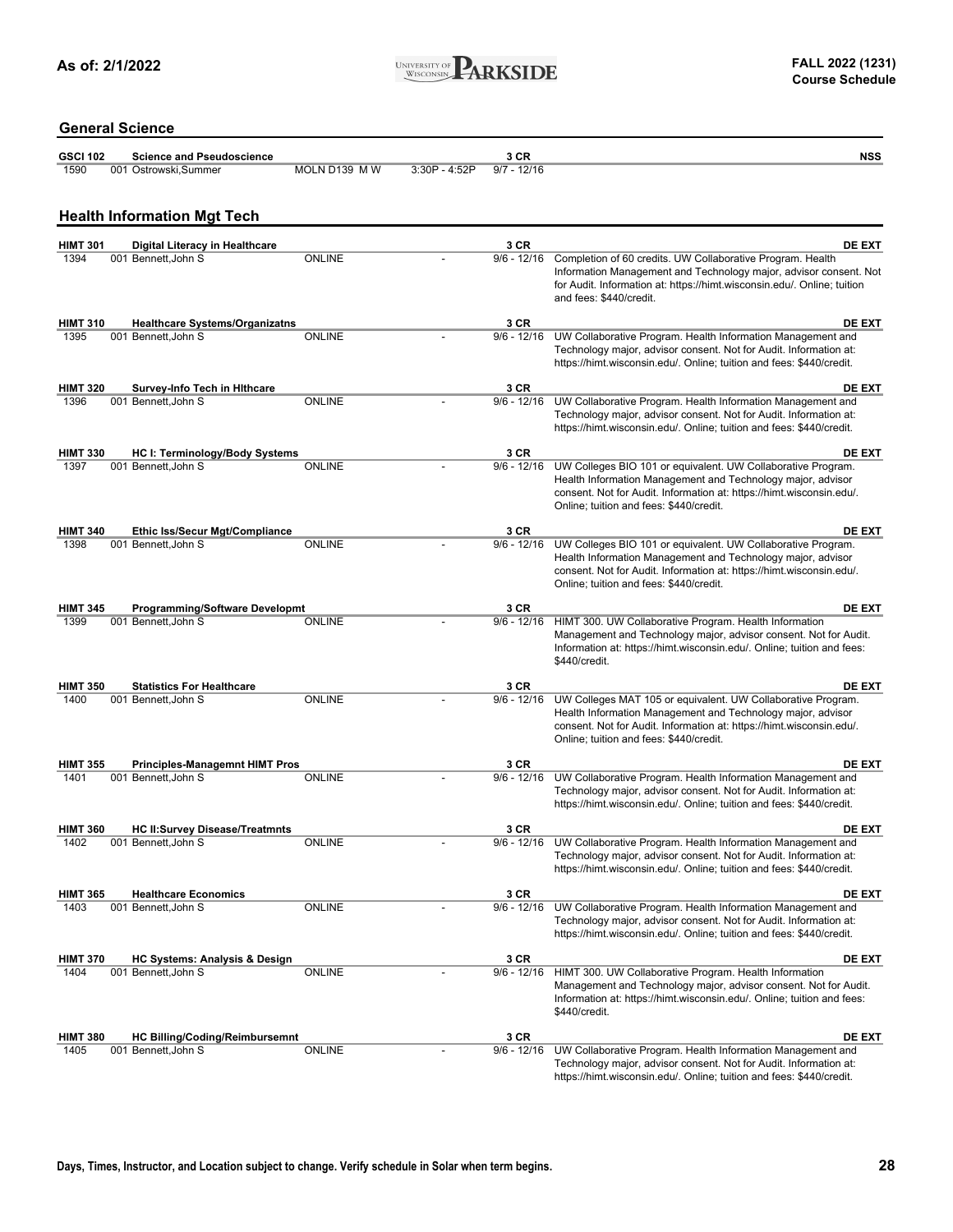

| <b>HIMT 400</b>         | <b>HC Information/Technology-Data</b>                   |               |                | 3 CR                  | <b>DE EXT</b>                                                                                                                                                                                                                     |
|-------------------------|---------------------------------------------------------|---------------|----------------|-----------------------|-----------------------------------------------------------------------------------------------------------------------------------------------------------------------------------------------------------------------------------|
| 1406                    | 001 Rockendorf, Elizabeth T                             |               |                |                       | 9/6 - 12/16 HIMT 360. UW Collaborative Program. Health Information<br>Management and Technology major, advisor consent. Not for Audit.<br>Information at: https://himt.wisconsin.edu/. Online; tuition and fees:<br>\$440/credit. |
| <b>HIMT 410</b>         | HC Sys: Implementn/Integration                          |               |                | 3 CR                  | <b>DE EXT</b>                                                                                                                                                                                                                     |
| 1407                    | 001 Bennett, John S                                     | <b>ONLINE</b> |                | $9/6 - 12/16$         | HIMT 300, 370. UW Collaborative Program. Health Information<br>Management and Technology major, advisor consent. Not for Audit.<br>Information at: https://himt.wisconsin.edu/. Online; tuition and fees:<br>\$440/credit.        |
| <b>HIMT 415</b>         | Hmn Resource Mgt in Hithcare                            |               |                | 3 CR                  | <b>DE EXT</b>                                                                                                                                                                                                                     |
| 1408                    | 001 Bennett.John S                                      | <b>ONLINE</b> |                | $9/6 - 12/16$         | UW Collaborative Program. Health Information Management and<br>Technology major, advisor consent. Not for Audit. Information at:<br>https://himt.wisconsin.edu/. Online; tuition and fees: \$440/credit.                          |
| <b>HIMT 420</b>         | <b>Hithcare Sys: Project Managemt</b>                   |               |                | 3 CR                  | DE EXT                                                                                                                                                                                                                            |
| 1409                    | 001 Bennett, John S                                     | <b>ONLINE</b> |                |                       | 9/6 - 12/16 UW Collaborative Program. Health Information Management and<br>Technology major, advisor consent. Not for Audit. Information at:<br>https://himt.wisconsin.edu/. Online; tuition and fees: \$440/credit.              |
| <b>HIMT 425</b>         | Data Warehousing and Mining                             |               |                | 3 CR                  | <b>DE EXT</b>                                                                                                                                                                                                                     |
| 1410                    | 001 Bennett, John S                                     | <b>ONLINE</b> |                | $9/6 - 12/16$         | HIMT 375. UW Collaborative Program. Health Information<br>Management and Technology major, advisor consent. Not for Audit.<br>Information at: https://himt.wisconsin.edu/. Online; tuition and fees:<br>\$440/credit.             |
| <b>HIMT 430</b>         | <b>Quality Assessment/Improvement</b>                   |               |                | 3 CR                  | <b>DE EXT</b>                                                                                                                                                                                                                     |
| 1411                    | 001 Bennett, John S                                     | <b>ONLINE</b> |                | $9/6 - 12/16$         | HIMT 350. UW Collaborative Program. Health Information<br>Management and Technology major, advisor consent. Not for Audit.<br>Information at: https://himt.wisconsin.edu/. Online; tuition and fees:<br>\$440/credit.             |
| <b>HIMT 440</b>         | Group Process/Team Bldg/Ldrshp                          |               |                | 3 CR                  | <b>DE EXT</b>                                                                                                                                                                                                                     |
| 1412                    | 001 Bennett, John S                                     | ONLINE        |                |                       | 9/6 - 12/16 HIMT 355. UW Collaborative Program. Health Information<br>Management and Technology major, advisor consent. Not for Audit.<br>Information at: https://himt.wisconsin.edu/. Online; tuition and fees:<br>\$440/credit. |
| <b>HIMT 445</b>         | Leadership/Managemt in HC Tech                          |               |                | 3 CR                  | <b>DE EXT</b>                                                                                                                                                                                                                     |
| 1413                    | 001 Bennett, John S                                     | <b>ONLINE</b> |                | $9/6 - 12/16$         | HIMT 355, 365, 415. UW Collaborative Program. Health Information<br>Management and Technology major, advisor consent. Not for Audit.<br>Information at: https://himt.wisconsin.edu/. Online; tuition and fees:<br>\$440/credit.   |
| <b>HIMT 450</b>         | <b>HC Inform/Technology-Standards</b>                   |               |                | 3 CR                  | <b>DE EXT</b>                                                                                                                                                                                                                     |
| 1414                    | 001 Rockendorf, Elizabeth T                             | <b>ONLINE</b> |                | $9/6 - 12/16$         | HIMT 400. UW Collaborative Program. Health Information<br>Management and Technology major, advisor consent. Not for Audit.<br>Information at: https://himt.wisconsin.edu/. Online; tuition and fees:<br>\$440/credit.             |
| <b>HIMT 489</b>         | Pre-Capstone: Hith Info Mgt/Tch                         |               |                | 1 CR                  | <b>DE EXT</b>                                                                                                                                                                                                                     |
| 1415                    | 001 Rockendorf, Elizabeth T                             | ONLINE        |                | 9/6 - 12/16           | UW Collaborative Program. Health Information Management and<br>Technology major, advisor consent. Not for Audit. Information at:<br>https://himt.wisconsin.edu/. Online; tuition and fees: \$440/credit.                          |
| <b>HIMT 490</b>         | <b>Capstone Project</b>                                 |               |                | 3 CR                  | <b>DE EXT</b>                                                                                                                                                                                                                     |
| 1416                    | 001 Rockendorf, Elizabeth T                             | <b>ONLINE</b> |                |                       | 9/6 - 12/16 HIMT 400. UW Collaborative Program. Health Information<br>Management and Technology major, advisor consent. Not for Audit.<br>Information at: https://himt.wisconsin.edu/. Online; tuition and fees:<br>\$440/credit. |
| <b>History</b>          |                                                         |               |                |                       |                                                                                                                                                                                                                                   |
|                         |                                                         |               |                |                       |                                                                                                                                                                                                                                   |
| <b>HIST 102</b><br>1332 | U.S.: Reconstuctn-Recent Times<br>001 Schmitt, Edward R | MOLN D139 TR  | 2:00P - 3:22P  | 3 CR<br>$9/7 - 12/16$ | SSJ                                                                                                                                                                                                                               |
| <b>HIST 103</b>         | <b>History/Cultures Modern Asia</b>                     |               |                | 3 CR                  | <b>SSJ DE</b>                                                                                                                                                                                                                     |
| 1333                    | 001 Brownson, Elizabeth                                 | T R           | 12:30P - 1:52P |                       | 9/7 - 12/16 Hybrid: In-Person/Online; contact instructor for details.                                                                                                                                                             |

| <b>HIST 118</b> | West Civ I: Antiquity to 1300 |                                             | 3 CR |  |
|-----------------|-------------------------------|---------------------------------------------|------|--|
| 1335            | 001 Bruce.David S             | MOLN L128 M W F 10:00A - 10:53A 9/7 - 12/16 |      |  |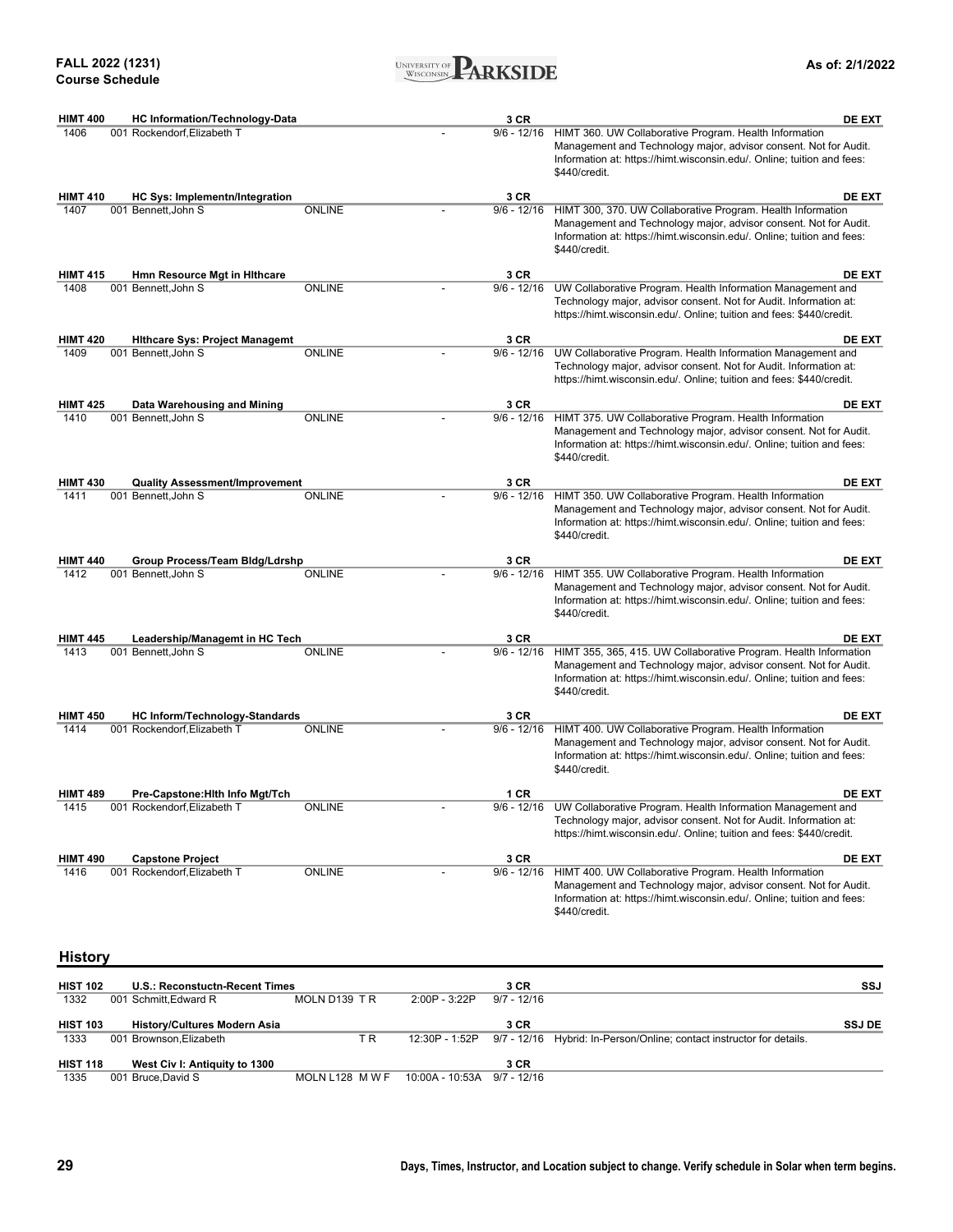

| <b>HIST 120</b> |     | West Civ III: 1815-the Present    |                 |                 | 3 CR          |                                                                                                                |
|-----------------|-----|-----------------------------------|-----------------|-----------------|---------------|----------------------------------------------------------------------------------------------------------------|
| 1336            |     | 001 Bruce, David S                | MOLN L128 M W F | 11:00A - 11:53A | $9/7 - 12/16$ |                                                                                                                |
| <b>HIST 128</b> |     | Wrld Hist III 1800 to Present     |                 |                 | 3 CR          | <b>SSJ DE</b>                                                                                                  |
| 1337            |     | 001 Brownson, Elizabeth           | MOLN D105 TR    | 9:30A - 10:52A  | $9/7 - 12/16$ | Hybrid: In-Person/Online; contact instructor for details.                                                      |
| <b>HIST 250</b> |     | Sources and Methods in History    |                 |                 | 3 CR          |                                                                                                                |
| 1338            | 001 | Bruce,David S                     | MOLN L128 M W F | 1:00P - 1:53P   | $9/7 - 12/16$ | At least two of the following with a C or better: HIST 101, 102, 118,<br>119, 120, 126, 127, 128.              |
| <b>HIST 290</b> |     | <b>Special Topics in History:</b> |                 |                 | 3 CR          |                                                                                                                |
| 2289            | 001 | Brownson, Elizabeth               |                 | 2:00P - 4:50P   | $9/7 - 12/16$ | <b>Topic: Films of the Middle East</b> – ENGL 101; one 100-lvl history<br>course. Repeat with different topic. |
| <b>HIST 327</b> |     | History of Britain I: to 1603     |                 |                 | 3 CR          |                                                                                                                |
| 1340            | 001 | Bruce, David S                    | MOLN L128 M W   | $2:00P - 3:22P$ | $9/7 - 12/16$ | <b>ENGL 101.</b>                                                                                               |
| <b>HIST 344</b> |     | Gilded Age & Prg Era 1877-1917    |                 |                 | 3 CR          |                                                                                                                |
| 1343            | 001 | Schmitt, Edward R                 | MOLN L111 TR    | 11:00A - 12:22P | $9/7 - 12/16$ | <b>HIST 250.</b>                                                                                               |
| <b>HIST 490</b> |     | <b>Special Topics in History:</b> |                 |                 | 3 CR          |                                                                                                                |
| 2290            | 001 | Brownson, Elizabeth               |                 | $2:00P - 4:50P$ | $9/7 - 12/16$ | Topic: Films of the Middle East - HIST 250 or consent. Repeat with<br>different topic.                         |

#### **Health and Wellness**

| <b>HLTH 270</b> | <b>Lifetime Wellness</b>          |                 |       |                  | 3 CR          | <b>SSH</b>                                                                                                  |
|-----------------|-----------------------------------|-----------------|-------|------------------|---------------|-------------------------------------------------------------------------------------------------------------|
| 1709            | 001 Verdegan, Jon L               |                 |       |                  | $9/7 - 12/16$ | Must attend pre-assessment during the first week of class. Requires<br>workouts outside of scheduled class. |
| 1710            | 002 Verdegan, Jon L               |                 |       |                  | 9/7 - 12/16   | Must attend pre-assessment during the first week of class. Requires<br>workouts outside of scheduled class. |
| <b>HLTH 280</b> | <b>Nutrition for Wellness</b>     |                 |       |                  | 3 CR          | <b>NSH</b>                                                                                                  |
| 1711            | 001 Strauss-Thompkins, Stefanie N | <b>SAC L157</b> | M W F | 11:00A - 11:53A  | $9/7 - 12/16$ |                                                                                                             |
| 1712            | 002 Verdegan, Jon L               |                 | T R   | $9:30A - 10:52A$ | 9/7 - 12/16   |                                                                                                             |
| 1713            | 003 Strauss-Thompkins, Stefanie N | SAC L153 M      |       | $5:30P - 8:20P$  | $9/7 - 12/16$ |                                                                                                             |
| 1714            | 004 Strauss-Thompkins. Stefanie N | <b>ONLINE</b>   |       |                  | $9/7 - 12/16$ | Online: additional online fee: \$35/credit.                                                                 |

### **Human Resource Management**

| <b>HRM 343</b> | <b>Human Resource Management</b>      |               |                 | 3 CR          |                                                                                                                                              |
|----------------|---------------------------------------|---------------|-----------------|---------------|----------------------------------------------------------------------------------------------------------------------------------------------|
| 2122           | 001 Wu, Bingging                      | MOLN D105 M W | 2:00P - 3:22P   | $9/7 - 12/16$ | 54 credits completed.                                                                                                                        |
| 2123           | 002 Wu, Bingging                      | <b>ONLINE</b> | -               | $9/7 - 12/16$ | 54 credits completed. Not open to Business Management Online.                                                                                |
| 2124           | 095 Wu, Bingging                      | <b>ONLINE</b> |                 | 9/7 - 12/16   | Online: additional online fee: \$35/credit.<br>54 credits completed. Business Management Online only. Online;<br>tuition/fees: \$365/credit. |
| <b>HRM 442</b> | <b>Training/Performance Managemnt</b> |               |                 | 3 CR          |                                                                                                                                              |
| 2125           | 001                                   | MOLN L144 R   | $6:00P - 8:50P$ | $9/7 - 12/16$ | HRM 343, MGT 349.                                                                                                                            |
| <b>HRM 444</b> | <b>Compensation and Benefits</b>      |               |                 | 3 CR          | CBL                                                                                                                                          |
| 2126           | 001 Akinlade, Ekundayo Y              | MOLN L144 TR  | $2:00P - 3:22P$ | $9/7 - 12/16$ | <b>HRM 343.</b>                                                                                                                              |

#### **International Studies**

| <b>INTS 100</b><br>1344 | Intro to International Studies<br>001 Akindes.Simon A  | ТR            | $5:00P - 6:22P$ | 3 CR<br>$9/7 - 12/16$ |                                                                       | SSI          |
|-------------------------|--------------------------------------------------------|---------------|-----------------|-----------------------|-----------------------------------------------------------------------|--------------|
| <b>INTS 103</b>         | <b>History/Cultures Modern Asia</b>                    |               |                 | 3 CR                  |                                                                       | DE           |
| 1334<br><b>INTS 210</b> | 001 Brownson.Elizabeth<br><b>Cultural Anthropology</b> | T R           | 12:30P - 1:52P  | 3 CR                  | 9/7 - 12/16 Hybrid: In-Person/Online; contact instructor for details. | <b>SSIDE</b> |
| 1810                    | 001 Gillogly, Kathleen A                               | MOLN L324 M W | 1:00P - 1:53P   |                       | 9/7 - 12/16 Hybrid: In-Person/Online; contact instructor for details. |              |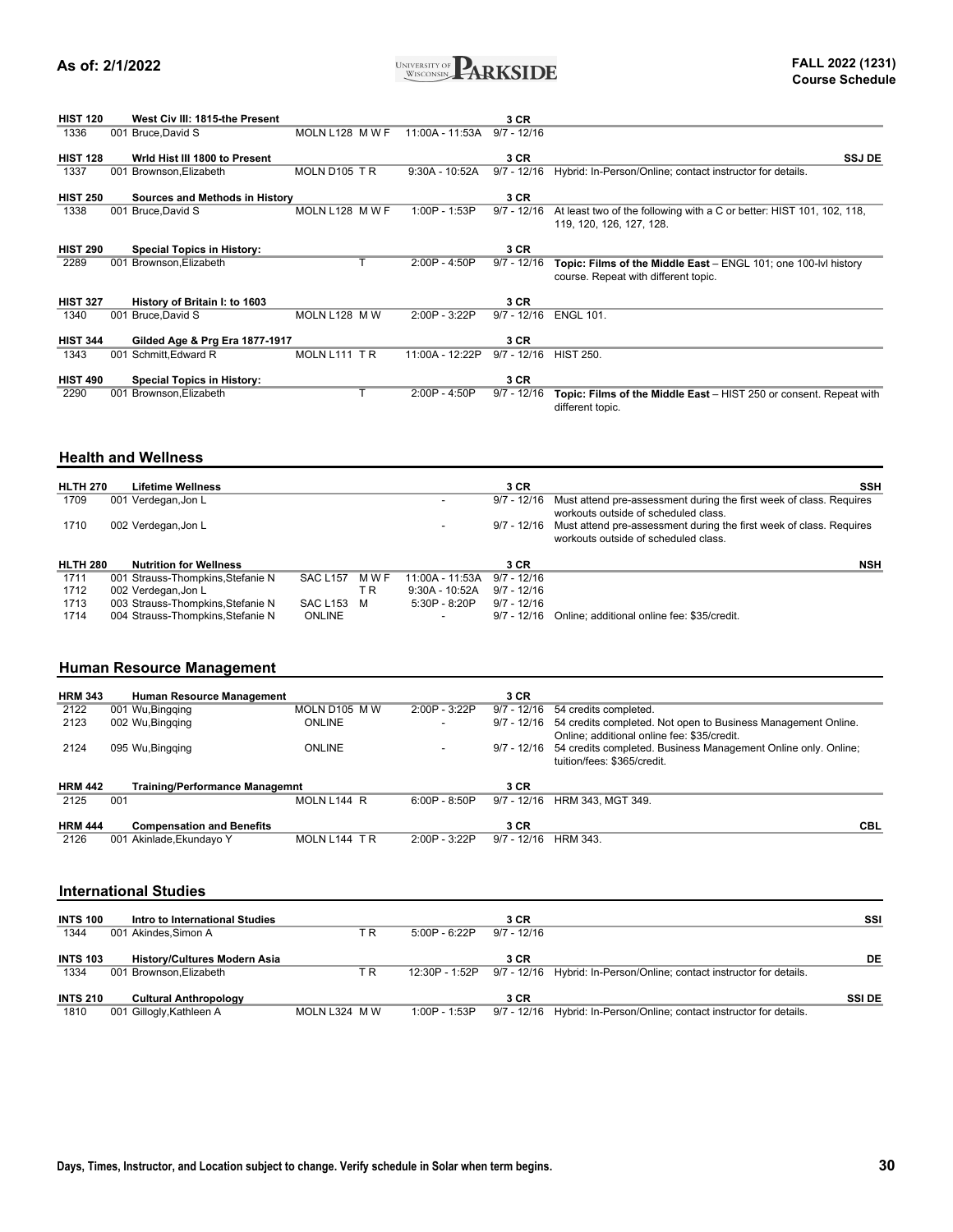#### **FALL 2022 (1231) Course Schedule**



| <b>INTS 400</b> | Non UW-P Study Abroad           | 0 CR                                                                                    | <b>SA</b> |
|-----------------|---------------------------------|-----------------------------------------------------------------------------------------|-----------|
| 1189            | M00 Isaacson Philippa, Elaine M | Enrollment in approved Study Abroad program. Consent of<br>$9/7 - 12/16$                |           |
|                 |                                 | International Studies Director, Graded CR/NC, Class fee: \$150.                         |           |
| 1190            | M01 Isaacson Philippa, Elaine M | 9/7 - 12/16 Enrollment in approved Study Abroad program. Consent of                     |           |
|                 |                                 | International Studies Director, Graded CR/NC, Class fee: \$192.                         |           |
| 1191            | M02 Isaacson Philippa, Elaine M | Enrollment in approved Study Abroad program. Consent of<br>$9/7 - 12/16$                |           |
|                 |                                 | International Studies Director, Graded CR/NC, Class fee: \$234.                         |           |
| 1192            | M03 Isaacson Philippa, Elaine M | Enrollment in approved Study Abroad program. Consent of<br>$9/7 - 12/16$                |           |
|                 |                                 | International Studies Director, Graded CR/NC, Class fee: \$276.                         |           |
| 1193            | M04 Isaacson Philippa, Elaine M | 9/7 - 12/16 Enrollment in approved Study Abroad program. Consent of                     |           |
|                 |                                 | International Studies Director, Graded CR/NC, Class fee: \$318.                         |           |
| 1194            | M05 Isaacson Philippa, Elaine M | $9/7 - 12/16$<br>Enrollment in approved Study Abroad program. Consent of                |           |
|                 |                                 | International Studies Director, Graded CR/NC, Class fee: \$360.                         |           |
| 1195            | M06 Isaacson Philippa, Elaine M | $9/7 - 12/16$<br>Enrollment in approved Study Abroad program. Consent of                |           |
|                 |                                 | International Studies Director, Graded CR/NC, Class fee: \$402.                         |           |
| 1196            | M07 Isaacson Philippa, Elaine M | Enrollment in approved Study Abroad program. Consent of<br>$9/7 - 12/16$                |           |
|                 |                                 | International Studies Director, Graded CR/NC, Class fee: \$444.                         |           |
| 1197            | M08 Isaacson Philippa, Elaine M | $9/7 - 12/16$<br>Enrollment in approved Study Abroad program. Consent of                |           |
|                 |                                 | International Studies Director, Graded CR/NC, Class fee: \$486.                         |           |
| 1198            | M09 Isaacson Philippa, Elaine M | $9/7 - 12/16$<br>Enrollment in approved Study Abroad program. Consent of                |           |
|                 |                                 | International Studies Director, Graded CR/NC, Class fee: \$528.                         |           |
| 1199            | M10 Isaacson Philippa, Elaine M | Enrollment in approved Study Abroad program. Consent of<br>$9/7 - 12/16$                |           |
|                 |                                 | International Studies Director, Graded CR/NC, Class fee: \$570.                         |           |
|                 |                                 |                                                                                         |           |
| <b>INTS 405</b> | Internship in Int'l Educ Srvcs  | $1 - 3$ CR                                                                              |           |
| 1200            | 001 Akindes, Simon A            | Junior, International Studies major/minor. Consent instructor, program<br>$9/7 - 12/16$ |           |
|                 |                                 | director.                                                                               |           |

| <b>INTS 499</b> | <b>Independent Study:</b>       |                          | 1 - 4 CR                                          |  |
|-----------------|---------------------------------|--------------------------|---------------------------------------------------|--|
| 1202            | 001 Akindes.Simon A             | $\,$                     | 9/7 - 12/16 Consent instructor, program director. |  |
| 1203            | 002 Bahmani, Sahar              | $\overline{\phantom{0}}$ | 9/7 - 12/16 Consent instructor, program director. |  |
| 1204            | 003 Banerjee, Madhumita         | $\,$                     | 9/7 - 12/16 Consent instructor, program director. |  |
| 1205            | 004 Brownson.Elizabeth          | $\overline{\phantom{a}}$ | 9/7 - 12/16 Consent instructor, program director. |  |
| 1206            | 005 Dana.Seifdeen N             | $\overline{\phantom{0}}$ | 9/7 - 12/16 Consent instructor, program director. |  |
| 1207            | 006 Gillogly, Kathleen A        | $\overline{\phantom{0}}$ | 9/7 - 12/16 Consent instructor, program director. |  |
| 1208            | 007 Hansen, Michael A           | $\,$                     | 9/7 - 12/16 Consent instructor, program director. |  |
| 1209            | 008 Isaacson Philippa, Elaine M |                          | 9/7 - 12/16 Consent instructor, program director. |  |

### **Italian**

| <b>ITAL</b><br>. 103 |                                                                                                                                  |                                                                                                                                      |               | <b>AF</b>    |  |
|----------------------|----------------------------------------------------------------------------------------------------------------------------------|--------------------------------------------------------------------------------------------------------------------------------------|---------------|--------------|--|
|                      | <b>Introductory Italian</b> i                                                                                                    |                                                                                                                                      |               | ◡            |  |
| 2021                 | 00<br>laguinta.<br>Marv A<br>the contract of the contract of the contract of the contract of the contract of the contract of the | MOL<br>167<br>NL.<br>the contract of the contract of the contract of the contract of the contract of the contract of the contract of | :00P<br>o:57P | 12/16<br>9/7 |  |

### **Kinesiology & Sport Performanc**

| <b>KSP 100</b> | Intro Kinesiology/Sprt Perform        |                 |                |                  | 1 CR          |                                                                |     |
|----------------|---------------------------------------|-----------------|----------------|------------------|---------------|----------------------------------------------------------------|-----|
| 1715           | 001 Strauss-Thompkins, Stefanie N     | <b>SAC L155</b> | M              | 10:00A - 10:53A  | $9/7 - 12/16$ |                                                                |     |
|                |                                       |                 |                |                  |               |                                                                |     |
| <b>KSP 295</b> | <b>Pract-Kinesiology/Sprt Perform</b> |                 |                |                  | 2 CR          |                                                                | CBL |
| 1716           | 001 Strauss-Thompkins, Stefanie N     | <b>SAC L155</b> | W F            | 10:00A - 10:53A  | $9/7 - 12/16$ | KSP 100, 110; sophomore or above.                              |     |
| <b>KSP 306</b> | <b>Motor Learning/Skill Acquisitn</b> |                 |                |                  | 3 CR          |                                                                |     |
|                |                                       |                 |                |                  |               |                                                                |     |
| 1717           | 001 Verdegan, Jon L                   | <b>SAC L153</b> | M W F          | 10:00A - 10:53A  | $9/7 - 12/16$ | Sophomore or above.                                            |     |
| <b>KSP 310</b> | Measuremt/Evaluation-Sprt/Exer        |                 |                |                  | 3 CR          |                                                                |     |
|                |                                       |                 | T <sub>R</sub> |                  | $9/7 - 12/16$ |                                                                |     |
| 1718           | 001 Palao Andres, Jose M              |                 |                | 11:00A - 12:22P  |               | Computational skill completed.                                 |     |
| <b>KSP 320</b> | <b>Sport and Exercise Psychology</b>  |                 |                |                  | 3 CR          |                                                                |     |
|                |                                       |                 |                | 11:00A - 12:22P  | $9/7 - 12/16$ | Junior or senior.                                              |     |
| 1719           | 001 Strauss-Thompkins, Stefanie N     | <b>SAC L155</b> | T R            |                  |               |                                                                |     |
| <b>KSP 330</b> | <b>Sport/Exercise Biomechanics</b>    |                 |                |                  | 4 CR          |                                                                |     |
| 1720           | 001 Palao Andres, Jose M              | <b>SAC L153</b> | M W            | 2:00P - 3:22P    | $9/7 - 12/16$ | KSP 110 or BIOS 105 or 300; computational skills completed.    |     |
| 1721           | L081 Palao Andres.Jose M              | <b>SAC D140</b> |                | 12:30P - 1:52P   | $9/7 - 12/16$ | Enrollment in Lecture (001) and a Lab (L081-082) required.     |     |
| 1722           | L082 Palao Andres, Jose M             | SAC D140 R      |                | 12:30P - 1:52P   | $9/7 - 12/16$ |                                                                |     |
|                |                                       |                 |                |                  |               |                                                                |     |
| <b>KSP 340</b> | <b>Sport and Exercise Physiology</b>  |                 |                |                  | 4 CR          |                                                                |     |
| 1723           | 001 Lyons, Brian C                    | <b>SAC L155</b> | T <sub>R</sub> | 8:00A - 9:22A    | $9/7 - 12/16$ | KSP 110 or BIOS 105/106 or BIOS 300/341; computational skills. |     |
| 1724           | L081 Lyons, Brian C                   | <b>SAC D140</b> | т              | $9:30A - 10:52A$ | $9/7 - 12/16$ | Enrollment in Lecture (001) and a Lab (L081-L082) required.    |     |
| 1725           | L082 Lyons, Brian C                   | SAC D140 R      |                | 2:00P - 3:22P    | $9/7 - 12/16$ |                                                                |     |
|                |                                       |                 |                |                  |               |                                                                |     |
| <b>KSP 410</b> | <b>Fitness Assessmt/Exer Prescrpt</b> |                 |                |                  | 3 CR          |                                                                |     |
| 1726           | 001 Palao Andres.Jose M               | <b>SAC L153</b> | M W F          | $9:00A - 9:53A$  | $9/7 - 12/16$ | KSP 330, 340.                                                  |     |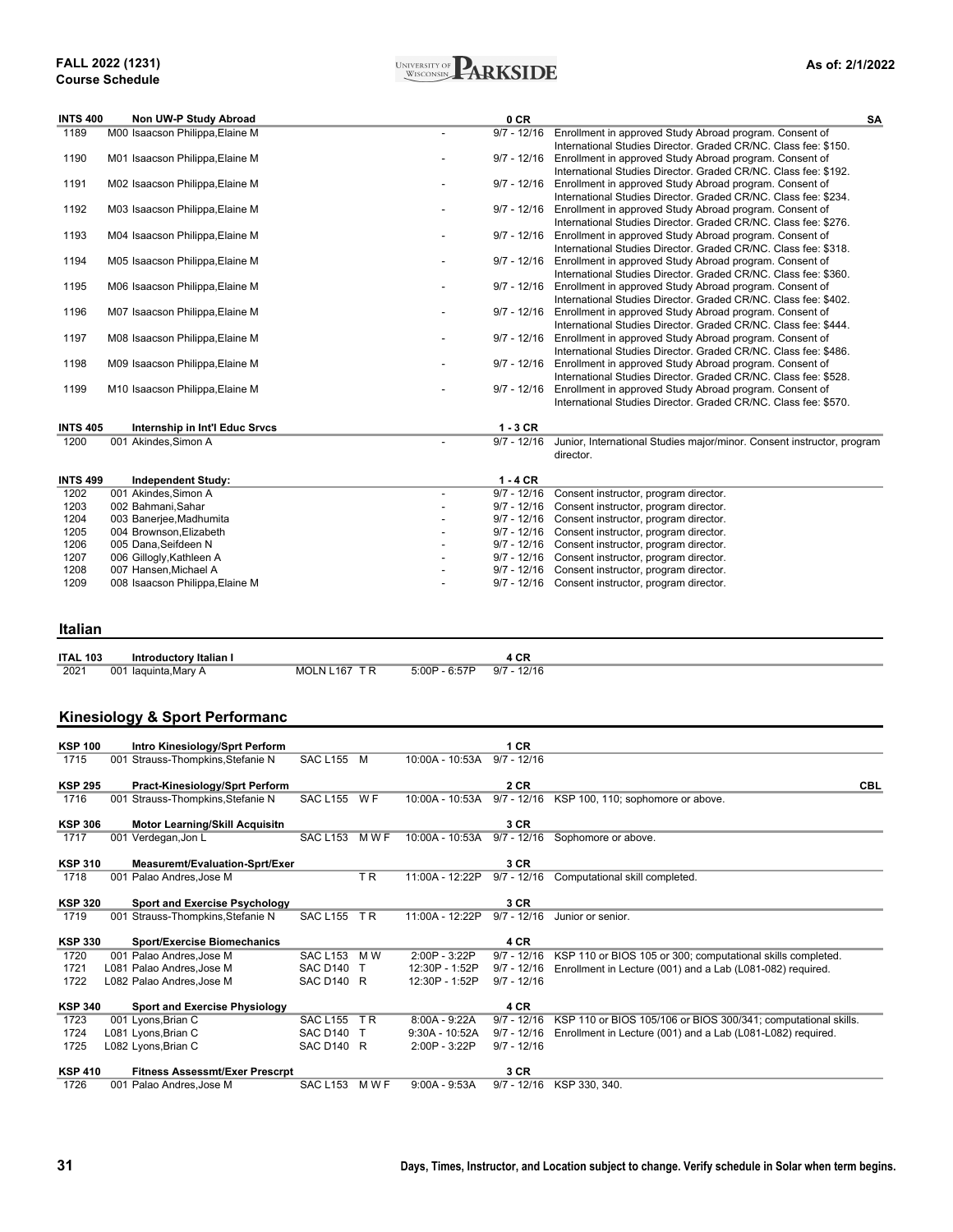

| <b>KSP 415</b> | <b>Sci Princpl Strength/Condition</b> |                 |       |                  | 4 CR          |                                                                     |
|----------------|---------------------------------------|-----------------|-------|------------------|---------------|---------------------------------------------------------------------|
| 1727           | 001 Lyons, Brian C                    | <b>SAC L153</b> | T R   | 12:30P - 1:52P   | $9/7 - 12/16$ | KSP 330, 340. Enrollment in Lecture (001) and Lab (L081) required.  |
| 1728           | L081 Lyons, Brian C                   | SAC D140 R      |       | $9:30A - 10:52A$ | $9/7 - 12/16$ |                                                                     |
|                |                                       |                 |       |                  |               |                                                                     |
| <b>KSP 435</b> | <b>Kinesio/Sport-SpecI Populatns</b>  |                 |       |                  | 3 CR          |                                                                     |
| 1729           | 001 Lyons, Brian C                    | <b>SAC L153</b> | M W F | $8:00A - 8:53A$  | $9/7 - 12/16$ | KSP 110 or BIOS 105/106.                                            |
|                |                                       |                 |       |                  |               |                                                                     |
| <b>KSP 494</b> | Internship                            |                 |       |                  | $1 - 3$ CR    |                                                                     |
| 1730           | 001 Lyons, Brian C                    |                 |       |                  | $9/7 - 12/16$ | Consent instructor, department chair. Repeat, max 6 crs.            |
| 1731           | 002 Palao Andres, Jose M              |                 |       |                  | $9/7 - 12/16$ | Consent instructor, department chair. Repeat, max 6 crs.            |
|                |                                       |                 |       |                  |               |                                                                     |
| <b>KSP 498</b> | <b>Fieldwork-Kinesio/Sprt Perform</b> |                 |       |                  | $1 - 3$ CR    |                                                                     |
| 1732           | 001 Lyons, Brian C                    |                 |       |                  | $9/7 - 12/16$ | KSP major, min 2.67 major GPA. Must complete in last year. Approval |
|                |                                       |                 |       |                  |               | by KSP faculty, department chair.                                   |
| 1733           | 002 Palao Andres.Jose M               |                 |       |                  | $9/7 - 12/16$ | KSP major, min 2.67 major GPA. Must complete in last year. Approval |
|                |                                       |                 |       |                  |               | by KSP faculty, department chair.                                   |
|                |                                       |                 |       |                  |               |                                                                     |
| <b>KSP 499</b> | <b>Independent Study:</b>             |                 |       |                  | $1 - 5$ CR    |                                                                     |
| 1734           | 001 Lyons, Brian C                    |                 |       |                  | $9/7 - 12/16$ | Consent instructor, department chair.                               |
| 1735           | 002 Palao Andres, Jose M              |                 |       |                  | $9/7 - 12/16$ | Consent instructor, department chair.                               |
| 1736           | 003 Strauss-Thompkins, Stefanie N     |                 |       |                  | $9/7 - 12/16$ | Consent instructor, department chair.                               |
| 1737           | 004 Verdegan, Jon L                   |                 |       |                  | $9/7 - 12/16$ | Consent instructor, department chair.                               |

### **Liberal Studies**

| <b>LBST 100</b> | Intro Discip: Humanities & Arts    |                  |       |                  | 3 CR          | <b>HUH</b>                                                                                                 |
|-----------------|------------------------------------|------------------|-------|------------------|---------------|------------------------------------------------------------------------------------------------------------|
| 2022            | 001 Swiderski, Suzanne M           |                  | M W F | 10:00A - 10:53A  | $9/7 - 12/16$ | Freshman or sophomore only.                                                                                |
| <b>LBST 101</b> | Intro Hum: Wrld Cultre to 1500     |                  |       |                  | 3 CR          | <b>HUH</b>                                                                                                 |
| 2023            | 001 Michelli, Perette E            | <b>RITA L131</b> | T R   | 11:00A - 12:22P  | $9/7 - 12/16$ |                                                                                                            |
| <b>LBST 103</b> | Diversity in the U.S. (DV)         |                  |       |                  | 3 CR          | <b>HUH DV</b>                                                                                              |
| 2024            | 001 Hall, Joshua D                 | <b>RITA L109</b> | M W   | $2:00P - 3:22P$  | $9/7 - 12/16$ | Fulfills Ethnic Diversity Requirement.                                                                     |
| 2025            | 002 Hall, Joshua D                 | ONLINE           |       |                  | $9/7 - 12/16$ | Fulfills Ethnic Diversity Requirement. Online; additional online fee:<br>\$35/credit.                      |
| 2026            | 003 Hall, Joshua D                 | <b>ONLINE</b>    |       |                  | $9/7 - 12/16$ | Fulfills Ethnic Diversity Requirement. Online; additional online fee:<br>\$35/credit.                      |
| <b>LBST 210</b> | Introduction to Leadership         |                  |       |                  | 3 CR          | <b>SSK DE</b>                                                                                              |
| 2027            | 001 Anderson, Karin L              | <b>ONLINE</b>    |       |                  | $9/7 - 12/16$ | Online; additional online fee: \$35/credit.                                                                |
| <b>LBST 300</b> | <b>Identity and Influence (DV)</b> |                  |       |                  | 3 CR          | DV DE                                                                                                      |
| 2028            | 001 Hall.Joshua D                  | ONLINE           |       |                  | $9/7 - 12/16$ | LBST 103 or consent. Fulfills Ethnic Diversity Requirement. Online;<br>additional online fee: \$35/credit. |
| <b>LBST 367</b> | Latinos(as) and the Law (DV)       |                  |       |                  | 3 CR          | DV                                                                                                         |
| 1277            | 001 Schultz, Dennis R              | MOLN D139 TR     |       | $9:30A - 10:52A$ | $9/7 - 12/16$ | CRMJ 101 or POLS 100; or consent. Fulfills Ethnic Diversity<br>Requirement.                                |
| <b>LBST 498</b> | <b>Senior Seminar Project</b>      |                  |       |                  | 3 CR          | DE                                                                                                         |
| 2029            | 001 Michelli, Perette E            | <b>ONLINE</b>    |       |                  | $9/7 - 12/16$ | Liberal studies major, senior; instructor consent. Online; additional<br>online fee: \$35/credit.          |

#### **Mathematics**

| <b>MATH 102</b> | <b>Survey of Mathematics</b> |                 |                 | <b>4 CR</b>   | CS                                                                                                                              |
|-----------------|------------------------------|-----------------|-----------------|---------------|---------------------------------------------------------------------------------------------------------------------------------|
| 1591            | 001 Widup.Denise A           | GRNQ D111 MTW F | 8:00A - 8:53A   | $9/7 - 12/16$ | Appropriate placement.                                                                                                          |
| 1595            | 002 MacKinnon, Rebeccah J    | MOLN L165 MTW F | 11:00A - 11:53A | 9/7 - 12/16   | Appropriate placement.                                                                                                          |
| 1592            | 003 MacKinnon, Rebeccah J    | MOLN L213 MTWR  | 1:00P - 1:53P   | $9/7 - 12/16$ | Appropriate placement.                                                                                                          |
| 1593            | 004 MacKinnon.Rebeccah J     | RITA L105 MW    | $3:30P - 5:27P$ | $9/7 - 12/16$ | Appropriate placement.                                                                                                          |
| 1594            | 005 Widup, Denise A          | GRNQ D111 MW    | $3:30P - 5:27P$ | $9/7 - 12/16$ | Appropriate placement.                                                                                                          |
| <b>MATH 103</b> | <b>Elementary Statistics</b> |                 |                 | 4 CR          | <b>NSM</b>                                                                                                                      |
| 1596            | 001 Schoettler.Annastasia M  | MOLN L322 MTWR  | $9:00A - 9:53A$ | $9/7 - 12/16$ | Appropriate placement. Not open to students with credit in any of:<br>BIOS 210, GEOS 295, MATH 203, POLS 200, PSYC 250, QM 210. |
|                 |                              |                 |                 |               | 310 SOCA 250 205 or 300                                                                                                         |

310, SOCA 250, 295 or 300.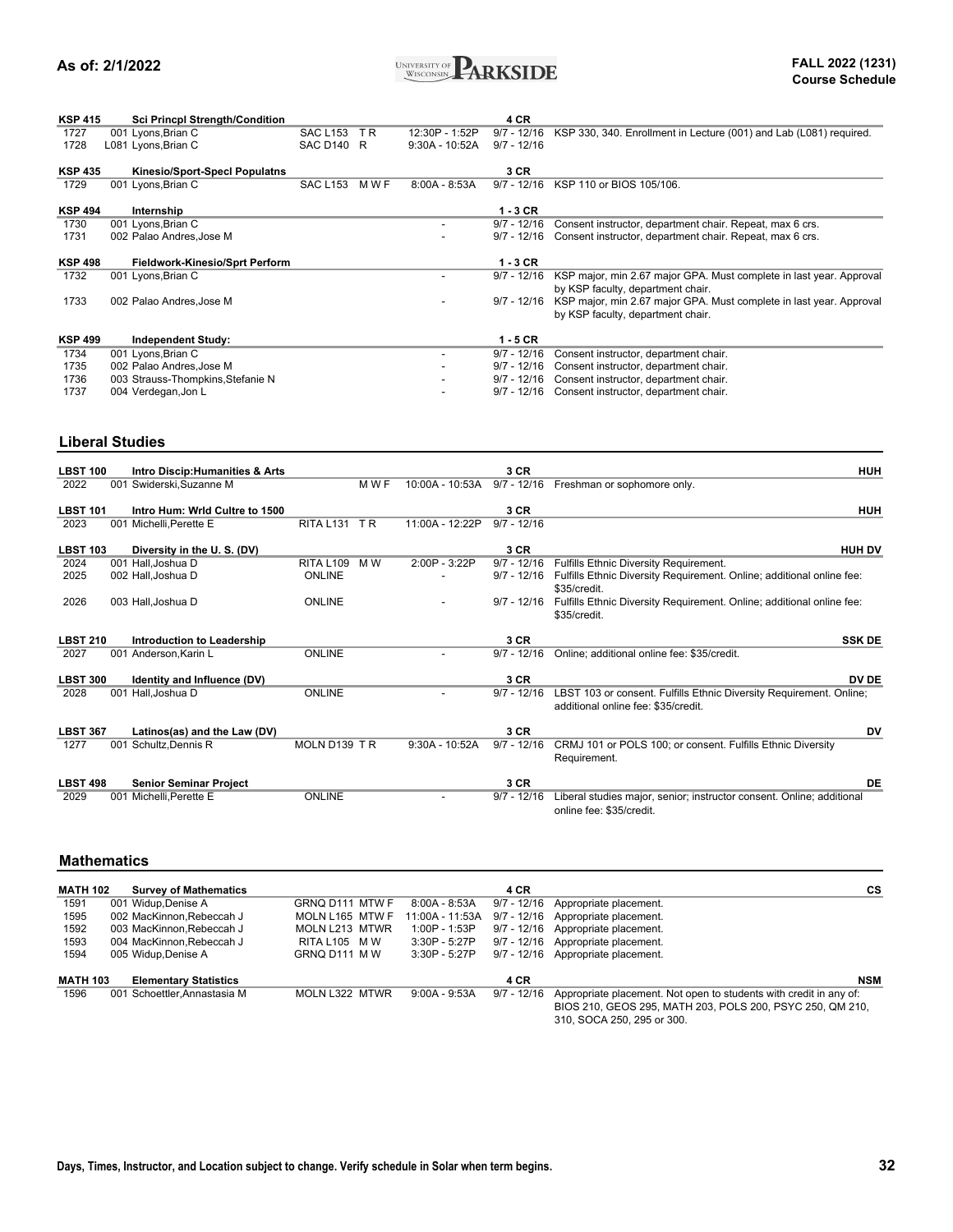

| <b>MATH 104</b>         | <b>Quantitative Reasoning</b>                |                 |                  |                                                                    | 4 CR          | cs                                                                              |
|-------------------------|----------------------------------------------|-----------------|------------------|--------------------------------------------------------------------|---------------|---------------------------------------------------------------------------------|
| 1597                    | 001 Sawasky Johnson, Rebecca D               | MOLN L163 MTWR  |                  | 10:00A - 10:53A                                                    | $9/7 - 12/16$ | Appropriate placement.                                                          |
| 1598                    | 002 Schoettler, Annastasia M                 | MOLN L322 MTWR  |                  | 10:00A - 10:53A                                                    | $9/7 - 12/16$ | Appropriate placement.                                                          |
| 1599                    | 003 Vondissen, Andrew P                      | RITA L101 MTWR  |                  | 10:00A - 10:53A                                                    | $9/7 - 12/16$ | Appropriate placement.                                                          |
| 1600                    | 004 Sawasky Johnson, Rebecca D               | MOLN L163 MTWR  |                  | 11:00A - 11:53A                                                    | $9/7 - 12/16$ | Appropriate placement.                                                          |
| 1601                    | 005 Schoettler, Annastasia M                 | MOLN L322 MTWR  |                  | 11:00A - 11:53A                                                    | $9/7 - 12/16$ | Appropriate placement.                                                          |
| 1602                    | 006 Sawasky Johnson, Rebecca D               | MOLN L163 MTWR  |                  | 1:00P - 1:53P                                                      | $9/7 - 12/16$ | Appropriate placement.                                                          |
| 1603                    | 007 Vondissen, Andrew P                      | RITA L101 MTWR  |                  | 2:00P - 2:53P                                                      | $9/7 - 12/16$ | Appropriate placement.                                                          |
| 1604                    | 008 Vondissen, Andrew P                      | RITA L101 M W   |                  | $3:30P - 5:27P$                                                    | 9/7 - 12/16   | Appropriate placement.                                                          |
| MATH 111                | College Algebra I                            |                 |                  |                                                                    | 5 CR          | CS                                                                              |
| 1606                    | 001 Vondissen, Andrew P                      | RITA L101 MTWRF |                  | $8:00A - 8:53A$                                                    | $9/7 - 12/16$ | Appropriate placement.                                                          |
| 1607                    | 002 Karwatka, Richard W                      |                 |                  | MOLN L161 MTWRF 10:00A - 10:53A                                    | $9/7 - 12/16$ | Appropriate placement.                                                          |
| 1608                    | 003 Widup, Denise A                          |                 |                  | GRNQ D111 MTWRF 10:00A - 10:53A                                    | $9/7 - 12/16$ | Appropriate placement.                                                          |
| 1609<br>1610            | 004 Karwatka, Richard W<br>005 Ertl, Heidi A |                 |                  | MOLN L161 MTWRF 11:00A - 11:53A<br>GRNQ D101 MTWRF 11:00A - 11:53A | $9/7 - 12/16$ | Appropriate placement.<br>9/7 - 12/16 Appropriate placement.                    |
| 1611                    | 006 Karwatka, Richard W                      | MOLN L161 MTWRF |                  | 1:00P - 1:53P                                                      | $9/7 - 12/16$ | Appropriate placement.                                                          |
| 1612                    | 007 Ertl, Heidi A                            | GRNQ D101 MTWRF |                  | 1:00P - 1:53P                                                      | $9/7 - 12/16$ | Appropriate placement.                                                          |
| 1613                    | 008 Widup, Denise A                          | GRNQ D111 MTWRF |                  | 1:00P - 1:53P                                                      | $9/7 - 12/16$ | Appropriate placement.                                                          |
| 1614                    | 009 Ertl, Heidi A                            | GRNQ D101 MTWRF |                  | 2:00P - 2:53P                                                      | $9/7 - 12/16$ | Appropriate placement.                                                          |
| 1615                    | 010 Kim, Bom Soo                             | MOLN L128 M W   |                  | $3:30P - 5:52P$                                                    | 9/7 - 12/16   | Appropriate placement.                                                          |
| 1616                    | 011 Ertl, Heidi A                            | GRNQ D101 TR    |                  | 3:30P - 5:52P                                                      | $9/7 - 12/16$ | Appropriate placement.                                                          |
| 1617                    | 012 Sawasky Johnson, Rebecca D               | <b>ONLINE</b>   |                  |                                                                    | 9/7 - 12/16   | Appropriate placement.                                                          |
| <b>MATH 112</b>         | College Algebra II                           |                 |                  |                                                                    | 4 CR          |                                                                                 |
| 1618                    | 001 Kreiman. Victor E                        |                 | <b>MTWF</b>      | 10:00A - 10:53A                                                    |               | 9/7 - 12/16 MATH 111 with C or better; or equivalent; or placement.             |
| <b>MATH 113</b>         | <b>Trigonometry</b>                          |                 |                  |                                                                    | 2 CR          |                                                                                 |
| 1619                    | 001 Nguyen, Lan The                          | MOLN D128 M W   |                  | $9:00A - 9:53A$                                                    |               | 9/7 - 12/16 MATH 112 or equivalent or concurrent.                               |
| <b>MATH 114</b>         | <b>College Algebra II/Trigonmetry</b>        |                 |                  |                                                                    | <b>5 CR</b>   |                                                                                 |
| 1620                    | 001 Karwatka, Richard W                      | MOLN L161 MTWRF |                  | $8:00A - 8:53A$                                                    |               | 9/7 - 12/16 MATH 111 with C or better; or equivalent, or placement. Not open to |
|                         |                                              |                 |                  |                                                                    |               | those with credit in MATH 112 or 113.                                           |
| 1621                    | 002 MacKinnon, Rebeccah J                    |                 |                  | MOLN L222 MTWRF 10:00A - 10:53A                                    |               | 9/7 - 12/16 MATH 111 with C or better; or equivalent, or placement. Not open to |
|                         |                                              |                 |                  |                                                                    |               | those with credit in MATH 112 or 113.                                           |
| <b>MATH 221</b>         | <b>Calculus &amp; Analytic Geometry I</b>    |                 |                  |                                                                    | 5 CR          | <b>NSM</b>                                                                      |
| 1622                    | 001 Karr, Ryan D                             | MOLN L107 MTWRF |                  | 1:00P - 1:53P                                                      |               | 9/7 - 12/16 MATH 112/113 or equivalent; or placement.                           |
| 1623                    | 002 Nguyen, Lan The                          | MOLN L111 M W   |                  | $3:30P - 5:52P$                                                    |               | 9/7 - 12/16 MATH 112/113 or equivalent; or placement.                           |
| <b>MATH 222</b>         | <b>Calculus/Analytic Geometry II</b>         |                 |                  |                                                                    | 5 CR          | <b>NSM</b>                                                                      |
| 1624                    | 001 Karr, Ryan D                             |                 |                  | MOLN L109 MTWRF 11:00A - 11:53A                                    |               | 9/7 - 12/16 MATH 221.                                                           |
|                         |                                              |                 |                  |                                                                    |               |                                                                                 |
| <b>MATH 223</b><br>1625 | <b>Calculus/Analytic Geometry III</b>        |                 |                  | MTWRF 11:00A - 11:53A                                              | <b>5 CR</b>   | 9/7 - 12/16 MATH 222.                                                           |
|                         | 001 Luo, Qinghua                             |                 |                  |                                                                    |               |                                                                                 |
| <b>MATH 231</b>         | <b>Discrete Mathematics</b>                  |                 |                  |                                                                    | 3 CR          |                                                                                 |
| 1626                    | 001 Luo, Qinghua                             | MOLN L109 M W F |                  | 10:00A - 10:53A                                                    |               | 9/7 - 12/16 MATH 112 with C or better.                                          |
| <b>MATH 301</b>         | Linear Algebra                               |                 |                  |                                                                    | 4 CR          |                                                                                 |
| 1628                    | 001 Kreiman, Victor E                        |                 | M W F            | $5:00P - 6:11P$                                                    |               | 9/7 - 12/16 MATH 223; or MATH 222 and consent.                                  |
| <b>MATH 303</b>         | Set Theory, Logic and Proof                  |                 |                  |                                                                    | 4 CR          |                                                                                 |
| 1629                    | 001 Karr,Ryan D                              | RITA L109 MWF   |                  | $3:30P - 4:41P$                                                    |               | 9/7 - 12/16 MATH 222; or PHIL 201 and consent.                                  |
| <b>MATH 310</b>         | <b>Adv Probability Theory/Stats</b>          |                 |                  |                                                                    | 4 CR          |                                                                                 |
| 1630                    | 001 Kreiman, Victor E                        | MOLN L222 MTW F |                  | 1:00P - 1:53P                                                      |               | 9/7 - 12/16 MATH 223.                                                           |
| <b>MATH 317</b>         | <b>Differential Equations/Applic</b>         |                 |                  |                                                                    | 4 CR          |                                                                                 |
| 1631                    | 001 Luo, Qinghua                             |                 | MTW <sub>F</sub> | 1:00P - 1:53P                                                      |               | 9/7 - 12/16 MATH 222.                                                           |
| <b>MATH 441</b>         | <b>Abstract Algebra</b>                      |                 |                  |                                                                    | 4 CR          |                                                                                 |
| 1632                    | 001 Nguyen, Lan The                          | MOLN L111 MW    |                  | 6:30P - 8:27P                                                      |               | 9/7 - 12/16 MATH 301, 303 or consent.                                           |
|                         |                                              |                 |                  |                                                                    |               |                                                                                 |
| <b>MATH 495</b><br>1633 | <b>Senior Seminar</b><br>001 Nguyen, Lan The |                 |                  |                                                                    | $1 - 2$ CR    | 9/7 - 12/16 Senior; consent.                                                    |
|                         |                                              |                 |                  |                                                                    |               |                                                                                 |
| <b>MATH 499</b>         | <b>Independent Study:</b>                    |                 |                  |                                                                    | $1 - 4$ CR    |                                                                                 |
| 1634                    | 001 Luo, Qinghua                             |                 |                  |                                                                    |               | 9/7 - 12/16 Consent instructor, department chair.                               |
| 1635<br>1636            | 002 Karr, Ryan D<br>003 Kreiman, Victor E    |                 |                  |                                                                    | 9/7 - 12/16   | Consent instructor, department chair.<br>Consent instructor, department chair.  |
| 1637                    | 004 Nguyen, Lan The                          |                 |                  |                                                                    | 9/7 - 12/16   | 9/7 - 12/16 Consent instructor, department chair.                               |
|                         |                                              |                 |                  |                                                                    |               |                                                                                 |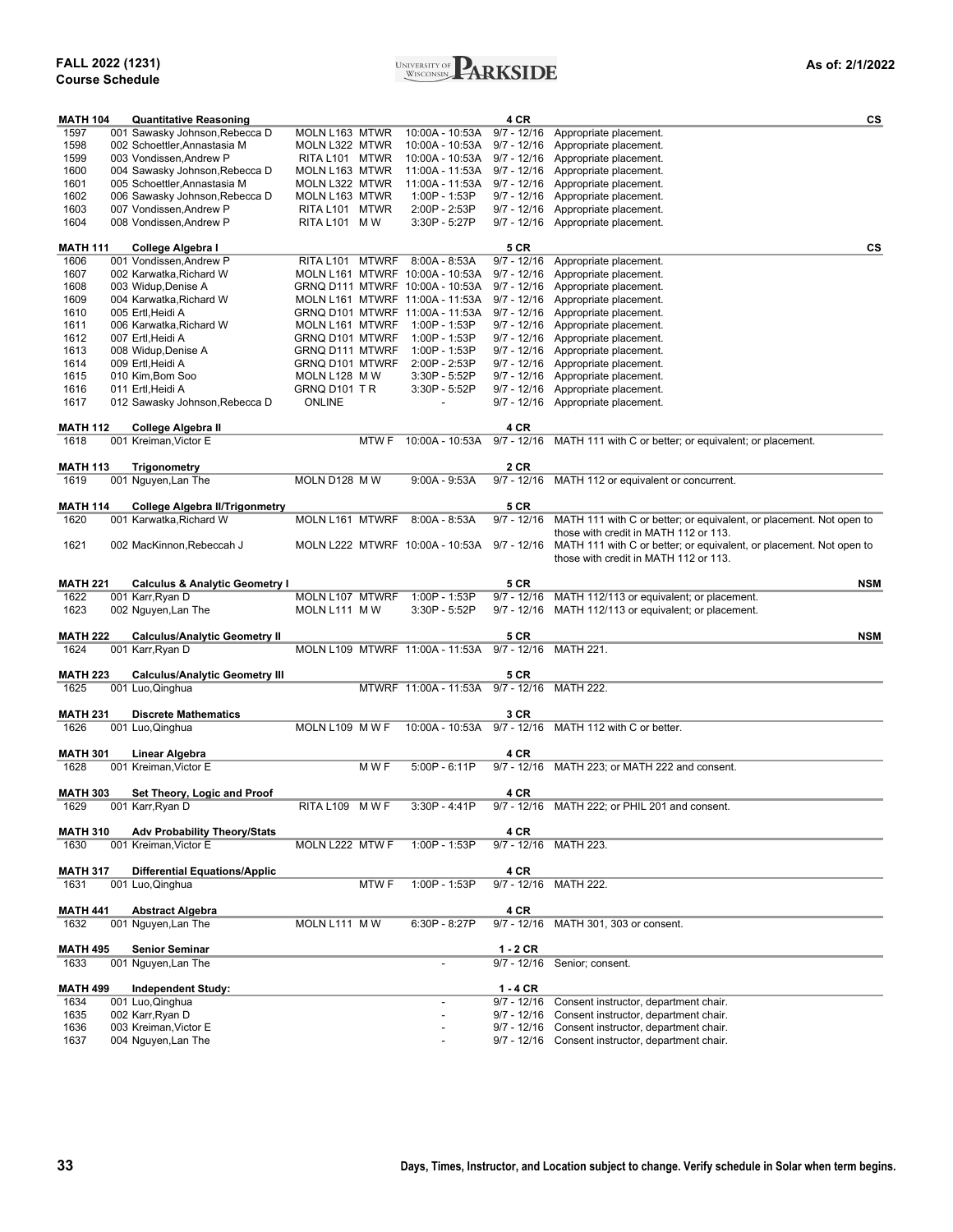

### **Management**

| <b>MGT 349</b> | <b>Organizational Behavior</b> |               |                 | 3 CR          |                                                                |    |
|----------------|--------------------------------|---------------|-----------------|---------------|----------------------------------------------------------------|----|
| 2127           | 001 Ogunyomi, Ifeyimika O      | MOLN L167 TR  | 12:30P - 1:52P  | $9/7 - 12/16$ | 54 credits completed.                                          |    |
| 2128           | 002 Ogunyomi, Ifeyimika O      | MOLN L167 TR  | $3:30P - 4:52P$ | $9/7 - 12/16$ | 54 credits completed.                                          |    |
| 2129           | 003                            | <b>ONLINE</b> | -               | $9/7 - 12/16$ | 54 credits completed. Not open to Business Management Online.  |    |
|                |                                |               |                 |               | Online: additional online fee: \$35/credit.                    |    |
| 2130           | 095                            | <b>ONLINE</b> |                 | 9/7 - 12/16   | 54 credits completed. Business Management Online only. Online; |    |
|                |                                |               |                 |               | tuition/fees: \$365/credit.                                    |    |
|                |                                |               |                 |               |                                                                |    |
| <b>MGT 446</b> | <b>Global Management</b>       |               |                 | 3 CR          |                                                                | DE |
| 2131           | 001 Wu, Bingging               | <b>ONLINE</b> |                 | $9/7 - 12/16$ | 54 credits completed. Not open to Business Management Online.  |    |
|                |                                |               |                 |               | Online: additional online fee: \$35/credit.                    |    |
| 2132           | 095 Wu, Bingging               | <b>ONLINE</b> |                 | $9/7 - 12/16$ | 54 credits completed. Business Management Online only. Online; |    |
|                |                                |               |                 |               | tuition/fees: \$365/credit.                                    |    |

### **Management Information Systems**

| <b>MIS 221</b> | <b>Bus Programming I-Visual Basic</b> |               |                 | 3 CR          | NSI                                                                        |
|----------------|---------------------------------------|---------------|-----------------|---------------|----------------------------------------------------------------------------|
| 2133           | 001 Zurad.Michael T                   | MOLN D112 T   | $6:00P - 8:50P$ | $9/7 - 12/16$ | MATH 104 or 111.                                                           |
| <b>MIS 320</b> | <b>Mgt Information Systems</b>        |               |                 | 3 CR          |                                                                            |
| 2135           | 002 Zheng, Weijun                     | MOLN D112 M W | $3:30P - 4:52P$ | $9/7 - 12/16$ | ACCT 201, 54 credits completed; business major/minor.                      |
| 2136           | 003                                   | <b>ONLINE</b> |                 | $9/7 - 12/16$ | ACCT 201, 54 credits completed; business major/minor. Not open to          |
|                |                                       |               |                 |               | Business Management Online. Online; additional online fee:<br>\$35/credit. |
| 2137           | 095                                   | <b>ONLINE</b> |                 | $9/7 - 12/16$ | ACCT 201, 54 credits completed. Business Management Online only.           |
|                |                                       |               |                 |               | Online: tuition/fees: \$365/credit.                                        |
| <b>MIS 322</b> | <b>Business Programming II - C#</b>   |               |                 | 3 CR          |                                                                            |
| 2138           | 001 Chalasani, Suresh B               | MOLN D112 TR  | $3:30P - 4:52P$ | $9/7 - 12/16$ | MIS 221.                                                                   |
|                |                                       |               |                 |               |                                                                            |
| <b>MIS 327</b> | <b>IT Infrastructure</b>              |               |                 | 3 CR          |                                                                            |
| 2139           | 001 Ning, Xue                         | MOLN D112 TR  | 2:00P - 3:22P   | $9/7 - 12/16$ | MATH 104 or MATH 111; 54 credits; business major/minor.                    |
|                |                                       |               |                 |               |                                                                            |
| <b>MIS 328</b> | <b>Database Management Systems</b>    |               |                 | 3 CR          |                                                                            |
| 2140           | 001 Ning, Xue                         | MOLN D112 R   | $6:00P - 8:50P$ | $9/7 - 12/16$ | MIS 221; min 54 credits completed; business major/minor.                   |

### **Marketing**

| <b>MKT 350</b> | <b>Marketing Principles</b>              |               |               | 3 CR |                                                                                                                                           |
|----------------|------------------------------------------|---------------|---------------|------|-------------------------------------------------------------------------------------------------------------------------------------------|
| 2141           | 001                                      | MOLN L144 MW  | 2:00P - 3:22P |      | 9/7 - 12/16 ECON 120; 54 credits completed, business major/minor.                                                                         |
| 2142           | 002 Akowuah.Lovina B                     | <b>ONLINE</b> | -             |      | 9/7 - 12/16 ECON 120; 54 credits completed, business major/minor. Not open to                                                             |
|                | Manion.Michael T                         |               |               |      | Business Management Online. Online; additional online fee:<br>\$35/credit.                                                                |
| 2143           | 095 Akowuah Lovina B<br>Manion.Michael T | <b>ONLINE</b> |               |      | 9/7 - 12/16 ECON 120; 54 credits completed, business major/minor. Business<br>Management Online only. Online; tuition/fees: \$365/credit. |

#### **Applied Music**

| <b>MUSA 101</b> | Performance Lab I    |             |                 | 1 CR          |                                                                   |
|-----------------|----------------------|-------------|-----------------|---------------|-------------------------------------------------------------------|
|                 |                      |             |                 | $9/7 - 12/16$ |                                                                   |
| 1002            | 001 Bouterse, Ami K  | RITA D174 M | 12:00P - 12:53P |               | Music major and concurrent enrollment in MUSA applied instrument  |
|                 |                      |             |                 |               | 100 level; or consent. May repeat.                                |
|                 |                      |             |                 |               |                                                                   |
| <b>MUSA 110</b> | <b>Applied Piano</b> |             |                 | 1 CR          |                                                                   |
| 1003            | 001 Nakayama, Fumi   |             |                 | $9/7 - 12/16$ | Music major/minor, or consent; concurrent enrollment in MUSA 101  |
|                 |                      |             |                 |               | for majors. May repeat. Course fee: \$80.                         |
|                 |                      |             |                 |               |                                                                   |
| <b>MUSA 111</b> | <b>Applied Piano</b> |             |                 | 1 CR          |                                                                   |
| 1004            | 001 Nakayama, Fumi   |             |                 | $9/7 - 12/16$ | Music major; MUSA 110 with C+ or better; concurrent enrollment in |
|                 |                      |             |                 |               | MUSA 101; or consent. May repeat. Course fee: \$80.               |
|                 |                      |             |                 |               |                                                                   |
|                 |                      |             |                 |               |                                                                   |
| <b>MUSA 112</b> | <b>Applied Organ</b> |             |                 | 1 CR          |                                                                   |
| 1005            | 001 Nakayama, Fumi   |             |                 | $9/7 - 12/16$ | Music major/minor, or consent; concurrent enrollment in MUSA 101  |
|                 |                      |             |                 |               | for majors. May repeat. Course fee: \$80.                         |
|                 |                      |             |                 |               |                                                                   |
| <b>MUSA 113</b> | <b>Applied Organ</b> |             |                 | 1 CR          |                                                                   |
| 1006            | 001 Nakayama, Fumi   |             |                 | $9/7 - 12/16$ | Music major; MUSA 112 with C+ or better; concurrent enrollment in |
|                 |                      |             |                 |               | MUSA 101; or consent. May repeat. Course fee: \$80.               |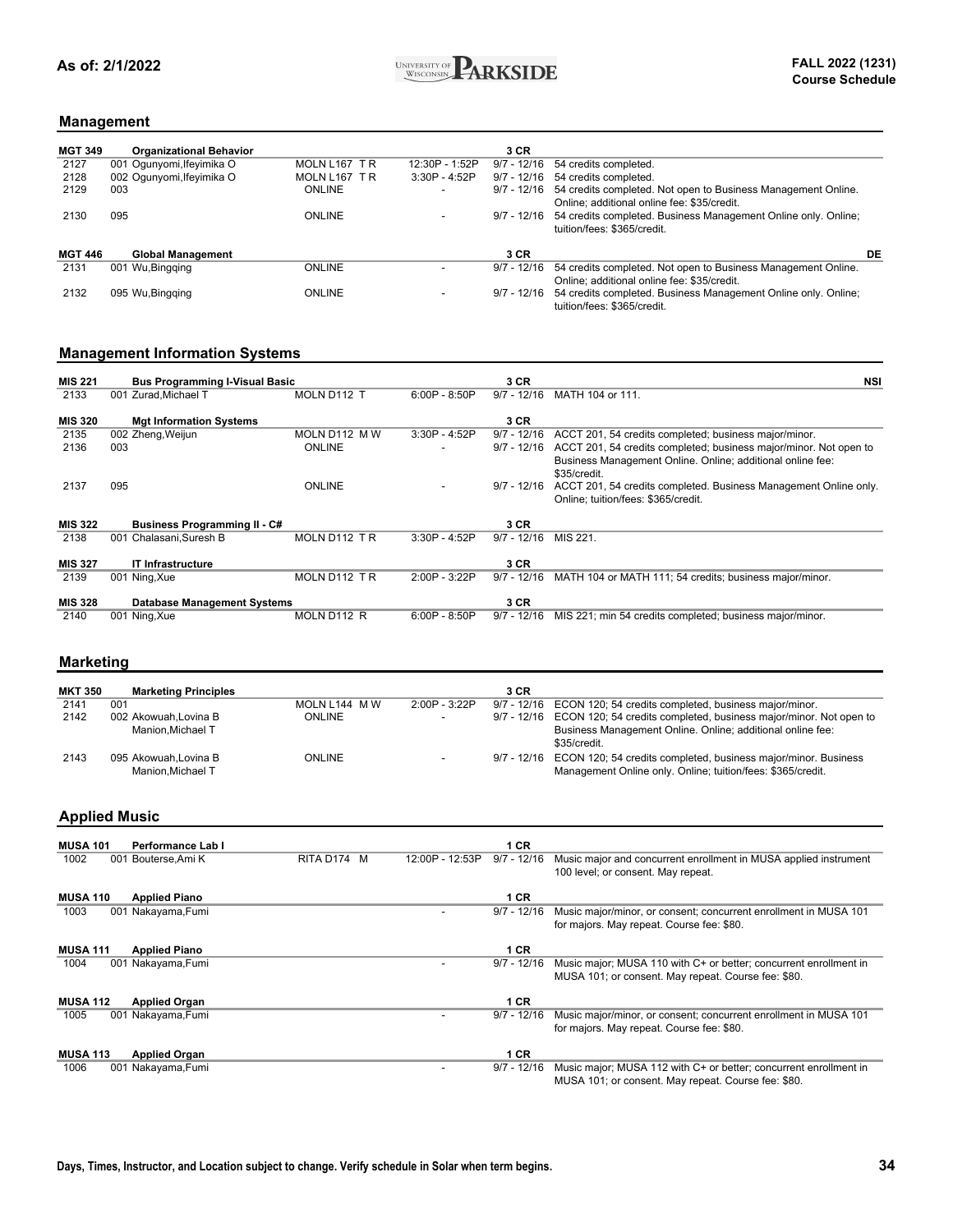

| <b>MUSA 116</b><br><b>Applied Harpsichord</b> | 1 CR          |                                                                                                                          |
|-----------------------------------------------|---------------|--------------------------------------------------------------------------------------------------------------------------|
| 1007<br>001 Nakayama, Fumi                    | $9/7 - 12/16$ | Music major/minor, or consent; concurrent enrollment in MUSA 101<br>for majors. May repeat. Course fee: \$80.            |
| <b>MUSA 117</b><br><b>Applied Harpsichord</b> | 1 CR          |                                                                                                                          |
| 1008<br>001 Nakayama, Fumi                    | $9/7 - 12/16$ | Music major; MUSA 116 with C+ or better; concurrent enrollment in<br>MUSA 101; or consent. May repeat. Course fee: \$80. |
| <b>MUSA 120</b><br><b>Applied Trumpet</b>     | 1 CR          |                                                                                                                          |
| 1009<br>001 Johnson, Russell D                | $9/7 - 12/16$ | Music major/minor, or consent; concurrent enrollment in MUSA 101<br>for majors. May repeat. Course fee: \$80.            |
| <b>MUSA 121</b><br><b>Applied Trumpet</b>     | 1 CR          |                                                                                                                          |
| 1010<br>001 Johnson, Russell D                | $9/7 - 12/16$ | Music major; MUSA 120 with C+ or better; concurrent enrollment in<br>MUSA 101; or consent. May repeat. Course fee: \$80. |
| <b>MUSA 122</b><br><b>Applied Horn</b>        | 1 CR          |                                                                                                                          |
| 1179<br>001 Williams, Kelsey                  | $9/7 - 12/16$ | Music major/minor, or consent; concurrent enrollment in MUSA 101<br>for majors. May repeat. Course fee: \$80.            |
| <b>MUSA 123</b><br><b>Applied Horn</b>        | 1 CR          |                                                                                                                          |
| 1180<br>001 Williams, Kelsey                  | $9/7 - 12/16$ | Music major; MUSA 122 with C+ or better; concurrent enrollment in<br>MUSA 101; or consent. May repeat. Course fee: \$80. |
| <b>MUSA 124</b><br><b>Applied Trombone</b>    | 1 CR          |                                                                                                                          |
| 1011<br>001 Hoelscher, Mark A                 | $9/7 - 12/16$ | Music major/minor, or consent; concurrent enrollment in MUSA 101<br>for majors. May repeat. Course fee: \$80.            |
| <b>MUSA 125</b><br><b>Applied Trombone</b>    | 1 CR          |                                                                                                                          |
| 1012<br>001 Hoelscher, Mark A                 | $9/7 - 12/16$ | Music major; MUSA 124 with C+ or better; concurrent enrollment in<br>MUSA 101; or consent. May repeat. Course fee: \$80. |
| <b>MUSA 126</b><br><b>Applied Baritone</b>    | 1 CR          |                                                                                                                          |
| 1013<br>001                                   | $9/7 - 12/16$ | Music major/minor, or consent; concurrent enrollment in MUSA 101<br>for majors. May repeat. Course fee: \$80.            |
| <b>MUSA 127</b><br><b>Applied Baritone</b>    | 1 CR          |                                                                                                                          |
| 1014<br>001                                   | $9/7 - 12/16$ | Music major; MUSA 126 with C+ or better; concurrent enrollment in<br>MUSA 101; or consent. May repeat. Course fee: \$80. |
| <b>MUSA 128</b><br><b>Applied Tuba</b>        | 1 CR          |                                                                                                                          |
| 001<br>1015                                   | $9/7 - 12/16$ | Music major/minor, or consent; concurrent enrollment in MUSA 101<br>for majors. May repeat. Course fee: \$80.            |
| <b>MUSA 129</b><br><b>Applied Tuba</b>        | 1 CR          |                                                                                                                          |
| 1016<br>001                                   | $9/7 - 12/16$ | Music major; MUSA 128 with C+ or better; concurrent enrollment in<br>MUSA 101; or consent. May repeat. Course fee: \$80. |
| <b>MUSA 140</b><br><b>Applied Violin</b>      | 1 CR          |                                                                                                                          |
| 1017<br>001 Mandl, Alexander B                | $9/7 - 12/16$ | Music major/minor, or consent; concurrent enrollment in MUSA 101<br>for majors. May repeat. Course fee: \$80.            |
| <b>MUSA 141</b><br><b>Applied Violin</b>      | 1 CR          |                                                                                                                          |
| 1018<br>001 Mandl, Alexander B                | 9/7 - 12/16   | Music major; MUSA 140 with C+ or better; concurrent enrollment in<br>MUSA 101; or consent. May repeat. Course fee: \$80. |
| <b>MUSA 142</b><br><b>Applied Viola</b>       | 1 CR          |                                                                                                                          |
| 1019<br>001 Garcia Garcia, Alvaro             | $9/7 - 12/16$ | Music major/minor, or consent; concurrent enrollment in MUSA 101<br>for majors. May repeat. Course fee: \$80.            |
| <b>MUSA 143</b><br><b>Applied Viola</b>       | 1 CR          |                                                                                                                          |
| 1020<br>001 Garcia Garcia, Alvaro             | $9/7 - 12/16$ | Music major; MUSA 142 with C+ or better; concurrent enrollment in<br>MUSA 101; or consent. May repeat. Course fee: \$80. |
| <b>MUSA 144</b><br><b>Applied Cello</b>       | 1 CR          |                                                                                                                          |
| 1021<br>001 Dissmore, Randall L               | $9/7 - 12/16$ | Music major/minor, or consent; concurrent enrollment in MUSA 101<br>for majors. May repeat. Course fee: \$80.            |
| <b>MUSA 145</b><br><b>Applied Cello</b>       | 1 CR          |                                                                                                                          |
| 1022<br>001 Dissmore, Randall L               | $9/7 - 12/16$ | Music major; MUSA 144 with C+ or better; concurrent enrollment in<br>MUSA 101; or consent. May repeat. Course fee: \$80. |
| <b>MUSA 146</b><br><b>Applied Bass</b>        | 1 CR          |                                                                                                                          |
| 1023<br>001 Ipsen, Timothy J                  | $9/7 - 12/16$ | Music major/minor, or consent; concurrent enrollment in MUSA 101                                                         |

for majors. May repeat. Course fee: \$80.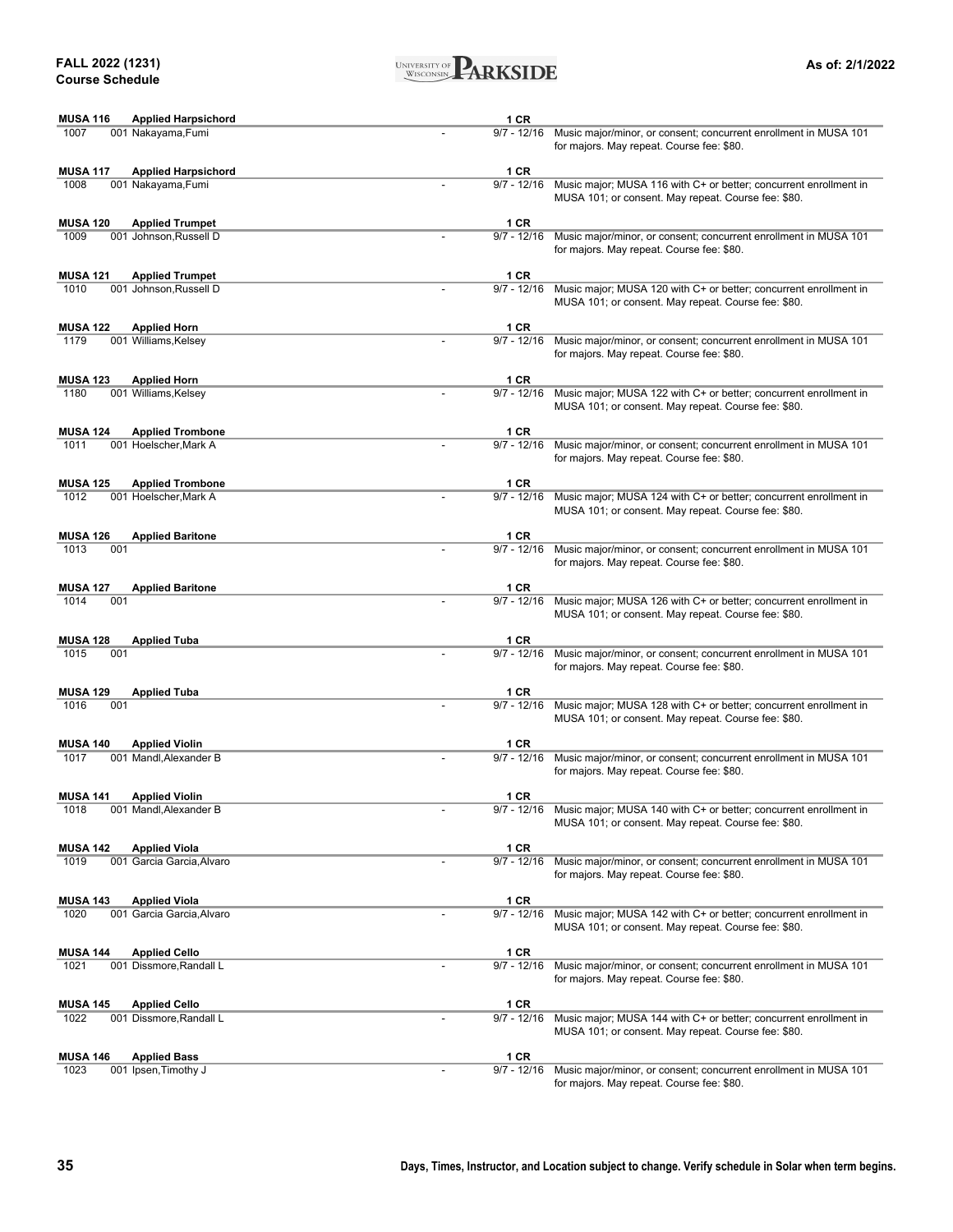

| <b>MUSA 147</b> | <b>Applied Bass</b>             |                          | 1 CR          |                                                                                                                                                                                 |
|-----------------|---------------------------------|--------------------------|---------------|---------------------------------------------------------------------------------------------------------------------------------------------------------------------------------|
| 1024            | 001 Ipsen, Timothy J            |                          | $9/7 - 12/16$ | Music major; MUSA 146 with C+ or better; concurrent enrollment in<br>MUSA 101; or consent. May repeat. Course fee: \$80.                                                        |
| <b>MUSA 148</b> | <b>Applied Classical Guitar</b> |                          | 1 CR          |                                                                                                                                                                                 |
| 1025            | 001 Buencamino, Jamey E         |                          | $9/7 - 12/16$ | Music major/minor, or consent; concurrent enrollment in MUSA 101<br>for majors. May repeat. Course fee: \$80.                                                                   |
| <b>MUSA 149</b> | <b>Applied Classical Guitar</b> |                          | 1 CR          |                                                                                                                                                                                 |
| 1026            | 001 Buencamino, Jamey E         |                          | $9/7 - 12/16$ | Music major; MUSA 148 with C+ or better; concurrent enrollment in<br>MUSA 101; or consent. May repeat. Course fee: \$80.                                                        |
| <b>MUSA 150</b> | <b>Applied Harp</b>             |                          | <b>1 CR</b>   |                                                                                                                                                                                 |
| 1027            | 001 Morse-Hambrock, Anne        |                          | $9/7 - 12/16$ | Music major/minor, or consent; concurrent enrollment in MUSA 101                                                                                                                |
|                 |                                 |                          |               | for majors. May repeat. Course fee: \$80.                                                                                                                                       |
| <b>MUSA 151</b> | <b>Applied Harp</b>             |                          | 1 CR          |                                                                                                                                                                                 |
| 1028            | 001 Morse-Hambrock.Anne         |                          | $9/7 - 12/16$ | Music major; MUSA 150 with C+ or better; concurrent enrollment in<br>MUSA 101; or consent. May repeat. Course fee: \$80.                                                        |
| <b>MUSA 160</b> | <b>Applied Flute</b>            |                          | 1 CR          |                                                                                                                                                                                 |
| 1029            | 001 Amano - Katsma, Hideko      |                          | $9/7 - 12/16$ | Music major/minor, or consent; concurrent enrollment in MUSA 101<br>for majors. May repeat. Course fee: \$80.                                                                   |
| <b>MUSA 161</b> | <b>Applied Flute</b>            |                          | <b>1 CR</b>   |                                                                                                                                                                                 |
| 1030            | 001 Amano - Katsma, Hideko      |                          | $9/7 - 12/16$ | Music major; MUSA 160 with C+ or better; concurrent enrollment in<br>MUSA 101; or consent. May repeat. Course fee: \$80.                                                        |
| <b>MUSA 162</b> | <b>Applied Oboe</b>             |                          | 1 CR          |                                                                                                                                                                                 |
| 1031            | 001 Geoffrey, Suzanne L         |                          | $9/7 - 12/16$ | Music major/minor, or consent; concurrent enrollment in MUSA 101<br>for majors. May repeat. Course fee: \$80.                                                                   |
| <b>MUSA 163</b> | <b>Applied Oboe</b>             |                          | 1 CR          |                                                                                                                                                                                 |
| 1032            | 001 Geoffrey, Suzanne L         |                          | $9/7 - 12/16$ | Music major; MUSA 162 with C+ or better; concurrent enrollment in<br>MUSA 101; or consent. May repeat. Course fee: \$80.                                                        |
| <b>MUSA 164</b> | <b>Applied Clarinet</b>         |                          | 1 CR          |                                                                                                                                                                                 |
| 1033            | 001 Drapcho, Barbara L          |                          | $9/7 - 12/16$ | Music major/minor, or consent; concurrent enrollment in MUSA 101<br>for majors. May repeat. Course fee: \$80.                                                                   |
| <b>MUSA 165</b> | <b>Applied Clarinet</b>         |                          | <b>1 CR</b>   |                                                                                                                                                                                 |
| 1034            | 001 Drapcho, Barbara L          |                          | $9/7 - 12/16$ | Music major; MUSA 164 with C+ or better; concurrent enrollment in<br>MUSA 101; or consent. May repeat. Course fee: \$80.                                                        |
| <b>MUSA 166</b> | <b>Applied Saxophone</b>        |                          | 1 CR          |                                                                                                                                                                                 |
| 1035            | 001 Madsen, Christopher         |                          | $9/7 - 12/16$ | Music major/minor, or consent; concurrent enrollment in MUSA 101<br>for majors. May repeat. Course fee: \$80.                                                                   |
| <b>MUSA 167</b> | <b>Applied Saxophone</b>        |                          | <b>1 CR</b>   |                                                                                                                                                                                 |
| 1036            | 001 Madsen, Christopher         |                          | $9/7 - 12/16$ | Music major; MUSA 166 with grade of C+ or better; concurrent<br>enrollment in MUSA 101; or consent. May repeat. Course fee: \$80.                                               |
| <b>MUSA 168</b> | <b>Applied Bassoon</b>          |                          | <b>1 CR</b>   |                                                                                                                                                                                 |
| 1037            | 001 Rzasa, Karl T               |                          | $9/7 - 12/16$ | Music major/minor, or consent; concurrent enrollment in MUSA 101<br>for majors. May repeat. Course fee: \$80.                                                                   |
| <b>MUSA 169</b> | <b>Applied Bassoon</b>          |                          | 1 CR          |                                                                                                                                                                                 |
| 1038            | 001 Rzasa, Karl T               |                          | $9/7 - 12/16$ | Music major; MUSA 168 with C+ or better; concurrent enrollment in<br>MUSA 101; or consent. May repeat. Course fee: \$80.                                                        |
| <b>MUSA 180</b> | <b>Applied Voice</b>            |                          | 1 CR          |                                                                                                                                                                                 |
| 1039            | 001 Bouterse.Ami K              |                          | $9/7 - 12/16$ | Music major/minor, or consent; concurrent enrollment in MUSA 101                                                                                                                |
| 1167            | 002 Hull, Allison R             |                          | $9/7 - 12/16$ | for majors. May repeat. Course fee: \$80.<br>Music major/minor, or consent; concurrent enrollment in MUSA 101<br>for majors. May repeat. Course fee: \$80.                      |
| <b>MUSA 181</b> | <b>Applied Voice</b>            |                          | 1 CR          |                                                                                                                                                                                 |
| 1040            | 001 Bouterse, Ami K             |                          | $9/7 - 12/16$ | Music major; MUSA 180 with C+ or better; concurrent enrollment in                                                                                                               |
| 1168            | 002 Hull, Allison R             |                          | 9/7 - 12/16   | MUSA 101; or consent. May repeat. Course fee: \$80.<br>Music major; MUSA 180 with C+ or better; concurrent enrollment in<br>MUSA 101; or consent. May repeat. Course fee: \$80. |
| <b>MUSA 184</b> | <b>Applied Percussion</b>       |                          | 1 CR          |                                                                                                                                                                                 |
| 1041            | 001 Bayles, David S             | $\overline{\phantom{0}}$ | $9/7 - 12/16$ | Music major/minor, or consent; concurrent enrollment in MUSA 101                                                                                                                |
|                 |                                 |                          |               |                                                                                                                                                                                 |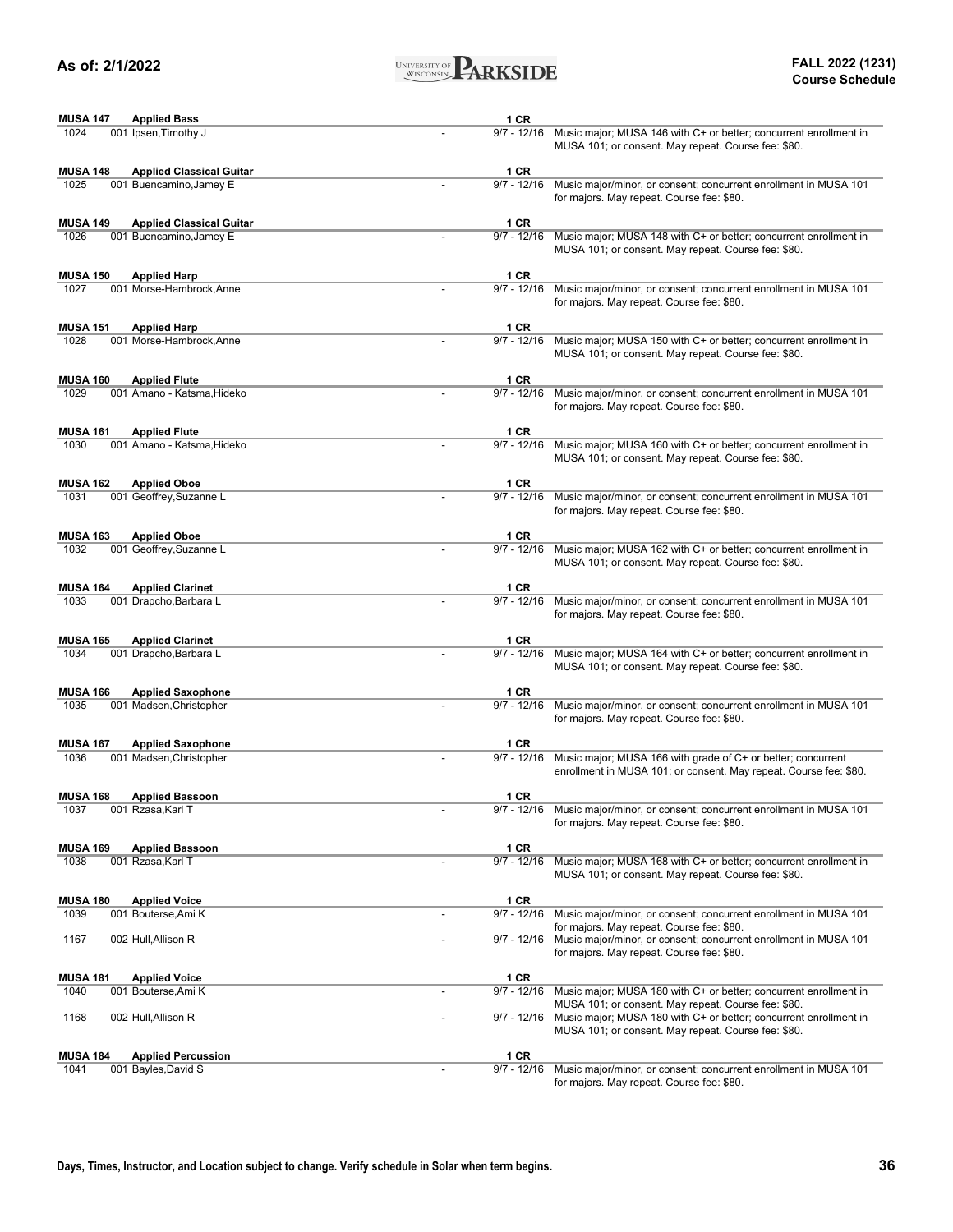**FALL 2022 (1231) Course Schedule**



| <b>MUSA 185</b> | <b>Applied Percussion</b>  |             |                 | 1 CR          |                                                                                                                                      |
|-----------------|----------------------------|-------------|-----------------|---------------|--------------------------------------------------------------------------------------------------------------------------------------|
| 1042            | 001 Bayles, David S        |             |                 | $9/7 - 12/16$ | Music major; MUSA 184 with C+ or better; concurrent enrollment in<br>MUSA 101; or consent. May repeat. Course fee: \$80.             |
| <b>MUSA 201</b> | Performance Lab II         |             |                 | 1 CR          |                                                                                                                                      |
| 1043            | 001 Bouterse, Ami K        | RITA D174 M | 12:00P - 12:53P | $9/7 - 12/16$ | Music major and concurrent enrollment in MUSA applied instrument<br>200 level; or consent. May repeat.                               |
| <b>MUSA 210</b> | <b>Applied Piano</b>       |             |                 | 1 CR          |                                                                                                                                      |
| 1044            | 001 Nakayama, Fumi         |             |                 | $9/7 - 12/16$ | Music major; MUSA 111 with C+ or better; concurrent enrollment in<br>MUSA 201; or consent. May repeat. Course fee: \$80.             |
| <b>MUSA 211</b> | <b>Applied Piano</b>       |             |                 | 1 CR          |                                                                                                                                      |
| 1045            | 001 Nakayama, Fumi         |             |                 | $9/7 - 12/16$ | Music major; MUSA 210 with C+ or better; concurrent enrollment in<br>MUSA 201; or consent. May repeat. Course fee: \$80              |
| <b>MUSA 212</b> | <b>Applied Organ</b>       |             |                 | 1 CR          |                                                                                                                                      |
| 1046            | 001 Nakayama, Fumi         |             |                 | $9/7 - 12/16$ | Music major; MUSA 113 with C+ or better; concurrent enrollment in<br>MUSA 201; or consent. May repeat. Course fee: \$80.             |
| <b>MUSA 213</b> | <b>Applied Organ</b>       |             |                 | 1 CR          |                                                                                                                                      |
| 1047            | 001 Nakayama, Fumi         |             |                 | $9/7 - 12/16$ | Music major; MUSA 212 with C+ or better; concurrent enrollment in<br>MUSA 201; or consent. May repeat. Course fee: \$80.             |
| <b>MUSA 216</b> | <b>Applied Harpsichord</b> |             |                 | 1 CR          |                                                                                                                                      |
| 1048            | 001 Nakayama, Fumi         |             |                 | $9/7 - 12/16$ | Music major; MUSA 117 with C+ or better; concurrent enrollment in<br>MUSA 201; or consent. May repeat. Course fee: \$80.             |
| <b>MUSA 217</b> | <b>Applied Harpsichord</b> |             |                 | 1 CR          |                                                                                                                                      |
| 1049            | 001 Nakayama, Fumi         |             |                 | $9/7 - 12/16$ | Music major; MUSA 117 with C+ or better; concurrent enrollment in<br>MUSA 201; or consent. May repeat. Course fee: \$80.             |
| <b>MUSA 220</b> | <b>Applied Trumpet</b>     |             |                 | 1 CR          |                                                                                                                                      |
| 1050            | 001 Johnson, Russell D     |             |                 | $9/7 - 12/16$ | Music major; MUSA 121 with C+ or better; concurrent enrollment in<br>MUSA 201; or consent. May repeat. Course fee: \$80.             |
| <b>MUSA 221</b> | <b>Applied Trumpet</b>     |             |                 | 1 CR          |                                                                                                                                      |
| 1051            | 001 Johnson, Russell D     |             |                 | $9/7 - 12/16$ | Music major; MUSA 220 with C+ or better; concurrent enrollment in<br>MUSA 201; or consent. May repeat. Course fee: \$80.             |
| <b>MUSA 222</b> | <b>Applied Horn</b>        |             |                 | 1 CR          |                                                                                                                                      |
| 1181            | 001 Williams, Kelsey       |             |                 | 9/7 - 12/16   | Music major; MUSA 123 with C+ or better; concurrent enrollment in<br>MUSA 201; or consent. May repeat. Course fee: \$80.             |
| <b>MUSA 223</b> | <b>Applied Horn</b>        |             |                 | 1 CR          |                                                                                                                                      |
| 1182            | 001 Williams, Kelsey       |             |                 | $9/7 - 12/16$ | Music major; MUSA 222 with C+ or better; concurrent enrollment in<br>MUSA 201; or consent. May repeat. Course fee: \$80.             |
| <b>MUSA 224</b> | <b>Applied Trombone</b>    |             |                 | 1 CR          |                                                                                                                                      |
| 1052            | 001 Hoelscher, Mark A      |             |                 | $9/7 - 12/16$ | Music major; MUSA 125 with C+ or better; concurrent enrollment in<br>MUSA 201; or consent. May repeat. Course fee: \$80.             |
| <b>MUSA 225</b> | <b>Applied Trombone</b>    |             |                 | 1 CR          |                                                                                                                                      |
| 1053            | 001 Hoelscher, Mark A      |             |                 |               | 9/7 - 12/16 Music major; MUSA 224 with C+ or better; concurrent enrollment in<br>MUSA 201; or consent. May repeat. Course fee: \$80. |
| <b>MUSA 226</b> | <b>Applied Baritone</b>    |             |                 | 1 CR          |                                                                                                                                      |
| 1054<br>001     |                            |             |                 | $9/7 - 12/16$ | Music major; MUSA 127 with C+ or better; concurrent enrollment in<br>MUSA 201; or consent. May repeat. Course fee: \$80.             |
| <b>MUSA 227</b> | <b>Applied Baritone</b>    |             |                 | 1 CR          |                                                                                                                                      |
| 1055<br>001     |                            |             |                 | $9/7 - 12/16$ | Music major; MUSA 127 with C+ or better; concurrent enrollment in<br>MUSA 201; or consent. May repeat. Course fee: \$80.             |
| <b>MUSA 228</b> | <b>Applied Tuba</b>        |             |                 | 1 CR          |                                                                                                                                      |
| 1056<br>001     |                            |             |                 | $9/7 - 12/16$ | Music major; MUSA 129 with C+ or better; concurrent enrollment in<br>MUSA 201; or consent. May repeat. Course fee: \$80.             |
| <b>MUSA 229</b> | <b>Applied Tuba</b>        |             |                 | 1 CR          |                                                                                                                                      |
| 1057<br>001     |                            |             |                 | $9/7 - 12/16$ | Music major; MUSA 228 with C+ or better; concurrent enrollment in<br>MUSA 201; or consent. May repeat. Course fee: \$80.             |
| <b>MUSA 240</b> | <b>Applied Violin</b>      |             |                 | 1 CR          |                                                                                                                                      |
| 1058            | 001 Mandl, Alexander B     |             |                 |               | 9/7 - 12/16 Music major; MUSA 141 with C+ or better; concurrent enrollment in                                                        |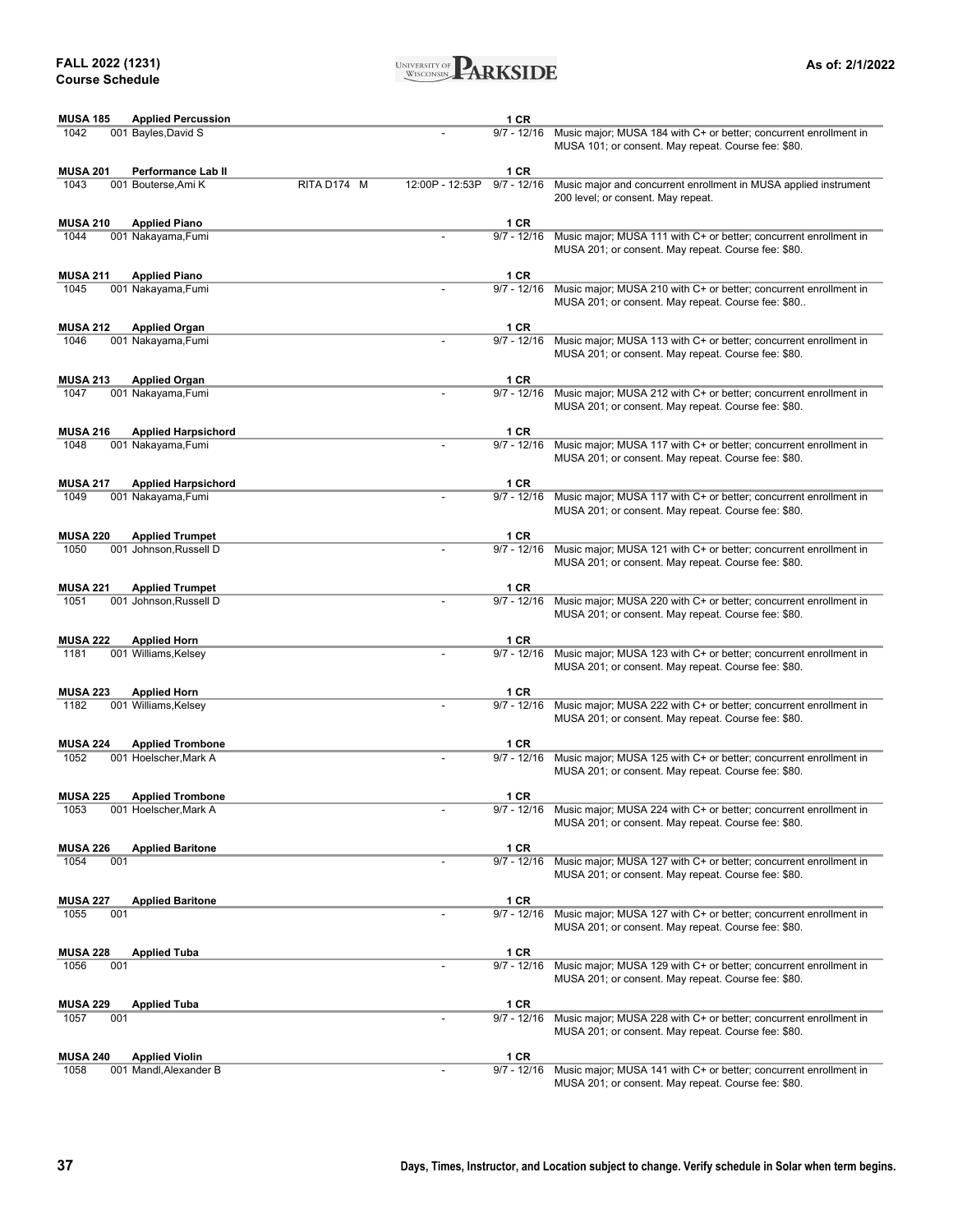

| <b>MUSA 241</b> | <b>Applied Violin</b>           | 1 CR          |                                                                                                                            |
|-----------------|---------------------------------|---------------|----------------------------------------------------------------------------------------------------------------------------|
| 1059            | 001 Mandl, Alexander B          | $9/7 - 12/16$ | Music major; MUSA 240 with C+ or better; concurrent enrollment in<br>MUSA 201; or consent. May repeat. Course fee: \$80.   |
| <b>MUSA 242</b> | <b>Applied Viola</b>            | 1 CR          |                                                                                                                            |
| 1060            | 001 Garcia Garcia, Alvaro       | $9/7 - 12/16$ | Music major; MUSA 143 with C+ or better; concurrent enrollment in<br>MUSA 201; or consent. May repeat. Course fee: \$80.   |
| <b>MUSA 243</b> | <b>Applied Viola</b>            | 1 CR          |                                                                                                                            |
| 1061            | 001 Garcia Garcia, Alvaro       | $9/7 - 12/16$ | Music major; MUSA 242 with C+ or better; concurrent enrollment in<br>MUSA 201; or consent. May repeat. Course fee: \$80.   |
| <b>MUSA 244</b> | <b>Applied Cello</b>            | 1 CR          |                                                                                                                            |
| 1062            | 001 Dissmore.Randall L          | $9/7 - 12/16$ | Music major; MUSA 145 with C+ or better; concurrent enrollment in<br>MUSA 201; or consent. May repeat. Course fee: \$80.   |
| <b>MUSA 245</b> | <b>Applied Cello</b>            | 1 CR          |                                                                                                                            |
| 1063            | 001 Dissmore.Randall L          | $9/7 - 12/16$ | Music major; MUSA 244 with C+ or better; concurrent enrollment in<br>MUSA 201; or consent. May repeat. Course fee: \$80.   |
| <b>MUSA 246</b> | <b>Applied Bass</b>             | 1 CR          |                                                                                                                            |
| 1064            | 001 Ipsen, Timothy J            | $9/7 - 12/16$ | Music major; MUSA 147 with C+ or better; concurrent enrollment in<br>MUSA 201; or consent. May repeat. Course fee: \$80.   |
| <b>MUSA 247</b> | <b>Applied Bass</b>             | 1 CR          |                                                                                                                            |
| 1065            | 001 Ipsen, Timothy J            | $9/7 - 12/16$ | Music major; MUSA 246 with C+ or better; concurrent enrollment in<br>MUSA 201; or consent. May repeat. Course fee: \$80.   |
| <b>MUSA 248</b> | <b>Applied Classical Guitar</b> | 1 CR          |                                                                                                                            |
| 1066            | 001 Buencamino, Jamey E         | $9/7 - 12/16$ | Music major; MUSA 149 with C+ or better; concurrent enrollment in<br>MUSA 201; or consent. May repeat. Course fee: \$80.   |
| <b>MUSA 249</b> | <b>Applied Classical Guitar</b> | 1 CR          |                                                                                                                            |
| 1067            | 001 Buencamino, Jamey E         | $9/7 - 12/16$ | Music major; MUSA 248 with C+ or better; concurrent enrollment in<br>MUSA 201; or consent. May repeat. Course fee: \$80.   |
| <b>MUSA 250</b> | <b>Applied Harp</b>             | 1 CR          |                                                                                                                            |
| 1068            | 001 Morse-Hambrock, Anne        | $9/7 - 12/16$ | Music major; MUSA 151 with C+ or better; concurrent enrollment in<br>MUSA 201; or consent. May repeat. Course fee: \$80.   |
| <b>MUSA 251</b> | <b>Applied Harp</b>             | 1 CR          |                                                                                                                            |
| 1069            | 001 Morse-Hambrock, Anne        | $9/7 - 12/16$ | Music major; MUSA 250 with C+ or better; concurrent enrollment in<br>MUSA 201; or consent. May repeat. Course fee: \$80.   |
| <b>MUSA 260</b> | <b>Applied Flute</b>            | 1 CR          |                                                                                                                            |
| 1070            | 001 Amano - Katsma, Hideko      | $9/7 - 12/16$ | Music major; MUSA 161 with C+ or better; concurrent enrollment in<br>MUSA 201; or consent. May repeat. Course fee: \$80.   |
| <b>MUSA 261</b> | <b>Applied Flute</b>            | 1 CR          |                                                                                                                            |
| 1071            | 001 Amano - Katsma, Hideko      | $9/7 - 12/16$ | Music major; MUSA 260 with C+ or better; concurrent enrollment in<br>MUSA 201; or consent. May repeat. Course fee: \$80.   |
| <b>MUSA 262</b> | <b>Applied Oboe</b>             | <b>1 CR</b>   |                                                                                                                            |
| 1072            | 001 Geoffrey, Suzanne L         | 9/7 - 12/16   | Music major; MUSA 163 with $C+$ or better; concurrent enrollment in<br>MUSA 201; or consent. May repeat. Course fee: \$80. |
| <b>MUSA 263</b> | <b>Applied Oboe</b>             | 1 CR          |                                                                                                                            |
| 1073            | 001 Geoffrey, Suzanne L         | $9/7 - 12/16$ | Music major; MUSA 262 with C+ or better; concurrent enrollment in<br>MUSA 201; or consent. May repeat. Course fee: \$80.   |
| <b>MUSA 264</b> | <b>Applied Clarinet</b>         | 1 CR          |                                                                                                                            |
| 1074            | 001 Drapcho, Barbara L          | $9/7 - 12/16$ | Music major; MUSA 165 with C+ or better; concurrent enrollment in<br>MUSA 201; or consent. May repeat. Course fee: \$80.   |
| <b>MUSA 265</b> | <b>Applied Clarinet</b>         | 1 CR          |                                                                                                                            |
| 1075            | 001 Drapcho, Barbara L          | $9/7 - 12/16$ | Music major; MUSA 264 with C+ or better; concurrent enrollment in<br>MUSA 201; or consent. May repeat. Course fee: \$80.   |
| <b>MUSA 266</b> | <b>Applied Saxophone</b>        | 1 CR          |                                                                                                                            |
| 1076            | 001 Madsen, Christopher         | $9/7 - 12/16$ | Music major; MUSA 167 with C+ or better; concurrent enrollment in<br>MUSA 201; or consent. May repeat. Course fee: \$80.   |
| <b>MUSA 267</b> | <b>Applied Saxophone</b>        | 1 CR          |                                                                                                                            |
| 1077            | 001 Madsen, Christopher         | $9/7 - 12/16$ | Music major; MUSA 266 with C+ or better; concurrent enrollment in                                                          |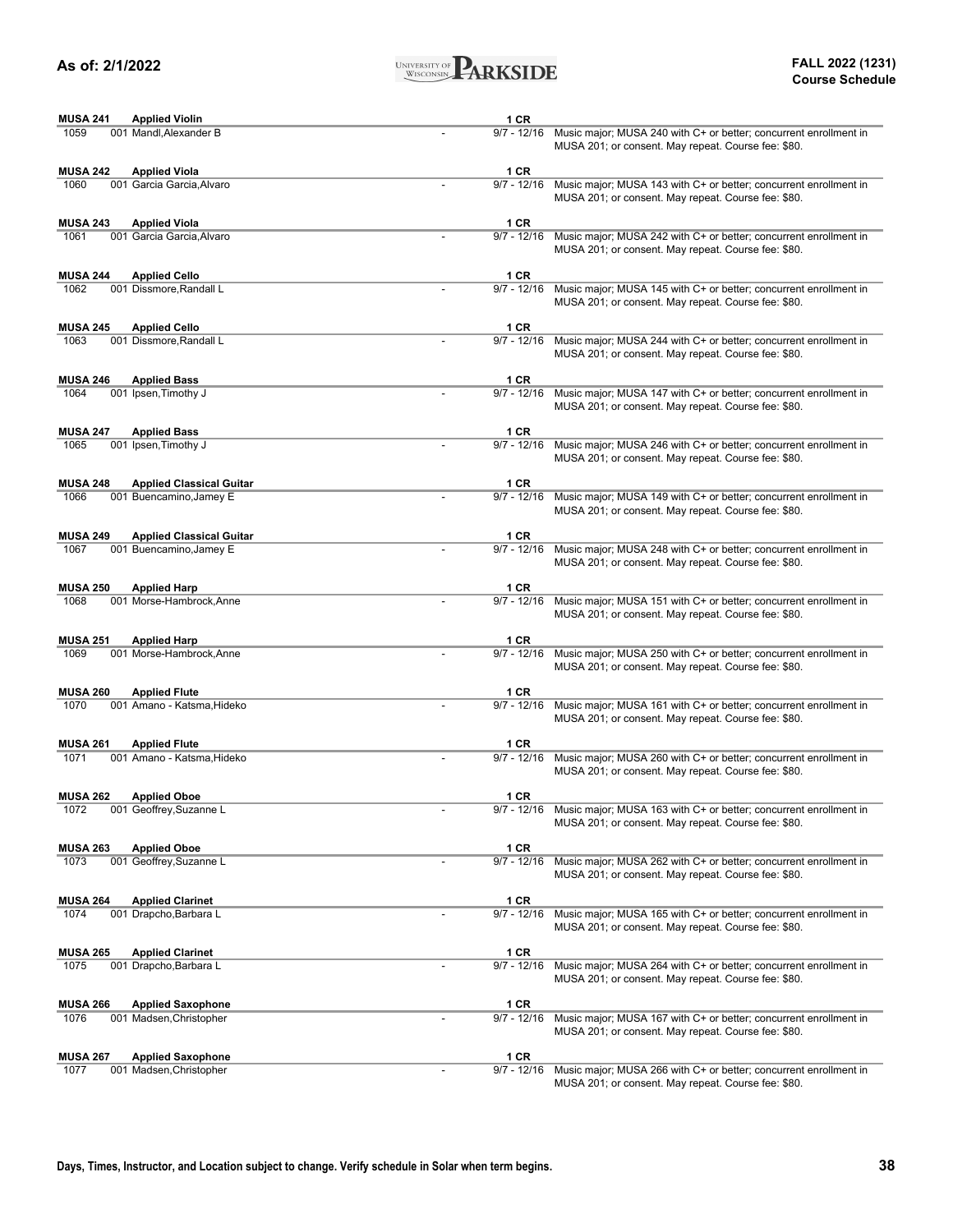

| <b>MUSA 268</b> | <b>Applied Bassoon</b>                     |             |                 | 1 CR          |                                                                                                                                                                                             |
|-----------------|--------------------------------------------|-------------|-----------------|---------------|---------------------------------------------------------------------------------------------------------------------------------------------------------------------------------------------|
| 1078            | 001 Rzasa, Karl T                          |             |                 | 9/7 - 12/16   | Music major; MUSA 169 with C+ or better; concurrent enrollment in<br>MUSA 201; or consent. May repeat. Course fee: \$80.                                                                    |
| <b>MUSA 269</b> | <b>Applied Bassoon</b>                     |             |                 | 1 CR          |                                                                                                                                                                                             |
| 1079            | 001 Rzasa, Karl T                          |             |                 | $9/7 - 12/16$ | Music major; MUSA 268 with C+ or better; concurrent enrollment in<br>MUSA 201; or consent. May repeat. Course fee: \$80.                                                                    |
| <b>MUSA 280</b> | <b>Applied Voice</b>                       |             |                 | 1 CR          |                                                                                                                                                                                             |
| 1080            | 001 Bouterse, Ami K                        |             |                 | $9/7 - 12/16$ | Music major; MUSA 181 with C+ or better; concurrent enrollment in                                                                                                                           |
| 1169            | 002 Hull, Allison R                        |             |                 |               | MUSA 201; or consent. May repeat. Course fee: \$80.<br>9/7 - 12/16 Music major; MUSA 181 with C+ or better; concurrent enrollment in<br>MUSA 201; or consent. May repeat. Course fee: \$80. |
| <b>MUSA 281</b> | <b>Applied Voice</b>                       |             |                 | 1 CR          |                                                                                                                                                                                             |
| 1081            | 001 Bouterse, Ami K                        |             |                 | $9/7 - 12/16$ | Music major; MUSA 280 with C+ or better; concurrent enrollment in                                                                                                                           |
| 1170            | 002 Hull, Allison R                        |             |                 |               | MUSA 201; or consent. May repeat. Course fee: \$80.<br>9/7 - 12/16 Music major; MUSA 280 with C+ or better; concurrent enrollment in                                                        |
|                 |                                            |             |                 |               | MUSA 201; or consent. May repeat. Course fee: \$80.                                                                                                                                         |
| <b>MUSA 284</b> | <b>Applied Percussion</b>                  |             |                 | 1 CR          |                                                                                                                                                                                             |
| 1082            | 001 Bayles, David S                        |             |                 | $9/7 - 12/16$ | Music major; MUSA 185 with C+ or better; concurrent enrollment in<br>MUSA 201; or consent. May repeat. Course fee: \$80.                                                                    |
| <b>MUSA 285</b> | <b>Applied Percussion</b>                  |             |                 | 1 CR          |                                                                                                                                                                                             |
| 1083            | 001 Bayles, David S                        |             |                 | $9/7 - 12/16$ | Music major; MUSA 284 with C+ or better; concurrent enrollment in<br>MUSA 201; or consent. May repeat. Course fee: \$80.                                                                    |
| <b>MUSA 300</b> | <b>Junior Recital</b>                      |             |                 | 1 CR          |                                                                                                                                                                                             |
| 1084            | 001 Bouterse, Ami K                        |             |                 | $9/7 - 12/16$ | Junior, consent music chair. May repeat. Course fee: \$150.                                                                                                                                 |
| 1175            | 002 Johnson, Russell D                     |             |                 | 9/7 - 12/16   | Junior, consent music chair. May repeat. Course fee: \$150.                                                                                                                                 |
| 1188            | 003 Crowley, James F                       |             |                 | 9/7 - 12/16   | Junior, consent music chair. May repeat. Course fee: \$150.                                                                                                                                 |
| <b>MUSA 301</b> | Performance Lab III                        |             |                 | 1 CR          |                                                                                                                                                                                             |
| 1085            | 001 Bouterse, Ami K                        | RITA D174 M | 12:00P - 12:53P | $9/7 - 12/16$ | Music major and concurrent enrollment in MUSA applied instrument<br>300 level; or consent. May repeat.                                                                                      |
| <b>MUSA 310</b> | <b>Applied Piano</b>                       |             |                 | 1 CR          |                                                                                                                                                                                             |
| 1086            | 001 Nakayama, Fumi                         |             |                 | $9/7 - 12/16$ | Music major; MUSA 211 with C+ or better; concurrent enrollment in<br>MUSA 201; or consent. May repeat. Course fee: \$80.                                                                    |
| <b>MUSA 311</b> | <b>Applied Piano</b>                       |             |                 | 1 CR          |                                                                                                                                                                                             |
| 1087            | 001 Nakayama, Fumi                         |             |                 | $9/7 - 12/16$ | Music major; MUSA 310 with C+ or better; concurrent enrollment in<br>MUSA 201; or consent. May repeat. Course fee: \$80.                                                                    |
| <b>MUSA 312</b> |                                            |             |                 | 1 CR          |                                                                                                                                                                                             |
| 1088            | <b>Applied Organ</b><br>001 Nakayama, Fumi |             |                 | $9/7 - 12/16$ | Music major; MUSA 213 with C+ or better; concurrent enrollment in                                                                                                                           |
|                 |                                            |             |                 |               | MUSA 201; or consent. May repeat. Course fee: \$80.                                                                                                                                         |
| <b>MUSA 313</b> | <b>Applied Organ</b>                       |             |                 | 1 CR          |                                                                                                                                                                                             |
| 1089            | 001 Nakayama, Fumi                         |             |                 | $9/7 - 12/16$ | Music major; MUSA 312 with C+ or better; concurrent enrollment in<br>MUSA 201; or consent. May repeat. Course fee: \$80.                                                                    |
| <b>MUSA 316</b> | <b>Applied Harpsichord</b>                 |             |                 | 1 CR          |                                                                                                                                                                                             |
| 1090            | 001 Nakayama, Fumi                         |             |                 |               | 9/7 - 12/16 Music major; MUSA 217 with C+ or better; concurrent enrollment in<br>MUSA 201; or consent. May repeat. Course fee: \$80.                                                        |
| <b>MUSA 317</b> | <b>Applied Harpsichord</b>                 |             |                 | 1 CR          |                                                                                                                                                                                             |
| 1091            | 001 Nakayama, Fumi                         |             |                 | $9/7 - 12/16$ | Music major; MUSA 316 with C+ or better; concurrent enrollment in<br>MUSA 201; or consent. May repeat. Course fee: \$80.                                                                    |
| <b>MUSA 320</b> | <b>Applied Trumpet</b>                     |             |                 | 1 CR          |                                                                                                                                                                                             |
| 1092            | 001 Johnson, Russell D                     |             |                 | $9/7 - 12/16$ | Music major; MUSA 221 with C+ or better; concurrent enrollment in<br>MUSA 201; or consent. May repeat. Course fee: \$80.                                                                    |
| <b>MUSA 321</b> | <b>Applied Trumpet</b>                     |             |                 | 1 CR          |                                                                                                                                                                                             |
| 1093            | 001 Johnson, Russell D                     |             |                 | $9/7 - 12/16$ | Music major; MUSA 320 with C+ or better; concurrent enrollment in<br>MUSA 201; or consent. May repeat. Course fee: \$80.                                                                    |
| <b>MUSA 322</b> | <b>Applied Horn</b>                        |             |                 | 1 CR          |                                                                                                                                                                                             |
| 1183            | 001 Williams, Kelsey                       |             |                 | $9/7 - 12/16$ | Music major; MUSA 223 with C+ or better; concurrent enrollment in<br>MUSA 201; or consent. May repeat. Course fee: \$80.                                                                    |
| <b>MUSA 323</b> | <b>Applied Horn</b>                        |             |                 | 1 CR          |                                                                                                                                                                                             |
| 1184            | 001 Williams, Kelsey                       |             |                 | $9/7 - 12/16$ | Music major; MUSA 322 with C+ or better; concurrent enrollment in<br>MUSA 201: or consent. May repeat. Course fee: \$80                                                                     |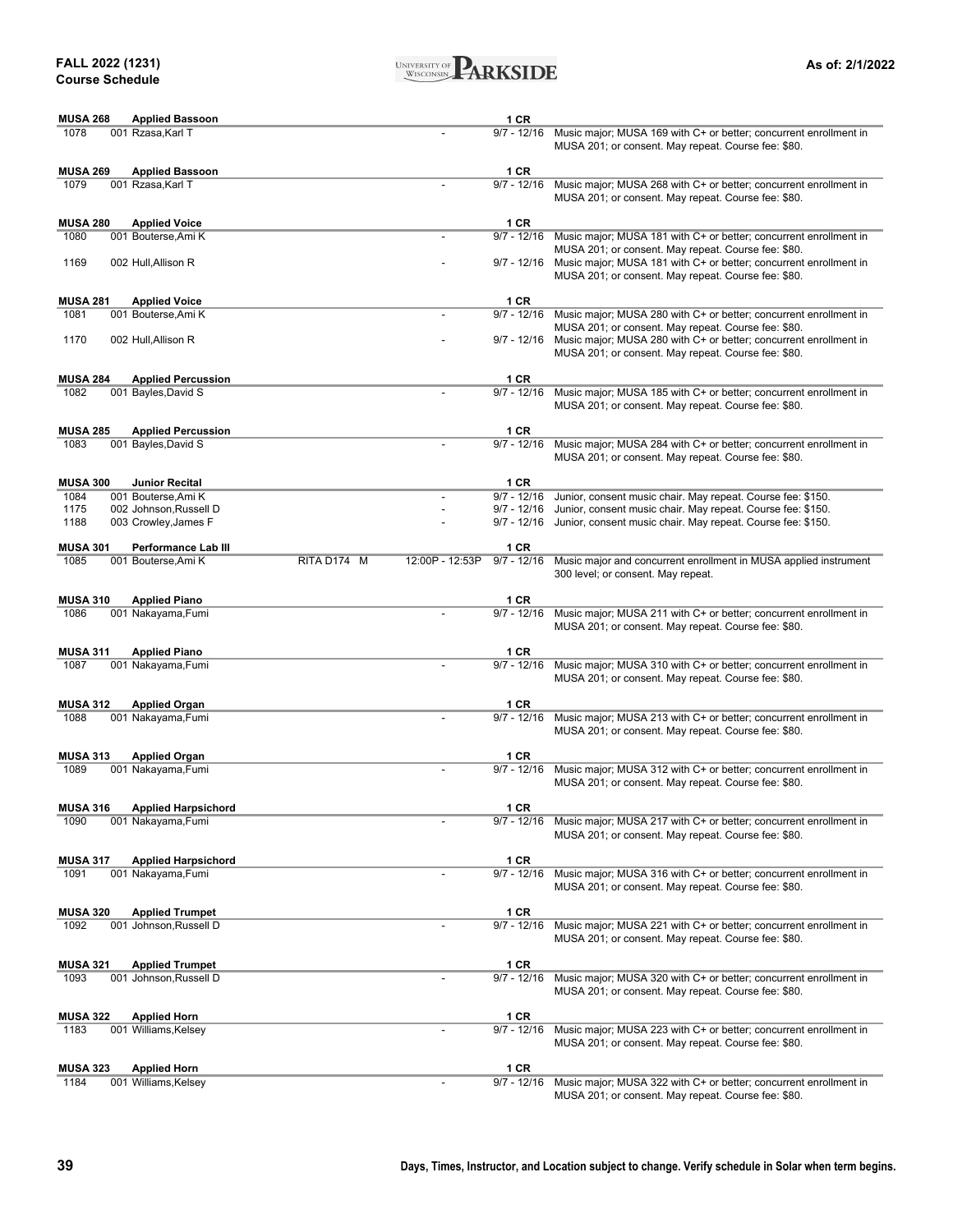

| <b>MUSA 324</b><br><b>Applied Trombone</b>         |                          | 1 CR          |                                                                                                                          |
|----------------------------------------------------|--------------------------|---------------|--------------------------------------------------------------------------------------------------------------------------|
| 1094<br>001 Hoelscher, Mark A                      |                          | $9/7 - 12/16$ | Music major; MUSA 225 with C+ or better; concurrent enrollment in<br>MUSA 201; or consent. May repeat. Course fee: \$80. |
| <b>MUSA 325</b><br><b>Applied Trombone</b>         |                          | 1 CR          |                                                                                                                          |
| 1095<br>001 Hoelscher, Mark A                      |                          | $9/7 - 12/16$ | Music major; MUSA 324 with C+ or better; concurrent enrollment in<br>MUSA 201; or consent. May repeat. Course fee: \$80. |
| <b>MUSA 326</b><br><b>Applied Baritone</b>         |                          | 1 CR          |                                                                                                                          |
| 1096<br>001                                        |                          | $9/7 - 12/16$ | Music major; MUSA 227 with C+ or better; concurrent enrollment in<br>MUSA 201; or consent. May repeat. Course fee: \$80. |
| <b>MUSA 327</b><br><b>Applied Baritone</b>         |                          | 1 CR          |                                                                                                                          |
| 001<br>1097                                        |                          | $9/7 - 12/16$ | Music major; MUSA 326 with C+ or better; concurrent enrollment in<br>MUSA 201; or consent. May repeat. Course fee: \$80. |
| <b>MUSA 328</b><br><b>Applied Tuba</b>             |                          | 1 CR          |                                                                                                                          |
| 1098<br>001                                        |                          | $9/7 - 12/16$ | Music major; MUSA 229 with C+ or better; concurrent enrollment in<br>MUSA 201; or consent. May repeat. Course fee: \$80. |
| <b>MUSA 329</b><br><b>Applied Tuba</b>             |                          | 1 CR          |                                                                                                                          |
| 1099<br>001                                        |                          | $9/7 - 12/16$ | Music major; MUSA 328 with C+ or better; concurrent enrollment in<br>MUSA 201; or consent. May repeat. Course fee: \$80. |
| <b>MUSA 340</b><br><b>Applied Violin</b>           |                          | 1 CR          |                                                                                                                          |
| 1100<br>001 Mandl, Alexander B                     |                          | $9/7 - 12/16$ | Music major; MUSA 241 with C+ or better; concurrent enrollment in<br>MUSA 201; or consent. May repeat. Course fee: \$80. |
| <b>MUSA 341</b><br><b>Applied Violin</b>           |                          | 1 CR          |                                                                                                                          |
| 1101<br>001 Mandl, Alexander B                     |                          | $9/7 - 12/16$ | Music major; MUSA 340 with C+ or better; concurrent enrollment in<br>MUSA 201; or consent. May repeat. Course fee: \$80. |
| <b>MUSA 342</b><br><b>Applied Viola</b>            |                          | 1 CR          |                                                                                                                          |
| 1102<br>001 Garcia Garcia, Alvaro                  |                          | $9/7 - 12/16$ | Music major; MUSA 243 with C+ or better; concurrent enrollment in<br>MUSA 201; or consent. May repeat. Course fee: \$80. |
| <b>MUSA 343</b><br><b>Applied Viola</b>            |                          | 1 CR          |                                                                                                                          |
| 1103<br>001 Garcia Garcia, Alvaro                  |                          | $9/7 - 12/16$ | Music major; MUSA 342 with C+ or better; concurrent enrollment in<br>MUSA 201; or consent. May repeat. Course fee: \$80. |
| <b>MUSA 344</b><br><b>Applied Cello</b>            |                          | 1 CR          |                                                                                                                          |
| 1104<br>001 Dissmore, Randall L                    |                          | $9/7 - 12/16$ | Music major; MUSA 245 with C+ or better; concurrent enrollment in<br>MUSA 201; or consent. May repeat. Course fee: \$80. |
| <b>MUSA 345</b><br><b>Applied Cello</b>            |                          | 1 CR          |                                                                                                                          |
| 1105<br>001 Dissmore, Randall L                    |                          | $9/7 - 12/16$ | Music major; MUSA 344 with C+ or better; concurrent enrollment in<br>MUSA 201; or consent. May repeat. Course fee: \$80. |
| <b>MUSA 346</b><br><b>Applied Bass</b>             |                          | 1 CR          |                                                                                                                          |
| 001 Ipsen, Timothy J<br>1106                       |                          | $9/7 - 12/16$ | Music major; MUSA 247 with C+ or better; concurrent enrollment in<br>MUSA 201; or consent. May repeat. Course fee: \$80. |
| <b>MUSA 347</b><br><b>Applied Bass</b>             |                          | 1 CR          |                                                                                                                          |
| 1107<br>001 Ipsen, Timothy J                       |                          | $9/7 - 12/16$ | Music major; MUSA 346 with C+ or better; concurrent enrollment in<br>MUSA 201; or consent. May repeat. Course fee: \$80. |
| <b>MUSA 348</b><br><b>Applied Classical Guitar</b> |                          | 1 CR          |                                                                                                                          |
| 1108<br>001 Buencamino, Jamey E                    |                          | $9/7 - 12/16$ | Music major; MUSA 249 with C+ or better; concurrent enrollment in<br>MUSA 201; or consent. May repeat. Course fee: \$80. |
| <b>MUSA 349</b><br><b>Applied Classical Guitar</b> |                          | 1 CR          |                                                                                                                          |
| 1109<br>001 Buencamino, Jamey E                    |                          | $9/7 - 12/16$ | Music major; MUSA 348 with C+ or better; concurrent enrollment in<br>MUSA 201; or consent. May repeat. Course fee: \$80. |
| <b>MUSA 350</b><br><b>Applied Harp</b>             |                          | 1 CR          |                                                                                                                          |
| 1110<br>001 Morse-Hambrock, Anne                   |                          | $9/7 - 12/16$ | Music major; MUSA 251 with C+ or better; concurrent enrollment in<br>MUSA 201; or consent. May repeat. Course fee: \$80. |
| <b>MUSA 351</b><br><b>Applied Harp</b>             |                          | 1 CR          |                                                                                                                          |
| 1111<br>001 Morse-Hambrock, Anne                   |                          | $9/7 - 12/16$ | Music major; MUSA 350 with C+ or better; concurrent enrollment in<br>MUSA 201; or consent. May repeat. Course fee: \$80. |
| <b>MUSA 360</b><br><b>Applied Flute</b>            |                          | 1 CR          |                                                                                                                          |
| 1112<br>001 Amano - Katsma, Hideko                 | $\overline{\phantom{a}}$ | $9/7 - 12/16$ | Music major; MUSA 261 with C+ or better; concurrent enrollment in                                                        |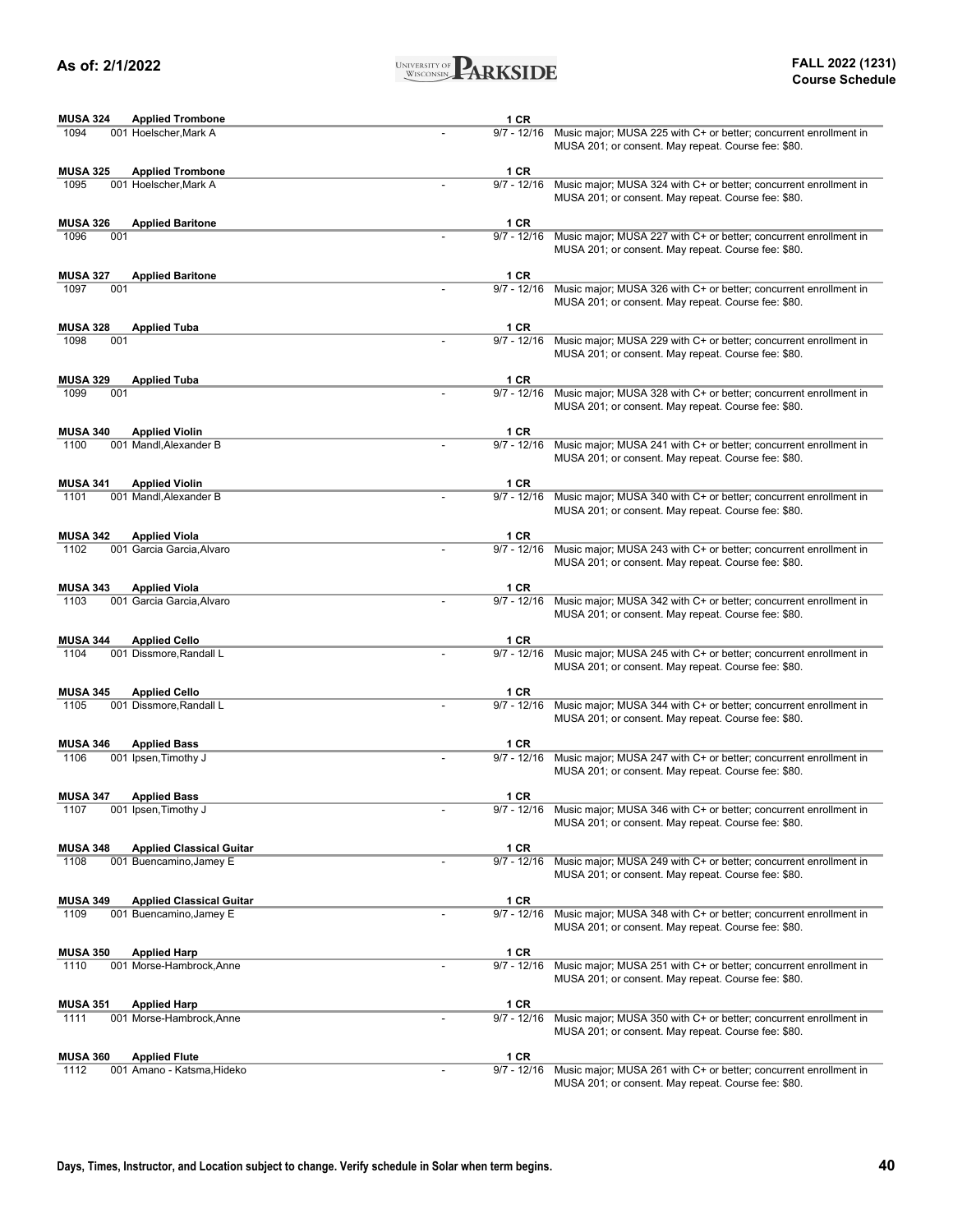#### **FALL 2022 (1231) Course Schedule**



| <b>MUSA 361</b><br><b>Applied Flute</b>                                        | 1 CR                                                                                                                                                        |
|--------------------------------------------------------------------------------|-------------------------------------------------------------------------------------------------------------------------------------------------------------|
| 1113<br>001 Amano - Katsma, Hideko                                             | Music major; MUSA 360 with C+ or better; concurrent enrollment in<br>$9/7 - 12/16$                                                                          |
|                                                                                | MUSA 201; or consent. May repeat. Course fee: \$80.                                                                                                         |
|                                                                                |                                                                                                                                                             |
| <b>MUSA 362</b><br><b>Applied Oboe</b><br>1114<br>001 Geoffrey, Suzanne L      | 1 CR<br>$9/7 - 12/16$<br>Music major; MUSA 263 with C+ or better; concurrent enrollment in                                                                  |
|                                                                                | MUSA 201; or consent. May repeat. Course fee: \$80.                                                                                                         |
|                                                                                |                                                                                                                                                             |
| <b>MUSA 363</b><br><b>Applied Oboe</b>                                         | 1 CR                                                                                                                                                        |
| 001 Geoffrey, Suzanne L<br>1115                                                | $9/7 - 12/16$<br>Music major; MUSA 362 with C+ or better; concurrent enrollment in                                                                          |
|                                                                                | MUSA 201; or consent. May repeat. Course fee: \$80.                                                                                                         |
|                                                                                |                                                                                                                                                             |
| <b>MUSA 364</b><br><b>Applied Clarinet</b><br>1116<br>001 Drapcho, Barbara L   | 1 CR<br>$9/7 - 12/16$<br>Music major; MUSA 265 with C+ or better; concurrent enrollment in                                                                  |
|                                                                                | MUSA 201; or consent. May repeat. Course fee: \$80.                                                                                                         |
|                                                                                |                                                                                                                                                             |
| <b>MUSA 365</b><br><b>Applied Clarinet</b>                                     | 1 CR                                                                                                                                                        |
| 1117<br>001 Drapcho, Barbara L                                                 | $9/7 - 12/16$<br>Music major; MUSA 364 with C+ or better; concurrent enrollment in                                                                          |
|                                                                                | MUSA 201; or consent. May repeat. Course fee: \$80.                                                                                                         |
|                                                                                | 1 CR                                                                                                                                                        |
| <b>MUSA 366</b><br><b>Applied Saxophone</b><br>1118<br>001 Madsen, Christopher | $9/7 - 12/16$<br>Music major; MUSA 267 with C+ or better; concurrent enrollment in                                                                          |
|                                                                                | MUSA 201; or consent. May repeat. Course fee: \$80.                                                                                                         |
|                                                                                |                                                                                                                                                             |
| <b>MUSA 367</b><br><b>Applied Saxophone</b>                                    | 1 CR                                                                                                                                                        |
| 1119<br>001 Madsen, Christopher                                                | $9/7 - 12/16$<br>Music major; MUSA 366 with C+ or better; concurrent enrollment in                                                                          |
|                                                                                | MUSA 201; or consent. May repeat. Course fee: \$80.                                                                                                         |
|                                                                                | 1 CR                                                                                                                                                        |
| <b>MUSA 368</b><br><b>Applied Bassoon</b><br>1120<br>001 Rzasa, Karl T         | $9/7 - 12/16$<br>Music major; MUSA 269 with C+ or better; concurrent enrollment in                                                                          |
|                                                                                | MUSA 201; or consent. May repeat. Course fee: \$80.                                                                                                         |
|                                                                                |                                                                                                                                                             |
| <b>MUSA 369</b><br><b>Applied Bassoon</b>                                      | 1 CR                                                                                                                                                        |
| 1121<br>001 Rzasa, Karl T                                                      | $9/7 - 12/16$<br>Music major; MUSA 368 with C+ or better; concurrent enrollment in                                                                          |
|                                                                                | MUSA 201; or consent. May repeat. Course fee: \$80.                                                                                                         |
|                                                                                |                                                                                                                                                             |
| <b>MUSA 380</b><br><b>Applied Voice</b><br>1122<br>001 Bouterse, Ami K         | 1 CR<br>$9/7 - 12/16$<br>Music major; MUSA 281 with C+ or better; concurrent enrollment in                                                                  |
|                                                                                | MUSA 201; or consent. May repeat. Course fee: \$80.                                                                                                         |
| 1171<br>002 Hull, Allison R                                                    | $9/7 - 12/16$<br>Music major; MUSA 281 with C+ or better; concurrent enrollment in                                                                          |
|                                                                                | MUSA 201; or consent. May repeat. Course fee: \$80.                                                                                                         |
|                                                                                |                                                                                                                                                             |
| <b>MUSA 381</b><br><b>Applied Voice</b>                                        | 1 CR                                                                                                                                                        |
| 1123<br>001 Bouterse, Ami K                                                    | $9/7 - 12/16$<br>Music major; MUSA 380 with C+ or better; concurrent enrollment in<br>MUSA 201; or consent. May repeat. Course fee: \$80.                   |
| 1172<br>002 Hull, Allison R                                                    | $9/7 - 12/16$<br>Music major; MUSA 380 with C+ or better; concurrent enrollment in                                                                          |
|                                                                                | MUSA 201; or consent. May repeat. Course fee: \$80.                                                                                                         |
|                                                                                |                                                                                                                                                             |
| <b>MUSA 384</b><br><b>Applied Percussion</b>                                   | 1 CR                                                                                                                                                        |
| 1124<br>001 Bayles, David S                                                    | $9/7 - 12/16$<br>Music major; MUSA 285 with C+ or better; concurrent enrollment in                                                                          |
|                                                                                | MUSA 201; or consent. May repeat. Course fee: \$80.                                                                                                         |
| <b>MUSA 385</b><br><b>Applied Percussion</b>                                   | 1 CR                                                                                                                                                        |
| 1125<br>001 Bayles, David S                                                    | 9/7 - 12/16<br>Music major; MUSA 384 with C+ or better; concurrent enrollment in                                                                            |
|                                                                                | MUSA 201; or consent. May repeat. Course fee: \$80.                                                                                                         |
|                                                                                |                                                                                                                                                             |
| <b>MUSA 400</b><br><b>Senior Recital</b>                                       | 2 CR                                                                                                                                                        |
| 1126<br>001 Bouterse, Ami K                                                    | $9/7 - 12/16$<br>Senior, consent of music chair. May repeat. Course fee: \$200.                                                                             |
| 1176<br>002 Johnson, Russell D                                                 | Senior, consent of music chair. May repeat. Course fee: \$200.<br>$9/7 - 12/16$                                                                             |
| 1177<br>003 Rexroth, Laura J<br>1178<br>004 Garcia Garcia, Alvaro              | 9/7 - 12/16<br>Senior, consent of music chair. May repeat. Course fee: \$200.<br>9/7 - 12/16 Senior, consent of music chair. May repeat. Course fee: \$200. |
| 1187<br>005 Hull, Allison R                                                    | 9/7 - 12/16 Senior, consent of music chair. May repeat. Course fee: \$200.                                                                                  |
|                                                                                |                                                                                                                                                             |
| <b>MUSA 410</b><br><b>Applied Piano</b>                                        | 2 CR                                                                                                                                                        |
| 1127<br>001 Nakayama, Fumi                                                     | $9/7 - 12/16$<br>Music major with concentration in music performance or jazz studies                                                                        |
|                                                                                | and performance; MUSA 311 with C+ or better; or consent. May                                                                                                |
|                                                                                | repeat. Course fee: \$80.                                                                                                                                   |
| <b>MUSA 411</b><br><b>Applied Piano</b>                                        | 2 CR                                                                                                                                                        |
| 1128<br>001 Nakayama, Fumi                                                     | $9/7 - 12/16$<br>Music major with concentration in music performance or jazz studies                                                                        |
|                                                                                | and performance; MUSA 410 with C+ or better; or consent. May                                                                                                |
|                                                                                | repeat. Course fee: \$80.                                                                                                                                   |
|                                                                                |                                                                                                                                                             |
| <b>MUSA 412</b><br><b>Applied Organ</b><br>1129                                | 2 CR<br>$9/7 - 12/16$                                                                                                                                       |
| 001 Nakayama, Fumi                                                             | Music major with concentration in music performance or jazz studies<br>and performance; MUSA 313 with C+ or better; or consent. May                         |

repeat. Course fee: \$80.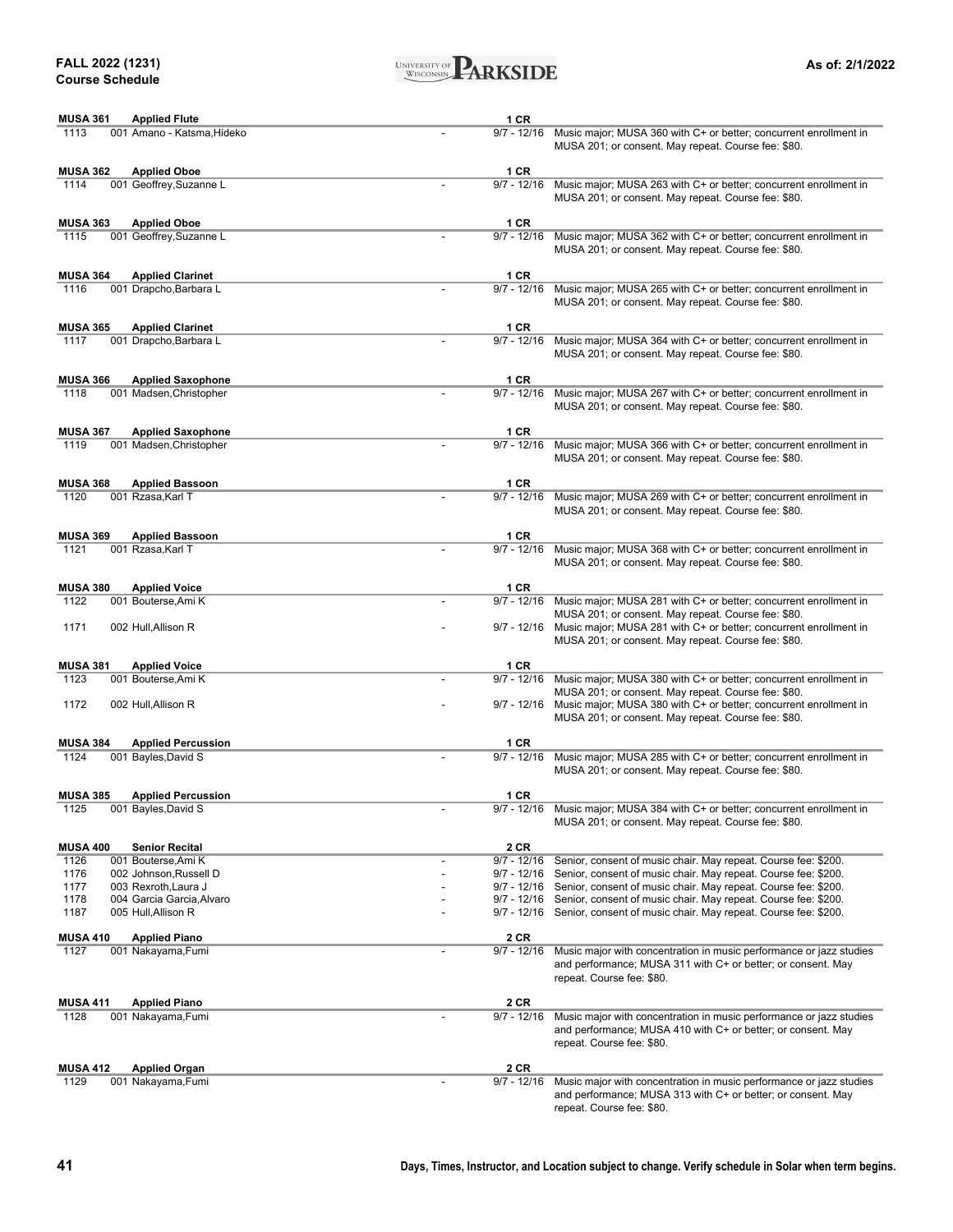

| <b>MUSA 413</b> | <b>Applied Organ</b>       | 2 CR          |                                                                                                                                                                  |
|-----------------|----------------------------|---------------|------------------------------------------------------------------------------------------------------------------------------------------------------------------|
| 1130            | 001 Nakayama, Fumi         | $9/7 - 12/16$ | Music major with concentration in music performance or jazz studies<br>and performance; MUSA 412 with C+ or better; or consent. May<br>repeat. Course fee: \$80. |
| <b>MUSA 416</b> | <b>Applied Harpsichord</b> | 2 CR          |                                                                                                                                                                  |
| 1131            | 001 Nakayama, Fumi         | $9/7 - 12/16$ | Music major with concentration in music performance or jazz studies<br>and performance; MUSA 317 with C+ or better; or consent. May<br>repeat. Course fee: \$80. |
| <b>MUSA 417</b> | <b>Applied Harpsichord</b> | 2 CR          |                                                                                                                                                                  |
| 1132            | 001 Nakayama, Fumi         | $9/7 - 12/16$ | Music major with concentration in music performance or jazz studies<br>and performance; MUSA 416 with C+ or better; or consent. May<br>repeat. Course fee: \$80. |
| <b>MUSA 420</b> | <b>Applied Trumpet</b>     | 2 CR          |                                                                                                                                                                  |
| 1133            | 001 Johnson, Russell D     | $9/7 - 12/16$ | Music major with concentration in music performance or jazz studies<br>and performance; MUSA 321 with C+ or better; or consent. May<br>repeat. Course fee: \$80. |
| <b>MUSA 421</b> | <b>Applied Trumpet</b>     | 2 CR          |                                                                                                                                                                  |
| 1134            | 001 Johnson, Russell D     | $9/7 - 12/16$ | Music major with concentration in music performance or jazz studies<br>and performance; MUSA 420 with C+ or better; or consent. May<br>repeat. Course fee: \$80. |
| <b>MUSA 422</b> | <b>Applied Horn</b>        | 2 CR          |                                                                                                                                                                  |
| 1185            | 001 Williams, Kelsey       | $9/7 - 12/16$ | Music major with concentration in music performance or jazz studies<br>and performance; MUSA 323 with C+ or better; or consent. May<br>repeat. Course fee: \$80. |
| <b>MUSA 423</b> | <b>Applied Horn</b>        | 2 CR          |                                                                                                                                                                  |
| 1186            | 001 Williams, Kelsey       | $9/7 - 12/16$ | Music major with concentration in music performance or jazz studies<br>and performance; MUSA 422 with C+ or better; or consent. May<br>repeat. Course fee: \$80. |
| <b>MUSA 424</b> | <b>Applied Trombone</b>    | 2 CR          |                                                                                                                                                                  |
| 1135            | 001 Hoelscher, Mark A      | $9/7 - 12/16$ | Music major with concentration in music performance or jazz studies<br>and performance; MUSA 325 with C+ or better; or consent. May<br>repeat. Course fee: \$80. |
| <b>MUSA 425</b> | <b>Applied Trombone</b>    | 2 CR          |                                                                                                                                                                  |
| 1136            | 001 Hoelscher, Mark A      | $9/7 - 12/16$ | Music major with concentration in music performance or jazz studies<br>and performance; MUSA 424 with C+ or better; or consent. May<br>repeat. Course fee: \$80. |
| <b>MUSA 426</b> | <b>Applied Baritone</b>    | 2 CR          |                                                                                                                                                                  |
| 001<br>1137     |                            | $9/7 - 12/16$ | Music major with concentration in music performance or jazz studies<br>and performance; MUSA 327 with C+ or better; or consent. May<br>repeat. Course fee: \$80. |
| <b>MUSA 427</b> | <b>Applied Baritone</b>    | 2 CR          |                                                                                                                                                                  |
| 001<br>1138     |                            | $9/7 - 12/16$ | Music major with concentration in music performance or jazz studies<br>and performance; MUSA 426 with C+ or better; or consent. May<br>repeat. Course fee: \$80. |
| <b>MUSA 428</b> | <b>Applied Tuba</b>        | 2 CR          |                                                                                                                                                                  |
| 1139<br>001     |                            | $9/7 - 12/16$ | Music major with concentration in music performance or jazz studies<br>and performance; MUSA 329 with C+ or better; or consent. May<br>repeat. Course fee: \$80. |
| <b>MUSA 429</b> | <b>Applied Tuba</b>        | 2 CR          |                                                                                                                                                                  |
| 1140<br>001     |                            | $9/7 - 12/16$ | Music major with concentration in music performance or jazz studies<br>and performance; MUSA 428 with C+ or better; or consent. May<br>repeat. Course fee: \$80. |
| <b>MUSA 440</b> | <b>Applied Violin</b>      | 2 CR          |                                                                                                                                                                  |
| 1141            | 001 Mandl, Alexander B     | $9/7 - 12/16$ | Music major with concentration in music performance or jazz studies<br>and performance; MUSA 341 with C+ or better; or consent. May<br>repeat. Course fee: \$80. |
| <b>MUSA 441</b> | <b>Applied Violin</b>      | 2 CR          |                                                                                                                                                                  |
| 1142            | 001 Mandl, Alexander B     | $9/7 - 12/16$ | Music major with concentration in music performance or jazz studies<br>and performance; MUSA 440 with C+ or better; or consent. May<br>repeat. Course fee: \$80. |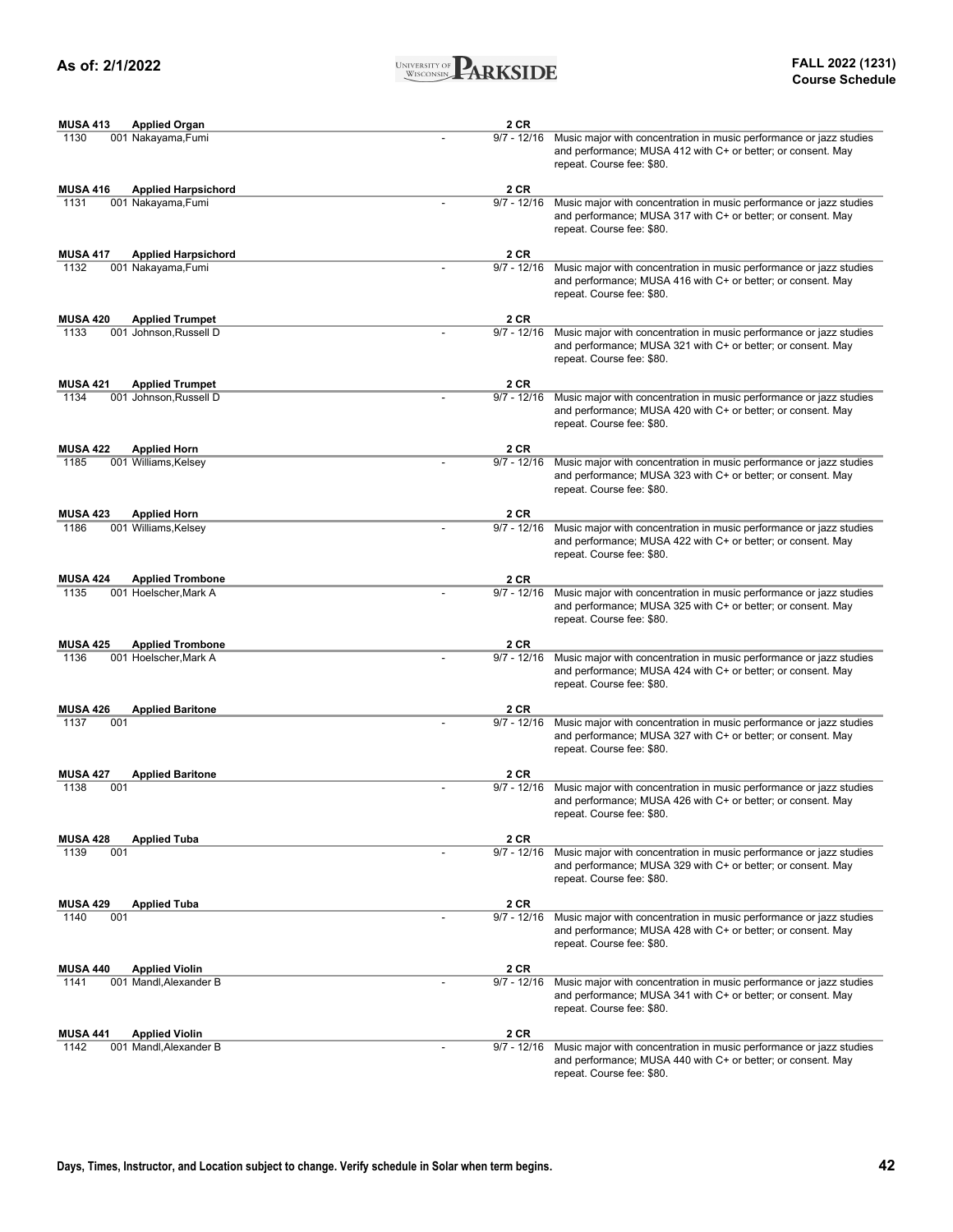

| <b>MUSA 442</b> | <b>Applied Viola</b>            | 2 CR          |                                                                                                                                                                  |
|-----------------|---------------------------------|---------------|------------------------------------------------------------------------------------------------------------------------------------------------------------------|
| 1143            | 001 Garcia Garcia, Alvaro       | $9/7 - 12/16$ | Music major with concentration in music performance or jazz studies<br>and performance; MUSA 343 with C+ or better; or consent. May<br>repeat. Course fee: \$80. |
| <b>MUSA 443</b> | <b>Applied Viola</b>            | 2 CR          |                                                                                                                                                                  |
| 1144            | 001 Garcia Garcia, Alvaro       | $9/7 - 12/16$ | Music major with concentration in music performance or jazz studies<br>and performance; MUSA 442 with C+ or better; or consent. May<br>repeat. Course fee: \$80. |
| <b>MUSA 444</b> | <b>Applied Cello</b>            | 2 CR          |                                                                                                                                                                  |
| 1145            | 001 Dissmore, Randall L         | $9/7 - 12/16$ | Music major with concentration in music performance or jazz studies<br>and performance; MUSA 345 with C+ or better; or consent. May<br>repeat. Course fee: \$80. |
| <b>MUSA 445</b> | <b>Applied Cello</b>            | 2 CR          |                                                                                                                                                                  |
| 1146            | 001 Dissmore, Randall L         | $9/7 - 12/16$ | Music major with concentration in music performance or jazz studies<br>and performance; MUSA 444 with C+ or better; or consent. May<br>repeat. Course fee: \$80. |
| <b>MUSA 446</b> | <b>Applied Bass</b>             | 2 CR          |                                                                                                                                                                  |
| 1147            | 001 Ipsen, Timothy J            | $9/7 - 12/16$ | Music major with concentration in music performance or jazz studies<br>and performance; MUSA 347 with C+ or better; or consent. May<br>repeat. Course fee: \$80. |
| <b>MUSA 447</b> | <b>Applied Bass</b>             | 2 CR          |                                                                                                                                                                  |
| 1148            | 001 Ipsen, Timothy J            | $9/7 - 12/16$ | Music major with concentration in music performance or jazz studies<br>and performance; MUSA 446 with C+ or better; or consent. May<br>repeat. Course fee: \$80. |
| <b>MUSA 448</b> | <b>Applied Classical Guitar</b> | 2 CR          |                                                                                                                                                                  |
| 1149            | 001 Buencamino, Jamey E         | $9/7 - 12/16$ | Music major with concentration in music performance or jazz studies<br>and performance; MUSA 349 with C+ or better; or consent. May<br>repeat. Course fee: \$80. |
| <b>MUSA 449</b> | <b>Applied Classical Guitar</b> | 2 CR          |                                                                                                                                                                  |
| 1150            | 001 Buencamino, Jamey E         | $9/7 - 12/16$ | Music major with concentration in music performance or jazz studies<br>and performance; MUSA 448 with C+ or better; or consent. May<br>repeat. Course fee: \$80. |
| <b>MUSA 450</b> | <b>Applied Harp</b>             | 2 CR          |                                                                                                                                                                  |
| 1151            | 001 Morse-Hambrock, Anne        | $9/7 - 12/16$ | Music major with concentration in music performance or jazz studies<br>and performance; MUSA 351 with C+ or better; or consent. May<br>repeat. Course fee: \$80. |
| <b>MUSA 451</b> | <b>Applied Harp</b>             | <b>2 CR</b>   |                                                                                                                                                                  |
| 1152            | 001 Morse-Hambrock.Anne         | $9/7 - 12/16$ | Music major with concentration in music performance or jazz studies<br>and performance; MUSA 450 with C+ or better; or consent. May<br>repeat. Course fee: \$80. |
| <b>MUSA 460</b> | <b>Applied Flute</b>            | 2 CR          |                                                                                                                                                                  |
| 1153            | 001 Amano - Katsma, Hideko      | $9/7 - 12/16$ | Music major with concentration in music performance or jazz studies<br>and performance; MUSA 361 with C+ or better; or consent. May<br>repeat. Course fee: \$80. |
| <b>MUSA 461</b> | <b>Applied Flute</b>            | 2 CR          |                                                                                                                                                                  |
| 1154            | 001 Amano - Katsma, Hideko      | $9/7 - 12/16$ | Music major with concentration in music performance or jazz studies<br>and performance; MUSA 460 with C+ or better; or consent. May<br>repeat. Course fee: \$80. |
| <b>MUSA 462</b> | <b>Applied Oboe</b>             | 2 CR          |                                                                                                                                                                  |
| 1155            | 001 Geoffrey, Suzanne L         | $9/7 - 12/16$ | Music major with concentration in music performance or jazz studies<br>and performance; MUSA 363 with C+ or better; or consent. May<br>repeat. Course fee: \$80. |
| <b>MUSA 463</b> | <b>Applied Oboe</b>             | 2 CR          |                                                                                                                                                                  |
| 1156            | 001 Geoffrey, Suzanne L         | $9/7 - 12/16$ | Music major with concentration in music performance or jazz studies<br>and performance; MUSA 462 with C+ or better; or consent. May<br>repeat. Course fee: \$80. |
| <b>MUSA 464</b> | <b>Applied Clarinet</b>         | 2 CR          |                                                                                                                                                                  |
| 1157            | 001 Drapcho, Barbara L          | $9/7 - 12/16$ | Music major with concentration in music performance or jazz studies<br>and performance; MUSA 365 with C+ or better; or consent. May<br>repeat. Course fee: \$80. |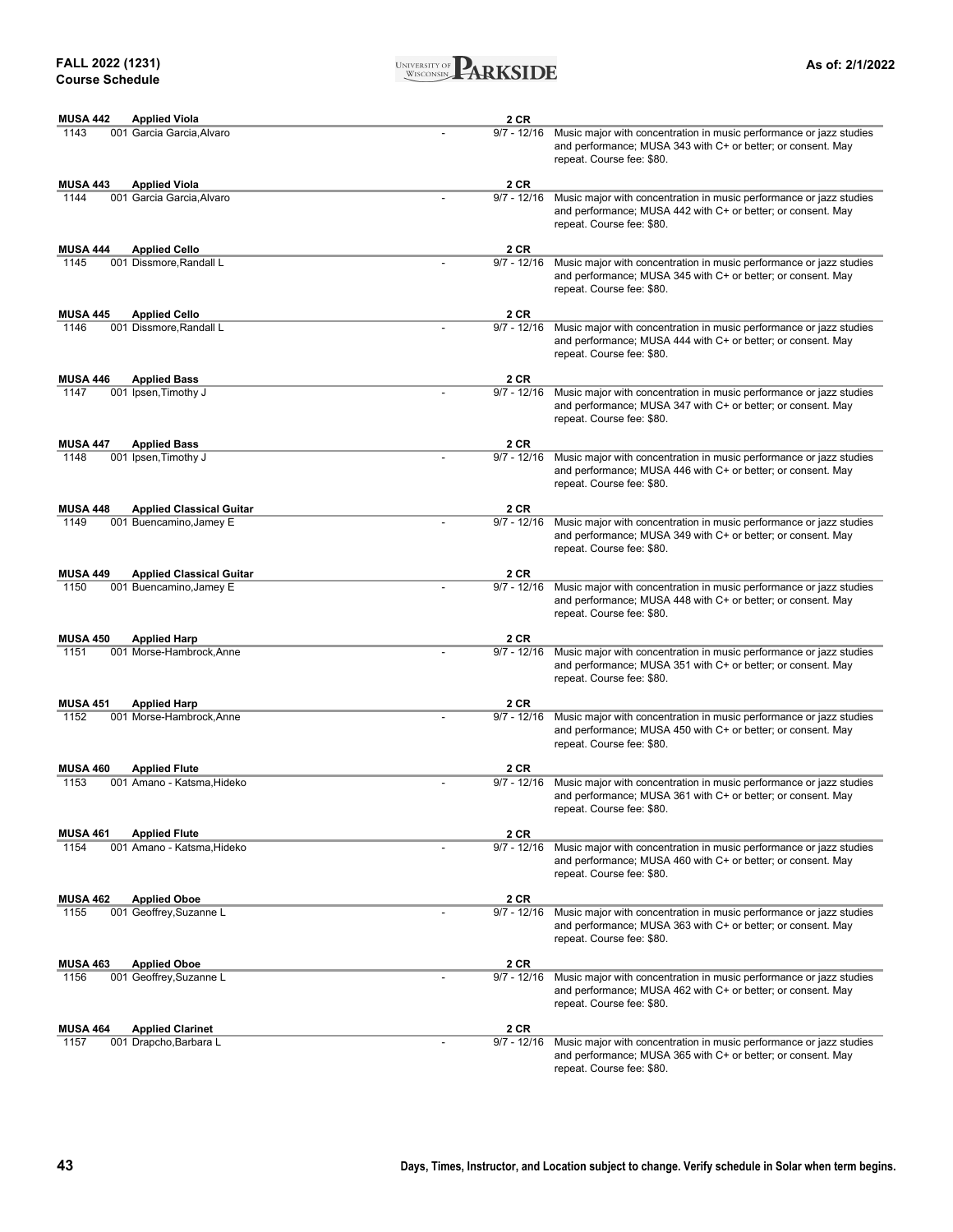

| <b>MUSA 465</b>             | <b>Applied Clarinet</b>   | 2 CR          |                                                                                                                                                                  |
|-----------------------------|---------------------------|---------------|------------------------------------------------------------------------------------------------------------------------------------------------------------------|
| 1158                        | 001 Drapcho, Barbara L    | $9/7 - 12/16$ | Music major with concentration in music performance or jazz studies<br>and performance; MUSA 464 with C+ or better; or consent. May<br>repeat. Course fee: \$80. |
| <b>MUSA 466</b>             | <b>Applied Saxophone</b>  | 2 CR          |                                                                                                                                                                  |
| 1159                        | 001 Madsen, Christopher   | $9/7 - 12/16$ | Music major with concentration in music performance or jazz studies<br>and performance; MUSA 367 with C+ or better; or consent. May<br>repeat. Course fee: \$80. |
| <b>MUSA 467</b>             | <b>Applied Saxophone</b>  | 2 CR          |                                                                                                                                                                  |
| 1160                        | 001 Madsen, Christopher   | $9/7 - 12/16$ | Music major with concentration in music performance or jazz studies<br>and performance; MUSA 466 with C+ or better; or consent. May<br>repeat. Course fee: \$80. |
| <b>MUSA 468</b>             | <b>Applied Bassoon</b>    | 2 CR          |                                                                                                                                                                  |
| 1161<br>001 Rzasa, Karl T   |                           | $9/7 - 12/16$ | Music major with concentration in music performance or jazz studies<br>and performance; MUSA 369 with C+ or better; or consent. May<br>repeat. Course fee: \$80. |
| <b>MUSA 469</b>             | <b>Applied Bassoon</b>    | 2 CR          |                                                                                                                                                                  |
| 001 Rzasa, Karl T<br>1162   |                           | $9/7 - 12/16$ | Music major with concentration in music performance or jazz studies<br>and performance; MUSA 468 with C+ or better; or consent. May<br>repeat. Course fee: \$80. |
| <b>MUSA 480</b>             | <b>Applied Voice</b>      | 2 CR          |                                                                                                                                                                  |
| 1163<br>001 Bouterse, Ami K |                           | $9/7 - 12/16$ | Music major with concentration in music performance or jazz studies<br>and performance; MUSA 381 with C+ or better; or consent. May<br>repeat. Course fee: \$80. |
| 1173<br>002 Hull, Allison R |                           | $9/7 - 12/16$ | Music major with concentration in music performance or jazz studies<br>and performance; MUSA 381 with C+ or better; or consent. May<br>repeat. Course fee: \$80. |
| <b>MUSA 481</b>             | <b>Applied Voice</b>      | 2 CR          |                                                                                                                                                                  |
| 001 Bouterse, Ami K<br>1164 |                           | $9/7 - 12/16$ | Music major with concentration in music performance or jazz studies<br>and performance; MUSA 480 with C+ or better; or consent. May<br>repeat. Course fee: \$80. |
| 1174<br>002 Hull, Allison R |                           | $9/7 - 12/16$ | Music major with concentration in music performance or jazz studies<br>and performance; MUSA 480 with C+ or better; or consent. May<br>repeat. Course fee: \$80. |
| <b>MUSA 484</b>             | <b>Applied Percussion</b> | 2 CR          |                                                                                                                                                                  |
| 1165<br>001 Bayles, David S |                           | $9/7 - 12/16$ | Music major with concentration in music performance or jazz studies<br>and performance; MUSA 385 with C+ or better; or consent. May<br>repeat. Course fee: \$80. |
| <b>MUSA 485</b>             | <b>Applied Percussion</b> | 2 CR          |                                                                                                                                                                  |
| 1166<br>001 Bayles, David S |                           | $9/7 - 12/16$ | Music major with concentration in music performance or jazz studies<br>and performance; MUSA 484 with C+ or better; or consent. May<br>repeat. Course fee: \$80. |
| <b>Music Education</b>      |                           |               |                                                                                                                                                                  |

#### **3 CR** 1823 001 Hewitt,Donna **M W** 2:00P - 3:22P 9/7 - 12/16 Music major/minor; or consent. **2 CR** 1824 001 Hewitt,Donna R 5:00P - 6:46P 9/7 - 12/16 MUSE 300 or any EDU course; or consent. **3 CR**<br>9:30A - 10:52A 9/7 - 12/16 MUSI 321 or consent. 1825 001 Kinchen Jr,James B RITA D164 T R 9:30A - 10:52A 9/7 - 12/16 MUSI 321 or consent. **3 CR** 1826 001 Rexroth,Laura J M W F 10:00A - 10:53A 9/7 - 12/16 MUSI 321 or consent. **MUSE 414 Mthd Elem/Mdl Instrumental Mus MUSE 303 Interdisciplinary Teach/Learng MUSE 411 Mthds Elem/Mdl Schl Choral Mus MUSE 300 Music Teaching & Learning**

#### **Music**

| <b>MUSI 100</b> | <b>Appreciation of World Music</b> |               |                 | 3 CR          | HUM        |
|-----------------|------------------------------------|---------------|-----------------|---------------|------------|
| 1827            | 001 Hewitt.Donna                   | RITA L130 MWF | $9:00A - 9:53A$ | $9/7 - 12/16$ |            |
|                 |                                    |               |                 |               |            |
| <b>MUSI 104</b> | <b>Music Appreciation</b>          |               |                 | 3 CR          | <b>HUM</b> |
| 1828            | 001 Sodke,James                    | RITA L130 TR  | 8:00A - 9:22A   | $9/7 - 12/16$ |            |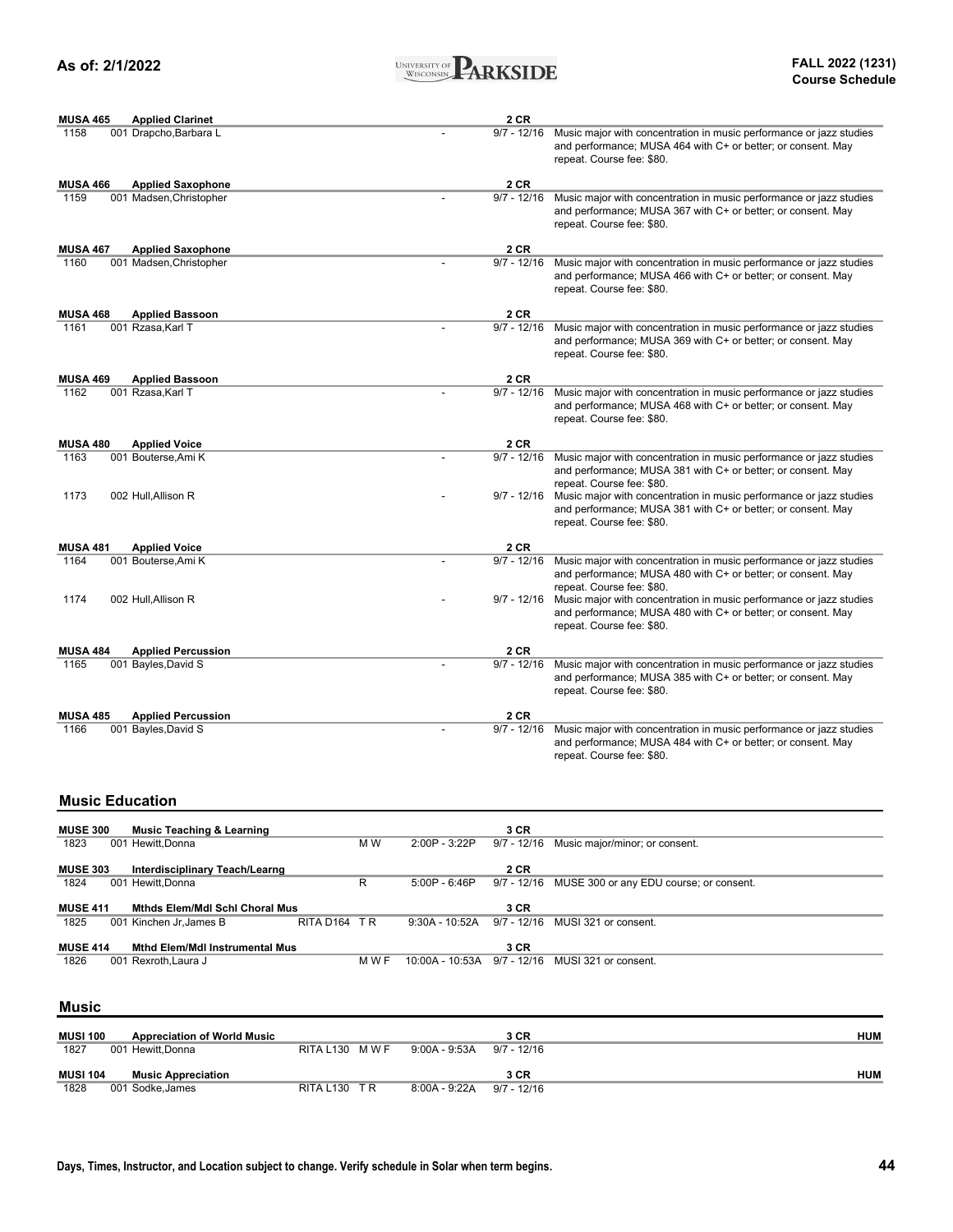| UNIVERSITY OF<br>н.<br>ARKSID<br><b>WISCONSIN</b> |
|---------------------------------------------------|
|---------------------------------------------------|

| <b>MUSI 106</b> | <b>Jazz Appreciation (DV)</b> |                  |       |                  | 3 CR          | <b>HUM DV</b>                                                       |
|-----------------|-------------------------------|------------------|-------|------------------|---------------|---------------------------------------------------------------------|
| 1829            | 001 Johnson, Russell D        | <b>RITA L130</b> | M W   | 2:00P - 3:22P    | $9/7 - 12/16$ | Fulfills Ethnic Diversity Requirement.                              |
| 1830            | 002 Bayles, David S           | RITA L130 TR     |       | $9:30A - 10:52A$ | $9/7 - 12/16$ | Fulfills Ethnic Diversity Requirement.                              |
|                 |                               |                  |       |                  |               |                                                                     |
| <b>MUSI 120</b> | <b>Music Theory I</b>         |                  |       |                  | 2 CR          |                                                                     |
| 1833            | 001 Crowley, James F          | RITA L132 MW     |       | 11:00A - 11:53A  | $9/7 - 12/16$ | Music major/minor, concurrent registration in MUSP 135. Lab fee:    |
|                 |                               |                  |       |                  |               | \$20.                                                               |
|                 |                               |                  |       |                  |               |                                                                     |
| <b>MUSI 221</b> | <b>Music Theory III</b>       |                  |       |                  | <b>2 CR</b>   |                                                                     |
| 1834            | 001 Crowley, James F          | RITA L132 M W    |       | $9:00A - 9:53A$  | $9/7 - 12/16$ | MUSI 121 with C or better, concurrent registration in MUSP 236. Lab |
|                 |                               |                  |       |                  |               | fee: \$20.                                                          |
|                 |                               |                  |       |                  |               |                                                                     |
| <b>MUSI 330</b> | Music History I: 450-1750     |                  |       |                  | 3 CR          |                                                                     |
| 1835            | 001 Rexroth.Laura J           | RITA L128        | M W F | 2:00P - 2:53P    | $9/7 - 12/16$ | <b>ENGL 101.</b>                                                    |
|                 |                               |                  |       |                  | 3 CR          |                                                                     |
| <b>MUSI 332</b> | <b>World Music</b>            |                  |       |                  |               |                                                                     |
| 1868            | 001 Hewitt, Donna             | RITA L130 MWF    |       | $9:00A - 9:53A$  | $9/7 - 12/16$ | Music major/minor.                                                  |
| <b>MUSI 346</b> | <b>Jazz History</b>           |                  |       |                  | 3 CR          |                                                                     |
| 1831            | 001 Johnson, Russell D        | <b>RITA L130</b> | M W   | 2:00P - 3:22P    | $9/7 - 12/16$ | Music major.                                                        |
| 1832            | 002 Bayles, David S           | RITA L130 TR     |       | $9:30A - 10:52A$ | $9/7 - 12/16$ | Music major.                                                        |
|                 |                               |                  |       |                  |               |                                                                     |
| <b>MUSI 378</b> | Diction I: English & Italian  |                  |       |                  | 2 CR          |                                                                     |
| 1836            | 001 Hull, Allison R           | RITA L187 WF     |       | 11:00A - 11:53A  | $9/7 - 12/16$ | MUSA 181, concurrent registration in applied voice; or consent.     |
|                 |                               |                  |       |                  |               |                                                                     |
| <b>MUSI 495</b> | <b>Music Internship</b>       |                  |       |                  | $1 - 3$ CR    |                                                                     |
| 1837            | 001 Garcia Garcia, Alvaro     |                  |       |                  | $9/7 - 12/16$ | Junior/senior, consent department chair. Repeat, max 12 crs.        |
|                 |                               |                  |       |                  |               |                                                                     |
| <b>MUSI 499</b> | <b>Independent Study:</b>     |                  |       |                  | $1 - 5$ CR    |                                                                     |
| 1838            | 001 Bouterse, Ami K           |                  |       |                  | $9/7 - 12/16$ | Consent instructor, department chair.                               |
| 1839            | 002 Crowley, James F          |                  |       |                  | $9/7 - 12/16$ | Consent instructor, department chair.                               |
| 1840            | 003 Rexroth, Laura J          |                  |       |                  | $9/7 - 12/16$ | Consent instructor, department chair.                               |
| 1841            | 004 Garcia Garcia, Alvaro     |                  |       |                  | $9/7 - 12/16$ | Consent instructor, department chair.                               |
| 1842            | 005 Johnson, Russell D        |                  |       |                  | $9/7 - 12/16$ | Consent instructor, department chair.                               |
| 1843            | 006 Kinchen Jr, James B       |                  |       |                  | $9/7 - 12/16$ | Consent instructor, department chair.                               |
| 1844            | 008 Hewitt.Donna              |                  |       |                  | $9/7 - 12/16$ | Consent instructor, department chair.                               |

### **Music Performance**

| <b>MUSP1</b>    | <b>Concert Attendance</b>     |               |     |                 | 0 CR          |                                                                                          |
|-----------------|-------------------------------|---------------|-----|-----------------|---------------|------------------------------------------------------------------------------------------|
| 1845            | 001 Garcia Garcia, Alvaro     | RITA D174 F   |     | 12:00P - 12:53P | $9/7 - 12/16$ | Music major or minor.                                                                    |
| <b>MUSP 102</b> | Large Music Ensemble:         |               |     |                 | 1 CR          | <b>HUM</b>                                                                               |
| 1846            | 001 Kinchen Jr.James B        | RITA D164 MWF |     | 1:00P - 1:53P   | $9/7 - 12/16$ | Topic: Chorale - Occasional extra rehearsals. Repeat for credit.                         |
| 1847            | 002 Rexroth, Laura J          | RITA D174 MW  |     | 3:30P - 5:27P   | $9/7 - 12/16$ | Topic: Wind Ensemble - Occasional extra rehearsals. Repeat for<br>credit.                |
| 1848            | 003 Garcia Garcia, Alvaro     |               | M W | 3:30P - 5:27P   | $9/7 - 12/16$ | Topic: Symphony - Occasional extra rehearsals. Repeat for credit.                        |
| 1849            | 004 Johnson, Russell D        | RITA D184 TR  |     | 3:30P - 5:27P   | $9/7 - 12/16$ | Topic: Jazz Ensemble - Occasional extra rehearsals. Repeat for<br>credit.                |
| 1850            | 005 Kinchen Jr.James B        | RITA D164 M   |     | 7:00P - 9:50P   | $9/7 - 12/16$ | Topic: Master Singers - Occasional extra rehearsals. Repeat for<br>credit.               |
| 1851            | 006 Garcia Garcia, Alvaro     | RITA D174 M   |     | 7:00P - 9:30P   | $9/7 - 12/16$ | Topic: Community Orchestra - Occasional extra rehearsals.<br>Repeat for credit.          |
| 1852            | 007 Rexroth, Laura J          | RITA D184 R   |     | 7:00P - 9:30P   | $9/7 - 12/16$ | Topic: Community Band - Occasional extra rehearsals. Repeat for<br>credit.               |
| 1853            | 008 Garcia Garcia Alvaro      | RITA D184 M   |     | 7:00P - 9:30P   | $9/7 - 12/16$ | Topic: Community Band - Occasional extra rehearsals. Repeat for<br>credit.               |
| <b>MUSP 135</b> | <b>Aural Music Theory I</b>   |               |     |                 | 1 CR          |                                                                                          |
| 1854            | 001 Crowley, James F          | RITA L132 TR  |     | 11:00A - 11:53A | $9/7 - 12/16$ | Music major/minor, concurrent registration in MUSI 120; or consent.<br>Lab fee: \$20.    |
| <b>MUSP 150</b> | Class Piano I                 |               |     |                 | 2 CR          |                                                                                          |
| 1855            | 001 Sodke, James              | RITA L132 TR  |     | 10:00A - 10:53A | $9/7 - 12/16$ | Music major/minor; or consent. Lab fee: \$20.                                            |
| 1856            | 002 Sodke, James              | RITA L132 TR  |     | 12:00P - 12:53P | $9/7 - 12/16$ | Music major/minor; or consent. Lab fee: \$20.                                            |
| <b>MUSP 224</b> | Jazz Improvisation I          |               |     |                 | 1 CR          |                                                                                          |
| 1857            | 001 Johnson, Russell D        | RITA D184 TR  |     | 11:00A - 11:53A | $9/7 - 12/16$ | MUSP 223 or consent.                                                                     |
| <b>MUSP 236</b> | <b>Aural Music Theory III</b> |               |     |                 | 1 CR          |                                                                                          |
| 1858            | 001 Crowley, James F          | RITA L132 TR  |     | 1:00P - 1:53P   | $9/7 - 12/16$ | MUSI 121, MUSP 136 with C or better; concurrent registration MUSI<br>221. Lab fee: \$20. |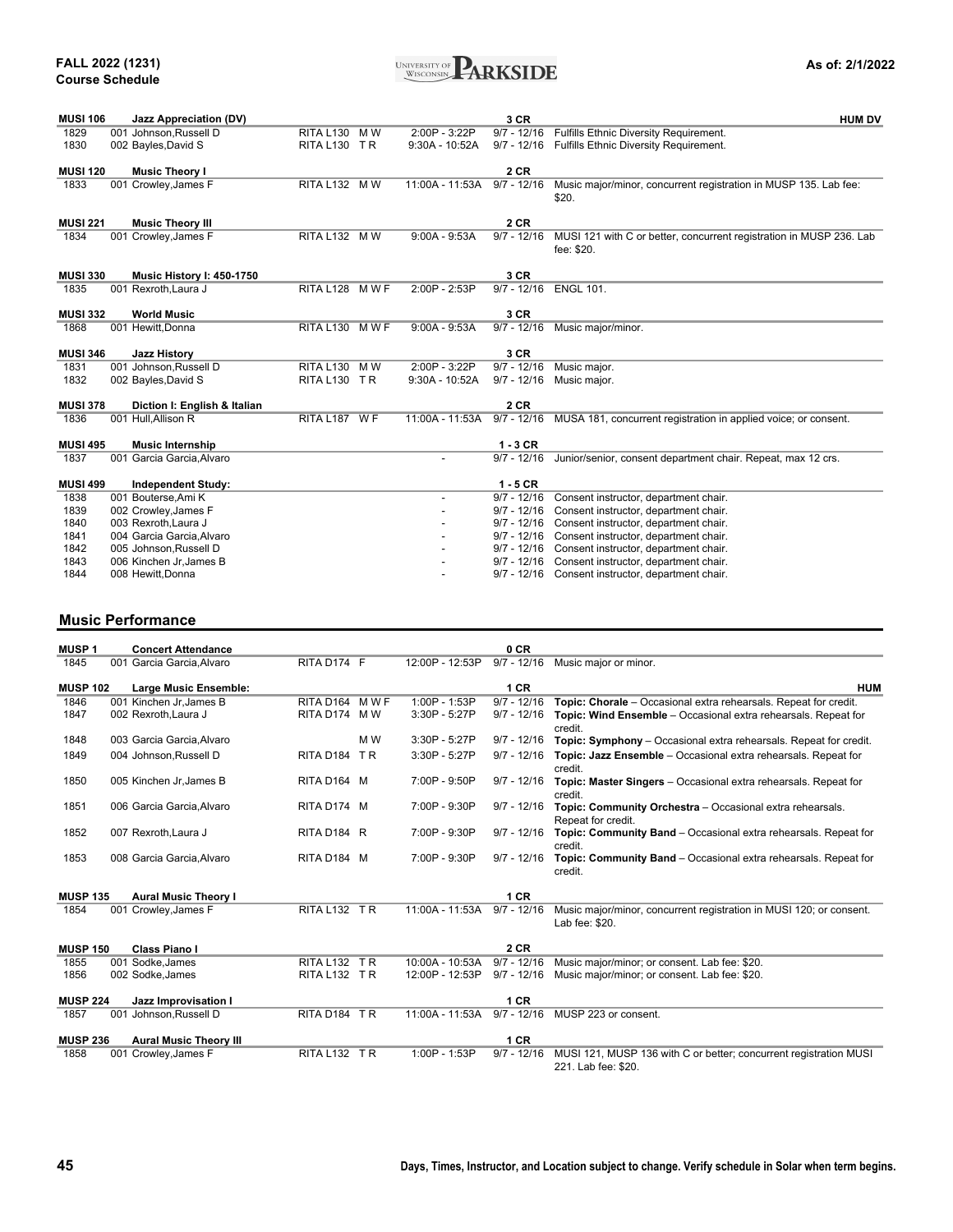

| <b>MUSP 240</b> |     | <b>Sound Production I</b>              |                           |                |                   | 2 CR          |                                                                                  |
|-----------------|-----|----------------------------------------|---------------------------|----------------|-------------------|---------------|----------------------------------------------------------------------------------|
| 1859            |     | 001 Gray, Kevin R                      | RITA D <sub>164</sub> M W |                | 11:00A - 11:53A   | $9/7 - 12/16$ | Declared major in one of: music, art, theatre arts, communication or<br>English. |
| <b>MUSP 250</b> |     | <b>Class Piano III-Music Educatrs</b>  |                           |                |                   | 2 CR          |                                                                                  |
| 1860            |     | 001 Nakayama, Fumi                     |                           | T <sub>R</sub> | $3:00P - 3:53P$   | $9/7 - 12/16$ | MUSP 151 with C or better; or consent. Lab fee: \$20.                            |
| <b>MUSP 342</b> |     |                                        |                           |                |                   | 2 CR          |                                                                                  |
|                 |     | Conducting                             |                           |                |                   |               |                                                                                  |
| 1861            | 001 | Kinchen Jr.James B                     | RITA D164 TR              |                | $11:00A - 11:53A$ | $9/7 - 12/16$ | <b>MUSI 221.</b>                                                                 |
| <b>MUSP 360</b> |     | <b>Voices of Parkside</b>              |                           |                |                   | 1 CR          |                                                                                  |
| 1862            |     | 001 Kinchen Jr, James B                | RITA D164 MWF             |                | $10:00A - 10:53A$ | $9/7 - 12/16$ | Audition. Repeat for credit. Occasional additional rehearsals, frequent          |
|                 |     |                                        |                           |                |                   |               |                                                                                  |
|                 |     |                                        |                           |                |                   |               | performances, occasional tours.                                                  |
|                 |     |                                        |                           |                |                   |               |                                                                                  |
| <b>MUSP 361</b> |     | <b>Chamber Music: Brass Ensemble</b>   |                           |                |                   | 1 CR          |                                                                                  |
| 1863            |     | 001 Hoelscher, Mark A                  |                           |                |                   | $9/7 - 12/16$ | Audition. Repeat for credit.                                                     |
|                 |     |                                        |                           |                |                   |               |                                                                                  |
| <b>MUSP 364</b> |     | <b>Chamber Mus: Percussion Ensembl</b> |                           |                |                   | 1 CR          |                                                                                  |
| 1864            |     | 001 Bayles, David S                    |                           |                |                   | $9/7 - 12/16$ | Audition. Repeat for credit.                                                     |
|                 |     |                                        |                           |                |                   |               |                                                                                  |
| <b>MUSP 365</b> |     | <b>Chamber Music: String Ensemble</b>  |                           |                |                   | 1 CR          |                                                                                  |
| 1865            |     | 001 Garcia Garcia, Alvaro              |                           |                |                   | $9/7 - 12/16$ | Audition. Repeat for credit.                                                     |
|                 |     |                                        |                           |                |                   |               |                                                                                  |
| <b>MUSP 366</b> |     | Jazz Combo                             |                           |                |                   | 1 CR          |                                                                                  |
| 1866            |     | 001 Johnson, Russell D                 |                           | <b>TR</b>      | 2:00P - 2:53P     | $9/7 - 12/16$ | Audition. Repeat for credit.                                                     |
|                 |     |                                        |                           |                |                   |               |                                                                                  |
| <b>MUSP 368</b> |     | <b>Contemporary A Cappella Ensmbl</b>  |                           |                |                   | 1 CR          |                                                                                  |
| 1867            | 001 | Bouterse, Ami K                        |                           |                |                   | $9/7 - 12/16$ | Instructor consent. Travel to off campus performances. Repeat for                |
|                 |     |                                        |                           |                |                   |               | credit. Course fee: \$100.                                                       |

### **Consortial Nursing Program**

| <b>NURS 101</b> |      | <b>Culturi Diversty-Hith Care(DV)</b> |                |                  | 3 CR          | <b>DV</b>                                                                                                                                        |
|-----------------|------|---------------------------------------|----------------|------------------|---------------|--------------------------------------------------------------------------------------------------------------------------------------------------|
| 2293            | 001  |                                       | MOLN D132 W    | 1:00P - 3:50P    | $9/7 - 12/16$ | Fulfills Ethnic Diversity Requirement.                                                                                                           |
| <b>NURS 102</b> |      | <b>Perspectives Hith Care Systems</b> |                |                  | 2CR           |                                                                                                                                                  |
| 2308            | 002  |                                       | MOLN L111 T    | 1:00P - 2:50P    | $9/7 - 12/16$ |                                                                                                                                                  |
| <b>NURS 290</b> |      | <b>Special Studies in Nursing:</b>    |                |                  | $1 - 5$ CR    |                                                                                                                                                  |
| 2294            | 001  |                                       |                |                  |               | 9/7 - 12/16 Sophomore only. Consent nursing advisor.                                                                                             |
| <b>NURS 351</b> |      | <b>Foundation Professional Practc</b> |                |                  | 3 CR          |                                                                                                                                                  |
| 2295            | 001  |                                       | T              | $1:00P - 3:50P$  | $9/7 - 12/16$ | Admission to nursing. Differential tuition: \$31.52/credit. Course Fee:<br>\$693.75.                                                             |
| <b>NURS 352</b> |      | Hith/III 1: Introduction              |                |                  | 3 CR          |                                                                                                                                                  |
| 2296            | 001  |                                       | R              | 1:00P - 3:50P    | $9/7 - 12/16$ | Admission to nursing. Differential tuition: \$31.52/credit.                                                                                      |
| <b>NURS 353</b> |      | <b>Clinic Prac 1: Foundations</b>     |                |                  | 3 CR          |                                                                                                                                                  |
| 2297            | 001  |                                       | M              | 7:00A - 3:30P    | $9/7 - 12/16$ | Admission to nursing. Differential tuition: \$31.52/credit. Name badge                                                                           |
| 2298            | 002  |                                       | M              | 7:00A - 3:30P    |               | fee: \$5.00. Clinical Site:<br>9/7 - 12/16 Admission to nursing. Differential tuition: \$31.52/credit. Name badge<br>fee: \$5.00. Clinical Site: |
| 2299            | 003  |                                       | F              | 7:00A - 3:30P    |               | 9/7 - 12/16 Admission to nursing. Differential tuition: \$31.52/credit. Name badge<br>fee: \$5.00. Clinical Site:                                |
| 2300            | 004  |                                       | F              | 7:00A - 3:30P    |               | 9/7 - 12/16 Admission to nursing. Differential tuition: \$31.52/credit. Name badge<br>fee: \$5.00. Clinical Site:                                |
| 2301            | 005  |                                       | F              | 7:00A - 3:30P    |               | 9/7 - 12/16 Admission to nursing. Differential tuition: \$31.52/credit. Name badge<br>fee: \$5.00. Clinical Site:                                |
| <b>NURS 398</b> |      | <b>Hith Assessmt/Prmotn Nurs Prac</b> |                |                  | 3 CR          |                                                                                                                                                  |
| 2302            | 001  |                                       | $\overline{w}$ | 1:00P - 3:50P    | $9/7 - 12/16$ | Admission to nursing. Differential Tuition: \$31.52/credit. Enrollment in                                                                        |
| 2303            | L081 |                                       | T              | $8:00A - 9:50A$  | $9/7 - 12/16$ | lecture (001) and a lab (L081-L084) required.                                                                                                    |
| 2304            | L082 |                                       | W              | $8:00A - 9:50A$  | $9/7 - 12/16$ |                                                                                                                                                  |
| 2305            | L083 |                                       | W              | 10:00A - 11:50A  | $9/7 - 12/16$ |                                                                                                                                                  |
| 2306            | L084 |                                       | R              | $8:00A - 9:50A$  | $9/7 - 12/16$ |                                                                                                                                                  |
| <b>NURS 399</b> |      | Pathophysigy/Pharmacotheraptcs        |                |                  | 4 CR          |                                                                                                                                                  |
| 2307            | 001  |                                       | TR             | 10:00A - 11:50A  |               | 9/7 - 12/16 Admission to nursing. Differential tuition: \$31.52/credit.                                                                          |
| <b>NURS 431</b> |      | Hith/III 4: Lifespan                  |                |                  | 3 CR          |                                                                                                                                                  |
| 2310            | 001  |                                       | $\overline{M}$ | $9:00A - 11:50A$ |               | 9/7 - 12/16 Admission to nursing major. Differential Tuition: \$31.52/credit.                                                                    |
| <b>NURS 432</b> |      | <b>Hith/III 3: Population Health</b>  |                |                  | 3 CR          |                                                                                                                                                  |
| 2311            | 001  |                                       | W              | $9:00A - 11:50A$ |               | 9/7 - 12/16 Admission to nursing major. Differential Tuition: \$31.52/credit.                                                                    |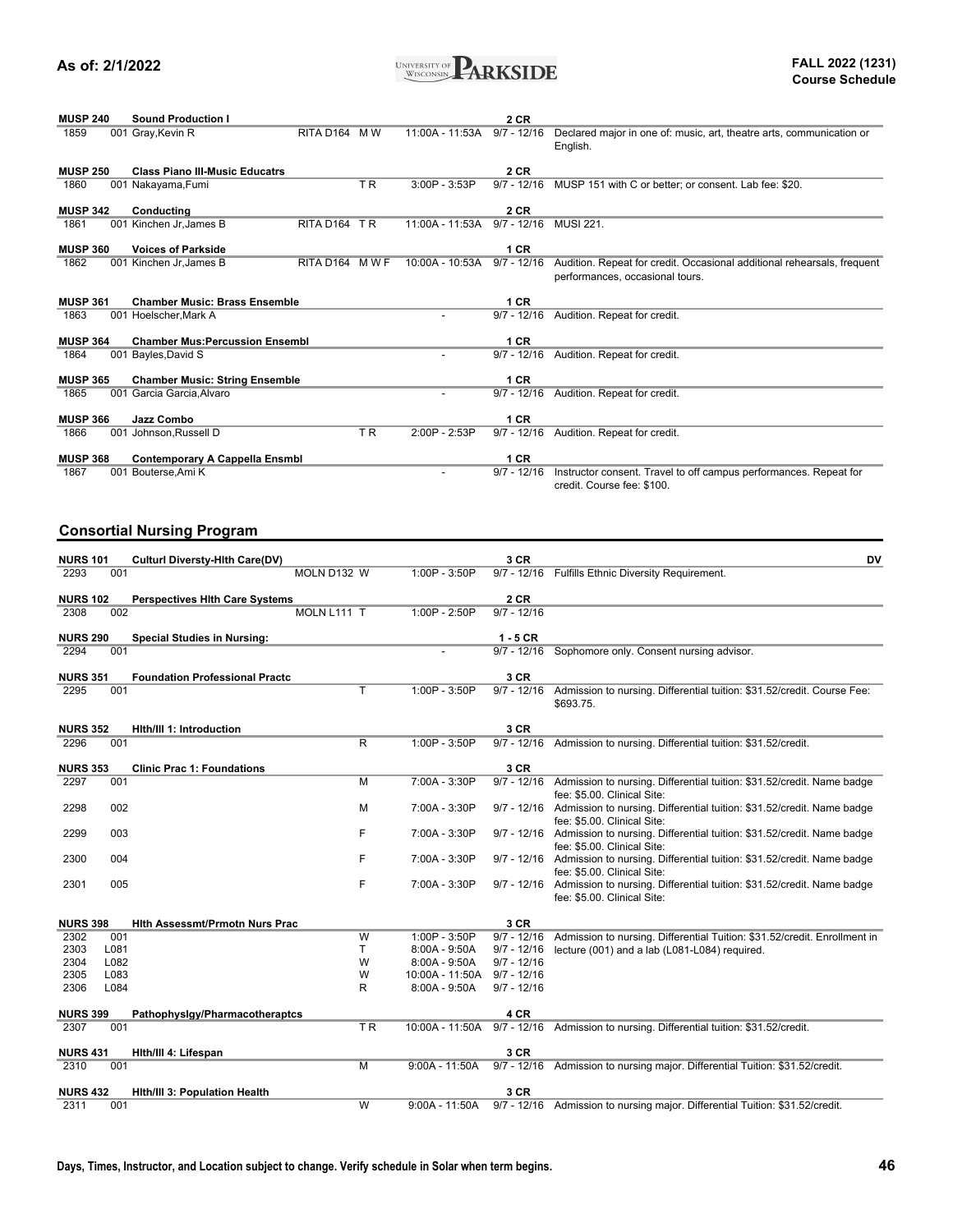

| <b>NURS 433</b> |     | Clinic Prac 3: Populatn Hith          |               |   |                 | 3 CR          |                                                                            |
|-----------------|-----|---------------------------------------|---------------|---|-----------------|---------------|----------------------------------------------------------------------------|
| 2312            | 001 |                                       |               |   | $8:00A - 4:30P$ | $9/7 - 12/16$ | Admission to nursing major. Differential Tuition: \$31.52/credit. Clinical |
|                 |     |                                       |               |   |                 |               | site:                                                                      |
| 2313            | 002 |                                       |               |   | $8:00A - 4:30P$ | $9/7 - 12/16$ | Admission to nursing major. Differential Tuition: \$31.52/credit. Clinical |
|                 |     |                                       |               |   |                 |               | site:                                                                      |
| 2314            | 003 |                                       |               | R | $8:00A - 4:30P$ | 9/7 - 12/16   | Admission to nursing major. Differential Tuition: \$31.52/credit. Clinical |
|                 |     |                                       |               |   |                 |               | site:                                                                      |
| 2315            | 004 |                                       |               | R | $8:00A - 4:30P$ | $9/7 - 12/16$ | Admission to nursing major. Differential Tuition: \$31.52/credit. Clinical |
|                 |     |                                       |               |   |                 |               | site:                                                                      |
| 2316            | 005 |                                       |               | R | $8:00A - 4:30P$ | $9/7 - 12/16$ | Admission to nursing major. Differential Tuition: \$31.52/credit. Clinical |
|                 |     |                                       |               |   |                 |               | site:                                                                      |
|                 |     |                                       |               |   |                 |               |                                                                            |
| <b>NURS 434</b> |     | <b>Nursing Informatics/Technology</b> |               |   |                 | 3 CR          | DE                                                                         |
| 2317            | 001 |                                       | <b>ONLINE</b> |   |                 | $9/7 - 12/16$ | Admission to nursing major. Differential Tuition: \$31.52/credit.          |
|                 |     |                                       |               |   |                 |               | Additional distance education fee of \$390 will be assessed.               |
| 2318            | 002 |                                       | <b>ONLINE</b> |   |                 | $9/7 - 12/16$ | Admission to nursing major. Differential Tuition: \$31.52/credit.          |
|                 |     |                                       |               |   |                 |               | Additional distance education fee of \$390 will be assessed.               |

### **Physical Education Activity**

| <b>PE 100</b>         |     | <b>Badminton</b>            |               |                               | 1 CR                                                   |
|-----------------------|-----|-----------------------------|---------------|-------------------------------|--------------------------------------------------------|
| 1746                  | M51 |                             | SAC FH101 MW  | 1:00P - 1:53P                 | 10/24 - 12/16                                          |
|                       |     |                             |               |                               |                                                        |
| <b>PE 102</b><br>1747 | M51 | <b>Basketball</b>           | SAC FH101 T   | $6:00P - 7:46P$               | 1 CR<br>10/24 - 12/16                                  |
|                       |     |                             |               |                               |                                                        |
| PE 103                |     | <b>Disc Golf</b>            |               |                               | 1 CR                                                   |
| 1738                  | M01 |                             | $M_{W}$       | 1:00P - 1:53P                 | $9/7 - 10/21$                                          |
| <b>PE 104</b>         |     | Football                    |               |                               | 1 CR                                                   |
| 1739                  | M01 |                             | SAC FH101 MW  | 11:00A - 11:53A 9/7 - 10/21   |                                                        |
|                       |     |                             |               |                               |                                                        |
| PE 105                |     | <b>Futsal</b>               |               |                               | 1 CR                                                   |
| 1748                  | M51 |                             | SAC FH101 R   | $6:00P - 7:46P$               | 10/24 - 12/16                                          |
| <b>PE 107</b>         |     | Pickleball                  |               |                               | 1 CR                                                   |
| 1749                  | M51 |                             | SAC FH101 M W | 10:00A - 10:53A 10/24 - 12/16 |                                                        |
| PE 108                |     | <b>Recreation Games</b>     |               |                               | <b>1 CR</b>                                            |
| 1750                  | M51 |                             | SAC FH101 M W | 11:00A - 11:53A 10/24 - 12/16 |                                                        |
|                       |     |                             |               |                               |                                                        |
| PE 109                |     | Soccer                      |               |                               | 1 CR                                                   |
| 1740                  | M01 |                             | SAC FH101 TR  | 11:00A - 11:53A 9/7 - 10/21   |                                                        |
| <b>PE 112</b>         |     | Volleyball                  |               |                               | 1 CR                                                   |
| 1751                  | M51 |                             | SAC FH101 TR  | 2:00P - 2:53P 10/24 - 12/16   |                                                        |
|                       |     |                             |               |                               |                                                        |
| <b>PE 120</b><br>1741 | M01 | Relaxation                  | SAC L167 M W  | 10:00A - 10:53A 9/7 - 10/21   | 1 CR                                                   |
| 1752                  | M51 |                             | SAC L167 TR   | 9:30A - 10:23A 10/24 - 12/16  |                                                        |
|                       |     |                             |               |                               |                                                        |
| <b>PE 122</b><br>1742 |     | Yoga I<br>M01 Grubb, Pamela | SAC L167 T    | 4:00P - 5:46P                 | 1 CR<br>$9/7 - 10/21$                                  |
|                       |     |                             |               |                               |                                                        |
| PE 123                |     | Yoga II                     |               |                               | 1 CR                                                   |
| 1753                  |     | M51 Grubb, Pamela           | SAC L167 T    | $4:00P - 5:46P$               | 10/24 - 12/16 PE 122 or consent.                       |
| <b>PE 130</b>         |     | Karate I                    |               |                               | 1 CR                                                   |
| 1743                  |     | M01 Bosovich, Boro          | SAC FH101 M   | $6:30P - 8:16P$               | $9/7 - 10/21$                                          |
|                       |     |                             |               |                               |                                                        |
| <b>PE 131</b>         |     | Karate II                   |               |                               | 1 CR                                                   |
| 1754                  |     | M51 Bosovich, Boro          | SAC FH101 M   |                               | 6:30P - 8:16P 10/24 - 12/16 PE 130 or consent.         |
| <b>PE 140</b>         |     | Jogging for Fun and Fitness |               |                               | 1 CR                                                   |
| 1755                  | M51 |                             | SAC FH101 TR  |                               | 12:30P - 1:23P 10/24 - 12/16 Repeat for max 4 credits. |
| PE 141                |     | <b>Aerobic Walking</b>      |               |                               | 1 CR                                                   |
| 1744                  | M01 |                             | SAC FH101 TR  |                               | 12:30P - 1:23P 9/7 - 10/21 Repeat for max 4 credits.   |
|                       |     |                             |               |                               |                                                        |
| PE 150                |     | <b>Weight Training</b>      |               |                               | 1 CR                                                   |
| 1745                  |     | M01 Verdegan, Jon L         | SAC D120 M W  | 11:00A - 11:53A 9/7 - 10/21   |                                                        |
| <b>PE 151</b>         |     | <b>Power Lifting</b>        |               |                               | 1 CR                                                   |
| 1756                  |     | M51 Verdegan, Jon L         | SAC D120 M W  | 11:00A - 11:53A 10/24 - 12/16 |                                                        |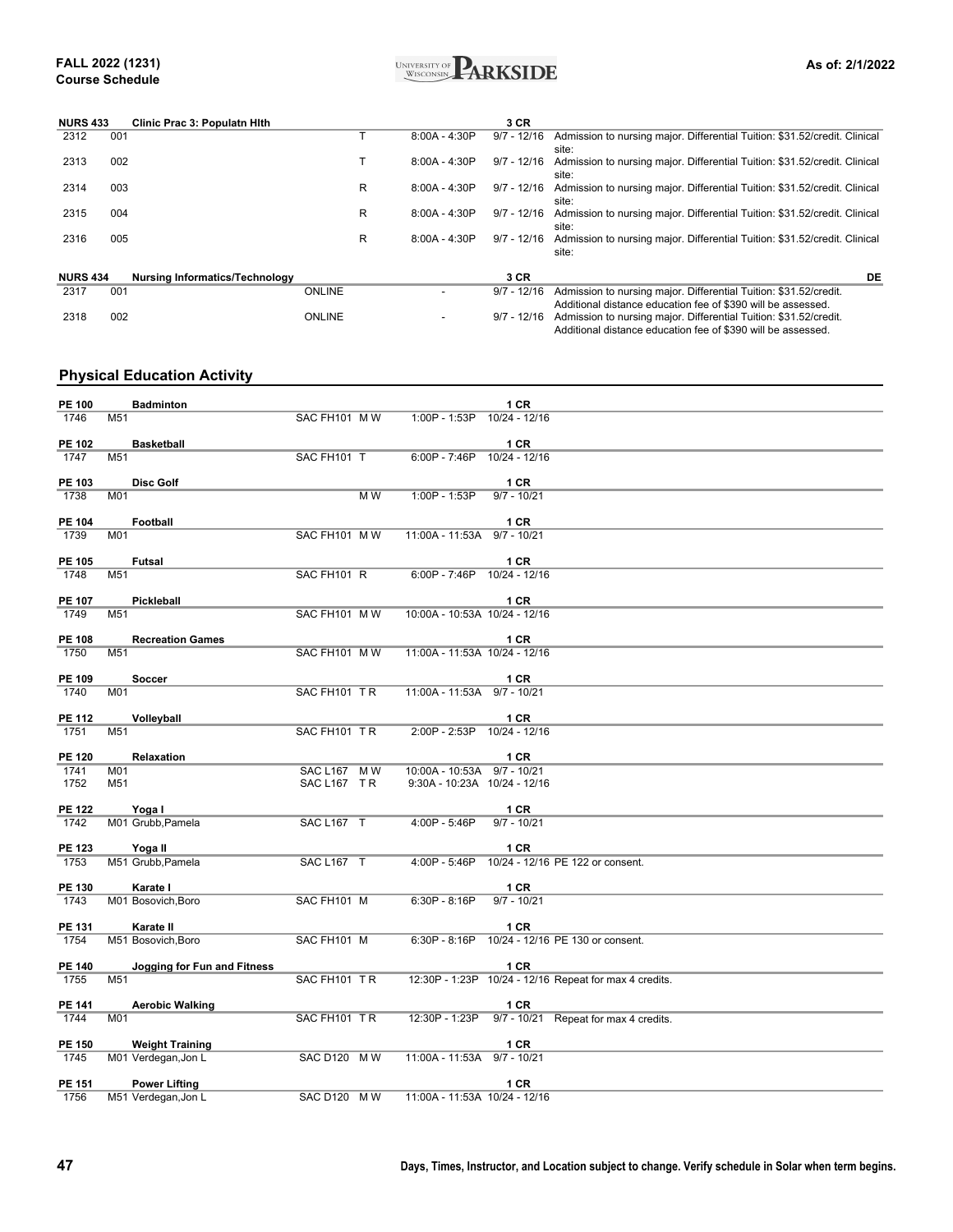

| <b>PE 160</b>   | <b>Cross Training</b>               |                        |                               | 1CR           |                                                                        |
|-----------------|-------------------------------------|------------------------|-------------------------------|---------------|------------------------------------------------------------------------|
| 1758            | M <sub>51</sub>                     | SAC FH101 MW           | $9:00A - 9:53A$               | 10/24 - 12/16 |                                                                        |
| PE 161          | <b>Speed/Power/Agility Training</b> |                        |                               | 1 CR          |                                                                        |
| 1757            |                                     | SAC FH101 TR           | 11:00A - 11:53A 10/24 - 12/16 |               |                                                                        |
|                 | M51 Verdegan, Jon L                 |                        |                               |               |                                                                        |
| <b>PE 170</b>   | <b>Fitness for Life</b>             |                        |                               | 1CR           |                                                                        |
| 1759            | 001                                 | <b>SAC L154</b>        |                               | $9/7 - 12/16$ | HLTH 270. Repeat for max 4 credits.                                    |
|                 |                                     |                        |                               |               |                                                                        |
| <b>PE 200</b>   | <b>Fundamentals of Coaching</b>     |                        |                               | 3 CR          |                                                                        |
| 1760            | 001 Strauss-Thompkins, Stefanie N   | <b>SAC L153</b><br>TR. | 9:30A - 10:52A                | $9/7 - 12/16$ |                                                                        |
| PE 491          | <b>Varsity Field Experience:</b>    |                        |                               | 1 CR          |                                                                        |
| 1761            | 001 Zitzke.Jason M                  |                        |                               | $9/7 - 12/16$ | Topic: Men's Soccer - Open to all by tryout; consent. Repeat, max 4    |
|                 |                                     |                        |                               |               | crs.                                                                   |
| 1762            | 002 Nikolic, Brittany C             |                        |                               | $9/7 - 12/16$ | Topic: Women's Soccer - Open to all by tryout; consent. Repeat,        |
|                 |                                     |                        |                               |               | max 4 crs.                                                             |
| 1763            | 003 Wollberg, Tyler R               |                        |                               | $9/7 - 12/16$ | Topic: Golf - Open to all by tryout; consent. Repeat, max 4 crs.       |
| 1764            | 004 Barea, Leigh E                  |                        |                               | $9/7 - 12/16$ | Topic: Volleyball - Open to all by tryout; consent. Repeat, max 4 crs. |
|                 |                                     |                        |                               |               |                                                                        |
| 1765            | 005 Maas, Nicholas L                |                        |                               | $9/7 - 12/16$ | Topic: Men's Cross Country - Open to all by tryout; consent.           |
|                 |                                     |                        |                               |               | Repeat, max 4 crs.                                                     |
| 1766            | 006 Maas, Nicholas L                |                        |                               | $9/7 - 12/16$ | Topic: Women's Cross Country - Open to all by tryout; consent.         |
|                 |                                     |                        |                               |               | Repeat, max 4 crs.                                                     |
|                 |                                     |                        |                               |               |                                                                        |
| <b>PE 493</b>   | <b>Coaching Practicum</b>           |                        |                               | 1 CR          |                                                                        |
| 1767            | 001 Strauss-Thompkins, Stefanie N   |                        |                               | $9/7 - 12/16$ | PE 200; approval advisor, department chair. Repeat, max 4 crs.         |
| 1768            | 002 Verdegan, Jon L                 |                        |                               | $9/7 - 12/16$ | PE 200; approval advisor, department chair. Repeat, max 4 crs.         |
|                 |                                     |                        |                               |               |                                                                        |
|                 |                                     |                        |                               |               |                                                                        |
|                 |                                     |                        |                               |               |                                                                        |
|                 | <b>Pre-Engineering</b>              |                        |                               |               |                                                                        |
| <b>PENG 212</b> | <b>Dynamics</b>                     |                        |                               | 3 CR          |                                                                        |
| 1638            |                                     | MOLN L149 TR           | $8:00A - 9:22A$               | $9/7 - 12/16$ |                                                                        |
|                 | 001 Parker, William D               |                        |                               |               | MATH 222 with C or better, PENG 211; concurrent registration in        |
|                 |                                     |                        |                               |               | Math 223.                                                              |
| <b>PENG 214</b> | <b>Electrical Circuits I</b>        |                        |                               | 3 CR          |                                                                        |
|                 |                                     |                        |                               |               |                                                                        |

#### 1639 001 Kim,Bom Soo MOLN L142 T R 2:00P - 3:22P 9/7 - 12/16 PHYS 202 with C or better. **PENG 211 CIRCUITS 215**

### **Philosophy**

| <b>PHIL 101</b> | Introduction to Philosophy         |                  |                |                  | 3 CR          |                                                        | <b>HUP</b>    |
|-----------------|------------------------------------|------------------|----------------|------------------|---------------|--------------------------------------------------------|---------------|
| 1346            | 001 Keefe, Jennifer J              | <b>RITA L131</b> | M W F          | $9:00A - 9:53A$  | $9/7 - 12/16$ |                                                        |               |
| 1347            | 002                                |                  | T R            | 11:00A - 12:22P  | $9/7 - 12/16$ |                                                        |               |
| 1348            | 003                                |                  | T <sub>R</sub> | $2:00P - 3:22P$  | $9/7 - 12/16$ |                                                        |               |
| 1349            | 004 Keefe, Jennifer J              | <b>ONLINE</b>    |                | -                | $9/7 - 12/16$ | Online; additional online fee: \$35/credit.            |               |
| <b>PHIL 102</b> | <b>Great Thinkers</b>              |                  |                |                  | 3 CR          |                                                        | <b>HUP</b>    |
| 1350            | 001 Hudspeth, Christopher S        | MOLN D107 TR     |                | $9:30A - 10:52A$ | $9/7 - 12/16$ |                                                        |               |
| <b>PHIL 205</b> | Philosophy of Religion             |                  |                |                  | 3 CR          |                                                        | <b>HUP DE</b> |
| 1354            | 001 Keefe, Jennifer J              | <b>ONLINE</b>    |                | -                | $9/7 - 12/16$ | Online; additional online fee: \$35/credit.            |               |
| <b>PHIL 215</b> | <b>Contemporary Moral Problems</b> |                  |                |                  | 3 CR          |                                                        | <b>HUP</b>    |
| 1353            | 001 Hudspeth, Christopher S        | MOLN D107 TR     |                | 11:00A - 12:22P  | $9/7 - 12/16$ |                                                        |               |
| <b>PHIL 303</b> | Set Theory, Logic and Proof        |                  |                |                  | 4 CR          |                                                        |               |
| 1809            | 001 Karr, Ryan D                   | <b>RITA L109</b> | M W F          | $3:30P - 4:41P$  | $9/7 - 12/16$ | MATH 222; or PHIL 201 and consent.                     |               |
| <b>PHIL 341</b> | <b>Business Ethics</b>             |                  |                |                  | 3 CR          |                                                        |               |
| 1356            | 001 Hudspeth, Christopher S        | <b>ONLINE</b>    |                |                  | $9/7 - 12/16$ | Sophomore. Online; additional online fee: \$35/credit. |               |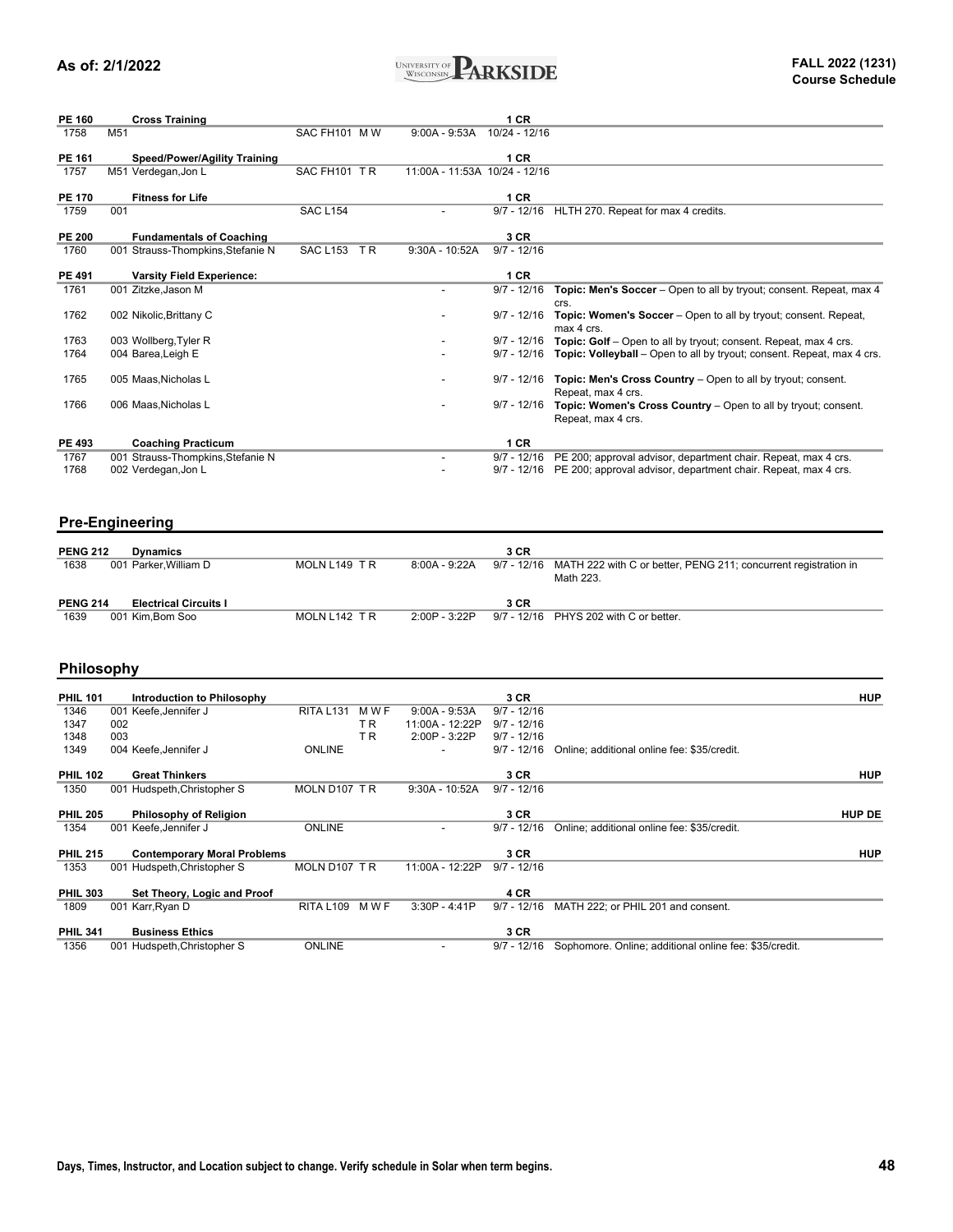

### **Physics**

| <b>PHYS 101</b> | <b>Principles of Physics</b>         |                     |         |                  | 4 CR          | <b>NSP</b>                                                                     |
|-----------------|--------------------------------------|---------------------|---------|------------------|---------------|--------------------------------------------------------------------------------|
| 1640            | 001 Citati.Andrea                    | GRNQ L101 TR        |         | 5:00P - 6:22P    | $9/7 - 12/16$ | Computational skills completed. Enrollment in Lecture (001) and                |
| 1641            | D061 Citati, Andrea                  | GRNQ L101 T         |         | 6:30P - 7:23P    | $9/7 - 12/16$ | Discussion (D061) required.                                                    |
|                 |                                      |                     |         |                  |               |                                                                                |
| <b>PHYS 105</b> | <b>College Physics I</b>             |                     |         |                  | <b>5 CR</b>   | <b>NSP</b>                                                                     |
| 1642            | 001 Citati, Andrea                   | GRNQ L101 TR        |         | 9:30A - 10:52A   | $9/7 - 12/16$ | MATH 113, 114 or equivalent. Enrollment in Lecture (001), a                    |
| 1643            | D061 Citati, Andrea                  | GRNQ L101 W         |         | 10:00A - 10:53A  | $9/7 - 12/16$ | Discussion (D061-D062), and a Lab (L081-L083) required.                        |
| 1644            | D062 Citati, Andrea                  | GRNQ L101 R         |         | 11:00A - 11:53A  | $9/7 - 12/16$ |                                                                                |
| 1645            | L081 Parker, William D               | GRNQ L236 T         |         | 2:00P - 4:50P    | $9/7 - 12/16$ |                                                                                |
| 1646            | L082 Citati, Andrea                  | GRNQ L236 W         |         | 2:00P - 4:50P    | $9/7 - 12/16$ |                                                                                |
| 1647            | L083 Parker, William D               | GRNQ L236 R         |         | 2:00P - 4:50P    | $9/7 - 12/16$ |                                                                                |
| <b>PHYS 120</b> | <b>Astronomy Native America (DV)</b> |                     |         |                  | 3 CR          | <b>NSP DV DE</b>                                                               |
| 1790            | 001 Parker, William D                | MOLN D132 T         |         | 8:00P - 8:53P    | $9/7 - 12/16$ | Fulfills Ethnic Diversity Requirement. Hybrid: In-Person/Online;               |
|                 |                                      |                     |         |                  |               | contact instructor for details.                                                |
|                 |                                      |                     |         |                  |               |                                                                                |
| <b>PHYS 201</b> | <b>General Physics I</b>             |                     |         |                  | <b>5 CR</b>   | <b>NSP</b>                                                                     |
| 1792            | 001 Mohazzabi, Pirooz                | GRNQ L101 TR        |         | $8:00A - 9:22A$  | $9/7 - 12/16$ | MATH 221 with C or higher or concurrent. Enrollment in Lecture                 |
| 1793            | D061 Mohazzabi, Pirooz               | <b>GRNQ L103 T</b>  |         | $9:30A - 10:53A$ | $9/7 - 12/16$ | (001), Discussion (D061) and a Lab (L081-L082) required.                       |
| 1794            | L081 Mohazzabi, Pirooz               | GRNQ L232 T         |         | 2:00P - 4:50P    | $9/7 - 12/16$ |                                                                                |
| 1795            | L082 Mohazzabi, Pirooz               | GRNQ L232 R         |         | 2:00P - 4:50P    | $9/7 - 12/16$ |                                                                                |
|                 |                                      |                     |         |                  |               |                                                                                |
| <b>PHYS 202</b> | <b>General Physics II</b>            |                     |         |                  | <b>5 CR</b>   |                                                                                |
| 1796            | 001 Kandel, Hom R                    | GRNQ L101 TR        |         | 3:30P - 4:52P    | $9/7 - 12/16$ | PHYS 201; MATH 222 or concurrent. Enrollment in Lecture (001),                 |
| 1797            | D061 Kandel, Hom R                   |                     | т       | 5:00P - 5:30P    | $9/7 - 12/16$ | Discussion (D061) and Lab (L081) required.                                     |
| 1798            | L081 Kandel, Hom R                   | GRNQ L232 R         |         | 5:00P - 7:50P    | $9/7 - 12/16$ |                                                                                |
|                 |                                      |                     |         |                  |               |                                                                                |
| <b>PHYS 205</b> | <b>Modern Physics</b>                |                     |         |                  | 3 CR          |                                                                                |
| 1799            | 001 Mohazzabi, Pirooz                | <b>GRNQ L101 TR</b> |         | 12:30P - 1:52P   |               | 9/7 - 12/16 PHYS 202.                                                          |
|                 |                                      |                     |         |                  |               |                                                                                |
| <b>PHYS 295</b> | <b>Physics Research Seminar I</b>    |                     |         |                  | 1 CR          |                                                                                |
| 1800            | 001 Parker, William D                | GRNQ L220 W         |         |                  |               | 11:00A - 11:53A 9/7 - 12/16 PHYS 202 or concurrent; or consent.                |
| <b>PHYS 301</b> | <b>Classical Mechanics</b>           |                     |         |                  | 4 CR          |                                                                                |
| 1801            | 001 Parker, William D                | GRNQ L230 MTWR      |         | 10:00A - 10:53A  |               | 9/7 - 12/16 PHYS 201/202 with C or better; MATH 317, or concurrent or consent. |
|                 |                                      |                     |         |                  |               |                                                                                |
| <b>PHYS 306</b> | <b>Adv Experiments in Physics</b>    |                     |         |                  | 3 CR          |                                                                                |
| 1802            | 001 Kandel, Hom R                    |                     | M W F   | $9:00A - 9:53A$  |               | 9/7 - 12/16 PHYS 201/202 with C or better; PHYS 205.                           |
|                 |                                      |                     |         |                  |               |                                                                                |
| <b>PHYS 401</b> | <b>Mathematical Mthds of Physics</b> |                     |         |                  | 3 CR          |                                                                                |
| 1803            | 001 Kim, Bom Soo                     |                     | M W     | 2:00P - 3:22P    | $9/7 - 12/16$ | MATH 223, 317.                                                                 |
| <b>PHYS 413</b> | <b>Statistical Mechanics</b>         |                     |         |                  | 3 CR          |                                                                                |
| 1804            | 001 Kim, Bom Soo                     |                     | $T_{R}$ | 11:00A - 12:22P  |               | 9/7 - 12/16 PHYS 303 or consent.                                               |
|                 |                                      |                     |         |                  |               |                                                                                |
| <b>PHYS 499</b> | <b>Independent Study:</b>            |                     |         |                  | $1 - 3$ CR    |                                                                                |
| 1805            | 001 Kandel, Hom R                    |                     |         |                  | $9/7 - 12/16$ |                                                                                |
| 1806            | 002 Kim, Bom Soo                     |                     |         |                  | $9/7 - 12/16$ |                                                                                |
| 1807            | 003 Mohazzabi, Pirooz                |                     |         |                  | $9/7 - 12/16$ |                                                                                |
| 1808            | 004 Parker, William D                |                     |         |                  | $9/7 - 12/16$ |                                                                                |

### **Project Management**

| <b>PMGT 341</b> | <b>Basics of Project Management</b>   |               | 3 CR        | DE                                                                            |
|-----------------|---------------------------------------|---------------|-------------|-------------------------------------------------------------------------------|
| 2144            | 001 Zheng, Weijun                     | <b>ONLINE</b> |             | 9/7 - 12/16 QM 210; 54 credits completed. Not open to Business Management     |
|                 |                                       |               |             | Online, Online: additional online fee: \$35/credit.                           |
| 2145            | 095 Zheng, Weijun                     | ONLINE        |             | 9/7 - 12/16 QM 210; 54 credits completed. Business Management Online only.    |
|                 |                                       |               |             | Online: tuition/fees: \$365/credit.                                           |
|                 |                                       |               |             |                                                                               |
| <b>PMGT 342</b> | <b>Essenti Persni Skills-Proj Mgt</b> |               | 3 CR        | DE                                                                            |
| 2146            | 001 Glass.Sheronda G                  | <b>ONLINE</b> |             | 9/7 - 12/16 Not open to Business Management Online. Online: additional online |
|                 |                                       |               |             | fee: \$35/credit.                                                             |
| 2147            | 095 Glass.Sheronda G                  | <b>ONLINE</b> | 9/7 - 12/16 | Business Management Online only. Online; tuition/fees: \$365/credit.          |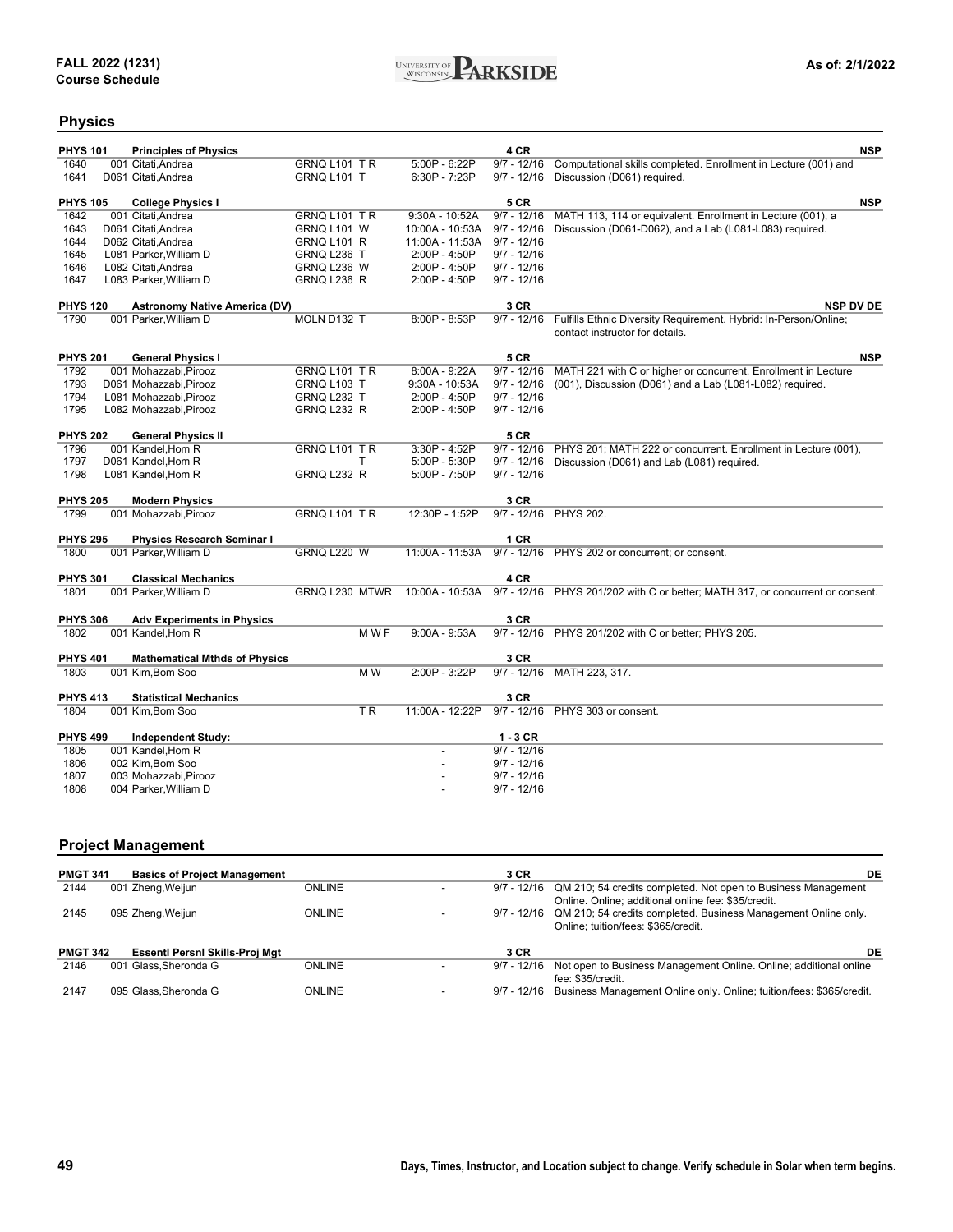

### **Political Science**

| <b>POLS 100</b> | <b>American Politics</b>              |               |                |                 | 3 CR          | <b>SSP</b>                                                                  |
|-----------------|---------------------------------------|---------------|----------------|-----------------|---------------|-----------------------------------------------------------------------------|
| 1357            | 001 Hansen, Michael A                 | MOLN L107 TR  |                | 11:00A - 12:22P | $9/7 - 12/16$ |                                                                             |
| <b>POLS 103</b> | Intro to Comparative Politics         |               |                |                 | 3 CR          | <b>SSP DE</b>                                                               |
| 1358            | 001 Hansen.Michael A                  | <b>ONLINE</b> |                |                 | $9/7 - 12/16$ | Online; additional online fee: \$35/credit.                                 |
| <b>POLS 105</b> | <b>Introduction to Politics</b>       |               |                |                 | 3 CR          | <b>SSP</b>                                                                  |
| 1359            | 001 Akindes, Simon A                  |               | M W            | $5:00P - 6:22P$ | $9/7 - 12/16$ |                                                                             |
| <b>POLS 116</b> | Introduction to Law                   |               |                |                 | 3 CR          | <b>SSP</b>                                                                  |
| 1360            | 001 Astoria, Ross S                   |               | M W            | 2:00P - 3:22P   | $9/7 - 12/16$ |                                                                             |
| <b>POLS 200</b> | <b>Research Methods/Sources</b>       |               |                |                 | 4 CR          |                                                                             |
| 1361            | 001 Hansen, Michael A                 | MOLN L213 TR  |                | 5:00P - 6:22P   | $9/7 - 12/16$ |                                                                             |
| <b>POLS 202</b> | <b>Public Policy</b>                  |               |                |                 | 3 CR          | DE                                                                          |
| 1362            | 001 Astoria, Ross S                   |               | M W            | 1:00P - 1:53P   | $9/7 - 12/16$ | POLS 100. Hybrid: In-Person/Online; contact instructor for details.         |
| <b>POLS 320</b> | <b>Const Law:Structr/Powr US Govt</b> |               |                |                 | 3 CR          |                                                                             |
| 1363            | 001 Astoria, Ross S                   |               | TR             | 2:00P - 3:22P   | $9/7 - 12/16$ | POLS 100 or 116, or junior or consent.                                      |
| <b>POLS 335</b> | Pop Music, Hum Rights, Demcrtztn      |               |                |                 | 3 CR          |                                                                             |
| 1470            | 001 Akindes, Simon A                  |               | T <sub>R</sub> | 3:30P - 4:52P   | $9/7 - 12/16$ | One course in political science.                                            |
| <b>POLS 367</b> | Latinos(as) and the Law (DV)          |               |                |                 | 3 CR          | DV                                                                          |
| 1276            | 001 Schultz, Dennis R                 | MOLN D139 TR  |                | 9:30A - 10:52A  | $9/7 - 12/16$ | CRMJ 101 or POLS 100; or consent. Fulfills Ethnic Diversity<br>Requirement. |

#### **Psychology**

| <b>PSYC 101</b> |     | Intro to Psychological Science        |                     |                  | 3 CR          | SSY                                                                  |
|-----------------|-----|---------------------------------------|---------------------|------------------|---------------|----------------------------------------------------------------------|
| 1648            |     | 001 McGinley, Meredith A              | MOLN L105 TR        | 11:00A - 12:22P  | $9/7 - 12/16$ | ENGL 100 or concurrent.                                              |
| 1649            |     | 002 Gregg, Melissa K                  | <b>ONLINE</b>       |                  | $9/7 - 12/16$ | ENGL 100 or concurrent. Online; additional online fee: \$35/credit.  |
| <b>PSYC 200</b> |     | <b>Introduction to Neuroscience</b>   |                     |                  | 3 CR          | <b>NSY DE</b>                                                        |
| 1650            |     | 001 Rivero Covelo, Ignacio            | <b>ONLINE</b>       |                  | $9/7 - 12/16$ | ENGL 100 or concurrent. Online; additional online fee: \$35/credit.  |
|                 |     |                                       |                     |                  |               |                                                                      |
| <b>PSYC 205</b> |     | <b>Cognitive Psychology</b>           |                     |                  | 3 CR          |                                                                      |
| 1651            | 001 |                                       | M W F               | 11:00A - 11:53A  | $9/7 - 12/16$ | <b>PSYC 101.</b>                                                     |
| 1652            | 002 |                                       | <b>ONLINE</b>       |                  | $9/7 - 12/16$ | PSYC 101. Online; additional online fee: \$35/credit.                |
| <b>PSYC 210</b> |     | Intro to Human Development            |                     |                  | 3 CR          |                                                                      |
| 1653            | 001 |                                       | MOLN L105 M W F     | 1:00P - 1:53P    | $9/7 - 12/16$ | <b>PSYC 101.</b>                                                     |
| 1654            |     | 002 McGinley, Meredith A              | <b>ONLINE</b>       |                  | $9/7 - 12/16$ | PSYC 101. Online; additional online fee: \$35/credit.                |
| <b>PSYC 220</b> |     | <b>Social Psychology</b>              |                     |                  | 3 CR          | DE                                                                   |
| 1655            |     | 001 Beyer, Sylvia                     | <b>ONLINE</b><br>TR | $9:30A - 10:52A$ | $9/7 - 12/16$ | ENGL 100 or concurrent. Online, scheduled; additional online fee:    |
|                 |     |                                       |                     |                  |               | \$35/credit.                                                         |
| 1656            |     | 002 Beyer, Sylvia                     | <b>ONLINE</b>       |                  | $9/7 - 12/16$ | ENGL 100 or concurrent. Online; additional online fee: \$35/credit.  |
| <b>PSYC 250</b> |     | <b>Psychological Statistics</b>       |                     |                  | 3 CR          |                                                                      |
| 1657            |     | 001 Hillard, Erin E                   | GRNQ D134 MWF       | 11:00A - 11:53A  | $9/7 - 12/16$ | PSYC 101, computational skills complete.                             |
| 1658            |     | 002 Gregg, Melissa K                  | ONLINE              |                  | $9/7 - 12/16$ | PSYC 101, computational skills complete. Online; additional online   |
|                 |     |                                       |                     |                  |               | fee: \$35/credit.                                                    |
|                 |     |                                       |                     |                  |               |                                                                      |
| <b>PSYC 260</b> |     | <b>Psychology of Personality</b>      |                     |                  | 3 CR          |                                                                      |
| 1659            |     | 001 Snyder, Jordan D                  | MOLN L213 M W       | $2:00P - 3:22P$  | $9/7 - 12/16$ | <b>PSYC 101.</b>                                                     |
| <b>PSYC 300</b> |     | <b>Research Methods in Psychology</b> |                     |                  | 3 CR          |                                                                      |
| 1660            | 001 |                                       | GRNQ D134 M W F     | $9:00A - 9:53A$  | $9/7 - 12/16$ | PSYC 250 or BIOS 210, completion Reading/Writing skills.             |
| 1661            | 002 |                                       | MOLN L124 M W F     | 1:00P - 1:53P    |               | 9/7 - 12/16 PSYC 250 or BIOS 210, completion Reading/Writing skills. |
| 1662            | 003 |                                       | ONLINE              | $\overline{a}$   | $9/7 - 12/16$ | PSYC 250 or BIOS 210, completion Reading/Writing skills. Online;     |
|                 |     |                                       |                     |                  |               | additional online fee: \$35/credit.                                  |
| <b>PSYC 306</b> |     | <b>Sensation and Perception</b>       |                     |                  | 3 CR          |                                                                      |
| 1663            |     | 001 Gregg, Melissa K                  | MWF                 | $9:00A - 9:53A$  | $9/7 - 12/16$ | PSYC 205, 300.                                                       |
|                 |     |                                       |                     |                  |               |                                                                      |
| <b>PSYC 318</b> |     | <b>Psychological Assessment</b>       |                     |                  | 3 CR          | DE                                                                   |
| 1665            |     | 001 Snyder, Jordan D                  | <b>ONLINE</b>       |                  | $9/7 - 12/16$ | PSYC 101, 250. Online; additional online fee: \$35/credit.           |
| <b>PSYC 325</b> |     | <b>Biological Psychology</b>          |                     |                  | 3 CR          |                                                                      |
| 1666            |     | 001 Gregg, Melissa K                  | M W F               | 10:00A - 10:53A  | $9/7 - 12/16$ | PSYC 101 or BIOS 101.                                                |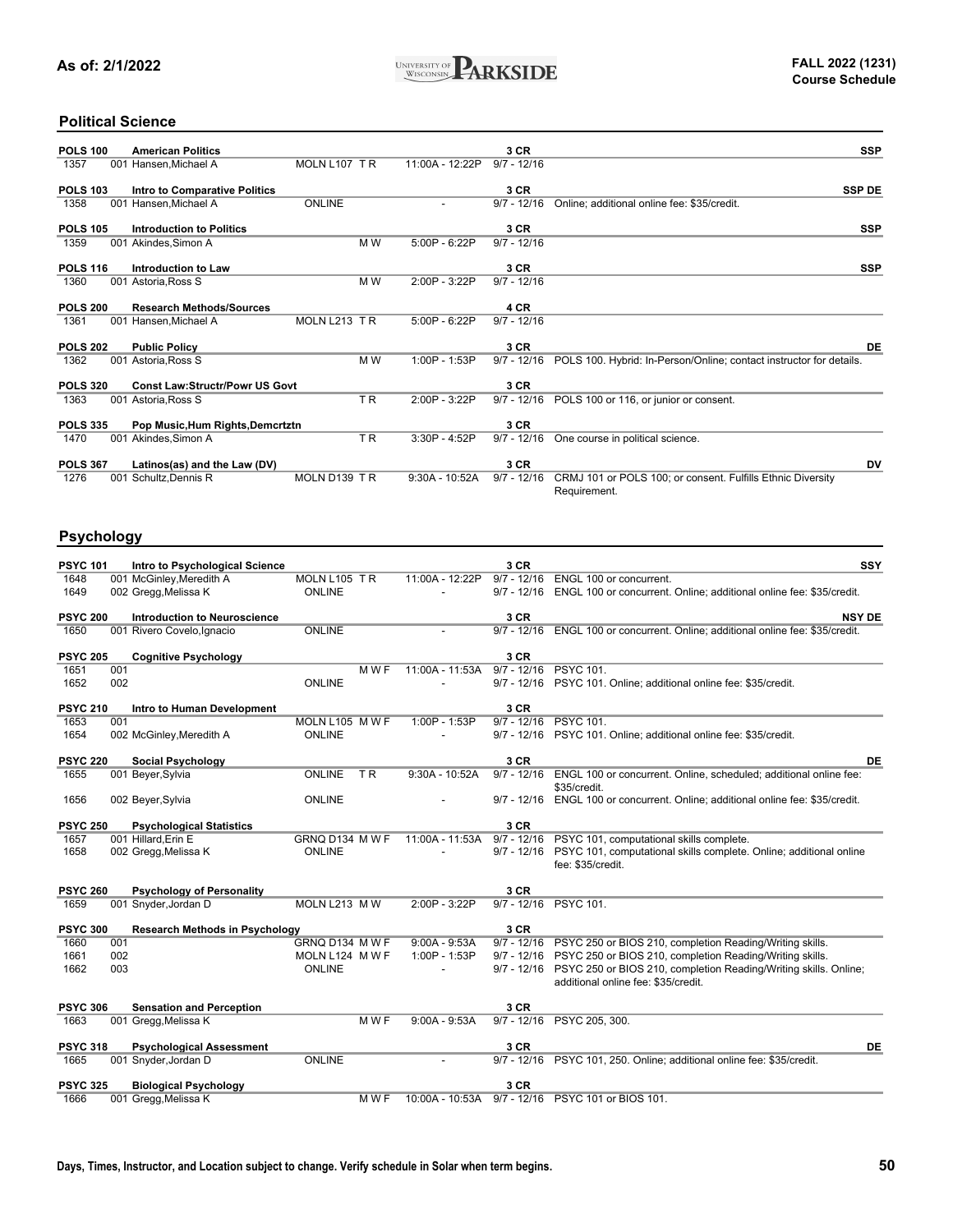

| <b>PSYC 330</b> | Interviewing                                   |                 |                  | 3 CR          |                                                                                                    |
|-----------------|------------------------------------------------|-----------------|------------------|---------------|----------------------------------------------------------------------------------------------------|
| 1670            | 002 Carlstrom, Aaron H                         | MOLN D128 TR    | 12:30P - 1:52P   | $9/7 - 12/16$ | PSYC 205 or 210 or 220 or 260.                                                                     |
| <b>PSYC 337</b> | <b>Child Development</b>                       |                 |                  | 3 CR          |                                                                                                    |
| 1671            | 001 McGinley, Meredith A                       | T <sub>R</sub>  | $9:30A - 10:52A$ | $9/7 - 12/16$ | PSYC 210, 300.                                                                                     |
| <b>PSYC 362</b> | <b>Theories of Psychotherapy</b>               |                 |                  | 3 CR          | DE                                                                                                 |
| 1672            | 001 Carlstrom.Aaron H                          | <b>ONLINE</b>   |                  | $9/7 - 12/16$ | PSYC 205 or 210 or 220 or 260. Online, traditional: additional online                              |
|                 |                                                |                 |                  |               | fee: \$35/credit.                                                                                  |
|                 |                                                |                 |                  |               |                                                                                                    |
| <b>PSYC 390</b> | <b>Special Topics in Psychology:</b>           |                 |                  | 3 CR          |                                                                                                    |
| 1673            | 001 Carlstrom, Aaron H                         | MOLN D132 TR    | $9:30A - 10:52A$ | $9/7 - 12/16$ | Topic: Psychology of Work & Career - PSYC 205 or 210 or 220 or                                     |
|                 |                                                |                 |                  |               | 260. Repeat with different topic.                                                                  |
| 1675            | 003 Rivero Covelo, Ignacio                     | <b>ONLINE</b>   |                  | $9/7 - 12/16$ | Topic: Child/Adlscnt Psychopathology - Repeat with different                                       |
|                 |                                                |                 |                  |               | topic. Online; additional online fee: \$35/credit.                                                 |
|                 |                                                |                 |                  |               |                                                                                                    |
|                 |                                                |                 |                  |               |                                                                                                    |
| <b>PSYC 421</b> | <b>The Self</b>                                |                 |                  | 3 CR          |                                                                                                    |
| 1676            | 001 Hillard, Erin E                            | MOLN L215 M W F | 10:00A - 10:53A  | $9/7 - 12/16$ | PSYC 220, 300.                                                                                     |
| <b>PSYC 499</b> |                                                |                 |                  | $1 - 6$ CR    |                                                                                                    |
| 1677            | <b>Independent Study:</b><br>001 Beyer, Sylvia |                 |                  | $9/7 - 12/16$ | PSYC 300, consent instructor, department chair.                                                    |
| 1678            | 002 Bowden, Edward M                           |                 |                  | $9/7 - 12/16$ | PSYC 300, consent instructor, department chair.                                                    |
| 1679            | 003 Brawner. Robtrice D                        |                 |                  | $9/7 - 12/16$ | PSYC 300, consent instructor, department chair.                                                    |
| 1680            | 004 Carlstrom, Aaron H                         |                 |                  | $9/7 - 12/16$ |                                                                                                    |
| 1681            | 005 Friesema, Ann E                            |                 |                  | $9/7 - 12/16$ | PSYC 300, consent instructor, department chair.<br>PSYC 300, consent instructor, department chair. |
| 1682            | 006 Gregg, Melissa K                           |                 |                  | $9/7 - 12/16$ | PSYC 300, consent instructor, department chair.                                                    |
| 1683            | 007 McGinley, Meredith A                       |                 |                  | $9/7 - 12/16$ | PSYC 300, consent instructor, department chair.                                                    |
| 1684            | 008 Hillard, Erin E                            |                 |                  | $9/7 - 12/16$ | PSYC 300, consent instructor, department chair.                                                    |
| 1685            | 009 Rivero Covelo, Ignacio                     |                 |                  | $9/7 - 12/16$ | PSYC 300, consent instructor, department chair.                                                    |
| 1686            | 010 Snyder, Jordan D                           |                 |                  | $9/7 - 12/16$ | PSYC 300, consent instructor, department chair.                                                    |

### **Quantitative Methods**

| QM 110 |                                       |               |                  | 3 CR          |                                                                 |    |
|--------|---------------------------------------|---------------|------------------|---------------|-----------------------------------------------------------------|----|
|        | <b>Appl Quantitative Analysis-Bus</b> |               | 11:00A - 11:53A  | $9/7 - 12/16$ | <b>MATH 104.</b>                                                |    |
| 2148   | 001 Gillespie, Donald W               | MOLN L144 MWF |                  |               |                                                                 |    |
| 2149   | 002 Gillespie, Donald W               | MOLN L144 M   | $6:00P - 8:50P$  | $9/7 - 12/16$ | <b>MATH 104.</b>                                                |    |
| 2150   | 003 Franklin, Major J                 | <b>ONLINE</b> |                  | $9/7 - 12/16$ | MATH 104. Online; additional online fee: \$35/credit.           |    |
| QM 210 | <b>Business Statistics I</b>          |               |                  | 3 CR          |                                                                 | DE |
| 2151   | 001 Rajan, Roby                       | MOLN D137 TR  | $9:30A - 10:52A$ | $9/7 - 12/16$ | MATH 112 or OM 110.                                             |    |
| 2152   | 002 Gillespie, Donald W               | MOLN L167 W   | $6:00P - 8:50P$  | $9/7 - 12/16$ | MATH 112 or QM 110.                                             |    |
| 2153   | 003 Rajan, Roby                       | <b>ONLINE</b> |                  | $9/7 - 12/16$ | MATH 112 or QM 110. Online; additional online fee: \$35/credit. |    |
| QM 310 | <b>Business Statistics II</b>         |               |                  | 3 CR          |                                                                 | DE |
| 2154   | 001 Dhumal, Parag                     | MOLN D112 TR  | 12:30P - 1:52P   | $9/7 - 12/16$ | QM 210; 54 credits completed, business major/minor. Hybrid: In- |    |
|        |                                       |               |                  |               | Person/Online; contact instructor for details.                  |    |
| 2155   | 002 Dhumal, Parag                     | T R           | 2:00P - 3:22P    | $9/7 - 12/16$ | QM 210; 54 credits completed, business major/minor. Hybrid: In- |    |
|        |                                       |               |                  |               | Person/Online; contact instructor for details.                  |    |
| 2156   | 003 Dhumal, Parag                     | <b>ONLINE</b> |                  | $9/7 - 12/16$ | QM 210; 54 credits completed, business major/minor. Online;     |    |
|        |                                       |               |                  |               | additional online fee: \$35/credit.                             |    |
| QM 319 | <b>Operations Management</b>          |               |                  | 3 CR          |                                                                 |    |
| 2157   | 001 Kuruvilla, Abey                   | MOLN D137 M W | 3:30P - 4:52P    | $9/7 - 12/16$ | QM 210; 54 credits completed, business major/minor.             |    |
| 2158   | 002 Kuruvilla, Abey                   | <b>ONLINE</b> |                  | $9/7 - 12/16$ | QM 210; 54 credits completed, business major/minor. Not open to |    |
|        |                                       |               |                  |               | Business Management Online. Online; additional online fee:      |    |
|        |                                       |               |                  |               | \$35/credit.                                                    |    |
| 2159   | 095 Kuruvilla, Abey                   | <b>ONLINE</b> |                  | $9/7 - 12/16$ | QM 210; 54 credits completed. Business Management Online only.  |    |
|        |                                       |               |                  |               | Online; tuition/fees: \$365/credit.                             |    |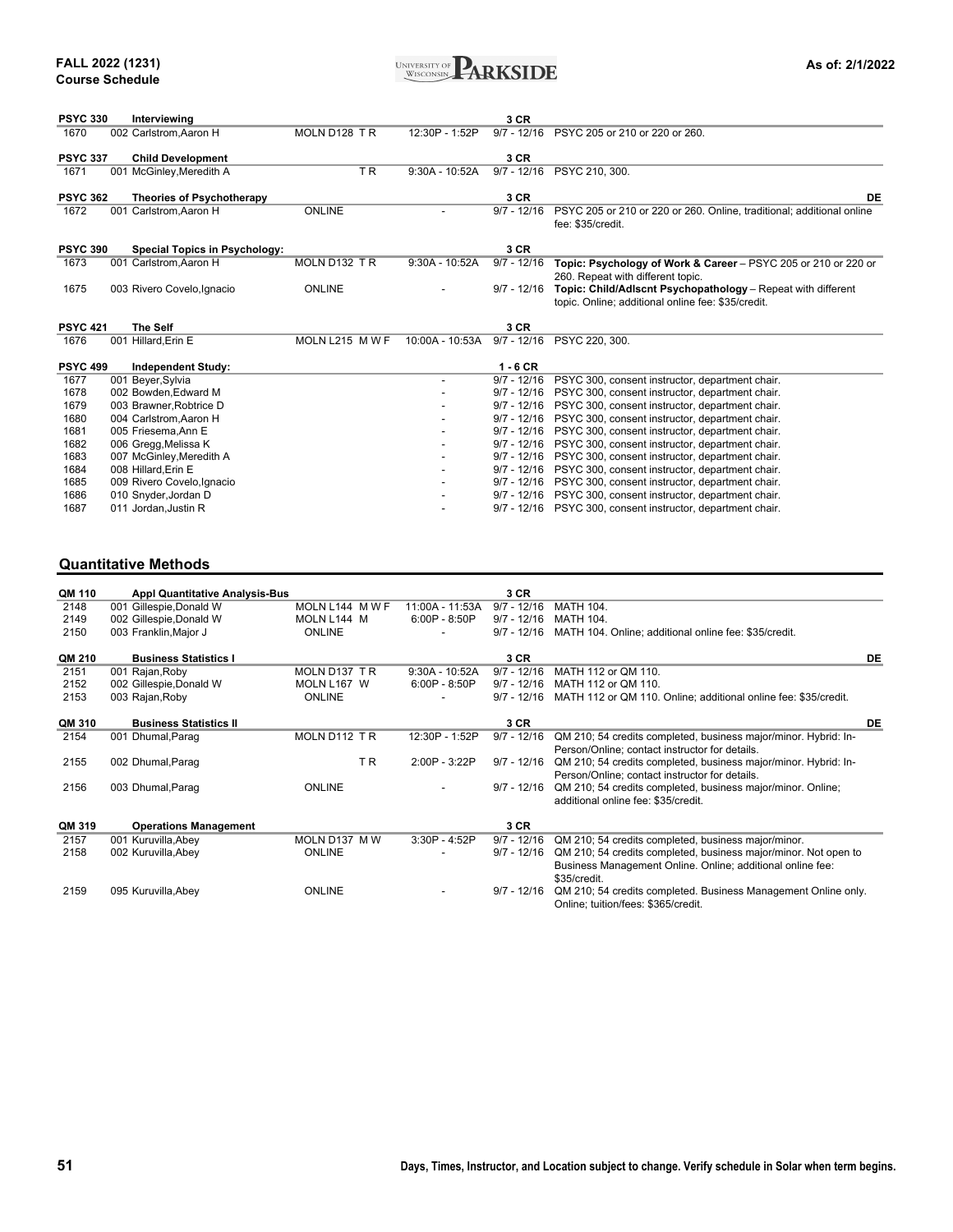

### **Sustainable Management**

| <b>SMGT 115</b>         |     | <b>Environment Sci/Sustainability</b>                    |                                |                                    | 3 CR                           | <b>DE EXT</b>                                                                                                                                                                                                   |
|-------------------------|-----|----------------------------------------------------------|--------------------------------|------------------------------------|--------------------------------|-----------------------------------------------------------------------------------------------------------------------------------------------------------------------------------------------------------------|
| 1423                    |     | 001 Wolf, Joy J                                          | <b>ONLINE</b>                  |                                    | $9/6 - 12/16$                  | UW Collaborative Program. Sustainable management major, consent.<br>Not for Audit. Information at: https://sustain.wisconsin.edu/. Online;<br>tuition and fees: \$440/credit.                                   |
| <b>SMGT 235</b>         |     | <b>Econ in Society/Sustainability</b>                    |                                |                                    | 3 CR                           | <b>DE EXT</b>                                                                                                                                                                                                   |
| 1424                    |     | 001 Wolf, Joy J                                          | <b>ONLINE</b>                  |                                    | $9/6 - 12/16$                  | UW Collaborative Program. Sustainable management major, consent.<br>Not for Audit. Information at: https://sustain.wisconsin.edu/. Online;<br>tuition and fees: \$440/credit.                                   |
| <b>SMGT 250</b>         |     | <b>Sustainable Ag/Food Security</b>                      |                                |                                    | 3 CR                           | <b>DE EXT</b>                                                                                                                                                                                                   |
| 1425                    |     | 001 Wolf, Joy J                                          | <b>ONLINE</b>                  |                                    | $9/6 - 12/16$                  | UW Collaborative Program. SMGT 115. Sustainable management<br>major, consent. Not for Audit. Information at:<br>https://sustain.wisconsin.edu/. Online; tuition and fees: \$440/credit.                         |
| <b>SMGT 310</b>         |     | <b>Ecology for Sustainable Mgmt</b>                      |                                |                                    | 3 CR                           | <b>DE EXT</b>                                                                                                                                                                                                   |
| 1426                    |     | 001 Wolf, Joy J                                          | <b>ONLINE</b>                  |                                    | $9/6 - 12/16$                  | Introductory Biology or SMGT 115. UW Collaborative Program.<br>Sustainable management major, consent. Not for Audit. Information<br>at: https://sustain.wisconsin.edu/. Online; tuition and fees: \$440/credit. |
| <b>SMGT 325</b>         |     | <b>Natural Resource Management</b>                       |                                |                                    | 3 CR                           | <b>DE EXT</b>                                                                                                                                                                                                   |
| 1427                    |     | 001 Wolf, Joy J                                          | <b>ONLINE</b>                  |                                    | $9/6 - 12/16$                  | UW Collaborative Program. Sustainable management major, consent.<br>Not for Audit. Information at: https://sustain.wisconsin.edu/. Online;<br>tuition and fees: \$440/credit.                                   |
| <b>SMGT 410</b>         |     | <b>Corp Soc RsponsbitySustainbity</b>                    |                                |                                    | 3 CR                           | <b>DE EXT</b>                                                                                                                                                                                                   |
| 1428                    |     | 001 Wolf, Joy J                                          | <b>ONLINE</b>                  |                                    | $9/6 - 12/16$                  | UW Collaborative Program. Sustainable management major, consent.<br>Not for Audit. Information at: https://sustain.wisconsin.edu/. Online;<br>tuition and fees: \$440/credit.                                   |
| <b>SMGT 420</b>         |     | <b>Built Envirnmnt/Sustainability</b>                    |                                |                                    | 3 CR                           | <b>DE EXT</b>                                                                                                                                                                                                   |
| 1429                    |     | 001 Wolf, Joy J                                          | <b>ONLINE</b>                  |                                    | $9/6 - 12/16$                  | UW Collaborative Program. Sustainable management major, consent.<br>Not for Audit. Information at: https://sustain.wisconsin.edu/. Online;<br>tuition and fees: \$440/credit.                                   |
|                         |     |                                                          |                                |                                    |                                |                                                                                                                                                                                                                 |
| <b>SMGT 495</b><br>1430 |     | <b>Sustainable Managemnt Capstone</b><br>001 Wolf, Joy J | <b>ONLINE</b>                  |                                    | 3 CR<br>$9/6 - 12/16$          | <b>DE EXT</b><br>Senior. UW Collaborative Program. Sustainable management major,<br>consent. Not for Audit. Information at: https://sustain.wisconsin.edu/.<br>Online; tuition and fees: \$440/credit.          |
| Sociology               |     |                                                          |                                |                                    |                                |                                                                                                                                                                                                                 |
| SOCA 101                |     | <b>Introduction to Sociology</b>                         |                                |                                    | 3 CR                           | SSS                                                                                                                                                                                                             |
| 2160<br>2161            | 001 | 002 Banerjee, Madhumita                                  | MOLN L107 TR<br>MOLN L109 TR   | $9:30A - 10:52A$<br>12:30P - 1:52P | $9/7 - 12/16$<br>$9/7 - 12/16$ |                                                                                                                                                                                                                 |
| 2162                    |     | 003 Pipkins, Martel A                                    | MOLN L107 W                    | 5:00P - 7:50P                      | $9/7 - 12/16$                  |                                                                                                                                                                                                                 |
| 2163<br>2164            |     | 004 Wang, Xun<br>005 Dana, Seifdeen N                    | <b>ONLINE</b><br><b>ONLINE</b> |                                    | $9/7 - 12/16$<br>$9/7 - 12/16$ | Online; additional online fee: \$35/credit.<br>Online; additional online fee: \$35/credit.                                                                                                                      |
| <b>SOCA 206</b>         |     | Race/Ethn Relations in US (DV)                           |                                |                                    | 3 CR                           | <b>SSS DV</b>                                                                                                                                                                                                   |
| 2165                    |     | 001 Khoury, Laura                                        | M W                            | 2:00P - 3:22P                      | $9/7 - 12/16$                  | ANTH 100 or SOCA 101. Fulfills Ethnic Diversity Requirement.                                                                                                                                                    |
| <b>SOCA 227</b>         |     | North American Indians (DV)                              |                                |                                    | 3 CR                           | DV                                                                                                                                                                                                              |
| 1248                    |     | 001 Sasso, Robert F                                      | MOLN L324 TR                   | 2:00P - 3:22P                      |                                | 9/7 - 12/16 ANTH 100 or SOCA 101. Fulfills Ethnic Diversity Requirement.                                                                                                                                        |
| <b>SOCA 233</b>         |     | Criminology                                              |                                |                                    | 3 CR                           |                                                                                                                                                                                                                 |
| 1259                    |     | 001 Wagner, Philip                                       | MOLN D107 M W F                | $9:00A - 9:53A$                    |                                | 9/7 - 12/16 CRMJ 101 or SOCA 101 or consent.                                                                                                                                                                    |
| <b>SOCA 234</b><br>2085 |     | Juvenile Delinquency/Justice<br>001 Schultz, Dennis R    | MOLN D137 TR                   | 11:00A - 12:22P                    | 3 CR                           | 9/7 - 12/16 CRMJ 101 or SOCA 101, or consent.                                                                                                                                                                   |
| <b>SOCA 235</b>         |     | <b>Police and Society</b>                                |                                |                                    | 3 CR                           |                                                                                                                                                                                                                 |

**SOCA 248 Report Writing for Social Sci**

1261 001 Salimbene,Nicholas A MOLN D101 T R 9:30A - 10:52A 9/7 - 12/16 CRMJ 101 or SOCA 101, or consent.

2169 001 Banerjee,Madhumita MOLN L115 T R 3:30P - 4:52P 9/7 - 12/16 SOCA 101; ENGL 101 with C+ or better.

**3 CR**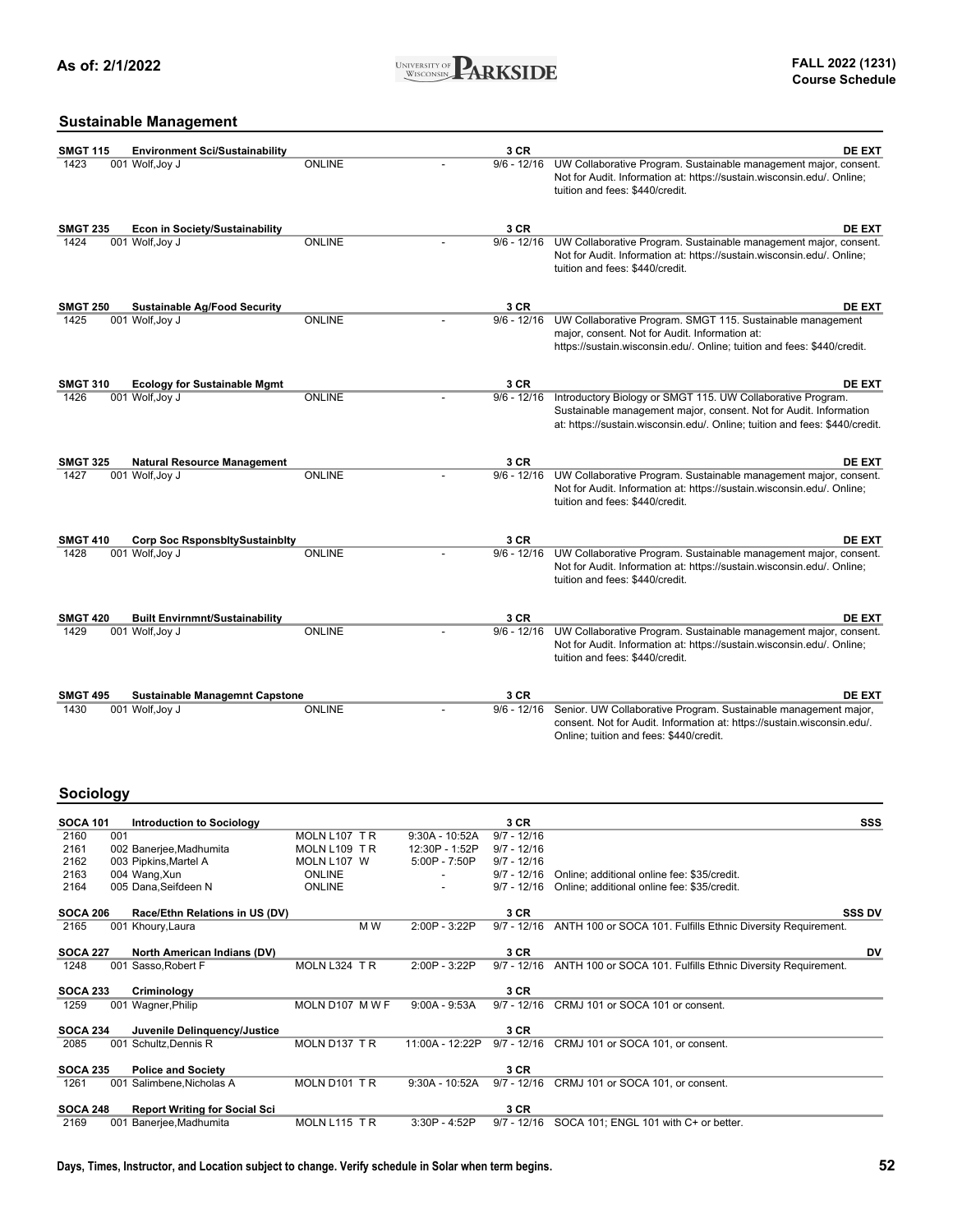

| <b>SOCA 250</b>         |            | <b>Statistics for Social Sciences</b>  |                 |                          | 4 CR                           | DE                                                                                                                               |
|-------------------------|------------|----------------------------------------|-----------------|--------------------------|--------------------------------|----------------------------------------------------------------------------------------------------------------------------------|
| 2170                    |            | 001 Banerjee, Madhumita                | <b>ONLINE</b>   |                          | $9/7 - 12/16$                  | Computational skills, MATH 102 or 104 or 111. Online; additional<br>online fee: \$35/credit.                                     |
| <b>SOCA 295</b>         |            | <b>Social Science Research Mthds</b>   |                 |                          | 3 CR                           | DE                                                                                                                               |
| 2171                    | 001        |                                        | <b>ONLINE</b>   |                          |                                | 9/7 - 12/16 ANTH 100 or SOCA 101; sophomore. Online; additional online fee:<br>\$35/credit.                                      |
| <b>SOCA 301</b>         |            | <b>Sociological Theory</b>             |                 |                          | 3 CR                           |                                                                                                                                  |
| 2172                    |            | 001 Dana, Seifdeen N                   | Τ               | $6:00P - 8:50P$          |                                | 9/7 - 12/16 ANTH 100 or SOCA 101; junior.                                                                                        |
| <b>SOCA 304</b>         |            | <b>Skill Development Leadership</b>    |                 |                          | 1 CR                           |                                                                                                                                  |
| 2173                    |            | 001 Pipkins, Martel A                  | M W             | 3:30P - 4:52P            |                                | 9/7 - 12/16 ANTH 100 or SOCA 101; junior. Repeat for credit.                                                                     |
| <b>SOCA 305</b>         |            | <b>Family Violence</b>                 |                 |                          | 3 CR                           | <b>DE</b>                                                                                                                        |
| 1263                    |            | 001 Wendricks, Terra M                 | <b>ONLINE</b>   |                          |                                | 9/7 - 12/16 CRMJ 101 or SOCA 101. Online; additional online fee: \$35/credit.                                                    |
|                         |            |                                        |                 |                          |                                |                                                                                                                                  |
| <b>SOCA 307</b><br>2174 |            | <b>Survey Methods</b><br>001 Wang, Xun | MOLN L115 M W   | 3:30P - 4:52P            | 3 CR                           | 9/7 - 12/16 SOCA 295.                                                                                                            |
|                         |            |                                        |                 |                          |                                |                                                                                                                                  |
| <b>SOCA 320</b>         |            | <b>Sociological Social Psych</b>       |                 |                          | 3 CR                           | DE                                                                                                                               |
| 2175                    |            | 001 Pipkins, Martel A                  | <b>ONLINE</b>   |                          | $9/7 - 12/16$                  | SOCA 101; three additional credits in sociology. Online; additional<br>online fee: \$35/credit.                                  |
| <b>SOCA 323</b>         |            | Institutional Racism/Amer (DV)         |                 |                          | 3 CR                           | DV DE                                                                                                                            |
| 2176                    |            | 001 Khoury, Laura                      | <b>ONLINE</b>   |                          | $9/7 - 12/16$                  | ANTH 100 or SOCA 101. Fulfills Ethnic Diversity Requirement.                                                                     |
| <b>SOCA 355</b>         |            | <b>Urbanism and Urbanization</b>       |                 |                          | 3 CR                           | DE                                                                                                                               |
| 2177                    |            | 001 Khoury, Laura                      | ONLINE          |                          | $9/7 - 12/16$                  | ANTH 100 or SOCA 101. Online; additional online fee: \$35/credit.                                                                |
| <b>SOCA 363</b>         |            | <b>Corrections</b>                     |                 |                          | 3 CR                           |                                                                                                                                  |
| 1269                    |            | 001 Gottschalk, Martin V               | MOLN D128 M W F | 11:00A - 11:53A          | $9/7 - 12/16$                  | CRMJ 101 or SOCA 101.                                                                                                            |
| 1270                    |            | 002 Gottschalk, Martin V               | <b>ONLINE</b>   |                          | $9/7 - 12/16$                  | CRMJ 101 or SOCA 101. Online; additional online fee: \$35/credit.                                                                |
| <b>SOCA 365</b>         |            | Race, Crime, Law (DV)                  |                 |                          | 3 CR                           | DV                                                                                                                               |
| 1273                    |            | 001 McDonald, Aubri F                  | MOLN D105 TR    | 12:30P - 1:52P           | $9/7 - 12/16$                  | CRMJ 101 or SOCA 101; junior. Fulfills Ethnic Diversity Requirement.                                                             |
| 1274                    |            | 002 McDonald, Aubri F                  | ONLINE          |                          | $9/7 - 12/16$                  | CRMJ 101 or SOCA 101; junior. Fulfills Ethnic Diversity Requirement.<br>Online; additional online fee: \$35/credit.              |
| <b>SOCA 373</b>         |            | <b>Formal Organization</b>             |                 |                          | 3 CR                           | DE                                                                                                                               |
| 2178                    |            | 001 Wang, Xun                          | <b>ONLINE</b>   |                          |                                | 9/7 - 12/16 SOCA 101; junior. Online; additional online fee: \$35/credit.                                                        |
| <b>SOCA 492</b>         |            | <b>Internship in Sociology</b>         |                 |                          | $1 - 4$ CR                     |                                                                                                                                  |
| 2179                    |            | 001 Wang, Xun                          |                 | $\overline{\phantom{a}}$ |                                | 9/7 - 12/16 SOCA 101; junior; consent instructor, department chair.                                                              |
| 2180                    |            | 002 Banerjee, Madhumita                |                 | $\overline{a}$           | $9/7 - 12/16$                  | SOCA 101; junior; consent instructor, department chair.                                                                          |
| 2181                    |            | 003 Dana, Seifdeen N                   |                 |                          |                                | 9/7 - 12/16 SOCA 101; junior; consent instructor, department chair.                                                              |
| 2182                    |            | 004 Khoury, Laura                      |                 |                          | $9/7 - 12/16$                  | SOCA 101; junior; consent instructor, department chair.                                                                          |
| 2183                    |            | 005 Pipkins, Martel A                  |                 |                          |                                | 9/7 - 12/16 SOCA 101; junior; consent instructor, department chair.                                                              |
| <b>SOCA 495</b>         |            | <b>Senior Seminar:</b>                 |                 |                          | 3 CR                           |                                                                                                                                  |
| 2184                    |            | 001 Khoury, Laura                      | M W             | 3:30P - 4:52P            |                                | 9/7 - 12/16 SOCA 295; ANTH 302 or SOCA 301; senior.                                                                              |
| <b>SOCA 499</b>         |            | <b>Independent Study:</b>              |                 |                          | $1 - 4$ CR                     |                                                                                                                                  |
| 2185                    | 001        |                                        |                 |                          | $9/7 - 12/16$                  | Sociology major, junior; consent instructor, department chair.                                                                   |
| 2186                    | 002        |                                        |                 |                          | $9/7 - 12/16$                  | Sociology major, junior; consent instructor, department chair.                                                                   |
| 2187<br>2188            | 003<br>004 |                                        |                 |                          | $9/7 - 12/16$<br>$9/7 - 12/16$ | Sociology major, junior; consent instructor, department chair.                                                                   |
| 2189                    | 005        |                                        |                 |                          | $9/7 - 12/16$                  | Sociology major, junior; consent instructor, department chair.<br>Sociology major, junior; consent instructor, department chair. |
|                         |            |                                        |                 |                          |                                |                                                                                                                                  |

### **Spanish**

| <b>SPAN 103</b> | <b>Introductory Spanish I</b>        |                  |       |                   | 4 CR          |                                                                |     |
|-----------------|--------------------------------------|------------------|-------|-------------------|---------------|----------------------------------------------------------------|-----|
| 2046            | 001 Rodriguez-De Melgar, Guadalupe   | MOLN L167        | MTW F | $9:00A - 9:53A$   | $9/7 - 12/16$ | Placement or no prior knowledge of Spanish.                    |     |
| 2047            | 002 Rodriguez-De Melgar, Guadalupe   | MOLN L167 MTW F  |       | 10:00A - 10:53A   | $9/7 - 12/16$ | Placement or no prior knowledge of Spanish.                    |     |
| 2048            | 003 Rodriguez-De Melgar, Guadalupe   | MOLN L167 MTW F  |       | 11:00A - 11:53A   | $9/7 - 12/16$ | Placement or no prior knowledge of Spanish.                    |     |
| 2049            | 004 Pina.Sarah E                     | <b>RITA L105</b> | MTWR  | 2:00P - 2:53P     |               | 9/7 - 12/16 Placement or no prior knowledge of Spanish.        |     |
|                 |                                      |                  |       |                   |               |                                                                |     |
| <b>SPAN 104</b> | <b>Introductory Spanish II</b>       |                  |       |                   | 4 CR          |                                                                |     |
| 2050            | 001 Chadez Ibarra, Rusquin R         | MOLN L149 MTWR   |       | $10:00A - 10:53A$ | $9/7 - 12/16$ | SPAN 103 or equivalent or placement.                           |     |
|                 |                                      |                  |       |                   |               |                                                                |     |
| <b>SPAN 203</b> | Intermediate Spanish I               |                  |       |                   | 3 CR          |                                                                | HUL |
| 2051            | 001 Chadez Ibarra, Rusquin R         | MOLN L144 TR     |       | 11:00A - 12:22P   | $9/7 - 12/16$ | SPAN 104 or equivalent or placement.                           |     |
|                 |                                      |                  |       |                   |               |                                                                |     |
| <b>SPAN 303</b> | <b>Spanish Grammar/Composition I</b> |                  |       |                   | 3 CR          |                                                                |     |
| 2052            | 001 Chadez Ibarra, Rusquin R         | MOLN L144 TR     |       | $3:30P - 4:52P$   | $9/7 - 12/16$ | SPAN 204 or equivalent; or placement. Concurrent enrollment in |     |
|                 |                                      |                  |       |                   |               | SPAN 321 recommended for major.                                |     |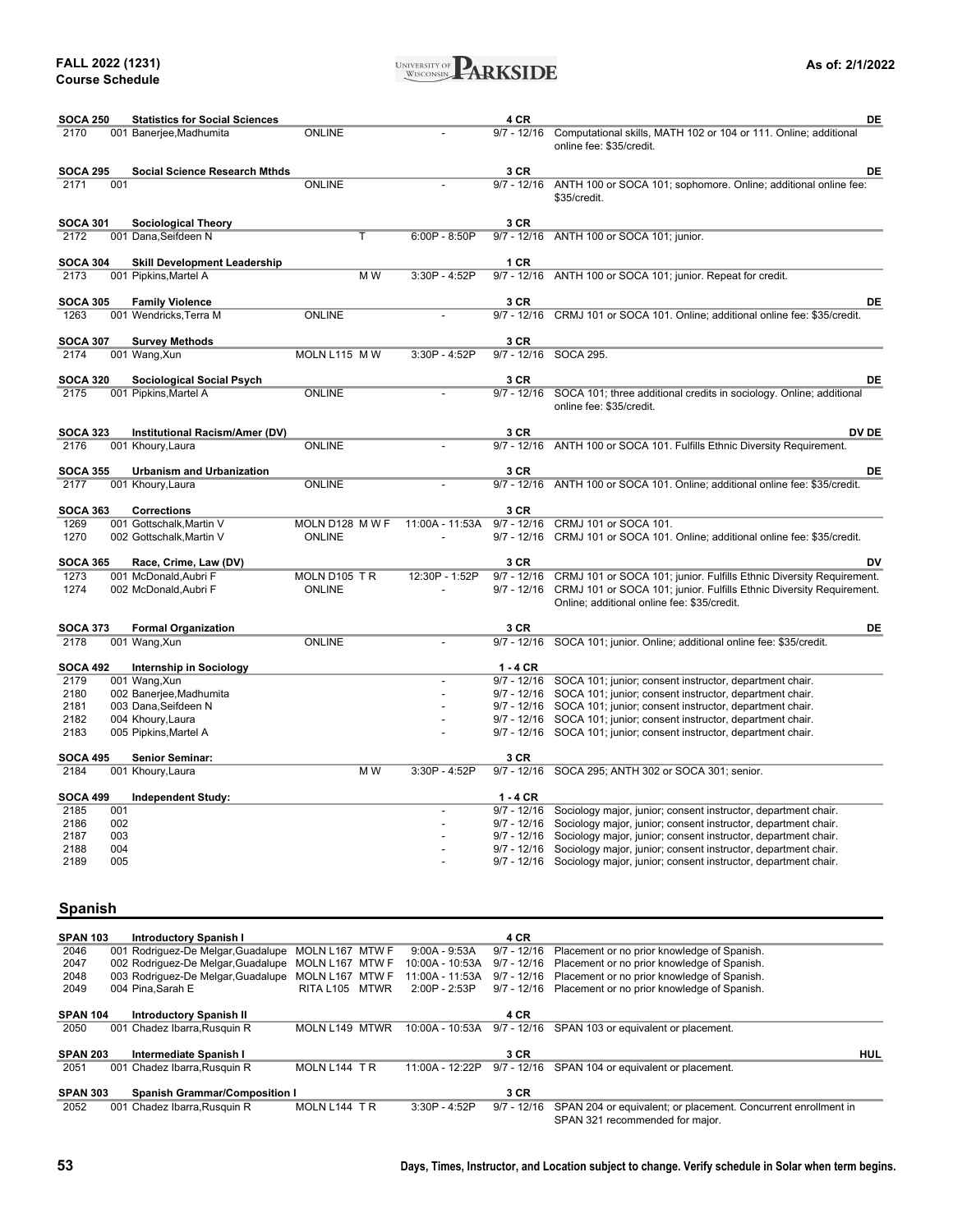

| <b>SPAN 307</b> | <b>Advanced Spanish Conversation:</b> |               |                 | 3 CR |                                                                                               |
|-----------------|---------------------------------------|---------------|-----------------|------|-----------------------------------------------------------------------------------------------|
| 2053            | 001 Rodriguez-De Melgar,Guadalupe     | RITA L109 MWF | $1:00P - 1:53P$ |      | 9/7 - 12/16 SPAN 204 or placement in SPAN 303. Repeat, max 3 credits with<br>different topic. |
| <b>SPAN 335</b> | <b>Spanish Amer Lit Since 1700</b>    |               |                 | 3 CR |                                                                                               |

2054 001 Chadez Ibarra,Rusquin R T R 2:00P - 3:22P 9/7 - 12/16 SPAN 303.

### **Speech**

| <b>SPCH 105</b> | <b>Public Speaking</b> |        | 3 CR | <b>HUC DE</b>                                                               |
|-----------------|------------------------|--------|------|-----------------------------------------------------------------------------|
| 2060            | 005 Elie.Tannette      | ONLINE |      | 9/7 - 12/16 BUSO, HIMT, SMGT students only, consent. Not for Audit. Online, |
|                 |                        |        |      | traditional; additional online class fee: \$35/credit.                      |
| 2061            | 006 Elie.Tannette      | ONLINE |      | 9/7 - 12/16 BUSO, HIMT, SMGT students only, consent. Not for Audit. Online, |
|                 |                        |        |      | traditional: additional online class fee: \$35/credit.                      |

#### **Sport Management**

| <b>SPMT 100</b>         | Intro to Sport Management                                     |                |       |                  | 3 CR                  |                                                                    |
|-------------------------|---------------------------------------------------------------|----------------|-------|------------------|-----------------------|--------------------------------------------------------------------|
| 1688                    | 001 Boppre, William R                                         |                | M W F | 1:00P - 1:53P    | $9/7 - 12/16$         |                                                                    |
| <b>SPMT 200</b>         |                                                               |                |       |                  | 3 CR                  | <b>SSH</b>                                                         |
| 1689                    | <b>Ethics/Issues in Sport Managmt</b><br>001 Brannigan, Kyle  | SAC L157 M W F |       | $9:00A - 9:53A$  | $9/7 - 12/16$         |                                                                    |
|                         |                                                               |                |       |                  |                       |                                                                    |
| <b>SPMT 210</b>         | Sport in Society (DV)                                         |                |       |                  | 3 CR                  | <b>SSH DV</b>                                                      |
| 1690                    | 001 Parietti, Megan Lacy                                      | SAC L157 M W F |       |                  |                       | 10:00A - 10:53A 9/7 - 12/16 Fulfills Ethnic Diversity Requirement. |
|                         |                                                               |                |       |                  |                       |                                                                    |
| <b>SPMT 240</b>         | <b>Sports Marketing</b>                                       |                |       |                  | 3 CR                  |                                                                    |
| 1691                    | 001 Boppre, William R                                         |                | M W F | 11:00A - 11:53A  |                       | 9/7 - 12/16 Sophomore or above.                                    |
| <b>SPMT 300</b>         | <b>Legal Issues in Sport Managmnt</b>                         |                |       |                  | 3 CR                  |                                                                    |
| 1692                    | 001 Parietti, Megan Lacy                                      | SAC L157 TR    |       | $9:30A - 10:52A$ | $9/7 - 12/16$         | Junior or senior.                                                  |
|                         |                                                               |                |       |                  |                       |                                                                    |
| <b>SPMT 360</b>         | <b>Sports Communication</b>                                   |                |       |                  | 3 CR                  |                                                                    |
| 1693                    | 001 Wadewitz.Donald                                           | SAC L157 R     |       | $6:00P - 8:50P$  | $9/7 - 12/16$         | Sophomore or above.                                                |
| <b>SPMT 370</b>         | <b>Event Management</b>                                       |                |       |                  | 3 CR                  |                                                                    |
| 1694                    | 001 Boppre, William R                                         | SAC L155 TR    |       | 12:30P - 1:52P   | $9/7 - 12/16$         | Junior or senior.                                                  |
|                         |                                                               |                |       |                  |                       |                                                                    |
| <b>SPMT 380</b>         | <b>Facility Development/Managemnt</b>                         |                |       |                  | 3 CR                  |                                                                    |
| 1695                    | 001 Boppre, William R                                         |                | T R   | 3:30P - 4:52P    | $9/7 - 12/16$         | Junior or senior. Field trip fee: \$30.                            |
| <b>SPMT 420</b>         | <b>Sport Business and Finance</b>                             |                |       |                  | 3 CR                  |                                                                    |
| 1696                    | 001 Miller, William S                                         | SAC L157 M W   |       | 2:00P - 3:22P    | $9/7 - 12/16$         | Junior or senior.                                                  |
|                         |                                                               |                |       |                  |                       |                                                                    |
| <b>SPMT 430</b>         | <b>Sport Sales/Customer Service</b>                           |                |       |                  | 3 CR                  |                                                                    |
| 1697                    | 001 Brannigan, Kyle                                           | SAC L155 TR    |       | 2:00P - 3:22P    | $9/7 - 12/16$         | Junior or senior.                                                  |
|                         |                                                               |                |       |                  |                       |                                                                    |
| <b>SPMT 480</b><br>1698 | <b>Senior Seminar in Sport Mngmt</b><br>001 Miller, William S | SAC L152 M W   |       | 3:30P - 4:52P    | 3 CR<br>$9/7 - 12/16$ | Sport management major; senior; min 2.5 major GPA.                 |
|                         |                                                               |                |       |                  |                       |                                                                    |
| <b>SPMT 494</b>         | Internship                                                    |                |       |                  | $1 - 3$ CR            |                                                                    |
| 1699                    | 001 Miller, William S                                         |                |       |                  | $9/7 - 12/16$         | Consent instructor, department chair. Repeat for max 6 crs.        |
| 1700                    | 002 Parietti, Megan Lacy                                      |                |       |                  | $9/7 - 12/16$         | Consent instructor, department chair. Repeat for max 6 crs.        |
| 1701                    | 003 Brannigan, Kyle                                           |                |       |                  | $9/7 - 12/16$         | Consent instructor, department chair. Repeat for max 6 crs.        |
|                         |                                                               |                |       |                  | $1 - 12$ CR           |                                                                    |
| <b>SPMT 495</b><br>1702 | <b>Fieldwork in Sport Management</b><br>001 Miller, William S |                |       |                  | $9/7 - 12/16$         | Sport management major, min 2.5 major GPA. Placement approval by   |
|                         |                                                               |                |       |                  |                       | SPMT faculty. Must be completed in last semester.                  |
| 1703                    | 002 Parietti, Megan Lacy                                      |                |       |                  | $9/7 - 12/16$         | Sport management major, min 2.5 major GPA. Placement approval by   |
|                         |                                                               |                |       |                  |                       | SPMT faculty. Must be completed in last semester.                  |
| 1704                    | 003 Brannigan, Kyle                                           |                |       |                  | $9/7 - 12/16$         | Sport management major, min 2.5 major GPA. Placement approval by   |
|                         |                                                               |                |       |                  |                       | SPMT faculty. Must be completed in last semester.                  |
| <b>SPMT 499</b>         | <b>Independent Study:</b>                                     |                |       |                  | $1 - 4$ CR            |                                                                    |
| 1705                    | 001 Miller. William S                                         |                |       | $\overline{a}$   | $9/7 - 12/16$         | Consent instructor, department chair.                              |
| 1706                    | 002 Parietti, Megan Lacy                                      |                |       |                  | $9/7 - 12/16$         | Consent instructor, department chair.                              |
| 1707                    | 003 Brannigan, Kyle                                           |                |       |                  | $9/7 - 12/16$         | Consent instructor, department chair.                              |
| 1708                    | 004 Boppre, William R                                         |                |       |                  | $9/7 - 12/16$         | Consent instructor, department chair.                              |
|                         |                                                               |                |       |                  |                       |                                                                    |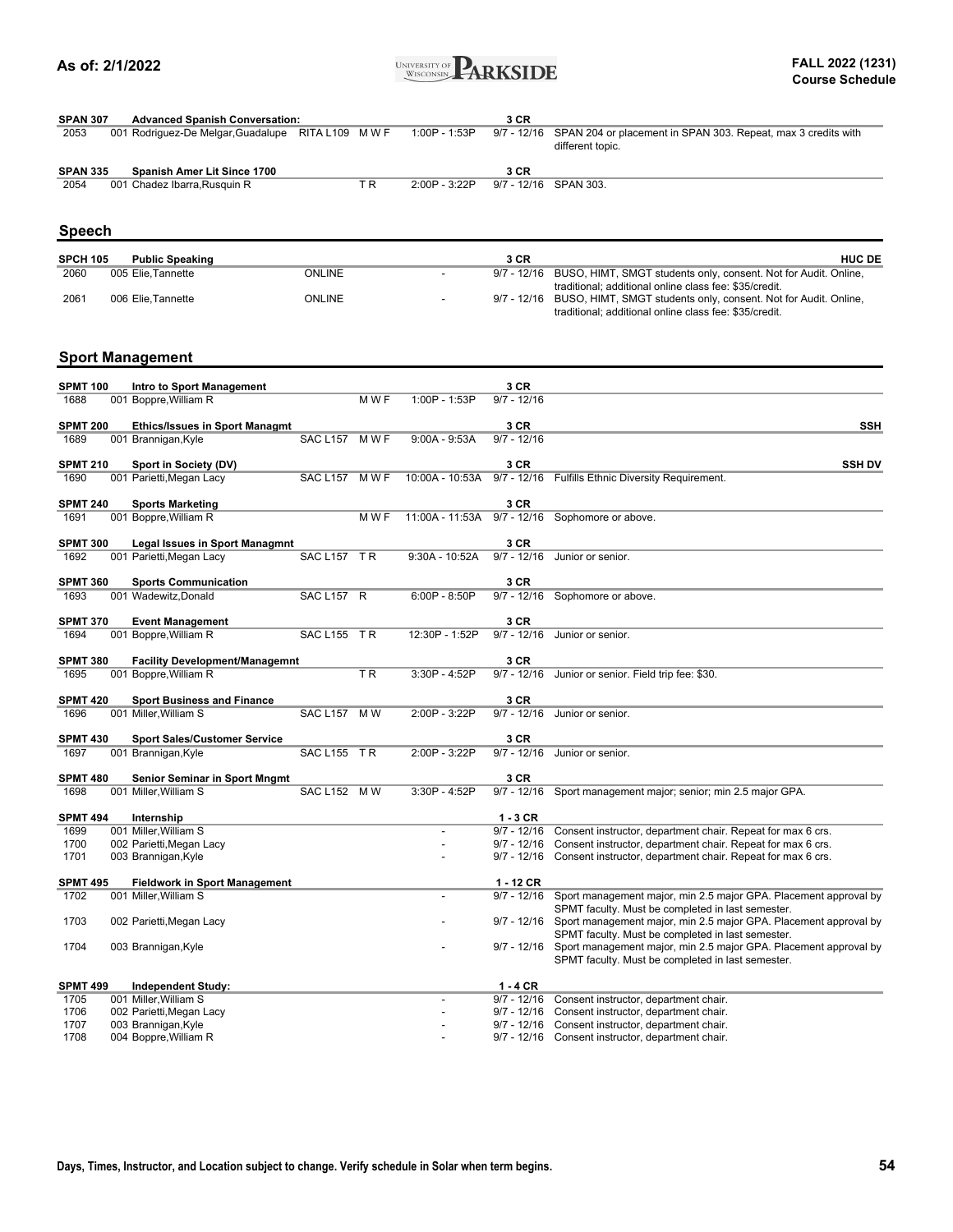

#### **Theatre Arts**

| <b>THEA 112</b>         |     | <b>Behind the Scenes</b>                                        |                 |       |                 | 3 CR                  | <b>HUT</b>                                                                                                     |
|-------------------------|-----|-----------------------------------------------------------------|-----------------|-------|-----------------|-----------------------|----------------------------------------------------------------------------------------------------------------|
| 2064                    |     | 001 Sekas, Jody                                                 |                 | M W   | 2:00P - 3:22P   |                       | 9/7 - 12/16 Field trip/ticket fee: \$20.                                                                       |
| <b>THEA 114</b>         |     | <b>Musical Theatre Appreciation</b>                             |                 |       |                 | 3 CR                  | <b>HUT DE</b>                                                                                                  |
| 2065                    |     | 001 Swartz, Rachael L                                           | <b>ONLINE</b>   |       |                 |                       | 9/7 - 12/16  Field trip/ticket fee: \$20.                                                                      |
| <b>THEA 117</b>         |     | <b>Musical Theatre Dance</b>                                    |                 |       |                 | 1 CR                  |                                                                                                                |
| 2068                    |     | 001 Cappleman, Ryan J                                           | <b>SAC L167</b> | M W   | 3:30P - 4:52P   |                       | 9/7 - 12/16 Instructor consent. Repeat for credit.                                                             |
| <b>THEA 125</b>         |     | <b>Acting I: Fundamntls of Acting</b>                           |                 |       |                 | 3 CR                  | <b>HUT</b>                                                                                                     |
| 2069                    |     | 001 Gill, Brian J                                               |                 | TR    | 2:00P - 3:22P   |                       | 9/7 - 12/16 Not for audit. Attendance at theatrical productions.                                               |
| <b>THEA 150</b>         |     | <b>Text Analysis for the Theatre</b>                            |                 |       |                 | 3 CR                  |                                                                                                                |
| 2072                    |     | 001 Swartz, Rachael L                                           |                 | M W F | 11:00A - 11:53A | 9/7 - 12/16           |                                                                                                                |
| <b>THEA 250</b>         |     | <b>Stage Combat I</b>                                           |                 |       |                 | 3 CR                  |                                                                                                                |
| 2073                    |     | 001 Gill, Brian J                                               | RITA D133 MW    |       | 3:30P - 4:52P   | $9/7 - 12/16$         | THEA 125; consent. Field trips to theatrical productions; additional                                           |
|                         |     |                                                                 |                 |       |                 |                       | fees.                                                                                                          |
| <b>THEA 260</b>         |     | <b>Theatre Crafts</b>                                           |                 |       |                 | 3 CR                  |                                                                                                                |
| 2074                    |     | 001 Bradford, Misti L                                           | RITA D117 TR    |       | 2:00P - 3:22P   | $9/7 - 12/16$         | THEA 132, 133; consent. Field trips to theatrical productions;<br>additional fees/materials. Course Fee: \$75. |
|                         |     |                                                                 |                 |       |                 |                       |                                                                                                                |
| <b>THEA 263</b><br>2075 | 001 | <b>Stage Management Workshop</b>                                | RITA D117 TR    |       | $3:30P - 4:52P$ | 3 CR<br>$9/7 - 12/16$ | Instructor consent.                                                                                            |
|                         |     |                                                                 |                 |       |                 |                       |                                                                                                                |
| <b>THEA 310</b>         |     | Directing I                                                     |                 |       |                 | 3 CR                  |                                                                                                                |
| 2076                    |     | 001 Conte-Williamson.Fabrice                                    | RITA D132 TR    |       | 2:00P - 3:53P   | $9/7 - 12/16$         | THEA 124 or 125; sophomore or higher; consent. Field trips to<br>theatrical productions; additional fees.      |
|                         |     |                                                                 |                 |       |                 |                       |                                                                                                                |
| <b>THEA 320</b><br>2009 |     | <b>Shakespeare</b><br>001 Pedersen, Tara                        | RITA L113 TR    |       | 11:00A - 12:22P | 3 CR<br>$9/7 - 12/16$ | ENGL 167, 266; or consent; or THEA 150.                                                                        |
|                         |     |                                                                 |                 |       |                 |                       |                                                                                                                |
| <b>THEA 325</b><br>2077 |     | <b>Acting III: Scene Study</b><br>001 Conte-Williamson, Fabrice | RITA D116 TR    |       | 2:00P - 3:22P   | 3 CR                  | 9/7 - 12/16 THEA 225; consent. Field trips to theatrical productions.                                          |
|                         |     |                                                                 |                 |       |                 |                       |                                                                                                                |
| <b>THEA 357</b><br>2078 |     | Theatre History/Lit 1915-Today                                  |                 | Τ     | 9:30A - 10:52A  | 3 CR<br>$9/7 - 12/16$ | DE<br>ENGL 101, THEA 150 or consent. Hybrid: In-Person/Online; contact                                         |
|                         |     | 001 Conte-Williamson, Fabrice                                   |                 |       |                 |                       | instructor for details.                                                                                        |
| <b>THEA 383</b>         |     |                                                                 |                 |       |                 | 3 CR                  |                                                                                                                |
| 2079                    |     | Costume Design I<br>001 Bradford, Misti L                       | RITA D117 TR    |       | 11:00A - 12:22P | $9/7 - 12/16$         | THEA 133; consent. Field trips to theatrical productions; lab/additional                                       |
|                         |     |                                                                 |                 |       |                 |                       | fees.                                                                                                          |
| <b>THEA 386</b>         |     | <b>Audition Techniques</b>                                      |                 |       |                 | 3 CR                  |                                                                                                                |
| 2080                    |     | 001 Gill.Brian J                                                | RITA D116 TR    |       | 11:00A - 12:22P |                       | 9/7 - 12/16 THEA 124 or 125; THEA 295; or consent.                                                             |
| <b>THEA 426</b>         |     | <b>Acting for Musical Theatre</b>                               |                 |       |                 | 3 CR                  |                                                                                                                |
| 2081                    |     | 001 Swartz, Rachael L                                           | RITA D132 TR    |       | 12:30P - 1:52P  | $9/7 - 12/16$         | Instructor consent. Accompanist fee: \$60.                                                                     |
| <b>THEA 473</b>         |     | <b>Scenic Design II</b>                                         |                 |       |                 | 3 CR                  |                                                                                                                |
| 2082                    |     | 001 Sekas, Jody                                                 | RITA D117 TR    |       | 12:30P - 1:52P  |                       | 9/7 - 12/16 THEA 373 or consent. Digital tech fee: \$40.                                                       |
| <b>THEA 495</b>         |     |                                                                 |                 |       |                 |                       |                                                                                                                |
| 2083                    |     | <b>Business of Theatre</b><br>001 Bradford, Misti L             |                 | M W   | 2:00P - 3:22P   | 3 CR                  | 9/7 - 12/16 THEA 100, consent.                                                                                 |
|                         |     |                                                                 |                 |       |                 |                       |                                                                                                                |
|                         |     |                                                                 |                 |       |                 |                       |                                                                                                                |
|                         |     | <b>Women's Gender &amp; Sexuality Std</b>                       |                 |       |                 |                       |                                                                                                                |
| <b>WGSS 110</b>         |     | Intr Wmns/Gndr/Sxualty Studies                                  |                 |       |                 | 3 CR                  | SSW                                                                                                            |
| 2062                    |     | 001 Brownson, Elizabeth                                         | MOLN L226 TR    |       | 11:00A - 12:22P | $9/7 - 12/16$         |                                                                                                                |
| <b>WGSS 112</b>         |     | <b>Women In Literature</b>                                      |                 |       |                 | 3 CR                  | <b>HUW</b>                                                                                                     |
| 1988                    |     | 001 Lenard, Mary                                                | RITA L113 TR    |       | 9:30A - 10:52A  | $9/7 - 12/16$         |                                                                                                                |

**3 CR** 2291 001 Brekke,Anjuli J T 2:00P - 4:50P 9/7 - 12/16 COMM Core courses or consent. **WGSS 463 Gndr/Race/Clas/Sexualits-Media**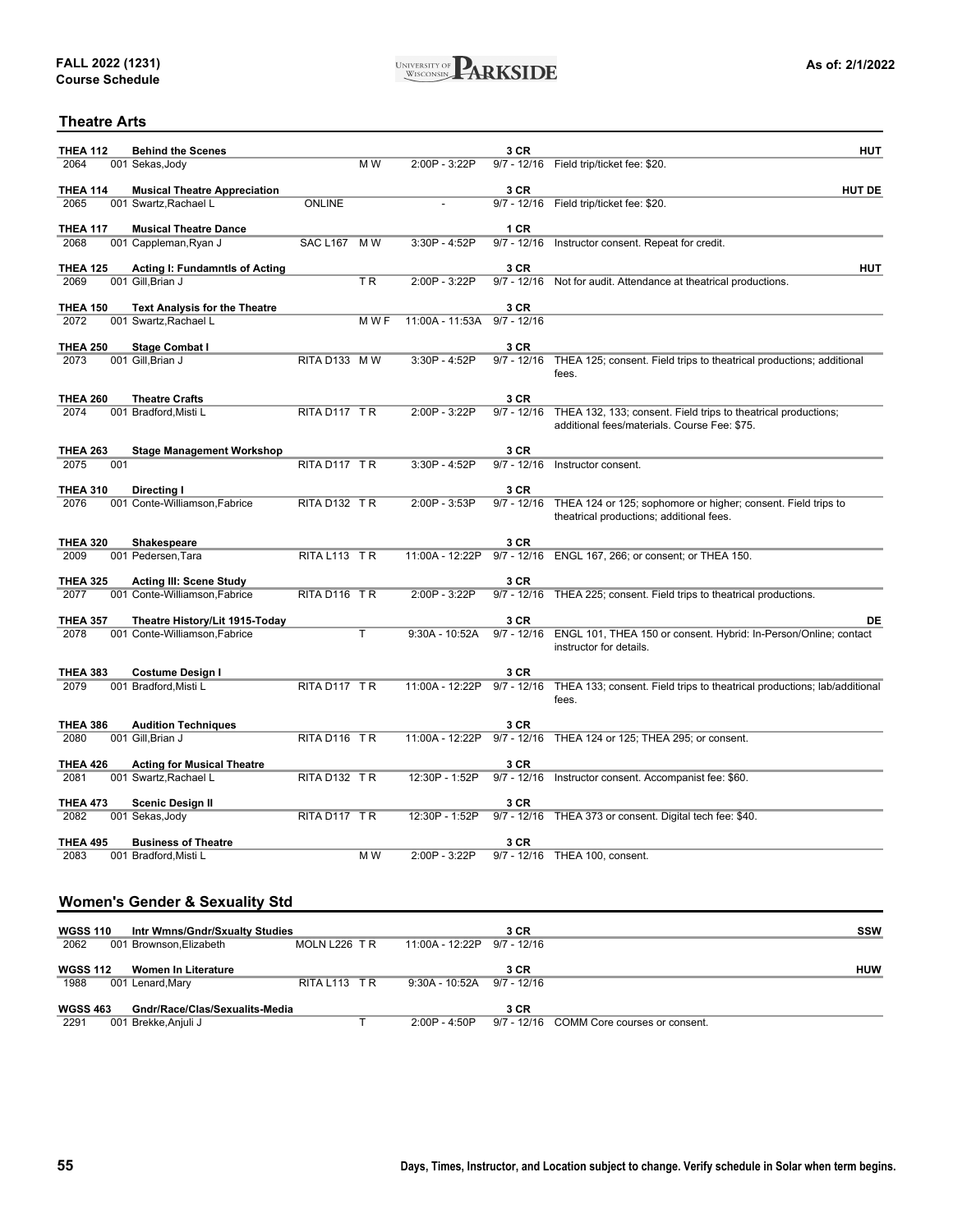### **Graduate Courses**

### **Applied Biotechnology**

| <b>ABT 700</b><br>1366 | <b>Principles of Biotechnology</b><br>001 Lewis, Bryan D | <b>ONLINE</b> | 3 CR<br>$9/6 - 12/16$ | <b>DE EXT</b><br>UW Collaborative Program. Program director consent. Not for Audit.                                                        |
|------------------------|----------------------------------------------------------|---------------|-----------------------|--------------------------------------------------------------------------------------------------------------------------------------------|
|                        |                                                          |               |                       | Information at: https://appliedbiotechnology.wisconsin.edu. Online;                                                                        |
|                        |                                                          |               |                       | tuition and fees: \$850/credit.                                                                                                            |
| <b>ABT 705</b>         | Ethics, Safety, Reg Env Biotech                          |               | 3 CR                  | <b>DE EXT</b>                                                                                                                              |
| 1367                   | 001 Lewis, Bryan D                                       | <b>ONLINE</b> | $9/6 - 12/16$         | UW Collaborative Program. Program director consent. Not for Audit.                                                                         |
|                        |                                                          |               |                       | Information at: https://appliedbiotechnology.wisconsin.edu. Online;                                                                        |
|                        |                                                          |               |                       | tuition and fees: \$850/credit.                                                                                                            |
| <b>ABT 710</b><br>1368 | Professnl/Tech Comm in Biotech<br>001 Lewis, Bryan D     | <b>ONLINE</b> | 3 CR<br>$9/6 - 12/16$ | <b>DE EXT</b><br>UW Collaborative Program. Program director consent. Not for Audit.                                                        |
|                        |                                                          |               |                       | Information at: https://appliedbiotechnology.wisconsin.edu. Online;                                                                        |
|                        |                                                          |               |                       | tuition and fees: \$850/credit.                                                                                                            |
| <b>ABT 715</b>         | <b>Techniques in Biotechnology</b>                       |               | 3 CR                  | <b>DE EXT</b>                                                                                                                              |
| 1369                   | 001 Lewis, Bryan D                                       | <b>ONLINE</b> | $9/6 - 12/16$         | ABT 700. UW Collaborative Program. Program director consent. Not                                                                           |
|                        |                                                          |               |                       | for Audit. Information at: https://appliedbiotechnology.wisconsin.edu.                                                                     |
|                        |                                                          |               |                       | Online; tuition and fees: \$850/credit.                                                                                                    |
| <b>ABT 720</b>         | <b>Experimntl Dsgn/Analys Biotech</b>                    |               | 3 CR                  | <b>DE EXT</b>                                                                                                                              |
| 1370                   | 001 Lewis, Bryan D                                       | <b>ONLINE</b> | $9/6 - 12/16$         | Admission to the Applied Biotechnology degree or certificate. UW                                                                           |
|                        |                                                          |               |                       | Collaborative Program. Program director consent. Not for Audit.                                                                            |
|                        |                                                          |               |                       | Information at: https://appliedbiotechnology.wisconsin.edu. Online;<br>tuition and fees: \$850/credit.                                     |
| <b>ABT 725</b>         | <b>Leadership in Organizations</b>                       |               | 3 CR                  | <b>DE EXT</b>                                                                                                                              |
| 1371                   | 001 Lewis, Bryan D                                       | <b>ONLINE</b> | $9/6 - 12/16$         | UW Collaborative Program. Program director consent. Not for Audit.                                                                         |
|                        |                                                          |               |                       | Information at: https://appliedbiotechnology.wisconsin.edu. Online;                                                                        |
|                        |                                                          |               |                       | tuition and fees: \$850/credit.                                                                                                            |
| <b>ABT 730</b>         | <b>Python for Bioinformatics</b>                         |               | 3 CR                  | DE EXT                                                                                                                                     |
| 1372                   | 001 Lewis, Bryan D                                       | <b>ONLINE</b> | $9/6 - 12/16$         | Admission to applied bioinformatics certificate. UW Collaborative                                                                          |
|                        |                                                          |               |                       | Program. Program director consent. Not for Audit. Information at:                                                                          |
|                        |                                                          |               |                       | https://appliedbiotechnology.wisconsin.edu. Online; tuition and fees:<br>\$850/credit.                                                     |
| <b>ABT 735</b>         | <b>Quality Control and Validation</b>                    |               | 3 CR                  | <b>DE EXT</b>                                                                                                                              |
| 1373                   | 001 Lewis, Bryan D                                       | <b>ONLINE</b> | $9/6 - 12/16$         | ABT 700, 705, 710. UW Collaborative Program. Program director                                                                              |
|                        |                                                          |               |                       | consent. Not for Audit. Information at:                                                                                                    |
|                        |                                                          |               |                       | https://appliedbiotechnology.wisconsin.edu. Online; tuition and fees:                                                                      |
|                        |                                                          |               |                       | \$850/credit.                                                                                                                              |
| <b>ABT 740</b>         | <b>Regulatory Practice/Compliance</b>                    |               | 3 CR                  | <b>DE EXT</b>                                                                                                                              |
| 1374                   | 001 Lewis, Bryan D                                       | <b>ONLINE</b> | $9/6 - 12/16$         | ABT 700, 705, 710. UW Collaborative Program. Program director<br>consent. Not for Audit. Information at:                                   |
|                        |                                                          |               |                       | https://appliedbiotechnology.wisconsin.edu. Online; tuition and fees:                                                                      |
|                        |                                                          |               |                       | \$850/credit.                                                                                                                              |
| <b>ABT 750</b>         | <b>Biotech Marketing/Entrepreneur</b>                    |               | 3 CR                  | <b>DE EXT</b>                                                                                                                              |
| 1375                   | 001 Lewis, Bryan D                                       | <b>ONLINE</b> | $9/6 - 12/16$         | UW Collaborative Program. Program director consent. Not for Audit.                                                                         |
|                        |                                                          |               |                       | Information at: https://appliedbiotechnology.wisconsin.edu. Online;                                                                        |
|                        |                                                          |               |                       | tuition and fees: \$850/credit.                                                                                                            |
| <b>ABT 765</b>         | <b>Assessing Innovation-Biotech</b>                      |               | 3 CR                  | <b>DE EXT</b>                                                                                                                              |
| 1376                   | 001 Lewis, Bryan D                                       | <b>ONLINE</b> | $9/6 - 12/16$         | ABT 700. UW Collaborative Program. Program director consent. Not<br>for Audit. Information at: https://appliedbiotechnology.wisconsin.edu. |
|                        |                                                          |               |                       | Online; tuition and fees: \$850/credit.                                                                                                    |
| <b>ABT 770</b>         | <b>Product Development</b>                               |               | 3 CR                  | <b>DE EXT</b>                                                                                                                              |
| 1377                   | 001 Lewis, Bryan D                                       | <b>ONLINE</b> | $9/6 - 12/16$         | ABT 700, 715. UW Collaborative Program. Program director consent.                                                                          |
|                        |                                                          |               |                       | Not for Audit. Information at:                                                                                                             |
|                        |                                                          |               |                       | https://appliedbiotechnology.wisconsin.edu. Online; tuition and fees:                                                                      |
|                        |                                                          |               |                       | \$850/credit.                                                                                                                              |
| <b>ABT 789</b>         | <b>Pre-Capstone</b>                                      |               | 1 CR                  | <b>DE EXT</b>                                                                                                                              |
| 1378                   | 001 Lewis, Bryan D                                       | <b>ONLINE</b> | $9/6 - 12/16$         | ABT 700, 705, 710, 715, 720, 725; at least two courses within single                                                                       |
|                        |                                                          |               |                       | track. UW Collaborative Program. Program director consent. Not for<br>Audit. Information at: https://appliedbiotechnology.wisconsin.edu.   |
|                        |                                                          |               |                       | Online; tuition and fees: \$850/credit.                                                                                                    |
| <b>ABT 790</b>         | Capstone                                                 |               | 3 CR                  | <b>DE EXT</b>                                                                                                                              |
| 1379                   | 001 Lewis, Bryan D                                       | <b>ONLINE</b> | $9/6 - 12/16$         | ABT 789. UW Collaborative Program. Program director consent. Not                                                                           |
|                        |                                                          |               |                       | for Audit. Information at: https://appliedbiotechnology.wisconsin.edu.                                                                     |
|                        |                                                          |               |                       | Online; tuition and fees: \$850/credit.                                                                                                    |

### **Biological Sciences**

| <b>BIOS 653</b> | <b>Mol Bio/Bioinfrm Nucleic Acids</b> |              |                 | 4 CR |                                                              |
|-----------------|---------------------------------------|--------------|-----------------|------|--------------------------------------------------------------|
| 1513            | 001 Pham,Daphne Q                     | GRNQ D134 WR | 1:00P - 4:50P   |      | 9/7 - 12/16 BIOS 260, 309(509), and consent. Lab fee: \$100. |
|                 |                                       |              |                 |      |                                                              |
| <b>BIOS 731</b> | Graduate Seminar                      |              |                 | 1 CR |                                                              |
| 1523            | 001 Lee.Traci A                       | GRNQ L113 W  | $1:00P - 1:53P$ |      | 9/7 - 12/16 Instructor consent. Graded credit/no-credit.     |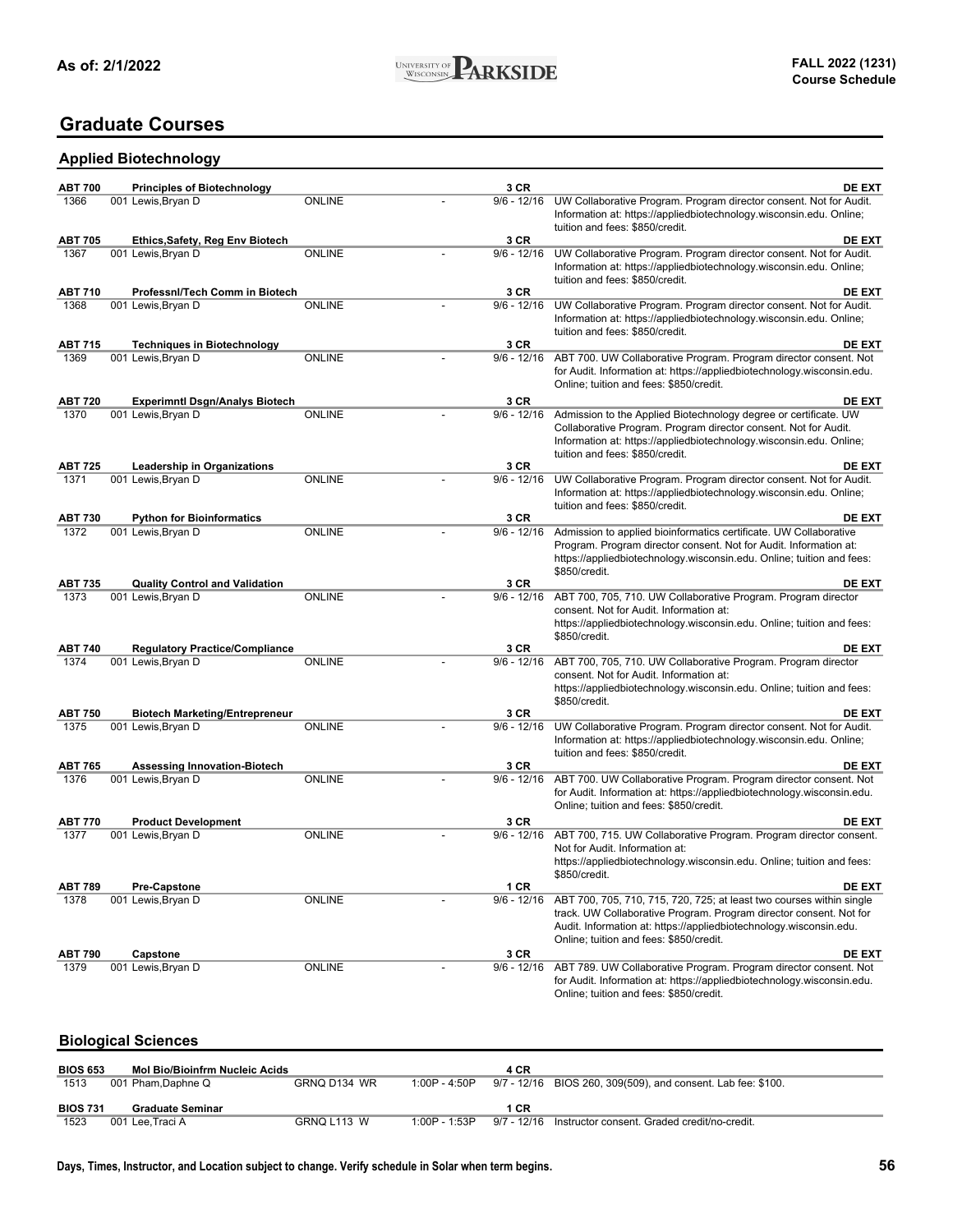

### **Clinical Mental Health Counsel**

| <b>CMHC 700</b> | <b>Profsni Counsing Orient/Ethics</b>     |                          |                 | 3 CR          |                                                                                                                                                                           |
|-----------------|-------------------------------------------|--------------------------|-----------------|---------------|---------------------------------------------------------------------------------------------------------------------------------------------------------------------------|
| 1554            | 001 Friesema, Ann E                       | MOLN L226 W              | $6:00P - 8:50P$ | $9/7 - 12/16$ | Admission to MS in Clinical Mental Health Counseling. Hybrid: In-<br>Person/Online; contact instructor for details. Meets alternate weeks<br>beginning Sept 7.            |
| 1555            | 002                                       | MOLN L215 W              | $6:00P - 8:50P$ | $9/7 - 12/16$ | Admission to MS in Clinical Mental Health Counseling. Hybrid: In-<br>Person/Online; contact instructor for details. Meets alternate weeks<br>beginning Sept 7.            |
| <b>CMHC 702</b> | <b>Counseling Skills &amp; Strategies</b> |                          |                 | 3 CR          |                                                                                                                                                                           |
| 1556            | 001 Brawner.Robtrice D                    | W                        | 3:00P - 5:50P   | $9/7 - 12/16$ | Admission to MS in Clinical Mental Health Counseling.                                                                                                                     |
| 1557            | 002                                       | W                        | 3:00P - 5:50P   | $9/7 - 12/16$ | Admission to MS in Clinical Mental Health Counseling.                                                                                                                     |
| <b>CMHC 704</b> | <b>Counseling Theories</b>                |                          |                 | 3 CR          |                                                                                                                                                                           |
| 1558            | 001 Jordan. Justin R                      |                          |                 | $9/7 - 12/16$ | Admission to MS in Clinical Mental Health Counseling. Hybrid: In-<br>Person/Online; meets alternate weeks, 6:00-8:50pm W in MOLN<br>L226, beginning Sept 14.              |
| <b>CMHC 706</b> | <b>Group Counseling</b>                   |                          |                 | 3 CR          |                                                                                                                                                                           |
| 1559            | 001 Friesema, Ann E                       | MOLN L161 M<br>MOLN L163 | 3:00P - 5:50P   | $9/7 - 12/16$ | Admission to MS in Clinical Mental Health Counseling.                                                                                                                     |
| 1560            | 002                                       | м                        | 3:00P - 5:50P   | $9/7 - 12/16$ | Admission to MS in Clinical Mental Health Counseling.                                                                                                                     |
| <b>CMHC 714</b> | <b>Lifespan Develpmnt in Counsing</b>     |                          |                 | 3 CR          | <b>DE</b>                                                                                                                                                                 |
| 1561            | 001 Hillard, Erin E                       | <b>ONLINE</b>            |                 | $9/7 - 12/16$ | Admission to MS in Clinical Mental Health Counseling. Online;<br>additional online fee: \$35/credit.                                                                      |
| <b>CMHC 722</b> | <b>Rsearch/Evaluation in Counsing</b>     |                          |                 | 3 CR          | DE                                                                                                                                                                        |
| 1562            | 001 Brawner, Robtrice D                   | т                        | 3:00P - 5:50P   | $9/7 - 12/16$ | Admission to MS in Clinical Mental Health Counseling. Hybrid: In-<br>Person/Online; contact instructor for details.                                                       |
| <b>CMHC 756</b> | <b>Family and Couples Counseling</b>      |                          |                 | 3 CR          | <b>DE</b>                                                                                                                                                                 |
| 1563            | 001 Brawner, Robtrice D                   | MOLN L213 M              | $6:00P - 8:50P$ | $9/7 - 12/16$ | Admission to MS in Clinical Mental Health Counseling. Hybrid: In-<br>Person/Online; contact instructor for details.                                                       |
| 1564            | 002                                       | MOLN L215 M              | $6:00P - 8:50P$ |               | 9/7 - 12/16 Admission to MS in Clinical Mental Health Counseling. Hybrid: In-<br>Person/Online; contact instructor for details.                                           |
| <b>CMHC 775</b> | <b>Advanced Addictions Counseling</b>     |                          |                 | 3 CR          | <b>DE</b>                                                                                                                                                                 |
| 1565            | 001 Jordan, Justin R                      | M                        | $6:00P - 8:50P$ | $9/7 - 12/16$ | Admission to MS in Clinical Mental Health Counseling, CMHC 754.<br>Hybrid: In-Person/Online; contact instructor for details.                                              |
| <b>CMHC 796</b> | Internship in Counseling II               |                          |                 | 3 CR          |                                                                                                                                                                           |
| 1567            | 001 Jordan, Justin R                      | MOLN L216 T              | $6:00P - 8:50P$ | $9/7 - 12/16$ | Admission to MS in Clinical Mental Health Counseling; CMHC 740,<br>794, 795; satisfactory ratings of program evaluation metrics; consent<br>instructor, department chair. |
| 1568            | 002 Friesema, Ann E                       | MOLN L218 T              | $6:00P - 8:50P$ | $9/7 - 12/16$ | Admission to MS in Clinical Mental Health Counseling; CMHC 740,<br>794, 795; satisfactory ratings of program evaluation metrics; consent<br>instructor, department chair. |

### **Communication**

| <b>COMM 708</b> |     | <b>Critical Media Studies</b>        |               | 3 CR           |                                                                                                                      | DE |
|-----------------|-----|--------------------------------------|---------------|----------------|----------------------------------------------------------------------------------------------------------------------|----|
| 2283            |     | M71 Arcy, Jacquelyn H                | <b>ONLINE</b> | $9/12 - 10/28$ | Admission to MAPC. Online; tuition and fees: \$525/credit.<br>Registration Deadline: Sept 6.                         |    |
| <b>COMM 725</b> |     | <b>Conflict Transformation</b>       |               | 3 CR           |                                                                                                                      | DE |
| 2284            |     | M75 Shailor, Jonathan                | <b>ONLINE</b> |                | 10/31 - 12/16 Admission to MAPC. Online; tuition and fees: \$525/credit.<br>Registration Deadline: Oct 25.           |    |
| <b>COMM 730</b> |     | Grantwriting                         |               | 3 CR           |                                                                                                                      | DE |
| 2285            |     | M71 Castor, Theresa R                | <b>ONLINE</b> | $9/12 - 10/28$ | Admission to MAPC. Online; tuition and fees: \$525/credit.<br>Registration Deadline: Sept 6.                         |    |
| <b>COMM 775</b> |     | <b>Strategies for Argumentation</b>  |               | 3 CR           |                                                                                                                      | DE |
| 2286            |     | M75 Rasmussen, Hilary Ann            | <b>ONLINE</b> |                | 10/31 - 12/16 Admission to MAPC. Online; tuition and fees: \$525/credit.<br>Registration Deadline: Oct 25.           |    |
| <b>COMM 797</b> |     | <b>Proposal Development</b>          |               | 3 CR           |                                                                                                                      | DE |
| 2287            |     | M71 Arcy, Jacquelyn H                | <b>ONLINE</b> | $9/12 - 10/28$ | Admission to MAPC. Online; tuition and fees: \$525/credit.<br>Registration Deadline: Sept 6.                         |    |
| <b>COMM 798</b> |     | <b>Project/Thesis Implementation</b> |               | 3 CR           |                                                                                                                      | DE |
| 2288            | M75 |                                      | <b>ONLINE</b> |                | 10/31 - 12/16 Admission to MAPC, COMM 797. Online; tuition and fees:<br>\$525/credit. Registration Deadline: Oct 25. |    |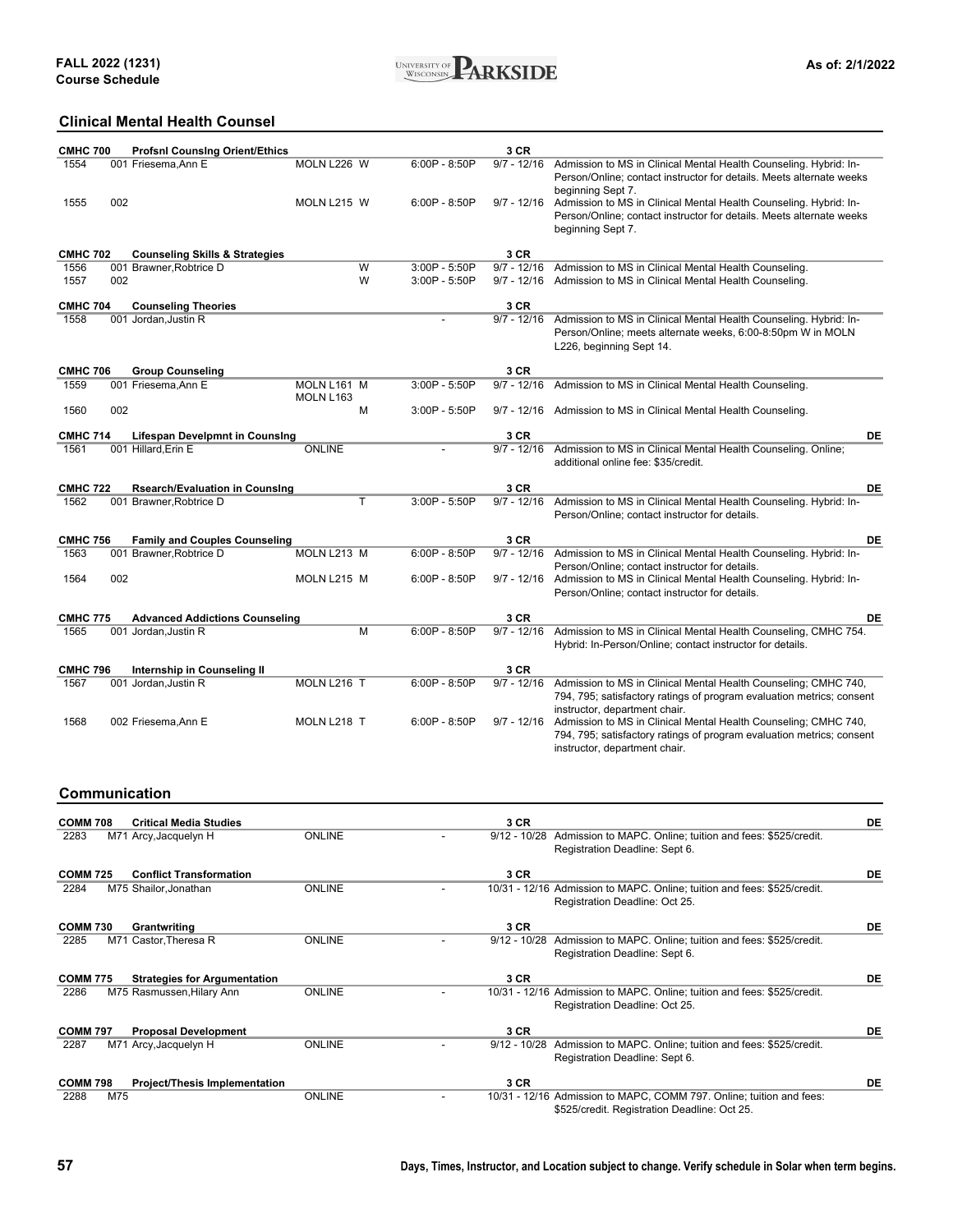

### **Cybersecurity**

| <b>CYB 703</b> | <b>Network Security</b>               |               | 3 CR          | <b>DE EXT</b>                                                                                                                                                                                                                                    |
|----------------|---------------------------------------|---------------|---------------|--------------------------------------------------------------------------------------------------------------------------------------------------------------------------------------------------------------------------------------------------|
| 1950           | 001 Quevedo-Torrero, Jesus Ubaldo     | ONLINE        | $9/7 - 12/16$ | UW Collaborative Program. Admitted to MS-CYB; program advisor<br>consent. Information at: https://uwex.wisconsin.edu/cybersecurity. Not<br>for Audit. Online, traditional; tuition/fees: \$850/credit.                                           |
| <b>CYB 705</b> | <b>Sociolgcl Aspcts Cybersecurity</b> |               | 3 CR          | DE EXT                                                                                                                                                                                                                                           |
| 1951           | 001 Quevedo-Torrero.Jesus Ubaldo      | <b>ONLINE</b> | $9/7 - 12/16$ | UW Collaborative Program. Admitted to MS-CYB; program advisor<br>consent. Information at: https://uwex.wisconsin.edu/cybersecurity. Not<br>for Audit. Online, traditional; tuition/fees: \$850/credit.                                           |
| <b>CYB 710</b> | <b>Introduction to Cryptography</b>   |               | 3 CR          | <b>DE EXT</b>                                                                                                                                                                                                                                    |
| 1952           | 001 Quevedo-Torrero.Jesus Ubaldo      | ONLINE        | $9/7 - 12/16$ | UW Collaborative Program. Admitted to MS-CYB; program advisor<br>consent. Information at: https://uwex.wisconsin.edu/cybersecurity. Not<br>for Audit. Online, traditional; tuition/fees: \$850/credit.                                           |
| <b>CYB 715</b> | <b>Managing Security Risk</b>         |               | 3 CR          | <b>DE EXT</b>                                                                                                                                                                                                                                    |
| 1953           | 001 Quevedo-Torrero, Jesus Ubaldo     | ONLINE        | $9/7 - 12/16$ | UW Collaborative Program. Admitted to MS-CYB; program advisor<br>consent. Information at: https://uwex.wisconsin.edu/cybersecurity. Not<br>for Audit. Online, traditional; tuition/fees: \$850/credit.                                           |
| <b>CYB 730</b> | <b>Computer Criminology</b>           |               | 3 CR          | DE EXT                                                                                                                                                                                                                                           |
| 1954           | 001 Quevedo-Torrero.Jesus Ubaldo      | ONLINE        | $9/7 - 12/16$ | UW Collaborative Program. Admitted to MS-CYB; program advisor<br>consent. Information at: https://uwex.wisconsin.edu/cybersecurity. Not<br>for Audit. Online, traditional; tuition/fees: \$850/credit.                                           |
| <b>CYB 740</b> | <b>Incident Response/Remediation</b>  |               | 3 CR          | DE EXT                                                                                                                                                                                                                                           |
| 1955           | 001 Quevedo-Torrero, Jesus Ubaldo     | ONLINE        | $9/7 - 12/16$ | UW Collaborative Program. Admitted to MS-CYB; program advisor<br>consent. Information at: https://uwex.wisconsin.edu/cybersecurity. Not<br>for Audit. Online, traditional; tuition/fees: \$850/credit.                                           |
| <b>CYB 755</b> | <b>Security Administration</b>        |               | 3 CR          | <b>DE EXT</b>                                                                                                                                                                                                                                    |
| 1956           | 001 Quevedo-Torrero, Jesus Ubaldo     | ONLINE        | $9/7 - 12/16$ | UW Collaborative Program. Admitted to MS-CYB; program advisor<br>consent. Information at: https://uwex.wisconsin.edu/cybersecurity. Not<br>for Audit. Online, traditional; tuition/fees: \$850/credit.                                           |
| <b>CYB 780</b> | <b>Software Security</b>              |               | 3 CR          | <b>DE EXT</b>                                                                                                                                                                                                                                    |
| 1957           | 001 Quevedo-Torrero, Jesus Ubaldo     | <b>ONLINE</b> | $9/7 - 12/16$ | UW Collaborative Program. Admitted to MS-CYB; program advisor<br>consent. Information at: https://uwex.wisconsin.edu/cybersecurity. Not<br>for Audit. Online, traditional; tuition/fees: \$850/credit.                                           |
| <b>CYB 789</b> | <b>Cybersecurity Pre-Capstone</b>     |               | 1CR           | <b>DE EXT</b>                                                                                                                                                                                                                                    |
| 1958           | 001 Quevedo-Torrero, Jesus Ubaldo     | ONLINE        | $9/7 - 12/16$ | CYB 700, 703, 705, 707, 710, 715, 720. UW Collaborative Program.<br>Admitted to MS-CYB; program advisor consent. Information at:<br>https://uwex.wisconsin.edu/cybersecurity. Not for Audit. Online,<br>traditional; tuition/fees: \$850/credit. |

#### **Economics**

| <b>ECON 566</b> | <b>Money and Banking</b>       |               |                | 3 CR |                                                                           |
|-----------------|--------------------------------|---------------|----------------|------|---------------------------------------------------------------------------|
| 1239            | 001                            | <b>ONLINE</b> |                |      | 9/7 - 12/16 ECON 120, 121.                                                |
|                 |                                |               |                |      |                                                                           |
| <b>ECON 602</b> | <b>International Economics</b> |               |                | 3 CR |                                                                           |
| 1240            | 001                            | MOLN L215 TR  | 12:30P - 1:52P |      | 9/7 - 12/16 ECON 120, 121; ECON 321 recommended.                          |
|                 |                                |               |                |      |                                                                           |
| <b>ECON 609</b> | <b>Econometrics</b>            |               |                | 3 CR |                                                                           |
| 1241            | 001 Faheem.Adeel               | MOLN L215 M W | 2:00P - 3:22P  |      | 9/7 - 12/16 ECON 120, 121; QM 210 or MBA 511; or consent; ECON 320 or 321 |
|                 |                                |               |                |      | recommended.                                                              |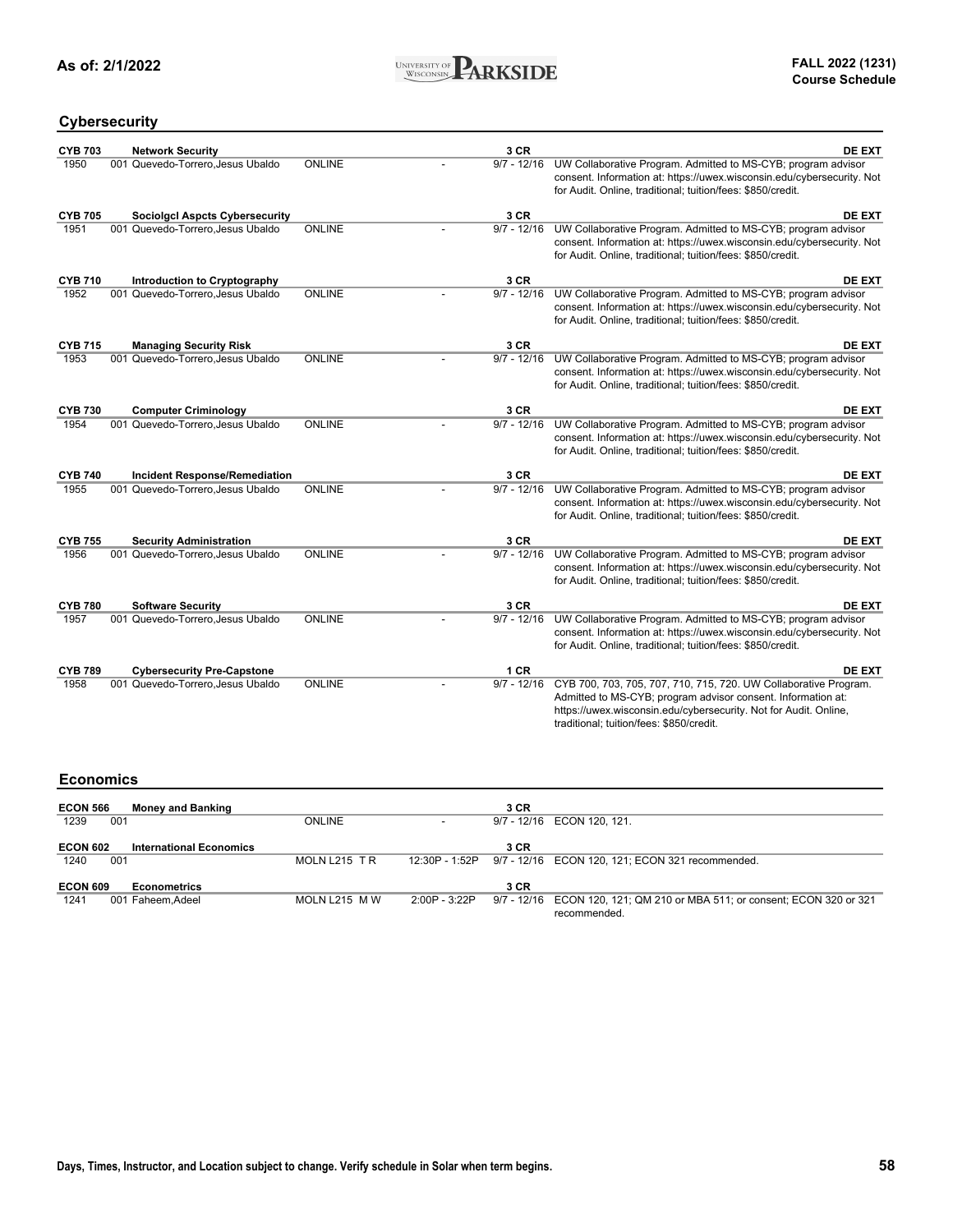

### **Healthcare Administration**

| <b>HCA 700</b> | <b>U.S. Healthcare Systems</b>        |               | 3 CR          | <b>DE EXT</b>                                                                                                                                                                                                                      |
|----------------|---------------------------------------|---------------|---------------|------------------------------------------------------------------------------------------------------------------------------------------------------------------------------------------------------------------------------------|
| 1380           | 001 Lewis, Bryan D                    | <b>ONLINE</b> | $9/6 - 12/16$ | UW Collaborative Program. Program advisor consent. Not for Audit.<br>Information at: https://healthcareadministration.wisconsin.edu/.<br>Online; tuition and fees: \$725/credit.                                                   |
| <b>HCA 701</b> | <b>Senior Care/Services Systems</b>   |               | 3 CR          | <b>DE EXT</b>                                                                                                                                                                                                                      |
| 1381           | 001 Lewis, Bryan D                    | <b>ONLINE</b> | $9/6 - 12/16$ | UW Collaborative Program. Program advisor consent. Not for Audit.<br>Information at: https://healthcareadministration.wisconsin.edu/.<br>Online; tuition and fees: \$725/credit.                                                   |
| <b>HCA 705</b> | <b>Population Health/Epidemiology</b> |               | 3 CR          | DE EXT                                                                                                                                                                                                                             |
| 1382           | 001 Lewis, Bryan D                    | <b>ONLINE</b> | $9/6 - 12/16$ | UW Collaborative Program. Program advisor consent. Not for Audit.<br>Information at: https://healthcareadministration.wisconsin.edu/.<br>Online; tuition and fees: \$725/credit.                                                   |
| <b>HCA 710</b> | <b>Health Communication</b>           |               | 3 CR          | <b>DE EXT</b>                                                                                                                                                                                                                      |
| 1383           | 001 Lewis, Bryan D                    | <b>ONLINE</b> | $9/6 - 12/16$ | UW Collaborative Program. Program advisor consent. Not for Audit.<br>Information at: https://healthcareadministration.wisconsin.edu/.<br>Online; tuition and fees: \$725/credit.                                                   |
| <b>HCA 715</b> | <b>HC Tech/Data Anlytics/Info Gov</b> |               | 3 CR          | DE EXT                                                                                                                                                                                                                             |
| 1384           | 001 Lewis, Bryan D                    | <b>ONLINE</b> | $9/6 - 12/16$ | UW Collaborative Program. Program advisor consent. Not for Audit.<br>Information at: https://healthcareadministration.wisconsin.edu/.<br>Online; tuition and fees: \$725/credit.                                                   |
| <b>HCA 720</b> | <b>Healthcare Financial Managemnt</b> |               | 3 CR          | <b>DE EXT</b>                                                                                                                                                                                                                      |
| 1385           | 001 Lewis, Bryan D                    | <b>ONLINE</b> | $9/6 - 12/16$ | UW Collaborative Program. Program advisor consent. Not for Audit.<br>Information at: https://healthcareadministration.wisconsin.edu/.<br>Online; tuition and fees: \$725/credit.                                                   |
| <b>HCA 730</b> | <b>Human Capital Mgmt in Hithcare</b> |               | 3 CR          | <b>DE EXT</b>                                                                                                                                                                                                                      |
| 1386           | 001 Lewis, Bryan D                    | <b>ONLINE</b> | $9/6 - 12/16$ | HCA 700, 720. UW Collaborative Program. Program advisor consent.<br>Not for Audit. Information at:<br>https://healthcareadministration.wisconsin.edu/. Online; tuition and<br>fees: \$725/credit                                   |
| <b>HCA 740</b> | <b>Hithcare Operations/Proj Mgt</b>   |               | 3 CR          | DE EXT                                                                                                                                                                                                                             |
| 1387           | 001 Lewis, Bryan D                    | <b>ONLINE</b> | $9/6 - 12/16$ | HCA 715, 720. UW Collaborative Program. Program advisor consent.<br>Not for Audit. Information at:<br>https://healthcareadministration.wisconsin.edu/. Online; tuition and<br>fees: \$725/credit.                                  |
| <b>HCA 750</b> | <b>Hithcare Quality/Perfrmnce Mgt</b> |               | 3 CR          | <b>DE EXT</b>                                                                                                                                                                                                                      |
| 1388           | 001 Lewis, Bryan D                    | <b>ONLINE</b> | $9/6 - 12/16$ | HCA 715. UW Collaborative Program. Program advisor consent. Not<br>for Audit. Information at:<br>https://healthcareadministration.wisconsin.edu/. Online; tuition and<br>fees: \$725/credit.                                       |
| <b>HCA 760</b> | <b>Health Law and Policy</b>          |               | 3 CR          | <b>DE EXT</b>                                                                                                                                                                                                                      |
| 1389           | 001 Lewis, Bryan D                    | <b>ONLINE</b> | $9/6 - 12/16$ | UW Collaborative Program. Program advisor consent. Not for Audit.<br>Information at: https://healthcareadministration.wisconsin.edu/.<br>Online; tuition and fees: \$725/credit.                                                   |
| <b>HCA 770</b> | Orgnztn Dvlpmt/Strat Ldrshp HC        |               | 3 CR          | DE EXT                                                                                                                                                                                                                             |
| 1390           | 001 Lewis, Bryan D                    | ONLINE        | $9/6 - 12/16$ | HCA 730, 740, 750. UW Collaborative Program. Program advisor<br>consent. Not for Audit. Information at:<br>https://healthcareadministration.wisconsin.edu/. Online; tuition and<br>fees: \$725/credit.                             |
| <b>HCA 780</b> | <b>Communctng Current/Emerg Topcs</b> |               | 3 CR          | <b>DE EXT</b>                                                                                                                                                                                                                      |
| 1391           | 001 Lewis, Bryan D                    | <b>ONLINE</b> | $9/6 - 12/16$ | HCA 715. UW Collaborative Program. Program advisor consent. Not<br>for Audit. Information at:<br>https://healthcareadministration.wisconsin.edu/. Online; tuition and<br>fees: \$725/credit.                                       |
| <b>HCA 789</b> | <b>Capstone Preparation</b>           |               | 1 CR          | <b>DE EXT</b>                                                                                                                                                                                                                      |
| 1392           | 001 Lewis, Bryan D                    | ONLINE        | $9/6 - 12/16$ | HCA 700, 710, 720, 730, 740, 750, 770. UW Collaborative Program.<br>Program advisor consent. Not for Audit. Information at:<br>https://healthcareadministration.wisconsin.edu/. Online; tuition and<br>fees: \$725/credit.         |
| <b>HCA 790</b> | Capstone                              |               | 3 CR          | DE EXT                                                                                                                                                                                                                             |
| 1393           | 001 Lewis, Bryan D                    | <b>ONLINE</b> | $9/6 - 12/16$ | HCA 700, 710, 720, 730, 740, 750, 770 and 789. UW Collaborative<br>Program. Program advisor consent. Not for Audit. Information at:<br>https://healthcareadministration.wisconsin.edu/. Online; tuition and<br>fees: \$725/credit. |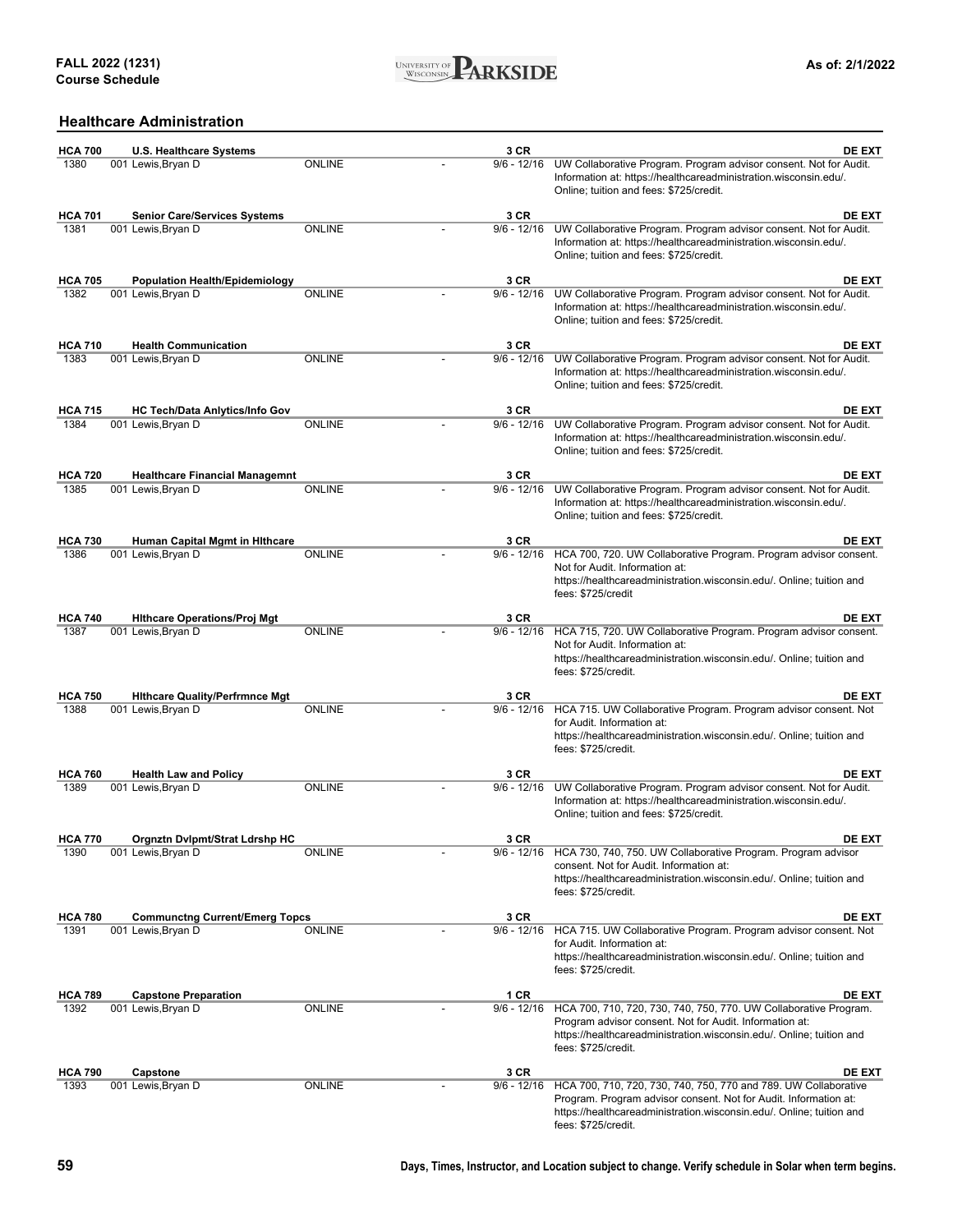

### **Health & Wellness Management**

| <b>HWM 700</b> | <b>Contemp Hith/Well Perspectives</b>     |               | 3 CR          | <b>DE EXT</b>                                                                                                                                                                                               |
|----------------|-------------------------------------------|---------------|---------------|-------------------------------------------------------------------------------------------------------------------------------------------------------------------------------------------------------------|
| 1417           | 001 Lyter Antonneau, Penny L              | <b>ONLINE</b> | $9/6 - 12/16$ | UW Collaborative Program. Program advisor consent. Not for Audit.<br>Information at: https://hwm.wisconsin.edu. Online; tuition and fees:<br>\$740/credit.                                                  |
| <b>HWM 720</b> | <b>Exrcise/Nutrition-Hith&amp;Disease</b> |               | 3 CR          | <b>DE EXT</b>                                                                                                                                                                                               |
| 1418           | 001 Lyter Antonneau, Penny L              | <b>ONLINE</b> | $9/6 - 12/16$ | UW Collaborative Program. Program advisor consent. Not for Audit.<br>Information at: https://hwm.wisconsin.edu. Online; tuition and fees:<br>\$740/credit.                                                  |
| <b>HWM 750</b> | <b>Planning and Evaluation</b>            |               | 3 CR          | <b>DE EXT</b>                                                                                                                                                                                               |
| 1419           | 001 Lyter Antonneau, Penny L              | <b>ONLINE</b> | $9/6 - 12/16$ | HWM 705, 710. UW Collaborative Program. Program advisor<br>consent. Not for Audit. Information at: https://hwm.wisconsin.edu.<br>Online; tuition and fees: \$740/credit.                                    |
| <b>HWM 770</b> | <b>Behavior/Developmt in Organztn</b>     |               | 3 CR          | <b>DE EXT</b>                                                                                                                                                                                               |
| 1420           | 001 Lyter Antonneau, Penny L              | <b>ONLINE</b> | $9/6 - 12/16$ | UW Collaborative Program. Program advisor consent. Not for Audit.<br>Information at: https://hwm.wisconsin.edu. Online; tuition and fees:<br>\$740/credit.                                                  |
| <b>HWM 780</b> | <b>Best Practices/Emerging Issues</b>     |               | 3 CR          | <b>DE EXT</b>                                                                                                                                                                                               |
| 1421           | 001 Lyter Antonneau, Penny L              | <b>ONLINE</b> | $9/6 - 12/16$ | HWM 700, 705, 710, 720 & 730. UW Collaborative Program. Program<br>advisor consent. Not for Audit. Information at:<br>https://hwm.wisconsin.edu. Online; tuition and fees: \$740/credit.                    |
| <b>HWM 790</b> | <b>Health/Wellness Mgmt Capstone</b>      |               | 3 CR          | <b>DE EXT</b>                                                                                                                                                                                               |
| 1422           | 001 Lyter Antonneau, Penny L              | <b>ONLINE</b> | $9/6 - 12/16$ | HWM 780. UW Collaborative Program. Program advisor consent. Not<br>for Audit. Information at: https://hwm.wisconsin.edu. Online; tuition<br>and fees: \$740/credit.                                         |
|                | <b>Information Technology Mgmt</b>        |               |               |                                                                                                                                                                                                             |
| <b>ITM 700</b> | <b>Comm for IT Professionals</b>          |               | 3 CR          | <b>DE EXT</b>                                                                                                                                                                                               |
| 1812           | 001 Quevedo-Torrero, Jesus Ubaldo         | <b>ONLINE</b> | $9/6 - 12/16$ | UW Collaborative Program. Admitted MS-ITM students; advisor<br>consent. Not for Audit. Information at:<br>https://itmanagement.wisconsin.edu. Online, traditional; tuition and<br>fees: \$850/credit.       |
| <b>ITM 710</b> | <b>Finance for IT Managers</b>            |               | 3 CR          | <b>DE EXT</b>                                                                                                                                                                                               |
| 1813           | 001 Quevedo-Torrero, Jesus Ubaldo         | <b>ONLINE</b> | $9/6 - 12/16$ | UW Collaborative Program. Admitted MS-ITM students; advisor<br>consent. Not for Audit. Information at:<br>https://itmanagement.wisconsin.edu. Online, traditional; tuition and<br>fees: \$850/credit.       |
| <b>ITM 725</b> | <b>Enterprise Security</b>                |               | 3 CR          | <b>DE EXT</b>                                                                                                                                                                                               |
| 1814           | 001 Quevedo-Torrero, Jesus Ubaldo         | <b>ONLINE</b> | $9/6 - 12/16$ | UW Collaborative Program. Admitted MS-ITM students; advisor<br>consent. Not for Audit. Information at:<br>https://itmanagement.wisconsin.edu. Online, traditional; tuition and<br>fees: \$850/credit.       |
| <b>ITM 735</b> | Bus Analysis/System Developmt             |               | 3 CR          | <b>DE EXT</b>                                                                                                                                                                                               |
| 1815           | 001 Quevedo-Torrero, Jesus Ubaldo         | ONLINE        | $9/6 - 12/16$ | UW Collaborative Program. Admitted MS-ITM students; advisor<br>consent. Not for Audit. Information at:<br>https://itmanagement.wisconsin.edu. Online, traditional; tuition and<br>fees: \$850/credit.       |
| <b>ITM 740</b> | <b>IT Operations</b>                      |               | 3 CR          | <b>DE EXT</b>                                                                                                                                                                                               |
| 1816           | 001 Quevedo-Torrero, Jesus Ubaldo         | <b>ONLINE</b> | $9/6 - 12/16$ | UW Collaborative Program. Admitted MS-ITM students; advisor<br>consent. Not for Audit. Information at:<br>https://itmanagement.wisconsin.edu. Online, traditional; tuition and<br>fees: \$850/credit.       |
| <b>ITM 745</b> | <b>IT Gov/Ethics/Regulatory Compl</b>     |               | 3 CR          | <b>DE EXT</b>                                                                                                                                                                                               |
| 1817           | 001 Quevedo-Torrero, Jesus Ubaldo         | ONLINE        | $9/6 - 12/16$ | UW Collaborative Program. Admitted MS-ITM students; advisor<br>consent. Not for Audit. Information at:<br>https://itmanagement.wisconsin.edu. Online, traditional; tuition and<br>fees: \$850/credit.       |
| <b>ITM 755</b> | <b>ITM Capstone</b>                       |               | 3 CR          | <b>DE EXT</b>                                                                                                                                                                                               |
| 1818           | 001 Quevedo-Torrero, Jesus Ubaldo         | <b>ONLINE</b> | $9/6 - 12/16$ | ONLINE instruction. UW Collaborative Program. Admitted MS-ITM<br>students; advisor consent. Not for Audit. Information available at:<br>https://itmanagement.wisconsin.edu. Tuition and fees: \$850/credit. |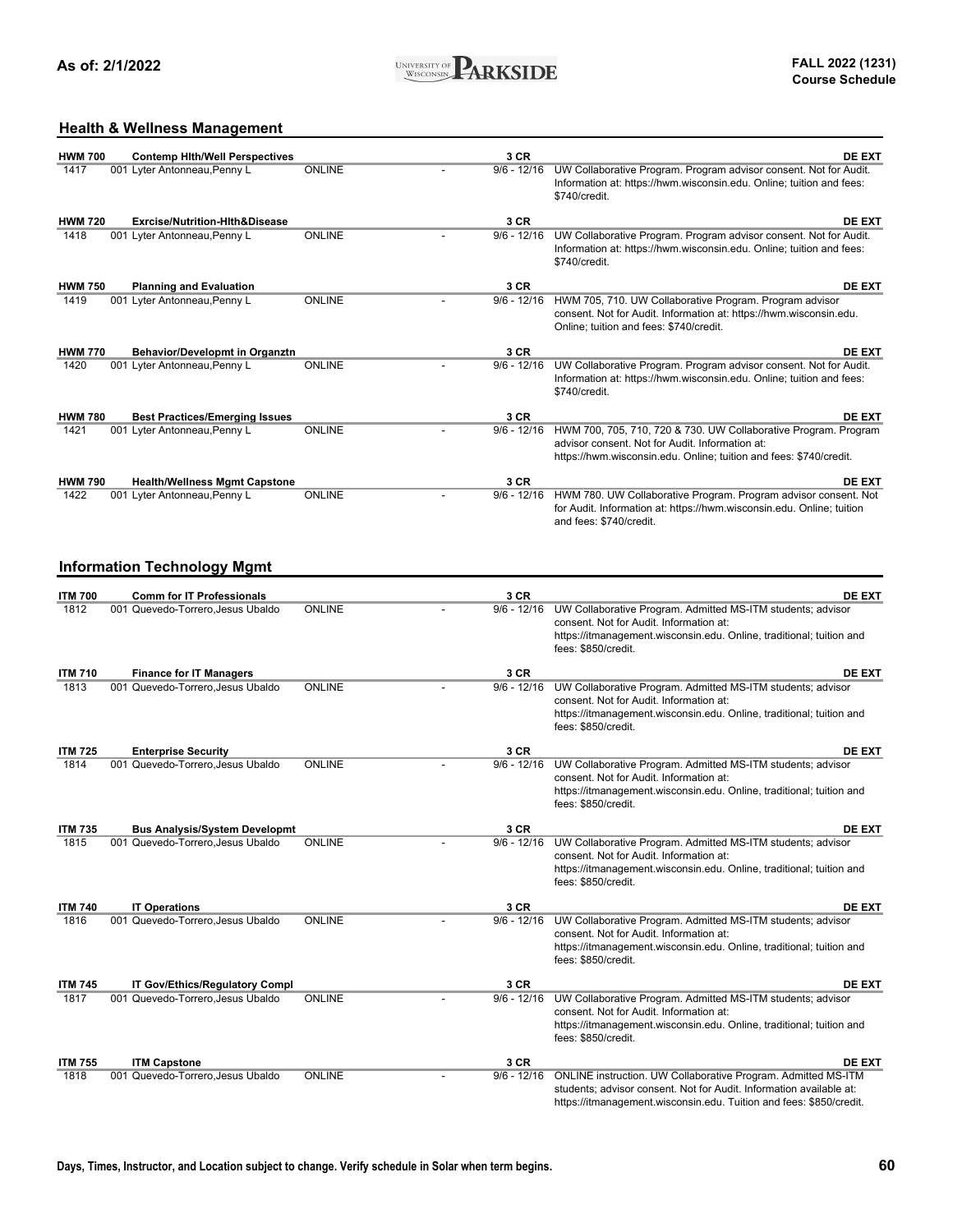

### **MA Applied Professionl Studies**

| <b>MAPS 523</b> |     | <b>Institutional Racism/America</b>   |               |                 | 3 CR          |                                                                                                   | DE |
|-----------------|-----|---------------------------------------|---------------|-----------------|---------------|---------------------------------------------------------------------------------------------------|----|
| 2277            |     | 001 Khoury, Laura                     | <b>ONLINE</b> |                 | $9/7 - 12/16$ | Instructor consent. Online; additional online fee: \$35/credit.                                   |    |
|                 |     |                                       |               |                 |               |                                                                                                   |    |
| <b>MAPS 640</b> |     | <b>Smart Cities &amp; Communities</b> |               |                 | 3 CR          |                                                                                                   | DE |
| 2276            | 001 |                                       | <b>ONLINE</b> |                 | $9/7 - 12/16$ | Instructor consent. Online; additional online fee: \$35/credit.                                   |    |
| <b>MAPS 660</b> |     | <b>Introduction to GIS Analysis</b>   |               |                 | 3 CR          |                                                                                                   |    |
| 1811            |     | 001 Curtis, Caitlin L                 | MOLN L223 W   | $2:00P - 4:50P$ | $9/7 - 12/16$ | Instructor consent.                                                                               |    |
| <b>MAPS 700</b> |     | <b>Formal Organization</b>            |               |                 | 3 CR          |                                                                                                   | DE |
| 2278            | 001 |                                       | <b>ONLINE</b> |                 | $9/7 - 12/16$ |                                                                                                   |    |
|                 |     |                                       |               |                 |               | Instructor consent. Online; additional online fee: \$35/credit.                                   |    |
| <b>MAPS 701</b> |     | <b>Applied Research-Professional</b>  |               |                 | 3 CR          |                                                                                                   | DE |
| 2279            |     | 001 Wolf, Joy J                       | <b>ONLINE</b> |                 |               | 10/24 - 12/16 Instructor consent. Online; additional online fee: \$35/credit.                     |    |
| <b>MAPS 705</b> |     | Practicum                             |               |                 | 3 CR          |                                                                                                   | DE |
|                 |     |                                       |               |                 |               |                                                                                                   |    |
| 2280            |     | 001 Wagner, Philip                    | <b>ONLINE</b> |                 | $9/7 - 12/16$ | 18 credits of MAPS coursework; instructor consent. Online; additional<br>online fee: \$35/credit. |    |
| <b>MAPS 710</b> |     | The Global City                       |               |                 | 3 CR          |                                                                                                   | DE |
| 1788            |     | M01 Dana.Seifdeen N                   | <b>ONLINE</b> |                 | $9/7 - 10/21$ |                                                                                                   |    |
|                 |     |                                       |               |                 |               | Instructor consent. Online; additional online fee: \$35/credit.                                   |    |
| <b>MAPS 741</b> |     | <b>Smart Policy-Making</b>            |               |                 | 3 CR          |                                                                                                   | DE |
| 1789            |     | M01 Astoria, Ross S                   | <b>ONLINE</b> |                 | $9/7 - 10/21$ | Instructor consent. Online; additional online fee: \$35/credit.                                   |    |
| <b>MAPS 799</b> |     | <b>Independent Study:</b>             |               |                 | $1 - 3$ CR    |                                                                                                   | DE |
| 2281            |     | 001 Wagner, Philip                    | <b>ONLINE</b> |                 | $9/7 - 12/16$ | Consent instructor, department chair. Online; additional online fee:                              |    |
|                 |     |                                       |               |                 |               | \$35/credit.                                                                                      |    |

#### **Master in Bus Adm**

| <b>MBA 502</b> | <b>Acct/Fin Fundmentals For Bus</b>   |               |                          | <b>2 CR</b> | <b>DE</b>                                                                        |
|----------------|---------------------------------------|---------------|--------------------------|-------------|----------------------------------------------------------------------------------|
| 2190           | M71 Gabor, Michelle T                 | <b>ONLINE</b> |                          |             | 9/12 - 10/28 Admission to MBA Online Program; or consent. Online; tuition/fees:  |
|                |                                       |               |                          |             | \$600/credit. Registration deadline: Sept 6.                                     |
| 2192           | M75 Gabor, Michelle T                 | <b>ONLINE</b> |                          |             | 10/31 - 12/16 Admission to MBA Online Program; or consent. Online; tuition/fees: |
|                |                                       |               |                          |             | \$600/credit. Registration deadline: Oct 25.                                     |
| 2191           | M81 Gabor, Michelle T                 | <b>ONLINE</b> |                          |             | 9/12 - 10/28 Admission to MBA plan (F2F); or consent. Online; tuition/fees:      |
|                |                                       |               |                          |             | \$600/credit. Registration deadline: Sept 6.                                     |
| 2193           | M85 Gabor, Michelle T                 | <b>ONLINE</b> |                          |             | 10/31 - 12/16 Admission to MBA plan (F2F); or consent. Online; tuition/fees:     |
|                |                                       |               |                          |             | \$600/credit. Registration deadline: Oct 25.                                     |
| <b>MBA 512</b> | <b>Fndtns in Statistics/Economic</b>  |               |                          | 2 CR        | DE                                                                               |
| 2194           | M71 Bahmani, Sahar                    | ONLINE        |                          |             | 9/12 - 10/28 Admission to MBA Online Program; or consent. Online; tuition/fees:  |
|                | Rajan, Roby                           |               |                          |             | \$600/credit. Registration deadline: Sept 6.                                     |
| 2196           | M75 Bahmani, Sahar                    | <b>ONLINE</b> |                          |             | 10/31 - 12/16 Admission to MBA Online Program; or consent. Online; tuition/fees: |
|                | Rajan, Roby                           |               |                          |             | \$600/credit. Registration deadline: Oct 25.                                     |
| 2195           | M81 Bahmani, Sahar                    | <b>ONLINE</b> |                          |             | 9/12 - 10/28 Admission to MBA plan (F2F); or consent. Online; tuition/fees:      |
|                | Rajan, Roby                           |               |                          |             | \$600/credit. Registration deadline: Sept 6.                                     |
| 2197           | M85 Bahmani, Sahar                    | <b>ONLINE</b> |                          |             | 10/31 - 12/16 Admission to MBA plan (F2F); or consent. Online; tuition/fees:     |
|                | Rajan, Roby                           |               |                          |             | \$600/credit. Registration deadline: Oct 25.                                     |
|                |                                       |               |                          |             |                                                                                  |
| <b>MBA 700</b> | <b>Creative/Innovative Management</b> |               |                          | 2 CR        |                                                                                  |
| 2198           | M51 Ogunyomi, Ifeyimika O             | MOLN L323 W   | 6:00P - 9:52P            |             | 10/24 - 12/16 Admission to MBA plan (F2F); or consent.                           |
| 2199           | M71                                   | ONLINE        | $\overline{\phantom{a}}$ |             | 9/12 - 10/28 Admission to MBA Online Program; or consent. Online; tuition/fees:  |
|                |                                       |               |                          |             | \$600/credit. Registration deadline: Sept 6.                                     |
| 2201           | M75                                   | <b>ONLINE</b> | $\overline{\phantom{a}}$ |             | 10/31 - 12/16 Admission to MBA Online Program; or consent. Online; tuition/fees: |
|                |                                       |               |                          |             | \$600/credit. Registration deadline: Oct 25.                                     |
| 2200           | M81                                   | <b>ONLINE</b> |                          |             | 9/12 - 10/28 Admission to MBA plan (F2F); or consent. Online; tuition/fees:      |
|                |                                       |               |                          |             | \$600/credit. Registration deadline: Sept 6.                                     |
| 2202           | M85                                   | ONLINE        |                          |             | 10/31 - 12/16 Admission to MBA plan (F2F); or consent. Online; tuition/fees:     |
|                |                                       |               |                          |             | \$600/credit. Registration deadline: Oct 25.                                     |
| <b>MBA 702</b> | <b>Managerial Accounting</b>          |               |                          | 2 CR        |                                                                                  |
| 2203           | M51 Wang, Zhe-Min                     | MOLN L323 M   | $6:00P - 9:52P$          |             | 10/24 - 12/16 Admission to MBA plan (F2F); or consent.                           |
| 2204           | M71 Wang, Zhe-Min                     | ONLINE        | $\overline{\phantom{a}}$ |             | 9/12 - 10/28 Admission to MBA Online Program; or consent. Online; tuition/fees:  |
|                |                                       |               |                          |             | \$600/credit. Registration deadline: Sept 6.                                     |
| 2206           | M75 Wang, Zhe-Min                     | ONLINE        |                          |             | 10/31 - 12/16 Admission to MBA Online Program; or consent. Online; tuition/fees: |
|                |                                       |               |                          |             | \$600/credit. Registration deadline: Oct 25.                                     |
| 2205           | M81 Wang, Zhe-Min                     | ONLINE        | $\overline{\phantom{0}}$ |             | 9/12 - 10/28 Admission to MBA plan (F2F); or consent. Online; tuition/fees:      |
|                |                                       |               |                          |             | \$600/credit. Registration deadline: Sept 6.                                     |
| 2207           | M85 Wang, Zhe-Min                     | ONLINE        |                          |             | 10/31 - 12/16 Admission to MBA plan (F2F); or consent. Online; tuition/fees:     |
|                |                                       |               |                          |             | \$600/credit. Registration deadline: Oct 25.                                     |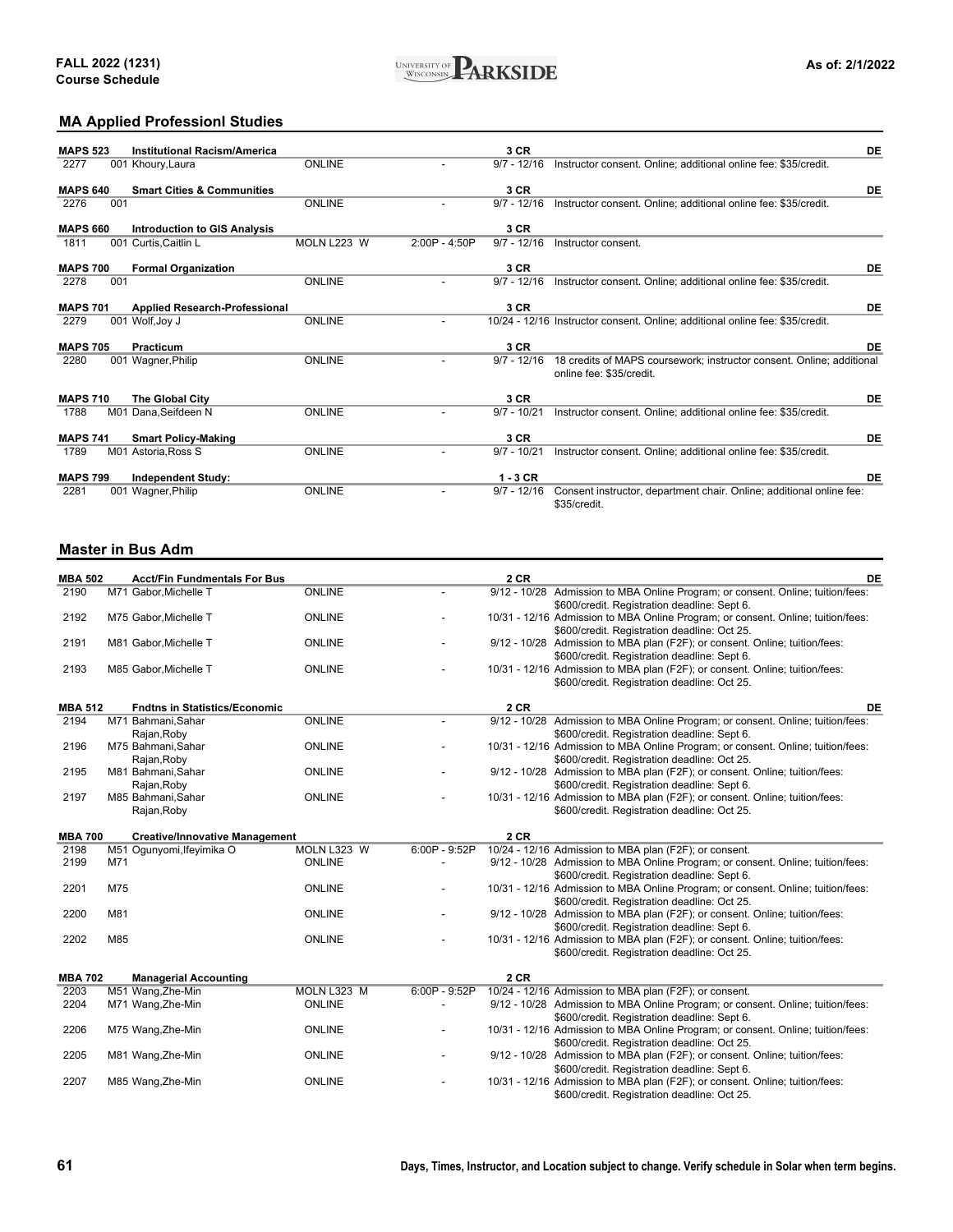

| <b>MBA 715</b>         |     | <b>Advanced Operations Management</b>                             |               |                          | 2 CR | DE                                                                                                                                                                               |
|------------------------|-----|-------------------------------------------------------------------|---------------|--------------------------|------|----------------------------------------------------------------------------------------------------------------------------------------------------------------------------------|
| 2208                   |     | M71 Rajan, Roby                                                   | <b>ONLINE</b> |                          |      | 9/12 - 10/28 Admission to MBA Online Program; or consent. Online; tuition/fees:                                                                                                  |
| 2210                   |     | M75 Rajan, Roby                                                   | ONLINE        |                          |      | \$600/credit. Registration deadline: Sept 6.<br>10/31 - 12/16 Admission to MBA Online Program; or consent. Online; tuition/fees:<br>\$600/credit. Registration deadline: Oct 25. |
| 2209                   |     | M81 Rajan, Roby                                                   | <b>ONLINE</b> |                          |      | 9/12 - 10/28 Admission to MBA plan (F2F); or consent. Online; tuition/fees:<br>\$600/credit. Registration deadline: Sept 6.                                                      |
| 2211                   |     | M85 Rajan, Roby                                                   | <b>ONLINE</b> |                          |      | 10/31 - 12/16 Admission to MBA plan (F2F); or consent. Online; tuition/fees:<br>\$600/credit. Registration deadline: Oct 25.                                                     |
| <b>MBA 716</b>         |     | <b>Project Management</b>                                         |               |                          | 2 CR | DE                                                                                                                                                                               |
| 2212                   |     | M71 Museteif, Sabha M                                             | ONLINE        |                          |      | 9/12 - 10/28 Admission to MBA Online Program; or consent. Online; tuition/fees:                                                                                                  |
| 2214                   |     | M75 Museteif, Sabha M                                             | <b>ONLINE</b> |                          |      | \$600/credit. Registration deadline: Sept 6.<br>10/31 - 12/16 Admission to MBA Online Program; or consent. Online; tuition/fees:                                                 |
| 2213                   |     | M81 Museteif, Sabha M                                             | <b>ONLINE</b> |                          |      | \$600/credit. Registration deadline: Oct 25.<br>9/12 - 10/28 Admission to MBA plan (F2F); or consent. Online; tuition/fees:<br>\$600/credit. Registration deadline: Sept 6.      |
| 2215                   |     | M85 Museteif, Sabha M                                             | <b>ONLINE</b> |                          |      | 10/31 - 12/16 Admission to MBA plan (F2F); or consent. Online; tuition/fees:<br>\$600/credit. Registration deadline: Oct 25.                                                     |
| <b>MBA 718</b>         |     | <b>Global Supply Chain Management</b>                             |               |                          | 2 CR |                                                                                                                                                                                  |
| 2216                   |     | M01 Dhumal, Parag                                                 | MOLN L323 M   | 6:00P - 9:52P            |      | 9/7 - 10/21 Admission to MBA plan (F2F); or consent.                                                                                                                             |
| 2217                   |     | M75 Dhumal, Parag                                                 | <b>ONLINE</b> | $\overline{\phantom{0}}$ |      | 10/31 - 12/16 Admission to MBA plan (F2F); or consent. Online; tuition/fees:<br>\$600/credit. Registration deadline: Oct 25.                                                     |
| 2218                   |     | M85 Dhumal, Parag                                                 | <b>ONLINE</b> | $\overline{\phantom{a}}$ |      | 10/31 - 12/16 Admission to MBA plan (F2F); or consent. Online; tuition/fees:<br>\$600/credit. Registration deadline: Oct 25.                                                     |
| <b>MBA 720</b>         |     | Info Tech for Bus Decisn Makng                                    |               |                          | 2 CR |                                                                                                                                                                                  |
| 2219                   |     | M01 Chalasani, Suresh B                                           | MOLN D112     | 6:00P - 9:52P            |      | 9/7 - 10/21 Admission to MBA plan (F2F); or consent.                                                                                                                             |
| 2220                   |     | M71 Chalasani, Suresh B                                           | <b>ONLINE</b> | $\overline{\phantom{0}}$ |      | 9/12 - 10/28 Admission to MBA Online Program; or consent. Online; tuition/fees:<br>\$600/credit. Registration deadline: Sept 6.                                                  |
| 2222                   |     | M75 Chalasani, Suresh B                                           | <b>ONLINE</b> |                          |      | 10/31 - 12/16 Admission to MBA Online Program; or consent. Online; tuition/fees:<br>\$600/credit. Registration deadline: Oct 25.                                                 |
| 2221                   |     | M81 Chalasani, Suresh B                                           | <b>ONLINE</b> |                          |      | 9/12 - 10/28 Admission to MBA plan (F2F); or consent. Online; tuition/fees:<br>\$600/credit. Registration deadline: Sept 6.                                                      |
| 2223                   |     | M85 Chalasani, Suresh B                                           | <b>ONLINE</b> |                          |      | 10/31 - 12/16 Admission to MBA plan (F2F); or consent. Online; tuition/fees:<br>\$600/credit. Registration deadline: Oct 25.                                                     |
| <b>MBA 729</b>         |     | <b>Technologies For Data Analytcs</b>                             |               |                          | 2 CR | DE                                                                                                                                                                               |
| 2224                   | M75 |                                                                   | <b>ONLINE</b> |                          |      | 10/31 - 12/16 Admission to MBA Online Program; or consent. Online; tuition/fees:                                                                                                 |
| 2225                   | M85 |                                                                   | <b>ONLINE</b> |                          |      | \$600/credit. Registration deadline: Oct 25.<br>10/31 - 12/16 Admission to MBA plan (F2F); or consent. Online; tuition/fees:<br>\$600/credit. Registration deadline: Oct 25.     |
|                        |     |                                                                   |               |                          |      |                                                                                                                                                                                  |
| <b>MBA 732</b><br>2226 |     | <b>Corporate Financial Management</b><br>M01 Davaadorj, Zagdbazar | MOLN D107 T   | 6:00P - 9:52P            | 2 CR | 9/7 - 10/21 Admission to MBA plan (F2F); or consent.                                                                                                                             |
| 2227                   |     | M71 Gabor, Michelle T                                             | <b>ONLINE</b> |                          |      | 9/12 - 10/28 Admission to MBA Online Program; or consent. Online; tuition/fees:<br>\$600/credit. Registration deadline: Sept 6.                                                  |
| 2229                   |     | M75 Gabor, Michelle T                                             | <b>ONLINE</b> |                          |      | 10/31 - 12/16 Admission to MBA Online Program; or consent. Online; tuition/fees:<br>\$600/credit. Registration deadline: Oct 25.                                                 |
| 2228                   |     | M81 Gabor, Michelle T                                             | <b>ONLINE</b> |                          |      | 9/12 - 10/28 Admission to MBA plan (F2F); or consent. Online; tuition/fees:<br>\$600/credit. Registration deadline: Sept 6.                                                      |
| 2230                   |     | M85 Gabor, Michelle T                                             | <b>ONLINE</b> |                          |      | 10/31 - 12/16 Admission to MBA plan (F2F); or consent. Online; tuition/fees:<br>\$600/credit. Registration deadline: Oct 25.                                                     |
| <b>MBA 733</b>         |     | Investments                                                       |               |                          | 2 CR |                                                                                                                                                                                  |
| 2231                   |     | M51 Davaadorj, Zagdbazar                                          | MOLN D137 T   | 6:00P - 9:52P            |      | 10/24 - 12/16 Admission to MBA plan (F2F); or consent.                                                                                                                           |
| MBA 735                |     | <b>International Financial Mgmt</b>                               |               |                          | 2 CR | DE                                                                                                                                                                               |
| 2232                   |     | M71 Gabor, Michelle T                                             | ONLINE        |                          |      | 9/12 - 10/28 Admission to MBA Online Program; or consent. Online; tuition/fees:                                                                                                  |
| 2233                   |     | M81 Gabor, Michelle T                                             | <b>ONLINE</b> |                          |      | \$600/credit. Registration deadline: Sept 6.<br>9/12 - 10/28 Admission to MBA plan (F2F); or consent. Online; tuition/fees:<br>\$600/credit. Registration deadline: Sept 6.      |
| MBA 739                |     | <b>Financial Institution Managmnt</b>                             |               |                          | 2 CR | DE                                                                                                                                                                               |
| 2234                   |     | M75 Gabor, Michelle T                                             | <b>ONLINE</b> |                          |      | 10/31 - 12/16 Admission to MBA Online Program; or consent. Online; tuition/fees:                                                                                                 |
| 2235                   |     | M85 Gabor, Michelle T                                             | ONLINE        |                          |      | \$600/credit. Registration deadline: Oct 25.<br>10/31 - 12/16 Admission to MBA plan (F2F); or consent. Online; tuition/fees:                                                     |
|                        |     |                                                                   |               |                          |      | \$600/credit. Registration deadline: Oct 25.                                                                                                                                     |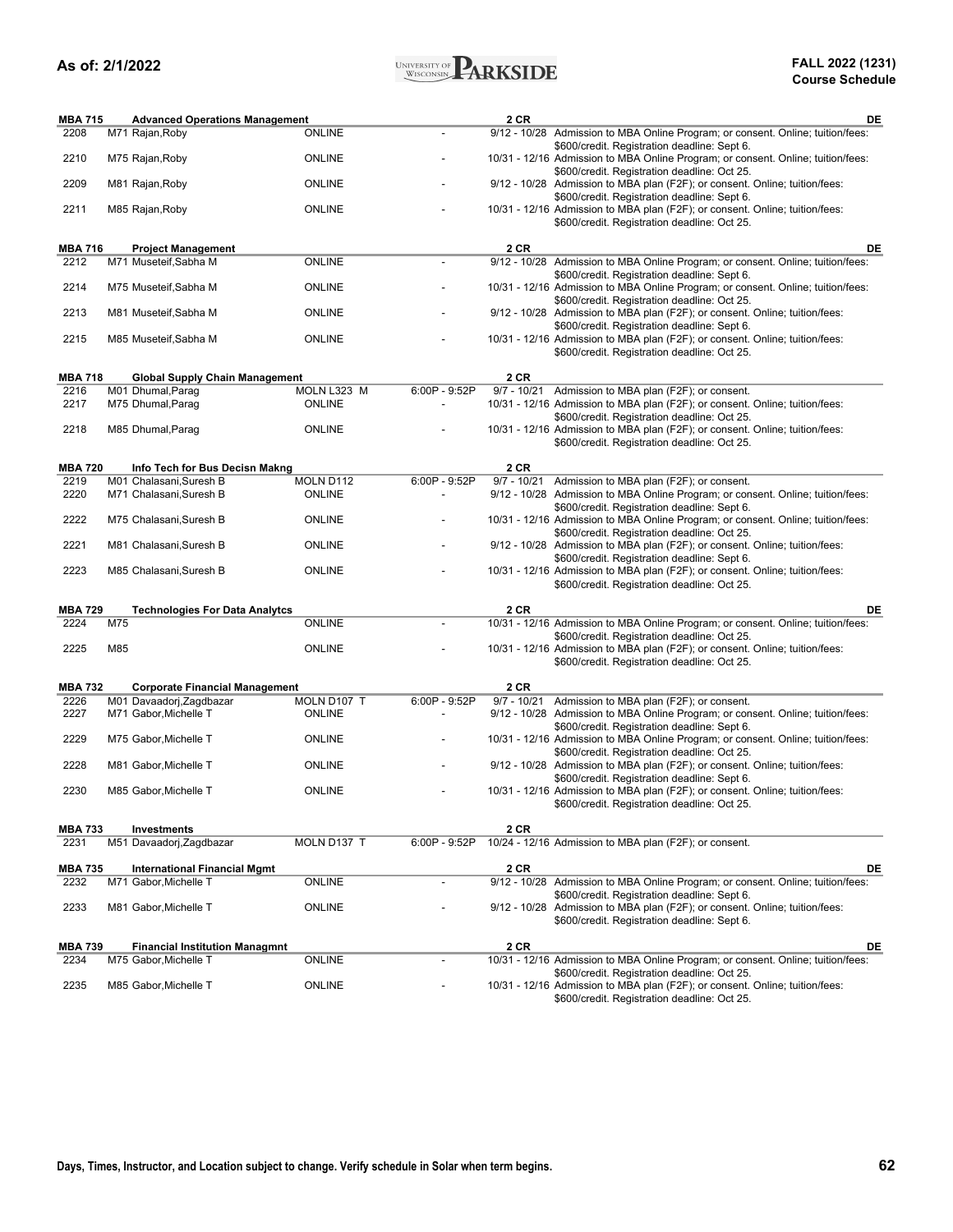

| <b>MBA 741</b>         |     | <b>Contemp Challengs-Mang Orgntns</b>                         |                                |                          | 2 CR |                                                                                                                                                                                                    |
|------------------------|-----|---------------------------------------------------------------|--------------------------------|--------------------------|------|----------------------------------------------------------------------------------------------------------------------------------------------------------------------------------------------------|
| 2236                   | M51 |                                                               | MOLN L323 R                    | 6:00P - 9:52P            |      | 10/24 - 12/16 Admission to MBA plan (F2F); or consent.                                                                                                                                             |
| 2237                   |     | M71 McGovern, Terry                                           | <b>ONLINE</b>                  |                          |      | 9/12 - 10/28 Admission to MBA Online Program; or consent. Online; tuition/fees:                                                                                                                    |
| 2239                   |     | M75 McGovern, Terry                                           | <b>ONLINE</b>                  |                          |      | \$600/credit. Registration deadline: Sept 6.<br>10/31 - 12/16 Admission to MBA Online Program; or consent. Online; tuition/fees:                                                                   |
| 2238                   |     | M81 McGovern, Terry                                           | <b>ONLINE</b>                  |                          |      | \$600/credit. Registration deadline: Oct 25.<br>9/12 - 10/28 Admission to MBA plan (F2F); or consent. Online; tuition/fees:                                                                        |
| 2240                   |     | M85 McGovern, Terry                                           | <b>ONLINE</b>                  |                          |      | \$600/credit. Registration deadline: Sept 6.<br>10/31 - 12/16 Admission to MBA plan (F2F); or consent. Online; tuition/fees:<br>\$600/credit. Registration deadline: Oct 25.                       |
| <b>MBA 742</b>         |     | Leadrshp:Theory,Applcn,Skl Dev                                |                                |                          | 2 CR | DE                                                                                                                                                                                                 |
| 2241                   | M71 |                                                               | <b>ONLINE</b>                  |                          |      | 9/12 - 10/28 Admission to MBA Online Program; or consent. Online; tuition/fees:                                                                                                                    |
|                        |     |                                                               |                                |                          |      | \$600/credit. Registration deadline: Sept 6.                                                                                                                                                       |
| 2243                   | M75 |                                                               | <b>ONLINE</b>                  |                          |      | 10/31 - 12/16 Admission to MBA Online Program; or consent. Online; tuition/fees:<br>\$600/credit. Registration deadline: Oct 25.                                                                   |
| 2242                   | M81 |                                                               | <b>ONLINE</b>                  |                          |      | 9/12 - 10/28 Admission to MBA plan (F2F); or consent. Online; tuition/fees:<br>\$600/credit. Registration deadline: Sept 6.                                                                        |
| 2244                   | M85 |                                                               | <b>ONLINE</b>                  |                          |      | 10/31 - 12/16 Admission to MBA plan (F2F); or consent. Online; tuition/fees:<br>\$600/credit. Registration deadline: Oct 25.                                                                       |
|                        |     |                                                               |                                |                          |      |                                                                                                                                                                                                    |
| <b>MBA 746</b><br>2245 |     | <b>Advanced Global Management</b><br>M71 Akinlade, Ekundayo Y | <b>ONLINE</b>                  |                          | 2 CR | DE<br>9/12 - 10/28 Admission to MBA Online Program; or consent. Online; tuition/fees:                                                                                                              |
| 2247                   |     | M75 Akinlade, Ekundayo Y                                      | <b>ONLINE</b>                  |                          |      | \$600/credit. Registration deadline: Sept 6.<br>10/31 - 12/16 Admission to MBA Online Program; or consent. Online; tuition/fees:                                                                   |
|                        |     |                                                               |                                |                          |      | \$600/credit. Registration deadline: Oct 25.                                                                                                                                                       |
| 2246                   |     | M81 Akinlade, Ekundayo Y                                      | <b>ONLINE</b>                  |                          |      | 9/12 - 10/28 Admission to MBA plan (F2F); or consent. Online; tuition/fees:<br>\$600/credit. Registration deadline: Sept 6.                                                                        |
| 2248                   |     | M85 Akinlade, Ekundayo Y                                      | <b>ONLINE</b>                  |                          |      | 10/31 - 12/16 Admission to MBA plan (F2F); or consent. Online; tuition/fees:<br>\$600/credit. Registration deadline: Oct 25.                                                                       |
| <b>MBA 750</b>         |     | <b>Global Marketing Management</b>                            |                                |                          | 2 CR | DE                                                                                                                                                                                                 |
| 2251                   |     | M71 Knight, Peter C                                           | <b>ONLINE</b>                  |                          |      | 9/12 - 10/28 Admission to MBA Online Program; or consent. Online; tuition/fees:                                                                                                                    |
| 2252                   |     | M81 Knight, Peter C                                           | <b>ONLINE</b>                  |                          |      | \$600/credit. Registration deadline: Sept 6.<br>9/12 - 10/28 Admission to MBA plan (F2F); or consent. Online; tuition/fees:<br>\$600/credit. Registration deadline: Sept 6.                        |
|                        |     |                                                               |                                |                          |      |                                                                                                                                                                                                    |
| <b>MBA 752</b>         |     | <b>Marketing Management</b>                                   |                                |                          | 2 CR | DE                                                                                                                                                                                                 |
| 2253                   |     | M71 Akowuah, Lovina B<br>Manion, Michael T                    | <b>ONLINE</b>                  |                          |      | 9/12 - 10/28 Admission to MBA Online Program; or consent. Online; tuition/fees:<br>\$600/credit. Registration deadline: Sept 6.                                                                    |
| 2255                   | M75 |                                                               | <b>ONLINE</b>                  |                          |      | 10/31 - 12/16 Admission to MBA Online Program; or consent. Online; tuition/fees:<br>\$600/credit. Registration deadline: Oct 25.                                                                   |
| 2254                   |     | M81 Akowuah, Lovina B                                         | <b>ONLINE</b>                  |                          |      | 9/12 - 10/28 Admission to MBA plan (F2F); or consent. Online; tuition/fees:                                                                                                                        |
| 2256                   | M85 | Manion,Michael T                                              | <b>ONLINE</b>                  |                          |      | \$600/credit. Registration deadline: Sept 6.<br>10/31 - 12/16 Admission to MBA plan (F2F); or consent. Online; tuition/fees:                                                                       |
|                        |     |                                                               |                                |                          |      | \$600/credit. Registration deadline: Oct 25.                                                                                                                                                       |
| <b>MBA 753</b><br>2257 |     | <b>Integrated Marketing Comm</b><br>M01 Gundala, Raghava R    | MOLN L323 W                    | 6:00P - 9:52P            | 2 CR | 9/7 - 10/21 Admission to MBA plan (F2F); or consent.                                                                                                                                               |
| 2258                   |     | M75 Gundala, Raghava R                                        | <b>ONLINE</b>                  | $\overline{\phantom{a}}$ |      | 10/31 - 12/16 Admission to MBA Online Program; or consent. Online; tuition/fees:                                                                                                                   |
| 2259                   |     | M85 Gundala, Raghava R                                        | <b>ONLINE</b>                  |                          |      | \$600/credit. Registration deadline: Oct 25.<br>10/31 - 12/16 Admission to MBA plan (F2F); or consent. Online; tuition/fees:<br>\$600/credit. Registration deadline: Oct 25.                       |
|                        |     |                                                               |                                |                          |      |                                                                                                                                                                                                    |
| <b>MBA 762</b>         |     | <b>Supply Chain Analytics</b>                                 |                                |                          | 2 CR | DE<br>9/12 - 10/28 MBA 720. Admission to MBA Online Program; or consent. Online;                                                                                                                   |
| 2260<br>2261           |     | M71 Dhumal, Parag<br>M81 Dhumal, Parag                        | <b>ONLINE</b><br><b>ONLINE</b> |                          |      | tuition/fees: \$600/credit. Registration deadline: Sept 6.<br>9/12 - 10/28 MBA 720. Admission to MBA plan (F2F); or consent. Online;<br>tuition/fees: \$600/credit. Registration deadline: Sept 6. |
|                        |     |                                                               |                                |                          |      |                                                                                                                                                                                                    |
| <b>MBA 781</b><br>2262 |     | <b>Strategic Compensation</b><br>M75 Wu, Bingqing             | <b>ONLINE</b>                  |                          | 2 CR | DE<br>10/31 - 12/16 Admission to MBA Online Program; or consent. Online; tuition/fees:                                                                                                             |
|                        |     |                                                               |                                |                          |      | \$600/credit. Registration deadline: Oct 25.                                                                                                                                                       |
| 2263                   |     | M85 Wu, Bingqing                                              | <b>ONLINE</b>                  |                          |      | 10/31 - 12/16 Admission to MBA plan (F2F); or consent. Online; tuition/fees:<br>\$600/credit. Registration deadline: Oct 25.                                                                       |
| <b>MBA 786</b>         |     | Strategic Human Resource Mgt                                  |                                |                          | 2 CR | DE                                                                                                                                                                                                 |
| 2264                   |     | M71 Akinlade, Ekundayo Y                                      | ONLINE                         |                          |      | 9/12 - 10/28 Admission to MBA Online Program; or consent. Online; tuition/fees:                                                                                                                    |
| 2265                   |     | M81 Akinlade, Ekundayo Y                                      | <b>ONLINE</b>                  |                          |      | \$600/credit. Registration deadline: Sept 6.<br>9/12 - 10/28 Admission to MBA plan (F2F); or consent. Online; tuition/fees:<br>\$600/credit. Registration deadline: Sept 6.                        |
|                        |     |                                                               |                                |                          |      |                                                                                                                                                                                                    |
| <b>MBA 793</b><br>2266 |     | <b>Competitive Decision Making</b><br>M71 Akowuah, Lovina B   | ONLINE                         |                          | 2 CR | DE<br>9/12 - 10/28 Admission to MBA Online Program; or consent. Online; tuition/fees:                                                                                                              |
|                        |     | Manion,Michael T                                              |                                |                          |      | \$600/credit. Registration deadline: Sept 6.                                                                                                                                                       |
| 2268                   |     | M75 Akowuah, Lovina B<br>Manion,Michael T                     | ONLINE                         |                          |      | 10/31 - 12/16 Admission to MBA Online Program; or consent. Online; tuition/fees:<br>\$600/credit. Registration deadline: Oct 25.                                                                   |
| 2267                   |     | M81 Akowuah,Lovina B                                          | <b>ONLINE</b>                  |                          |      | 9/12 - 10/28 Admission to MBA plan (F2F); or consent. Online; tuition/fees:                                                                                                                        |
| 2269                   |     | Manion,Michael T<br>M85 Akowuah,Lovina B                      | <b>ONLINE</b>                  |                          |      | \$600/credit. Registration deadline: Sept 6.<br>10/31 - 12/16 Admission to MBA plan (F2F); or consent. Online; tuition/fees:                                                                       |
|                        |     | Manion, Michael T                                             |                                |                          |      | \$600/credit. Registration deadline: Oct 25.                                                                                                                                                       |

**63 Days, Times, Instructor, and Location subject to change. Verify schedule in Solar when term begins.**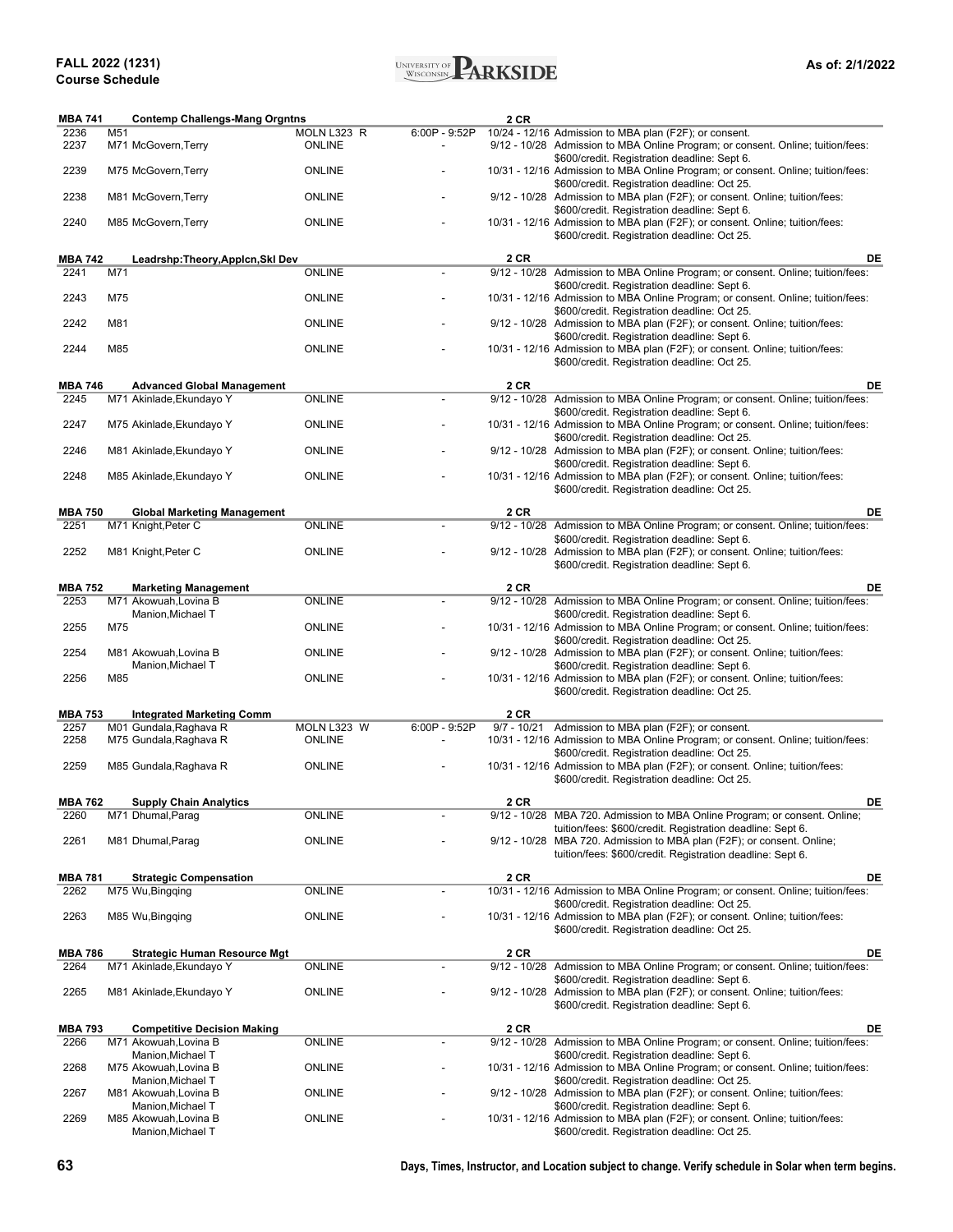

| <b>MBA 796</b> |                 | <b>Advanced Strategic Management</b> |                 | 2 CR                                                                            |
|----------------|-----------------|--------------------------------------|-----------------|---------------------------------------------------------------------------------|
| 2270           | M <sub>51</sub> | MOLN L323 T                          | $6:00P - 9:52P$ | 10/24 - 12/16 Admission to MBA plan (F2F); or consent. Any 4 of: MBA 700, 702,  |
|                |                 |                                      |                 | 720, 732, 752.                                                                  |
| 2271           | M71             | <b>ONLINE</b>                        |                 | 9/12 - 10/28 Admission to MBA Online program; or consent. Any 4 of: MBA 700,    |
|                |                 |                                      |                 | 702, 720, 732, 752. Online, traditional; tuition and fees: \$600/credit.        |
|                |                 |                                      |                 | Registration deadline: Sept 6.                                                  |
| 2273           | M75             | <b>ONLINE</b>                        |                 | 10/31 - 12/16 Admission to MBA Online program; or consent. Any 4 of: MBA 700,   |
|                |                 |                                      |                 | 702, 720, 732, 752, Online, traditional: tuition and fees: \$600/credit.        |
|                |                 |                                      |                 | Registration deadline: Oct 25.                                                  |
| 2272           | M81             | <b>ONLINE</b>                        |                 | $9/12$ - 10/28 Admission to MBA plan (F2F); or consent. Any 4 of: MBA 700, 702, |
|                |                 |                                      |                 | 720, 732, 752. Online, traditional; tuition and fees: \$600/credit.             |
|                |                 |                                      |                 | Registration deadline: Sept 6.                                                  |
| 2274           | M85             | <b>ONLINE</b>                        |                 | 10/31 - 12/16 Admission to MBA plan (F2F); or consent. Any 4 of: MBA 700, 702,  |
|                |                 |                                      |                 | 720, 732, 752, Online, traditional: tuition and fees: \$600/credit.             |
|                |                 |                                      |                 | Registration deadline: Oct 25.                                                  |

### **MS Sport Management**

| <b>MSSM 560</b>         | <b>Sports Communication</b>                                 |                   |                 | 3 CR          |                                                                                                                                                                                                            |
|-------------------------|-------------------------------------------------------------|-------------------|-----------------|---------------|------------------------------------------------------------------------------------------------------------------------------------------------------------------------------------------------------------|
| 1769                    | 001 Wadewitz, Donald                                        | SAC L157 R        | $6:00P - 8:50P$ | $9/7 - 12/16$ | Admitted to MS Sport Management (F2F) plan. Not open to those with<br>credit in SPMT 360.                                                                                                                  |
| <b>MSSM 700</b>         | <b>Sports Rsch/Analysis Mthodlogy</b>                       |                   |                 | 3 CR          |                                                                                                                                                                                                            |
| 1770                    | 001 Parietti, Megan Lacy                                    | SAC L157 M        | $6:00P - 8:50P$ | $9/7 - 12/16$ | Admitted to MS Sport Management (F2F) plan.                                                                                                                                                                |
| <b>MSSM 701</b>         | Amateur Sports Governanc/Admin                              |                   |                 | 3 CR          |                                                                                                                                                                                                            |
| 1771                    | 001 Brannigan, Kyle                                         | <b>SAC L157 W</b> | $6:00P - 8:50P$ | $9/7 - 12/16$ | Admitted to MS Sport Management (F2F) plan.                                                                                                                                                                |
| <b>MSSM 722</b>         | <b>Sports Facility/Event Managemt</b>                       |                   |                 | 3 CR          |                                                                                                                                                                                                            |
| 1772                    | 001 Boppre, William R                                       | SAC L157 T        | $6:00P - 8:50P$ | $9/7 - 12/16$ | Admitted to MS Sport Management (F2F) plan.                                                                                                                                                                |
| <b>MSSM 792</b>         | <b>Sport Mgmt Practicm/Portfolio</b>                        |                   |                 | 3 CR          | DE                                                                                                                                                                                                         |
| 1773                    | 001 Parietti, Megan Lacy                                    | ONLINE            |                 | $9/7 - 12/16$ | Admitted to MS Sport Management (F2F) plan. Online; additional<br>online fee: \$35/credit.                                                                                                                 |
| 1783                    | M71 Brannigan, Kyle                                         | ONLINE            |                 |               | 9/12 - 10/28 Admission to MS Sport Management Online program; consent<br>instructor, department chair. May repeat. Online; tuition and fees:<br>\$525/credit. Registration deadline: Sept 6.               |
|                         |                                                             |                   |                 | 3 CR          |                                                                                                                                                                                                            |
| <b>MSSM 794</b><br>1774 | <b>Sport Management Internship</b><br>001 Miller, William S |                   |                 | $9/7 - 12/16$ | Consent instructor, department chair. Repeat once for credit.                                                                                                                                              |
| 1775                    | 002 Parietti, Megan Lacy                                    |                   |                 | $9/7 - 12/16$ | Consent instructor, department chair. Repeat once for credit.                                                                                                                                              |
| 1776                    | 003 Brannigan, Kyle                                         |                   |                 | $9/7 - 12/16$ | Consent instructor, department chair. Repeat once for credit.                                                                                                                                              |
| <b>MSSM 798</b>         | <b>Thesis in Sport Management</b>                           |                   |                 | $1 - 6$ CR    |                                                                                                                                                                                                            |
| 1777                    | 001 Parietti, Megan Lacy                                    |                   |                 | $9/7 - 12/16$ | Admitted to MS Sport Management (F2F) plan; consent. May repeat.                                                                                                                                           |
| 1778                    | 002 Palao Andres, Jose M                                    |                   |                 | $9/7 - 12/16$ | Admitted to MS Sport Management (F2F) plan; consent. May repeat.                                                                                                                                           |
| 1784                    | M71 Parietti, Megan Lacy                                    | ONLINE            |                 |               | 9/12 - 10/28 Admission to MS Sport Management Online program; consent<br>instructor, department chair. May repeat. Online, traditional; tuition<br>and fees: \$525/credit. Registration deadline: Sept 6.  |
| 1785                    | M75 Parietti, Megan Lacy                                    | ONLINE            |                 |               | 10/31 - 12/16 Admission to MS Sport Management Online program; consent<br>instructor, department chair. May repeat. Online, traditional; tuition<br>and fees: \$525/credit. Registration deadline: Oct 25. |
| <b>MSSM 799</b>         | <b>Independent Study:</b>                                   |                   |                 | 3 CR          |                                                                                                                                                                                                            |
| 1779                    | 001 Miller, William S                                       |                   |                 | $9/7 - 12/16$ | Admitted to MS Sport Management (F2F) plan. Consent instructor,                                                                                                                                            |
| 1780                    | 002 Parietti, Megan Lacy                                    |                   |                 | $9/7 - 12/16$ | department chair. May repeat.<br>Admitted to MS Sport Management (F2F) plan. Consent instructor,                                                                                                           |
| 1781                    | 003 Brannigan, Kyle                                         |                   |                 | $9/7 - 12/16$ | department chair. May repeat.<br>Admitted to MS Sport Management (F2F) plan. Consent instructor,<br>department chair. May repeat.                                                                          |
| 1782                    | 004 Boppre, William R                                       |                   |                 | $9/7 - 12/16$ | Admitted to MS Sport Management (F2F) plan. Consent instructor,<br>department chair. May repeat.                                                                                                           |